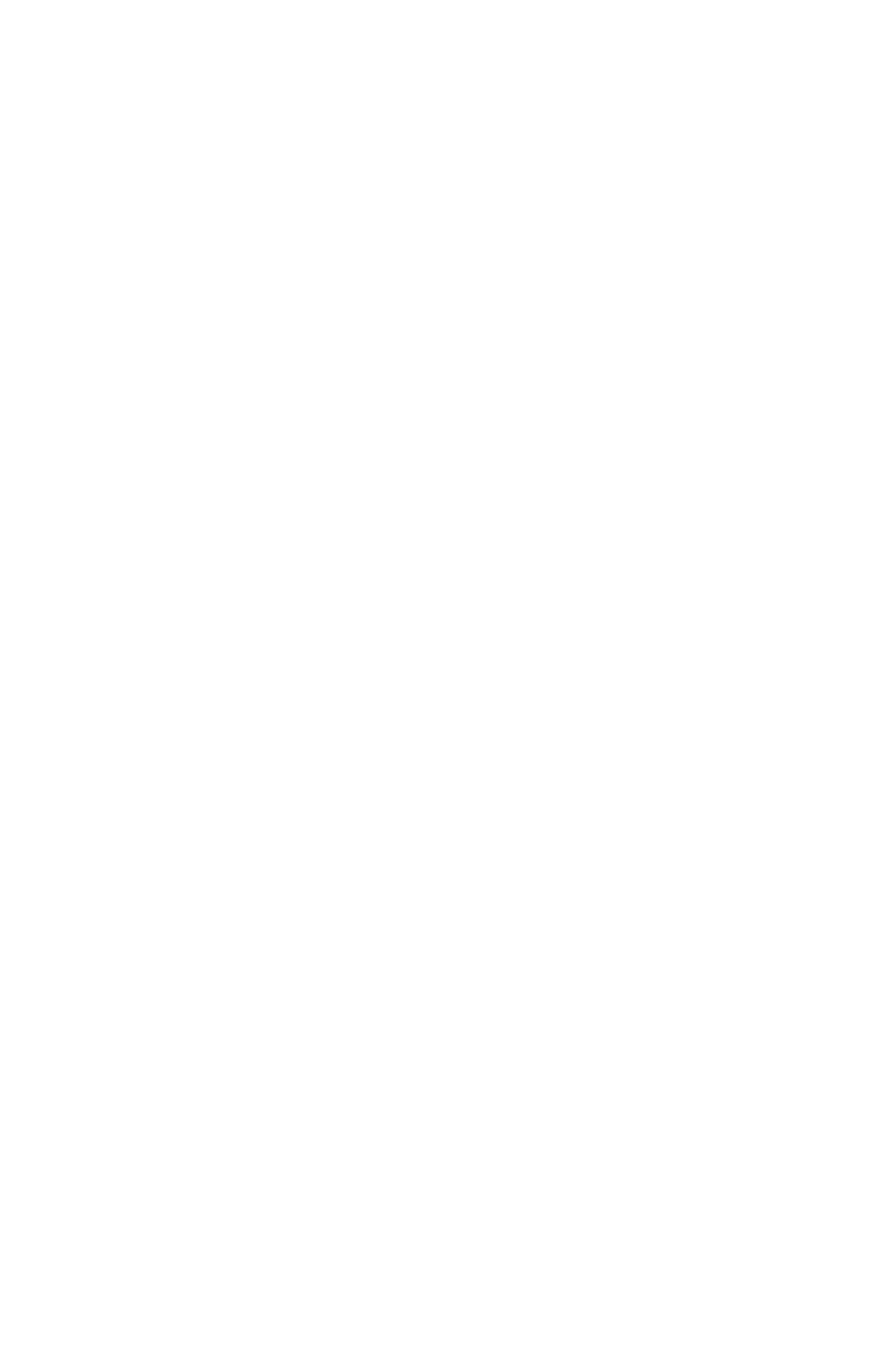

 $\mathbb{R}^{\bullet}$  .

# **towards**

# **computer crime."**

**Paul John Sullivan** 

B. Comm. (Newcastle)



Submitted as full requirement for an award of **Master of Business** 

within the Faculty of Business and the Department of Business Computing of Victoria University of Technology.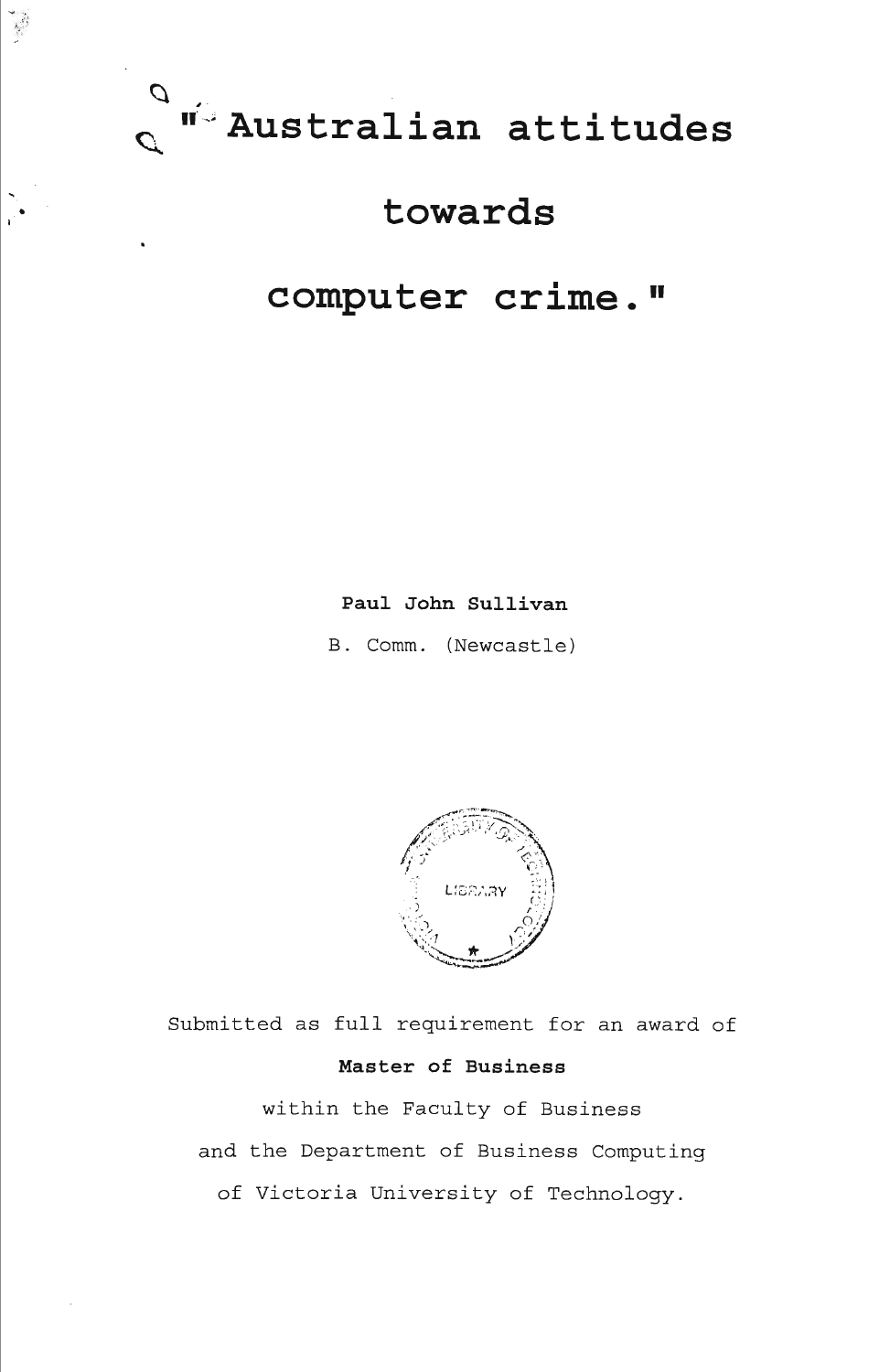FTS THESIS 364.1680994 SUL 30001004467751 Sullivan, Paul John Australian attitudes towards computer crime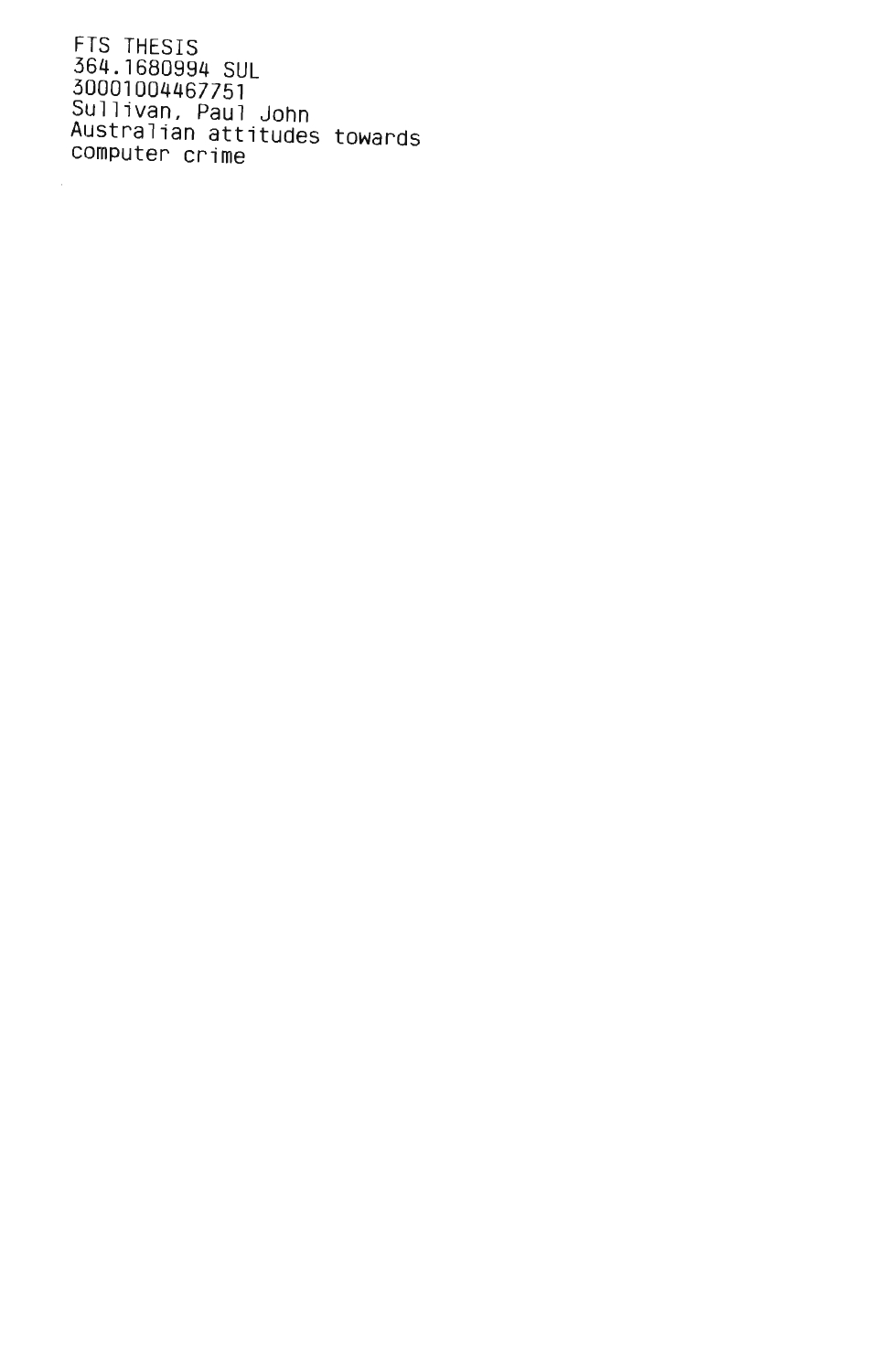# **Declaration**

This thesis does not incorporate, without acknowledgment, any material previously submitted for a degree in any University, College of Advanced Education, or other educational institution and to the best of my knowledge and belief it does not contain any material previously published or written by another person except where due reference is made in the text.

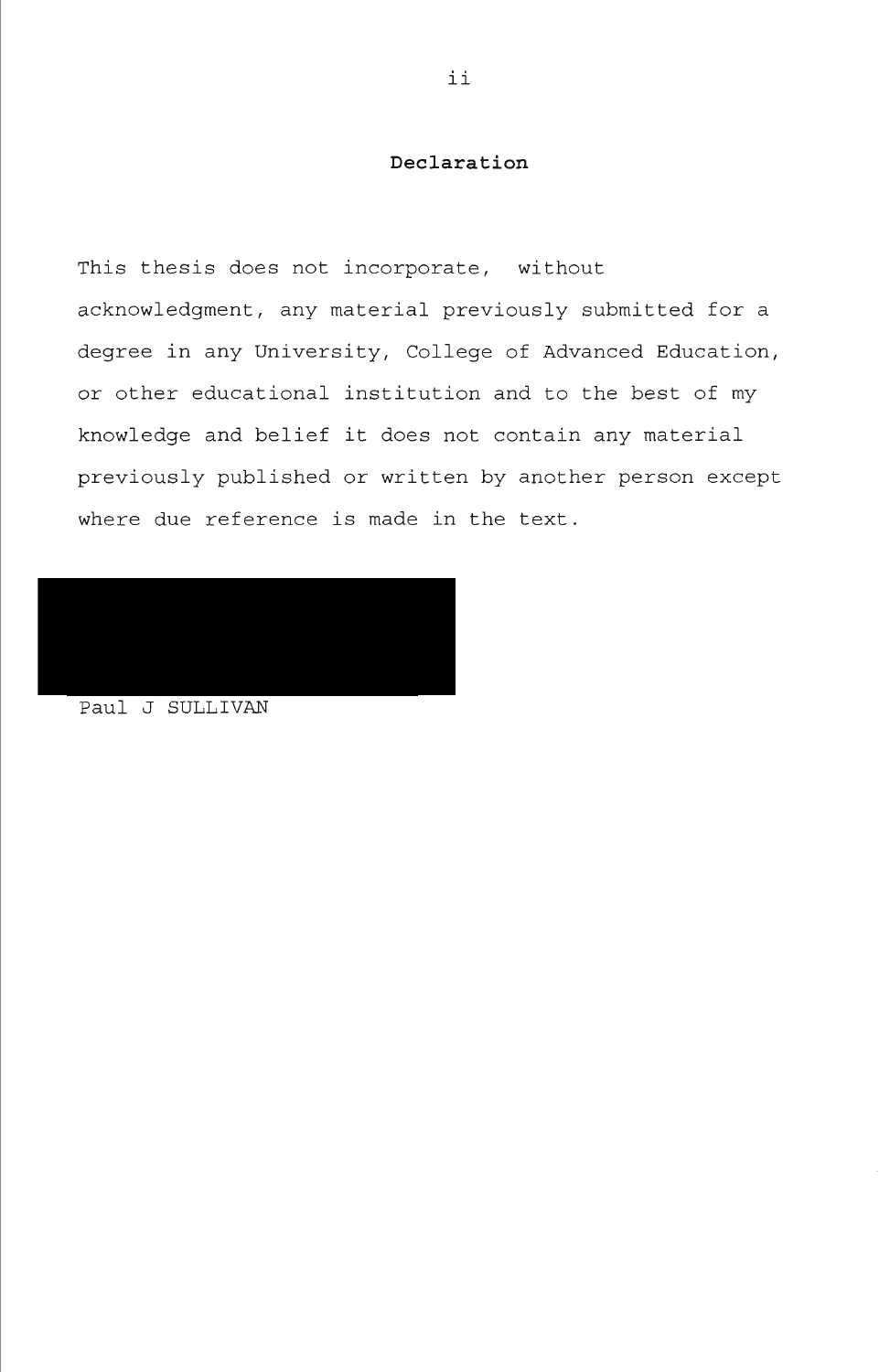## **Ac knowledgment s**

I would like to acknowledge the support and assistance of Assistant Commissioner Christine Nixon (NSW Police Service), Mr David Bradley (Dean, NSW Police Academy) and Sgt Bob Marquet (NSW Police Academy) regarding access to data. Further, I would like to thank Mr Ian Hayward (Department of Business Computing, VUT) and Dr Roger Coldwell (Visiting Professor, ACARB-RMIT) for their supervision and help. In turn, I would like to thank Dr Jo Coldwell (University of Newcastle) for her advice regarding statistical analysis methods used in this research and Mr Alan McFarlane for the sponsorship of the GIO regarding computer hardware and software. Most importantly, I would like to thank my wife, Karen, and my children, Emma, Bethany and Sean, for helping me to concentrate on the task and providing the opportunity for me to do so.

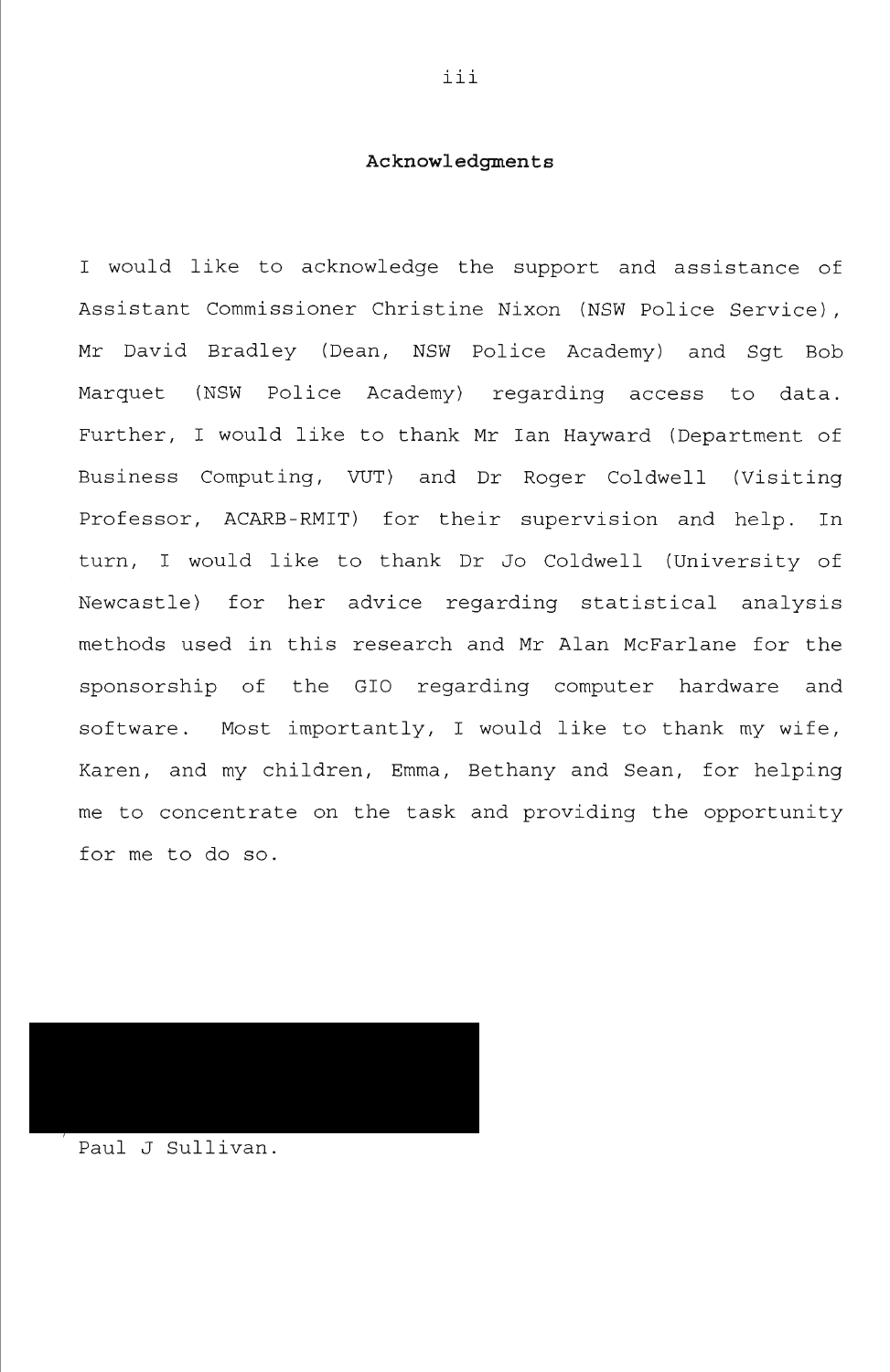# **Table of Contents**

| i              | Title Page.        |                                  |  |
|----------------|--------------------|----------------------------------|--|
| ii             | Declaration.       |                                  |  |
| iii            | Acknowledgments.   |                                  |  |
| iv             | Table of Contents. |                                  |  |
| viii           |                    | List of Appendices.              |  |
| x              | List of Tables.    |                                  |  |
| хi             | Abstract.          |                                  |  |
| $\mathbf 1$    | 1.00               | Introduction.                    |  |
| 2              |                    | Origins of                       |  |
|                |                    | information technology.          |  |
| $\overline{c}$ |                    | Life with Computers.             |  |
| 6              |                    | Security problems with           |  |
|                |                    | Computers.                       |  |
| 8              |                    | What is Computer Crime?          |  |
| 10             |                    | Computer Fraud.                  |  |
| 11             |                    | Software Piracy.                 |  |
| 12             |                    | Credit card fraud.               |  |
| 13             |                    | Hacking.                         |  |
| 14             |                    | Motivation for Hacking.          |  |
| 17             |                    | Ramifications of computer crime. |  |
| 21             |                    | Organised Crime and Computer     |  |
|                |                    | Crime.                           |  |
| 22             |                    | Confidentiality.                 |  |
| 24             |                    | The Incidence and Cost of        |  |
|                |                    | Computer Crime.                  |  |

IV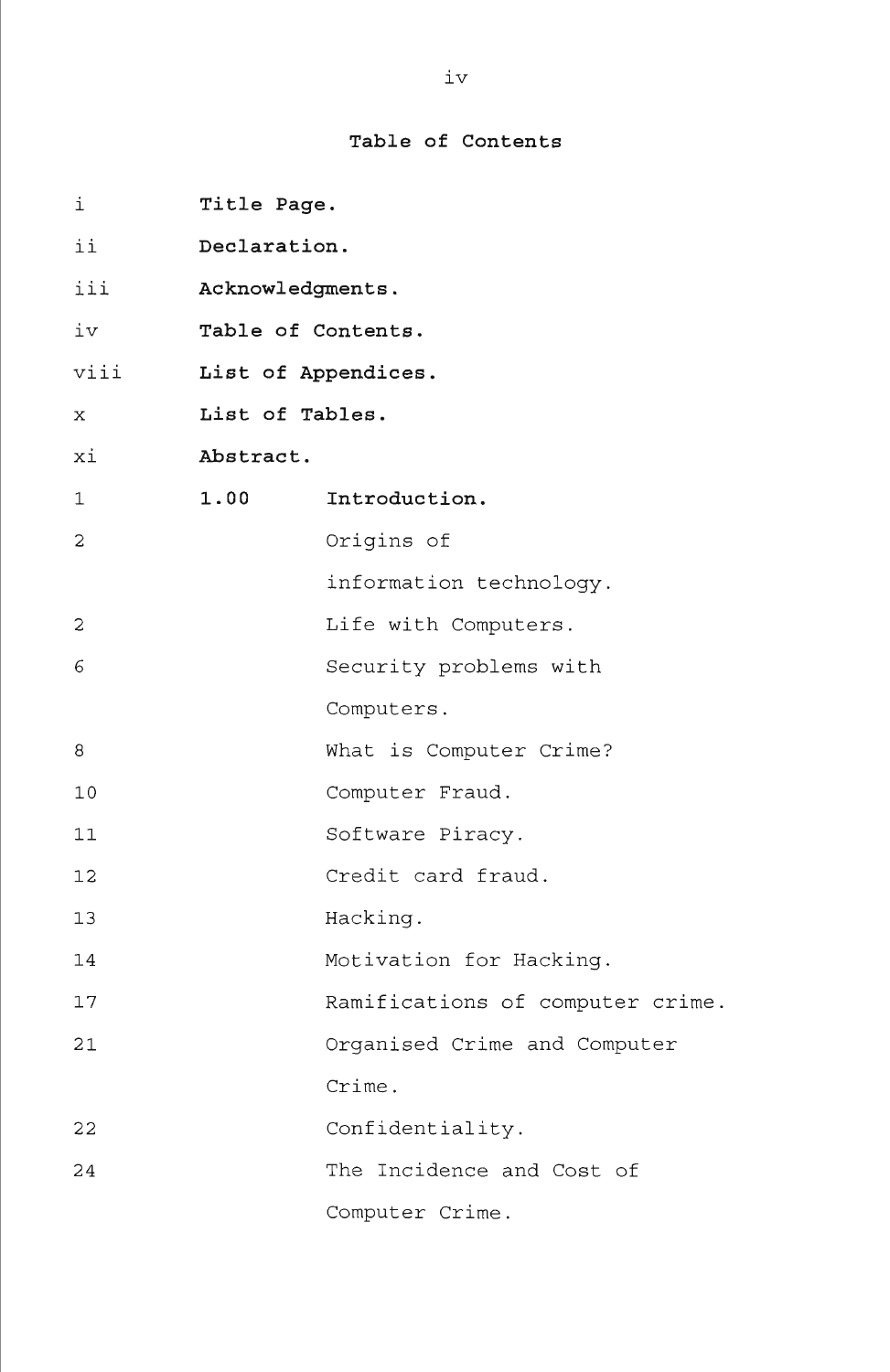| 27 |     | The Global Situation.                   |
|----|-----|-----------------------------------------|
| 28 |     | How does one identify a hacker?         |
| 31 |     | Computer criminals attitudes.           |
| 31 |     | Research into Australian                |
|    |     | attitudes.                              |
| 36 |     | Hypotheses to be tested.                |
| 37 | 2.0 | Methodology.                            |
| 38 |     | Background.                             |
| 39 |     | The population.                         |
| 40 |     | Objectives.                             |
| 40 |     | Limitations.                            |
| 41 |     | Sample size.                            |
| 42 |     | The hypotheses being tested.            |
| 43 |     | Contingency tables.                     |
| 43 |     | Chi-squared tests.                      |
| 44 |     | The questionnaire.                      |
| 47 | 3.0 | Results                                 |
| 48 |     |                                         |
|    |     | Respondents' ranking of computer of     |
|    |     | computer fraud against other            |
|    |     | offences.                               |
| 48 |     | Respondents' ranking of credit card     |
|    |     | fraud against other offences.           |
| 49 |     | Respondents' ranking of hacking against |
|    |     | other offences.                         |
| 50 |     | University respondents' ranking of      |

V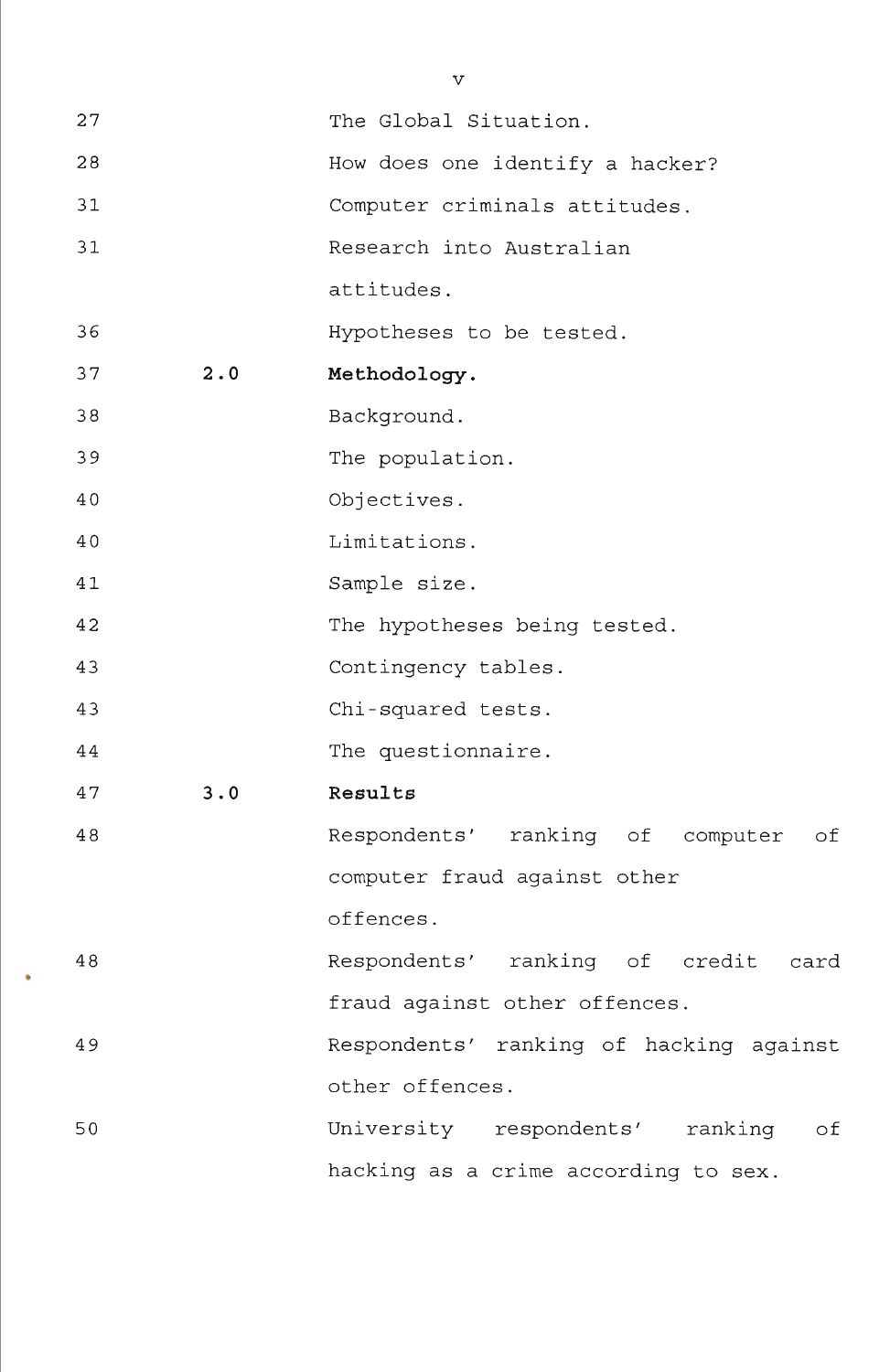50 Male university respondents' ranking of hacking as a crime according to academic status,

- 51 Female university respondents' ranking of hacking as a crime according to academic status.
- 51 University staff's responses to copying software as a crime according to sex. 52 University students' responses to copying software as a crime according to

52 University students' responses to copying software as a crime according to user status.

sex.

53 University staff's responses to copying software as a crime according to user status.

59 Overview.

61 **4.0 Discussion** 

- 62 Findings and discussion of hypothesis one and hypothesis two.
- 67 Findings and discussion of hypothesis three.
- 69 Findings and discussion of hypothesis four.
- 70 Findings and discussion of hypothesis five and hypothesis six.

VI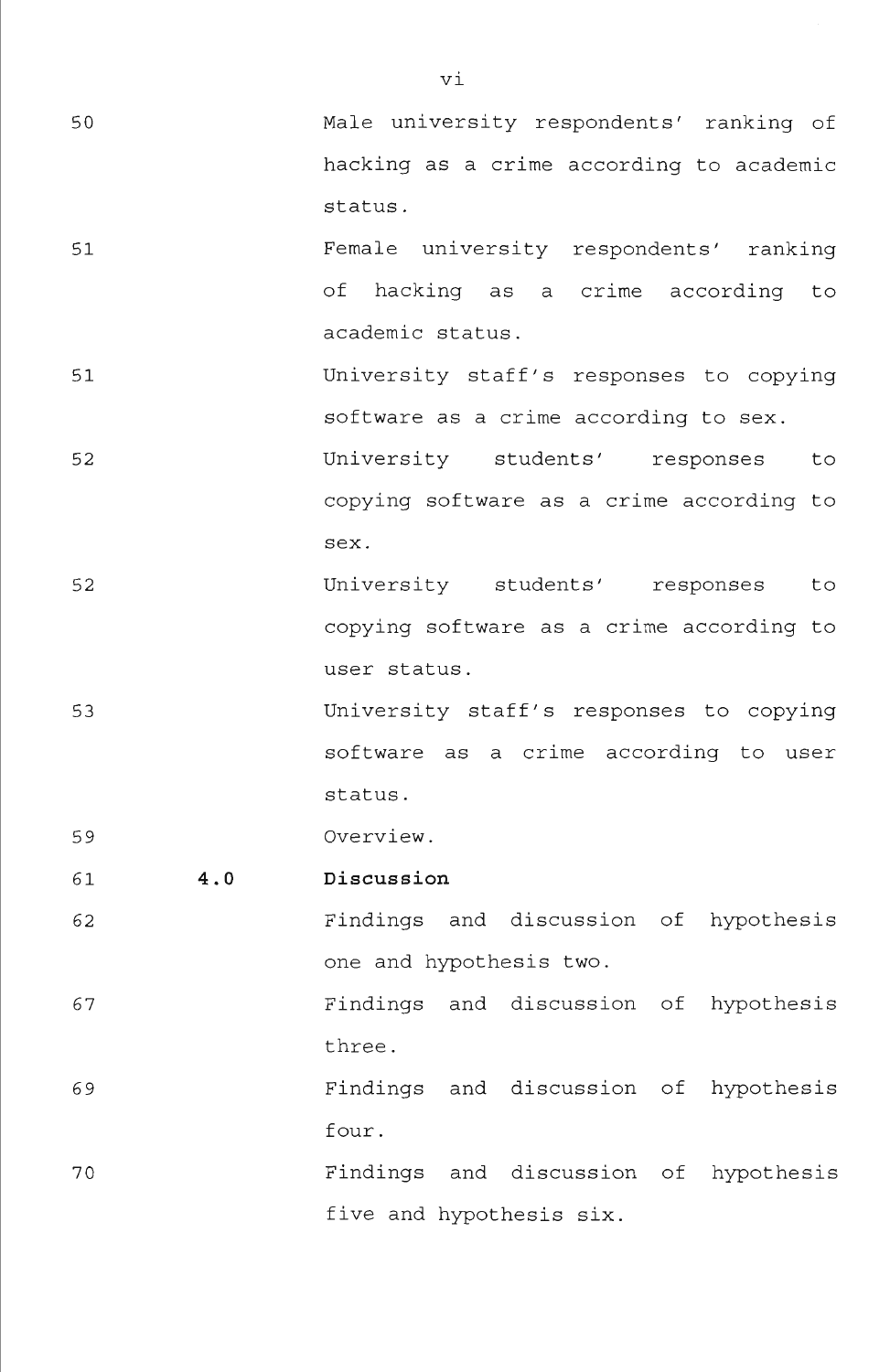| 72 |     |                   | Findings and discussion of hypothesis |  |
|----|-----|-------------------|---------------------------------------|--|
|    |     |                   | seven and hypothesis eight.           |  |
| 73 |     |                   | Findings and discussion of hypothesis |  |
|    |     |                   | nine and hypothesis ten.              |  |
| 73 |     |                   | Reporting of offences to police.      |  |
| 75 | 5.0 | Conclusions       |                                       |  |
| 77 | 6.0 | Further research. |                                       |  |
| 78 | 7.0 |                   | Bibliography and References.          |  |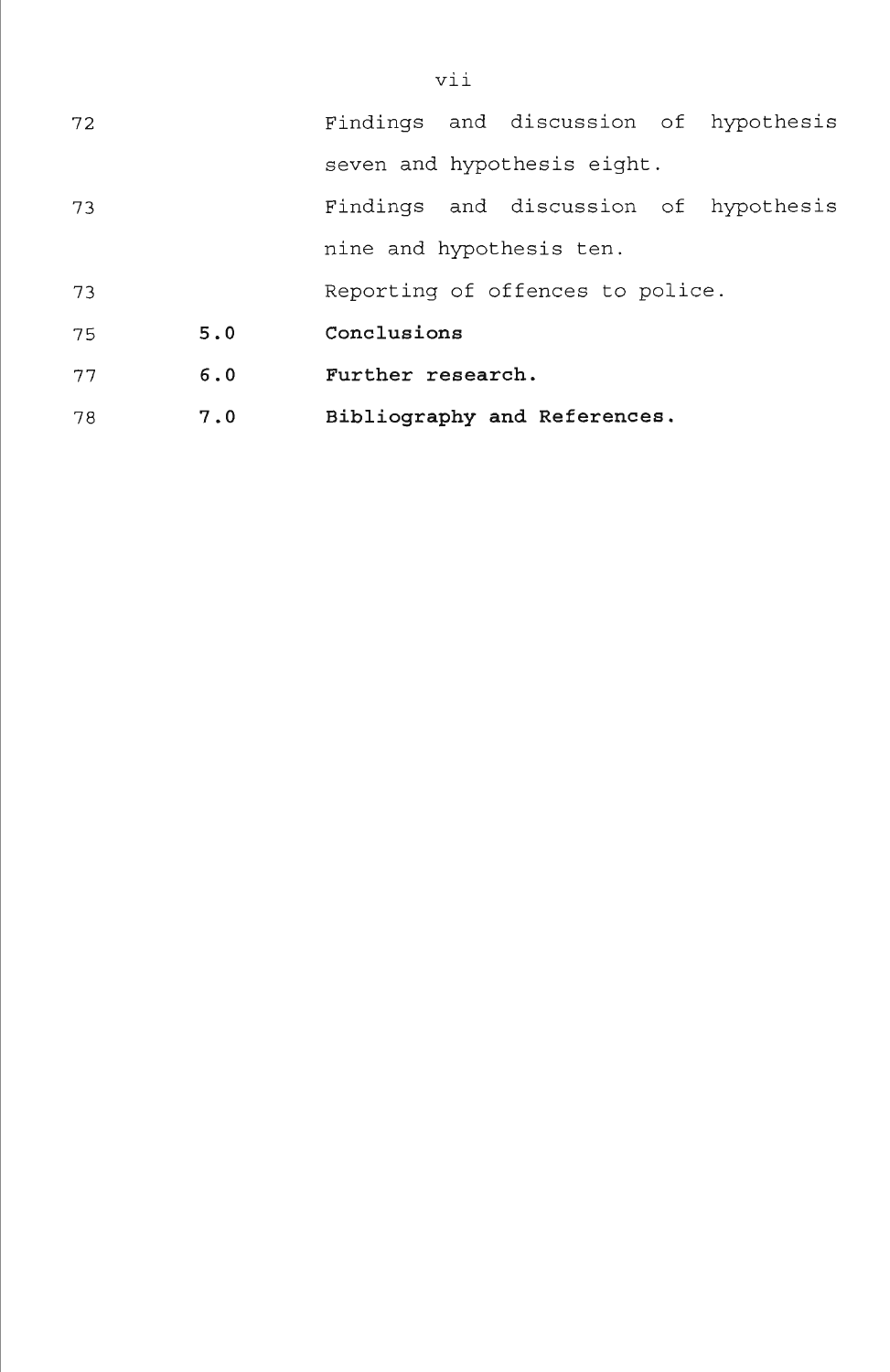# **List of Appendices**

| 86 | Appendix 1  | A questionnaire.                                                                                 |
|----|-------------|--------------------------------------------------------------------------------------------------|
| 87 | Appendix 2  | A questionnaire.                                                                                 |
| 88 | Appendix 3  | Respondents' ranking of computer<br>fraud against other offences.                                |
| 89 | Appendix 4  | Respondents' ranking of credit<br>card fraud against other<br>offences.                          |
| 90 | Appendix 5  | Respondents' assessment of<br>hacking.                                                           |
| 91 | Appendix 6  | University respondents' ranking<br>of hacking as a crime according<br>to sex.                    |
| 92 | Appendix 7  | Male university respondents'<br>ranking of hacking as a crime<br>according to academic status.   |
| 93 | Appendix 8  | Female university respondents'<br>ranking of hacking as a crime<br>according to academic status. |
| 94 | Appendix 9  | University staff's responses to<br>copying software as a crime<br>according to sex.              |
| 95 | Appendix 10 | University students' responses<br>to copying software as a crime<br>according to sex.            |
| 96 | Appendix 11 | University students' responses<br>to copying software as a crime<br>according to user status.    |
| 97 | Appendix 12 | University staff's responses to<br>copying software as a crime<br>according to user status.      |
| 98 | Appendix 13 | Survey by Coldwell of teachers<br>re<br>hacking according to sex.                                |
| 98 | Appendix 14 | Survey by Coldwell of teachers<br>re<br>hacking according to discipline.                         |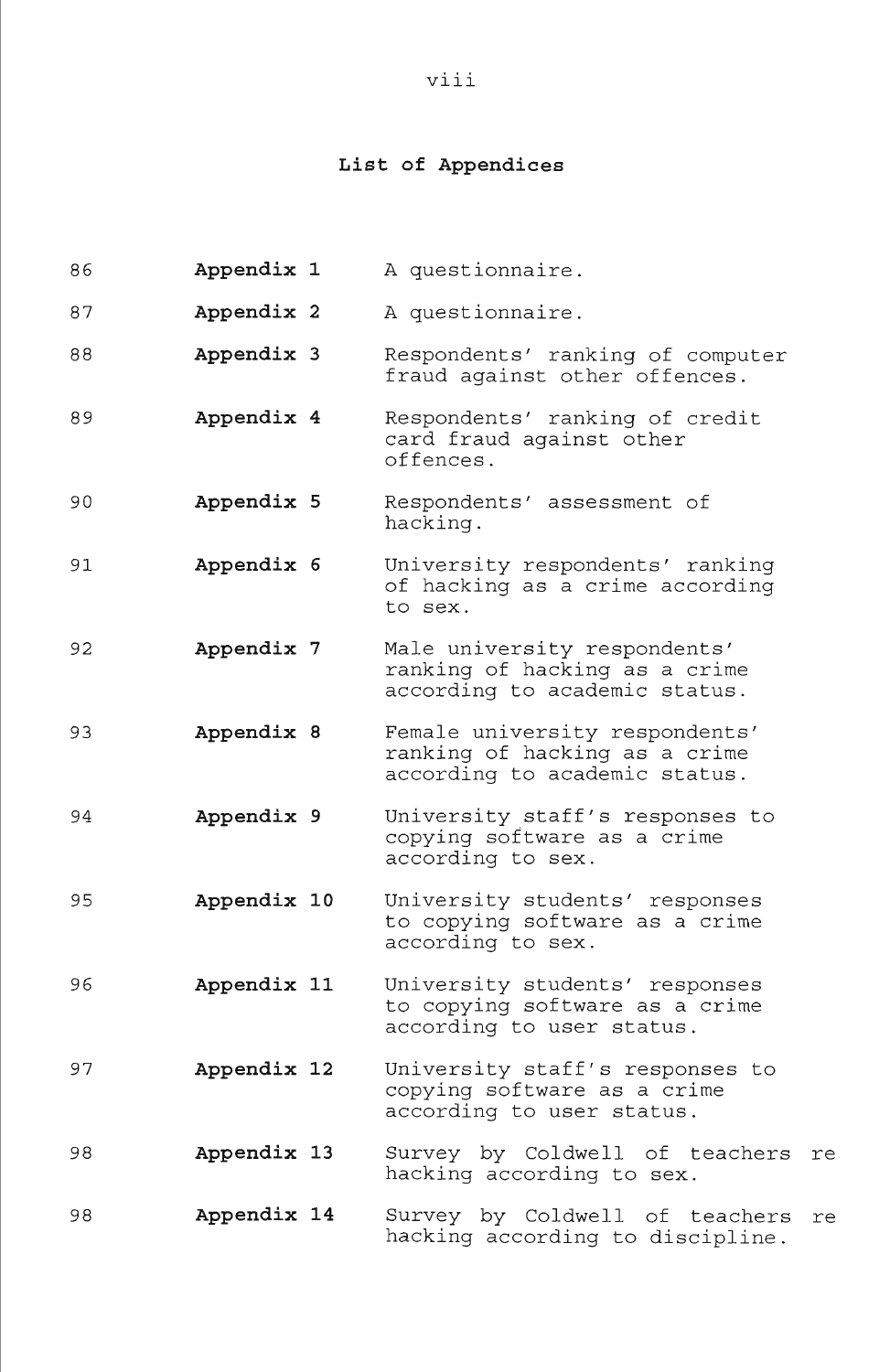| 99  | Appendix 15 | Survey by Coldwell of teachers re<br>hacking according to age.                                       |
|-----|-------------|------------------------------------------------------------------------------------------------------|
| 99  | Appendix 16 | Survey by Coldwell of teachers re<br>hacking according to faculty.                                   |
| 100 | Appendix 17 | Survey by Coldwell of social<br>science<br>students and their<br>responses to the ethics of hacking. |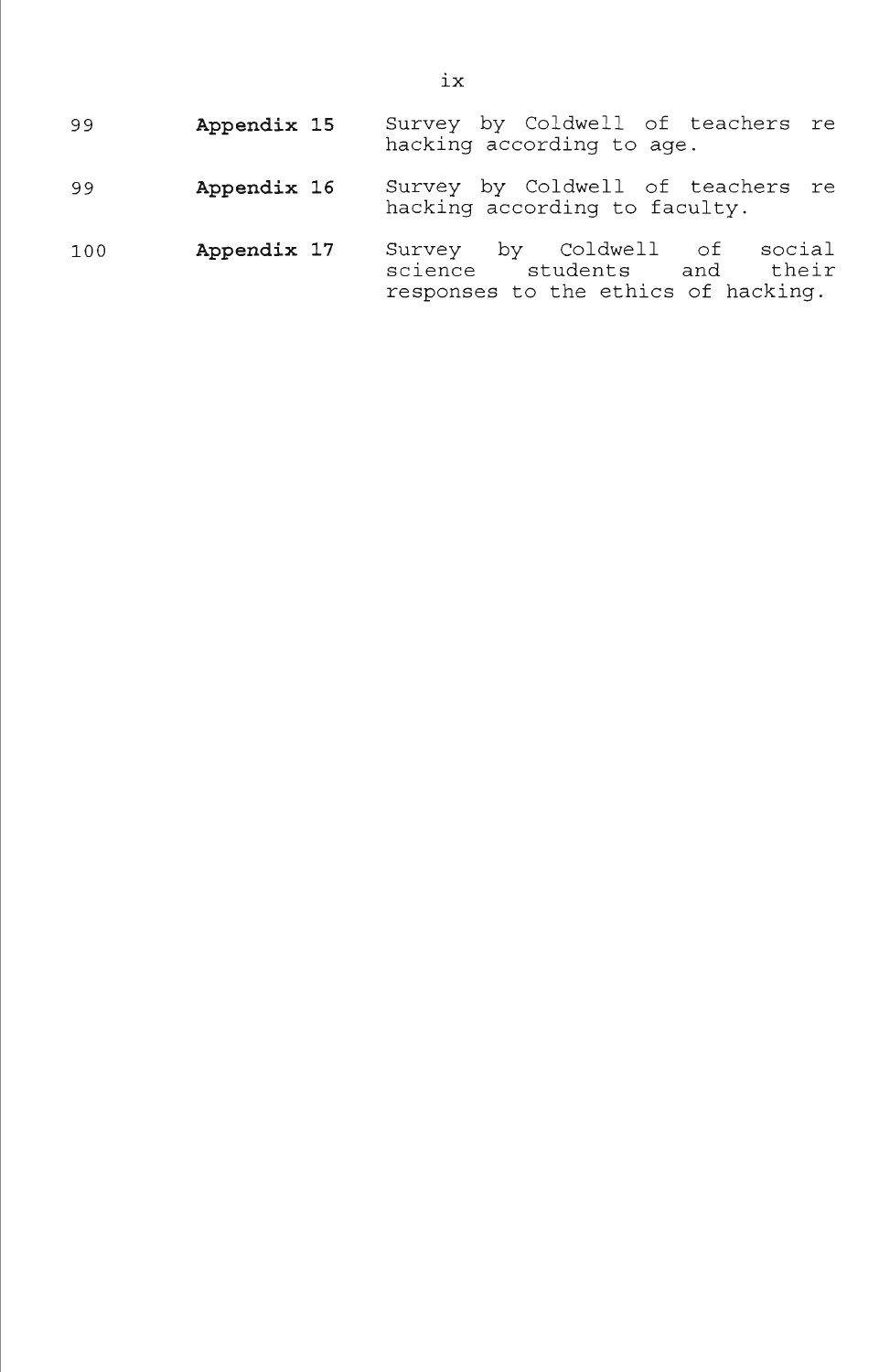#### **List of Tables**

- **29 Table 1** Summary: The number of computer crime incidents in the United States of between 1988 and 1993 (see Chapt 1).
- 33 **Table 2** ACARB's perpetrator classifications (see Chapt 1).
- 54 **Table 3** Respondents' ranking of computer fraud against other offences (See Chapt 3).
- 54 **Table 4** Respondents' ranking of credit card fraud against other offences (see Chapt 3.0).
- 55 **Table** 5 Respondents' assessment of hacking (see Chapt 3) .
- 55 **Table 6** University respondents' ranking of hacking as a crime according to sex (see Chapt 3.0).
- 56 **Table 7** Male university respondents' ranking of hacking as a crime according to academic status (see Chapt 3).
- 56 **Table 8** Female university respondents' ranking of hacking as a crime according to academic status (see Chapt 3).
- 57 **Table 9** University staff's responses to copying software as a crime according to sex (see Chapt 3).
- 57 **Table 10** University students' responses to copying software as a crime according to sex (see Chapt 3).
- 58 **Table 11** University students' responses to copying software as a crime according to user status (see Chapt 3).
- 58 **Table 12** University staff's responses to copying software as a crime according to user status (see Chapt 3).
- 66 **Table 13** Summary of estimates of crime and justice. (see Chapt 4)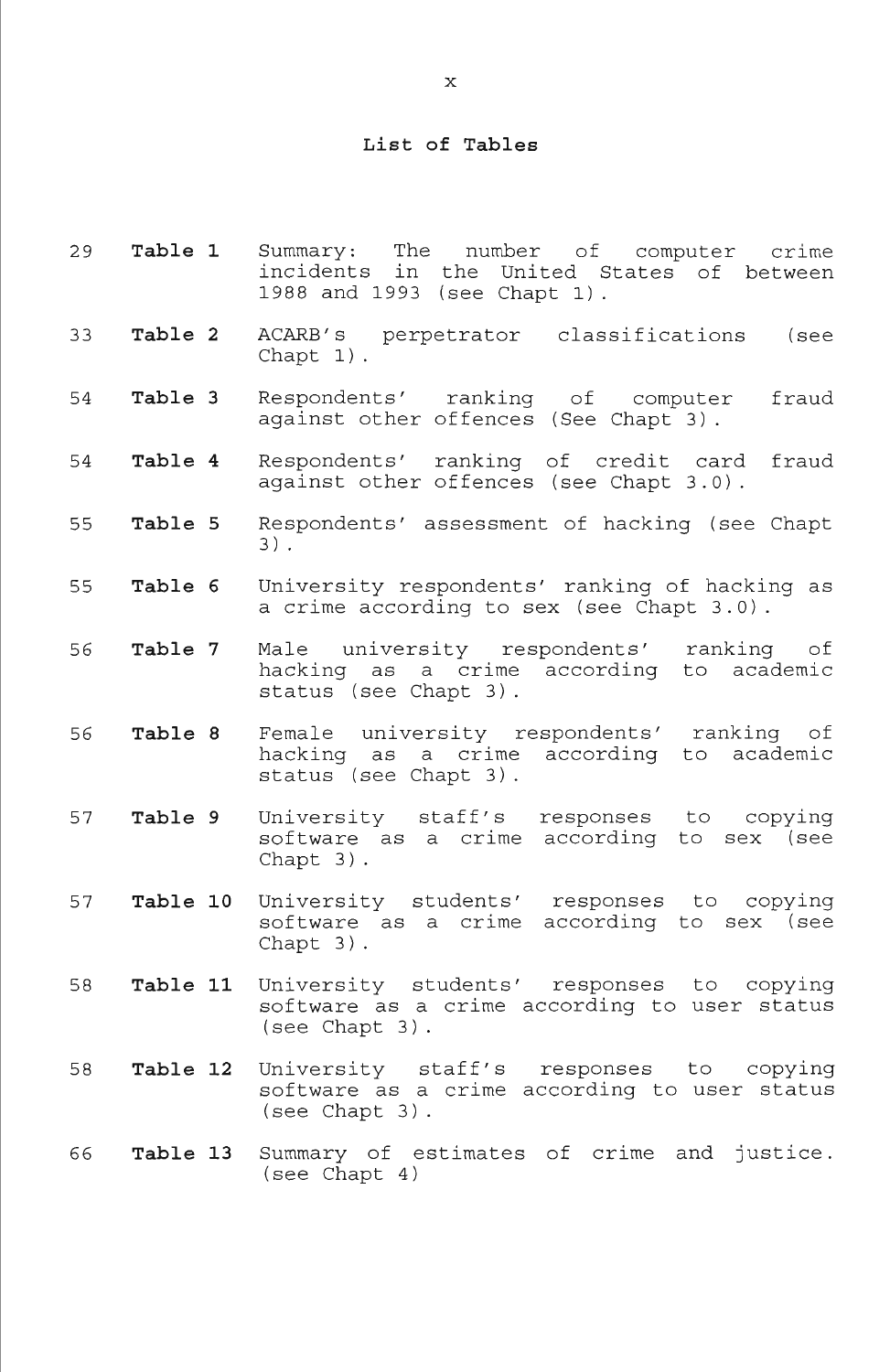**Australian attitudes towards computer crime Abstract** 

This investigation compares the responses of university staff and students of a Faculty of Business with those of the staff and students at the New South Wales Police Academy, in Goulburn. The research tested the attitudes of the respondents to computer fraud, credit card fraud, copying software and hacking into computer systems. The research found, from questionnaire responses, that computer crimes are considered to be insignificant compared with other crimes which have far less impact on society in financial terms. Hacking, in particular, which costs Australian societyan increasing amount each year, was ranked at a very low level of significance. Further, the research found a significant difference between the university and police responses to whether or not hacking and copying software are considered to be criminal activities.

From this thesis arise other matters which need to be addressed in the future, particularly the origins of these attitudes. It asks whether we should address the problem that is posed, earlier in the educational lives of our children. With this in mind, it asks whether we should address the problem earlier than at a tertiary education level. Whereas political indoctrination has worked in a number of extreme cases elsewhere in the world, we do not seem to contemplate using anything like these draconian methods in the case of combating crime.

XI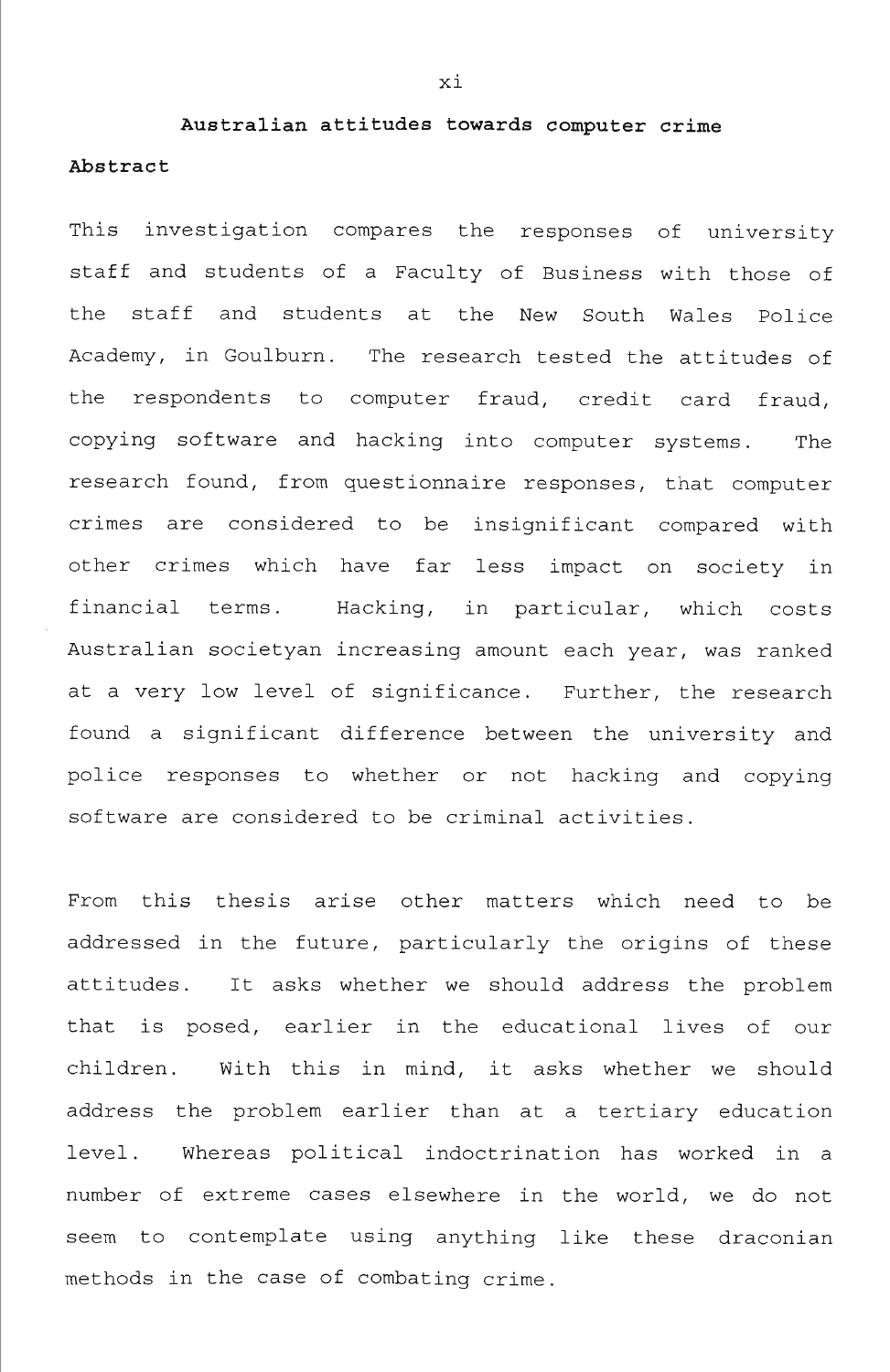## **1.0 INTRODUCTION**

Origins of information technology. Life with computers. Security problems with computers. What is computer crime? Computer fraud. Software piracy. Credit card fraud. Hacking, Motivation for hacking. Ramifications of computer crime. Organised crime and computer crime. Confidentiality. The incidence and cost of computer crime. The global situation. How does one identify a hacker? Computer criminals attitudes. Research into Australian attitudes. Hypotheses to be tested.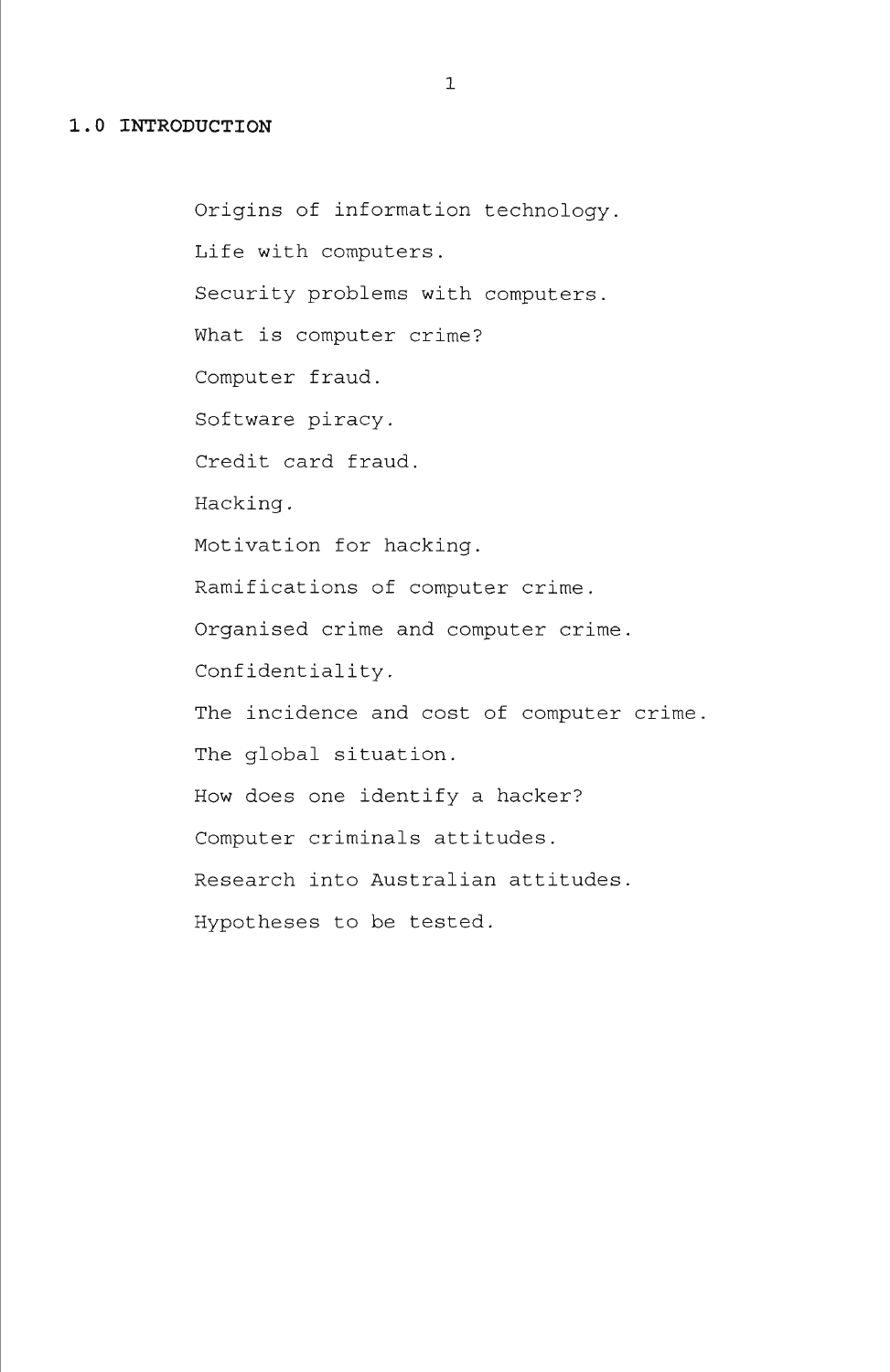#### **Origins of information technology.**

In 1820, Charles Babbage began a project to create a machine that would solve long and complicated mathematical calculations. If he succeeded in creating such a machine, it would eventually re-define our way of life thereby altering many aspects of our existence. Fifty-years after commencing this project, he had not yet achieved his goal. However, when he died in 1871, little did he realise that he probably laid the foundation for a computer age. His successors continued his work and, before the end of the nineteenth-century, several calculating machines had been developed. Vindication of all of Charles Babbage's work came in 1943, some seventy two years after his death, when Harvard University switched on the Mark I digital computer and a computer age was upon us. However, within several decades computers were being used for a more macabre purpose, namely in the commission of crime.

## **Life with Computers.**

Computer technology has changed our lives over the last fifty years, the way that we think and the way that we live with it. Computers are now viewed as an essential part of western civilisation and we have become largely dependent upon them. We can only imagine the capacity and the horizons for current and future development of computer technology but, with the affordability of personal

 $\overline{2}$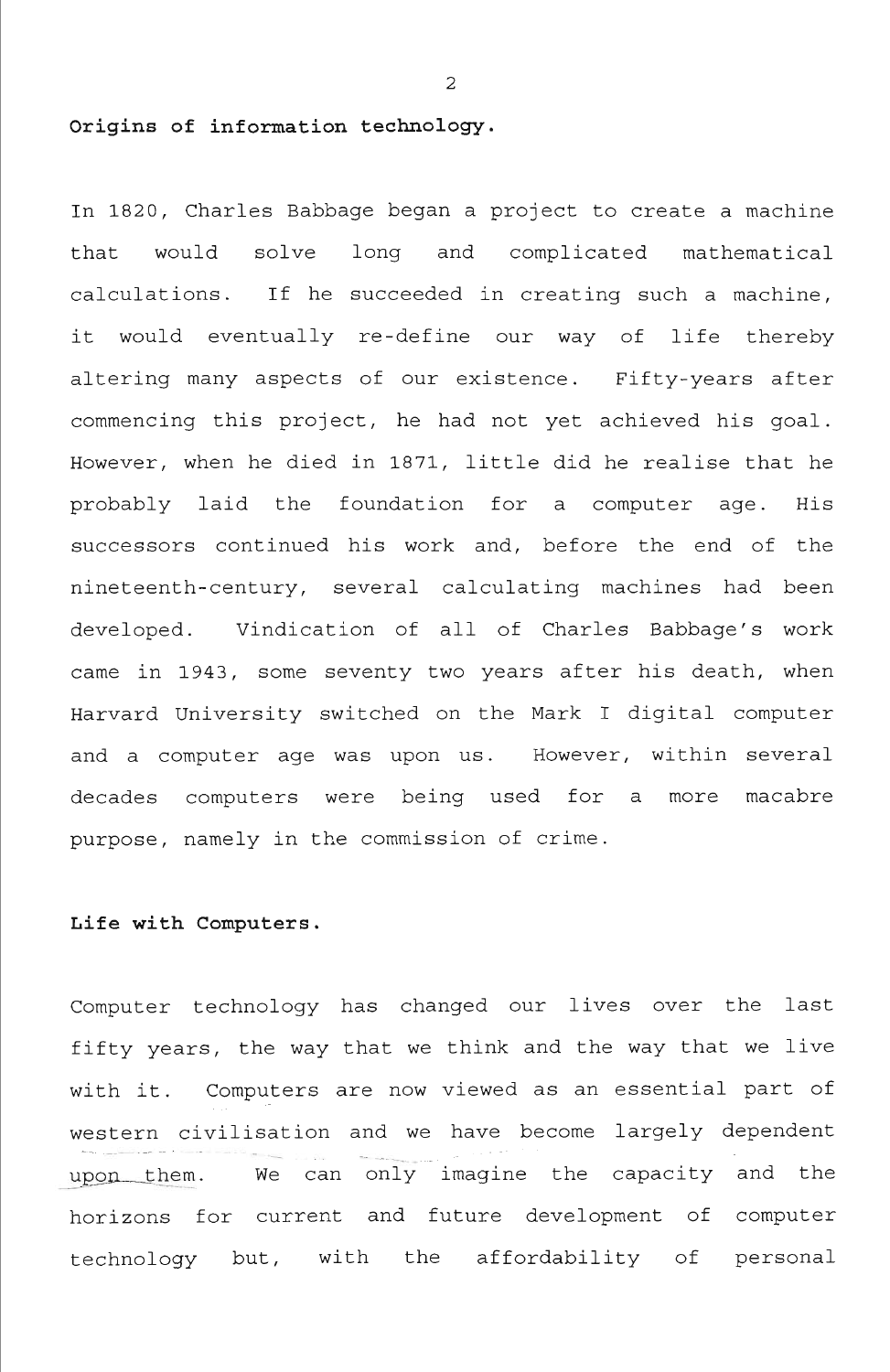computers, the simplification of computer languages and the education of computer users, our dependence on computers will continue to develop. Already, our banking and financial sectors rely heavily upon computers for the electronic transfer of funds between organisations and individuals. Marriott (1988) estimated that about thirty billion dollars is turned over each day on the Australian foreign currency market alone. Marriot (1988) estimates that a modern bank cannot survive for more than two or three days without using its data processing system. He uses the example of Westpac when it accidently lost the use of its ATN network. He also highlights the turnover of Electronic Funds Transfer (EFT) networks in the world which, he estimated, transfers about five thousand billion dollars per day.

Sessions (1991) quotes figures of well over eighty per cent of all American daily financial transactions taking place via electronic funds transfers. Australia is obviously moving in this direction. It is not only the commercial sectors of our society which are computer dependent. Computers control an increasing number of aspects of our lives from point switching and scheduling of buses and trains to the control and monitoring of traffic lights and air travel, from telecommunications to credit, from the maintenance, collection and dissemination of domestic and international intelligence to the execution of military campaigns. From my personal experience it is difficult to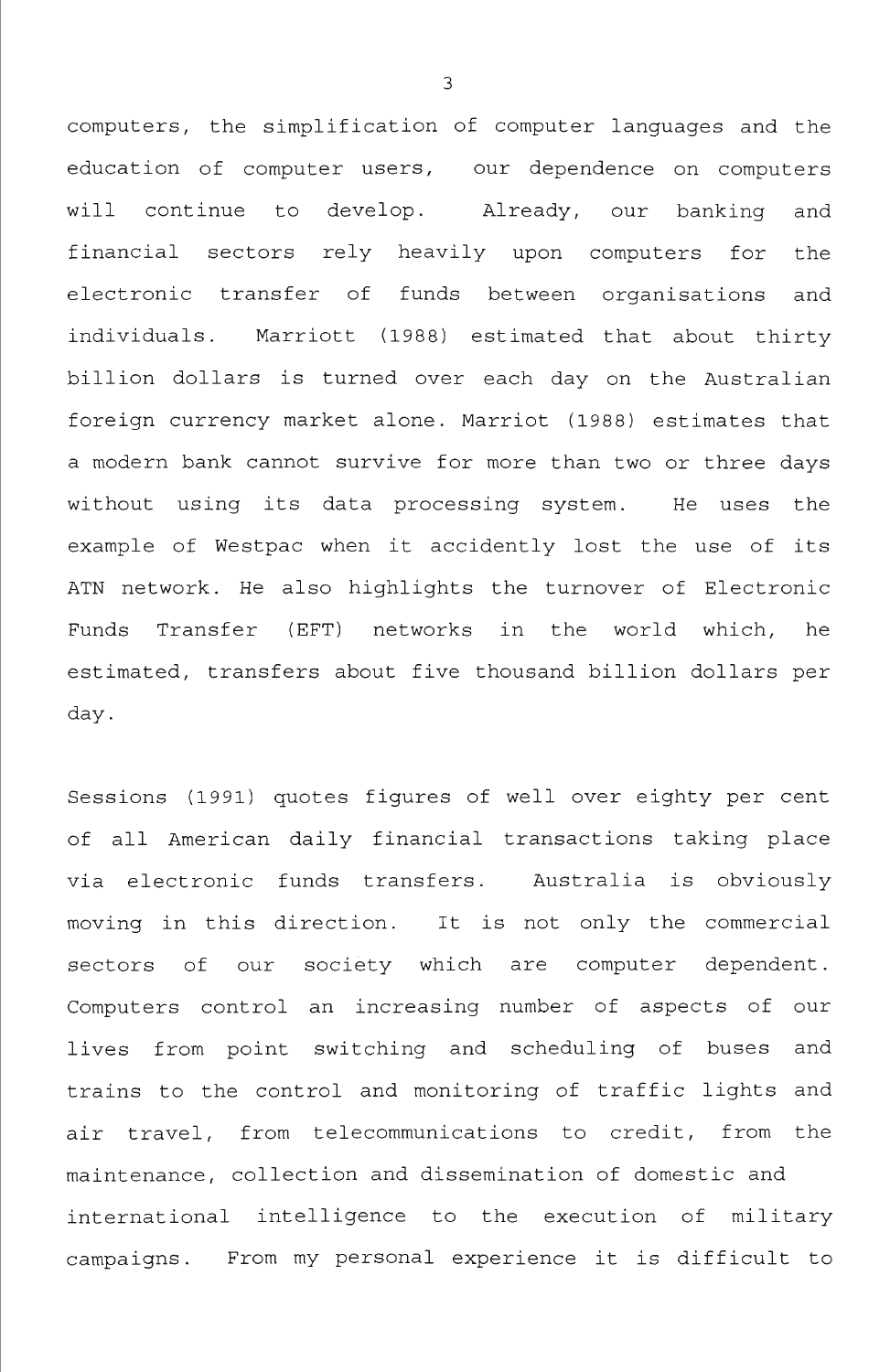buy a home delivered pizza without divulging all of one's private details for entry onto pizza supplier's database. Some of that information is then analysed for marketing purposes however, the bulk of the confidential and personal information is retained for the use of the employees. Such information as the purchaser's telephone number, name and address are stored on a private database. Further, it is difficult to enter a competition without divulging details of what products one purchases. Have you ever applied for a loan and had a total credit reference check? Many private and public institutions have a database which contains private and confidential information which is valuable to them and possibly to others. Further, the nature of this situation offers a very tempting avenue for abuse by criminals. This was seen in an investigation by the New South Wales Independent Commission Against Corruption (ICAC) who recommended for prosecution a number of New South Wales public servants who accessed and sold confidential information to interested parties which included major banks and international corporations, Roden (1992).

When a computer system becomes unreliable it only emphasises its vulnerability. Such was the case in 1994 when the telephone system and data storage systems at the Australian Security Intelligence Organisation (ASIO), Australia's internal intelligence organisation, were compromised (Anon, 1994a). All of ASIO's activities were totally paralysed and shut down after it was found that the internal telephone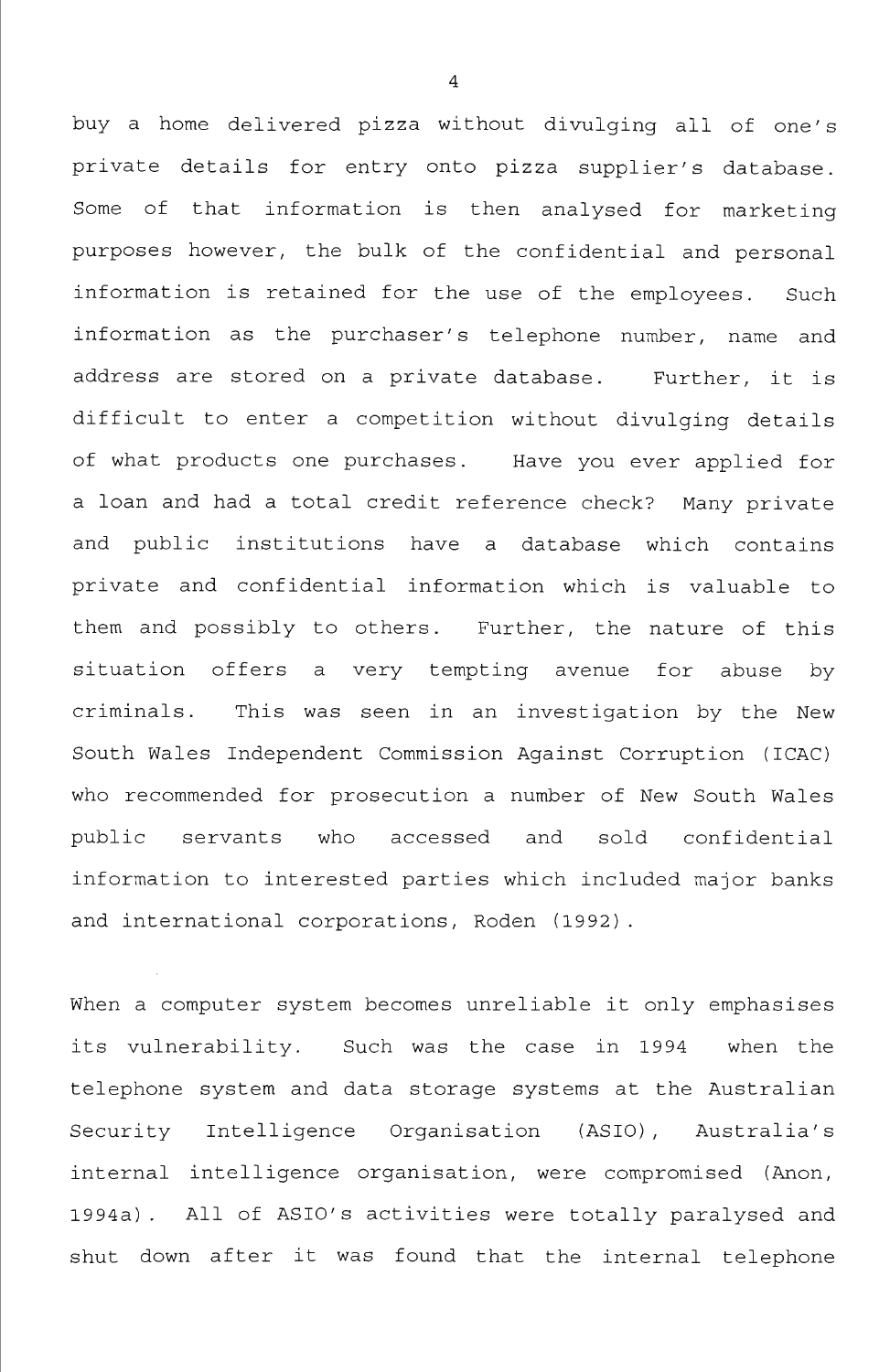system and the computer and data storage systems may have been penetrated by possibly hostile persons. To restore the reliability and confidence in its systems, ASIO had to replace its system totally at an incredible cost to Australian taxpayers.

An accidental cut in the lines of communication between the central computer system and bank automatic teller machines in France (Anon, 1993d), caused chaos when people could not access their funds or obtain credit. It resulted in the collapse of their credit card system when forty per cent of France's automatic teller machines were cut off and isolated from the central computer system.

In the future, we can look forward to direct electronic purchasing, new electronic information systems for banking, communications satellites, communicating with consumers, home communications and domestic computerisation. But at what cost to society at large? It is the realisation of this total dependence on computer technology that generates questions like "What would happen if we could no longer depend upon the reliability of computers" and "What would happen if this vulnerability was exploited by the criminal world?" I believe that the realisation of these problems is with society now. The credibility of society's computer systems is being jeopardised.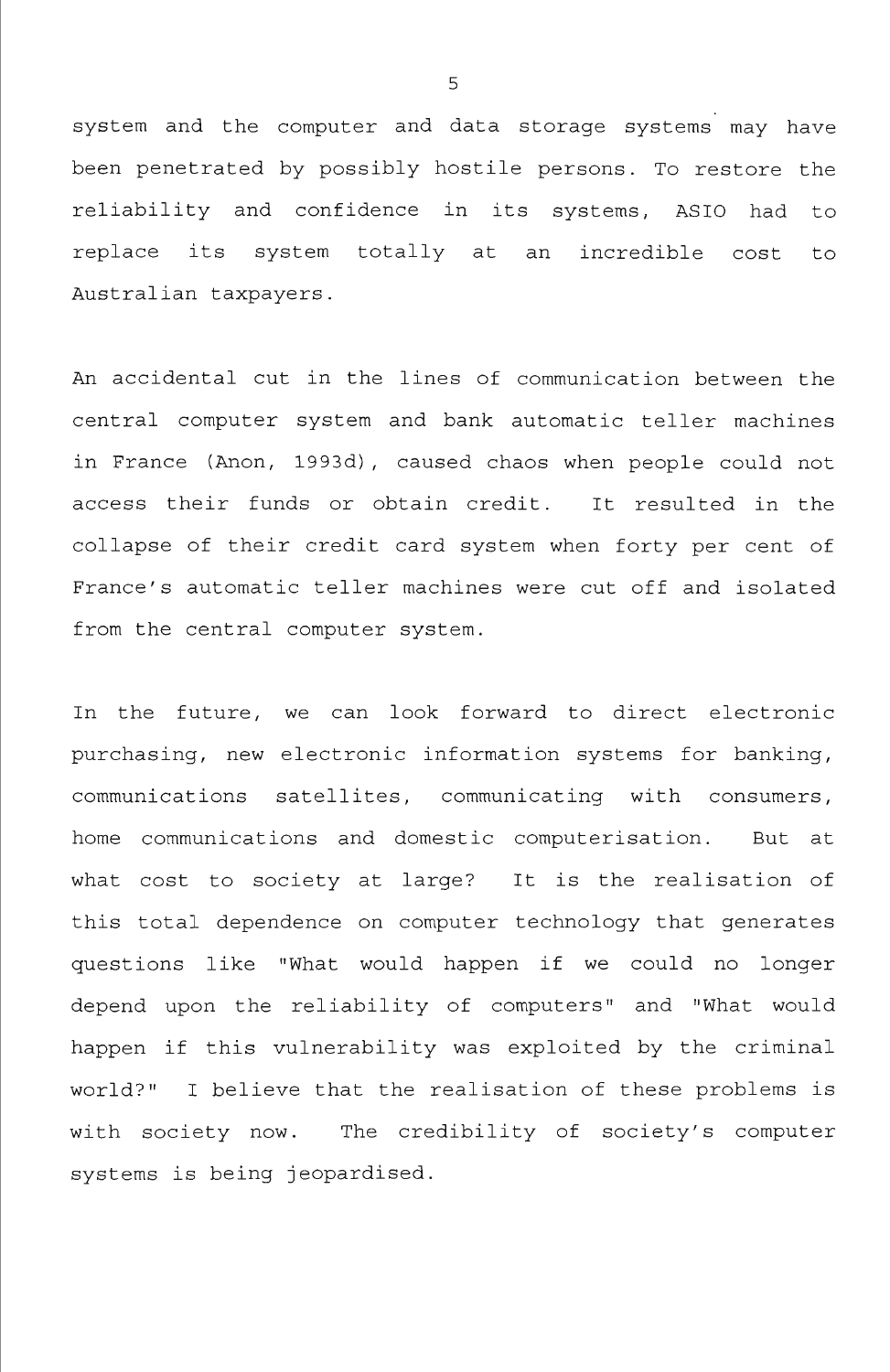#### **Security Problems with Computers.**

As highlighted by Johnston (1991), "The scope of computer related crimes is restricted only by the ingenuity of the criminal" (see also Bequai, 1987) . As computer technology races ahead, so increases the number of people who are computer literate and, therefore, the number of computer related crimes. As computers have become essential household and office fixtures, the vulnerability of computers has increased considerably and left a door open for people who would capitalise on society's weaknesses for their own benefit. It is not that society has a new breed of offender. My Police experience reveals that in some instances, the ever adaptive criminal has moved away from traditional offences to an easier target (See Eysenck, 1977) . I believe that the victims of computer related crime are reluctant to report the commission of the offence preferring to keep the matter confidential rather than risk embarrassment and scorn. This is an ideal scenario for criminals with the attraction of a low risk of detection and an apathetic attitude of potential victims. The very nature of computing assists criminals in its exploitation.

Some of the features which give rise to its exploitation are :

a. A computer will execute all given instructions no matter how illegal.

b. It is difficult to anticipate what a computer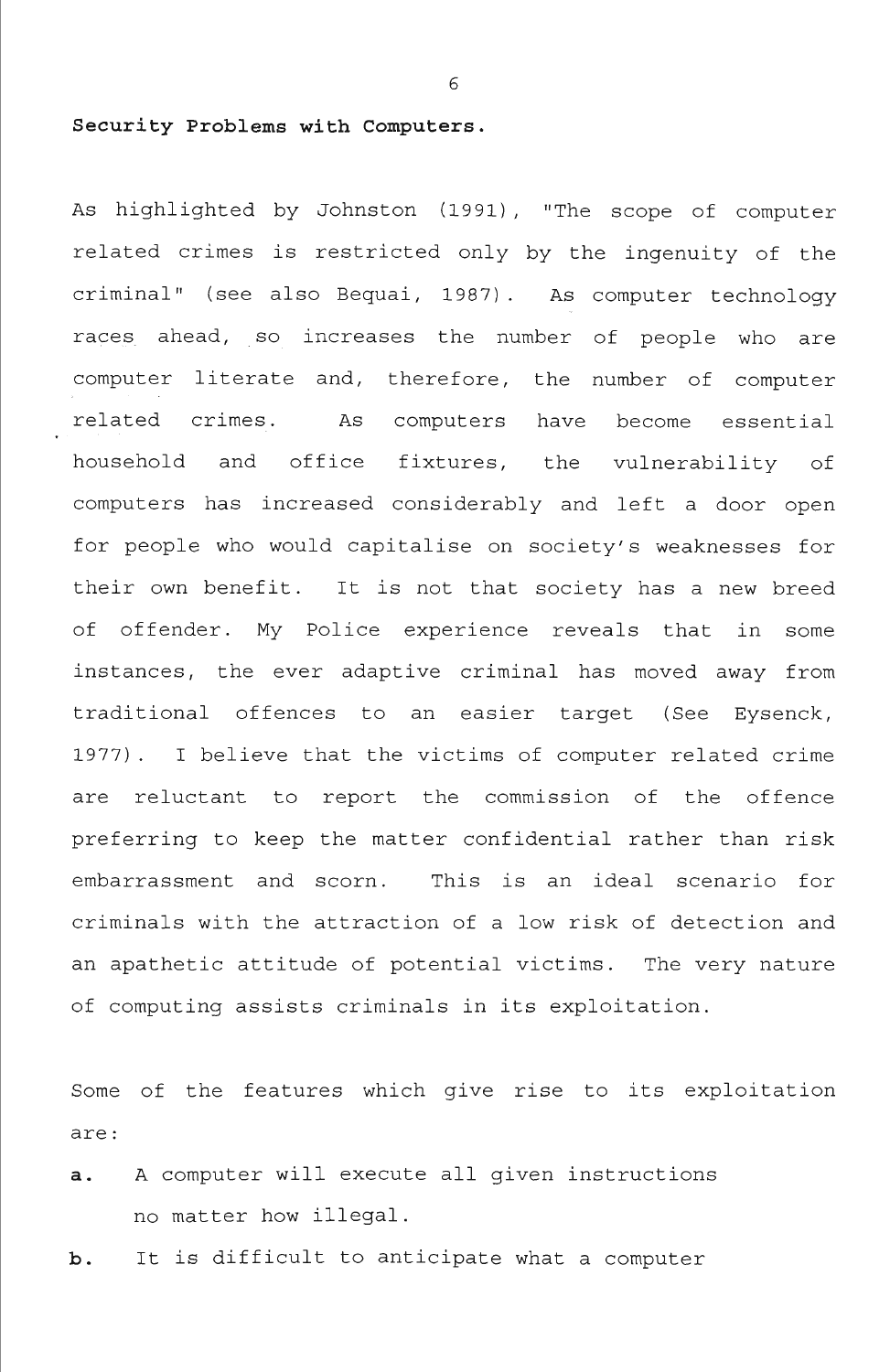is doing with the data that it holds.

- c. Because of the speed of a computer, infiltration of the operation can be carried out equally quickly.
- d. Whatever security systems have been implemented, certain people must have unlimited access to it.
- e. Haphazard key presses even by a child can be accepted by a computer,
- f. Because of a computer's accuracy and speed, the results from the computer are more readily believed than if that same information came from another source.
- g. A computer often allows an offender to commit a crime in complete anonymity. If offenders instruct a computer that they are a particular person by using another person's password or<br>features it will assume that you are that features, it will assume that you are that person and allocate to them all of that person's access rights.
- h. Many people in upper management are computer illiterate and, therefore, do not understand the need for, and the intricacies of computer security. Many have been trained pre-computer and therefore they do not have the necessary appreciation of its uses and abuses.
- i. People at a corporate level in organisations are not particularly concerned about computer security which has to compete with other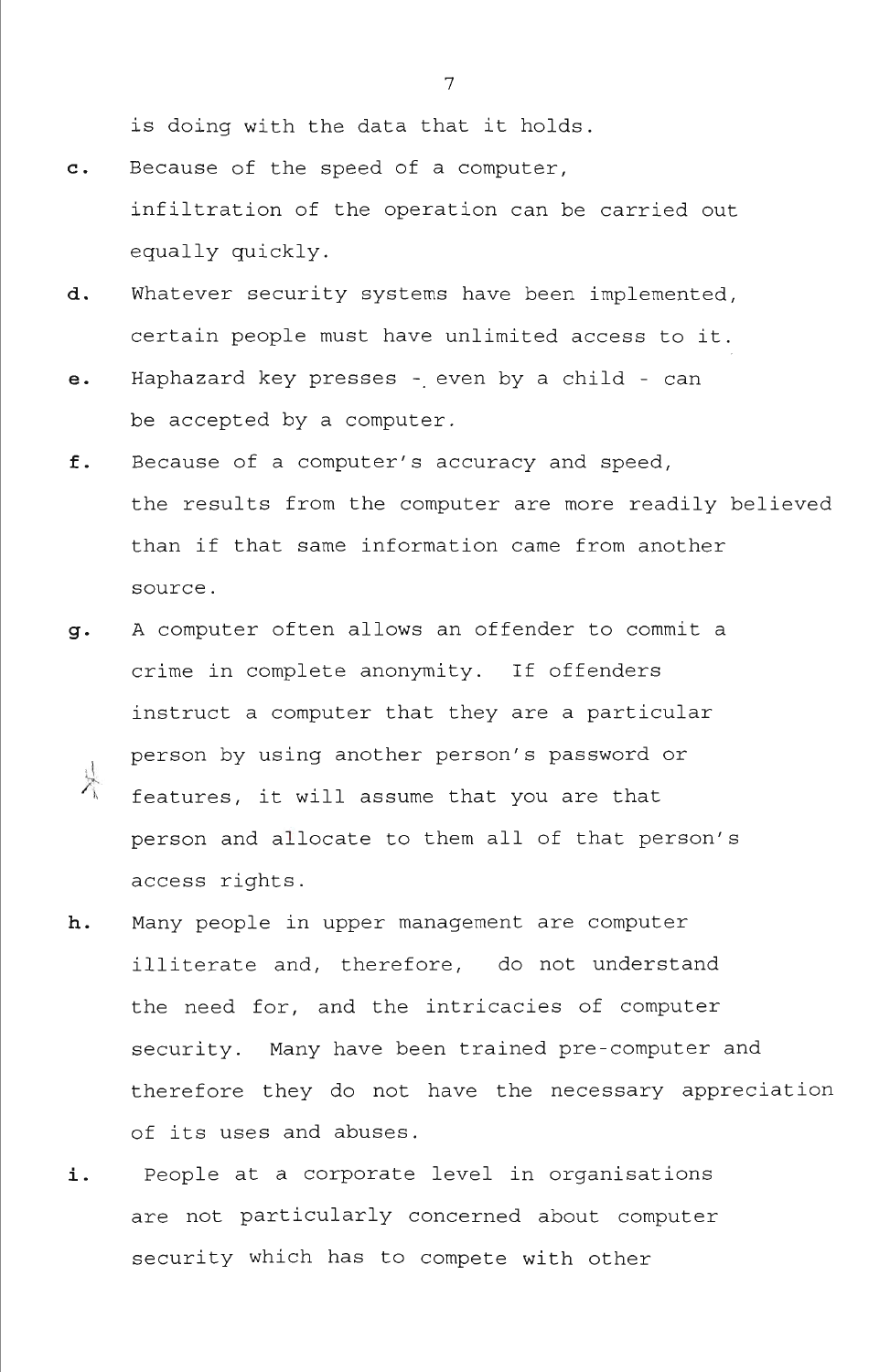aspects of their corporate budget (see Coldwell & James, 1993)

#### **What is Computer Crime?**

The term computer crime has been used as a broad term for the combination of a number of offences, some of which are computer fraud, hacking, and software piracy. In this context, a computer can be viewed as either the tool which is used to be able to commit the offence, as in the case of an embezzler, or as the means by which the offence takes place. This would be the case where unauthorised access is gained to data processing systems. One of the most widely read documents on the topic of computer crime is a report of the Scottish Law Commission on Computer Crime which was published in 1987, Marriott (1988) . Out of that document came eight categories of computer crimes:

- a. Erasing or falsifying data or programs to obtain a pecuniary or other advantage.
- b. Obtaining unauthorised access to a computer.

c. Eavesdropping on a computer.

- d. Copying of information without its physical removal.
- e. Unauthorised borrowing of computer discs or tapes.
- f. Making unauthorised use of computer time or facilities.
- g. Malicious or reckless corruption or erasure of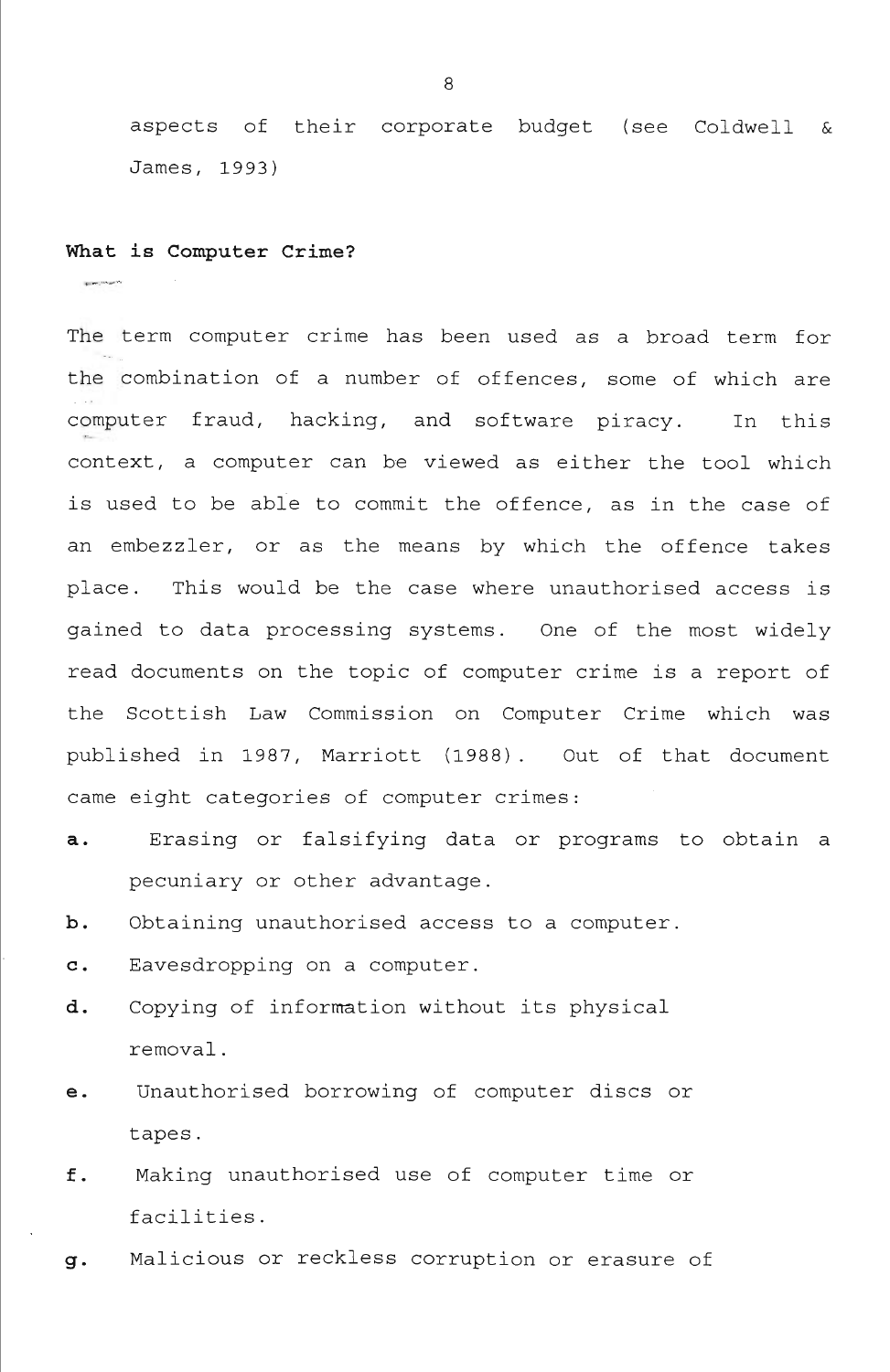data or programs.

h. Denial of access to authorised users.

Kamay (1992) has extended the above definition to include the following elements of computer abuse, in Australia, by identifying:

- a. Unauthorised manipulation of computer input and/or output.
- b. Unauthorised access to the system through terminals or micro-computers.
- c. Unauthorised modification or use of application programs, operating systems or computing equipment.
- d. Trespass on data processing installation, theft of equipment, files or output.
- e. Sabotage of computer installation, files, application programs or operating systems.
- f. Unauthorised data interception.

In the Criminal Law Journal, Roden (1991) refers to the *International Handbook on Computer Crime* which was produced in 1986. In that document, there are three categories which give a broader explanation of the variety of computer offences. These categories and sub-categories are:

*Category One* 

*Computer Related Economic Crimes* 

a. Fraud by computer manipulation.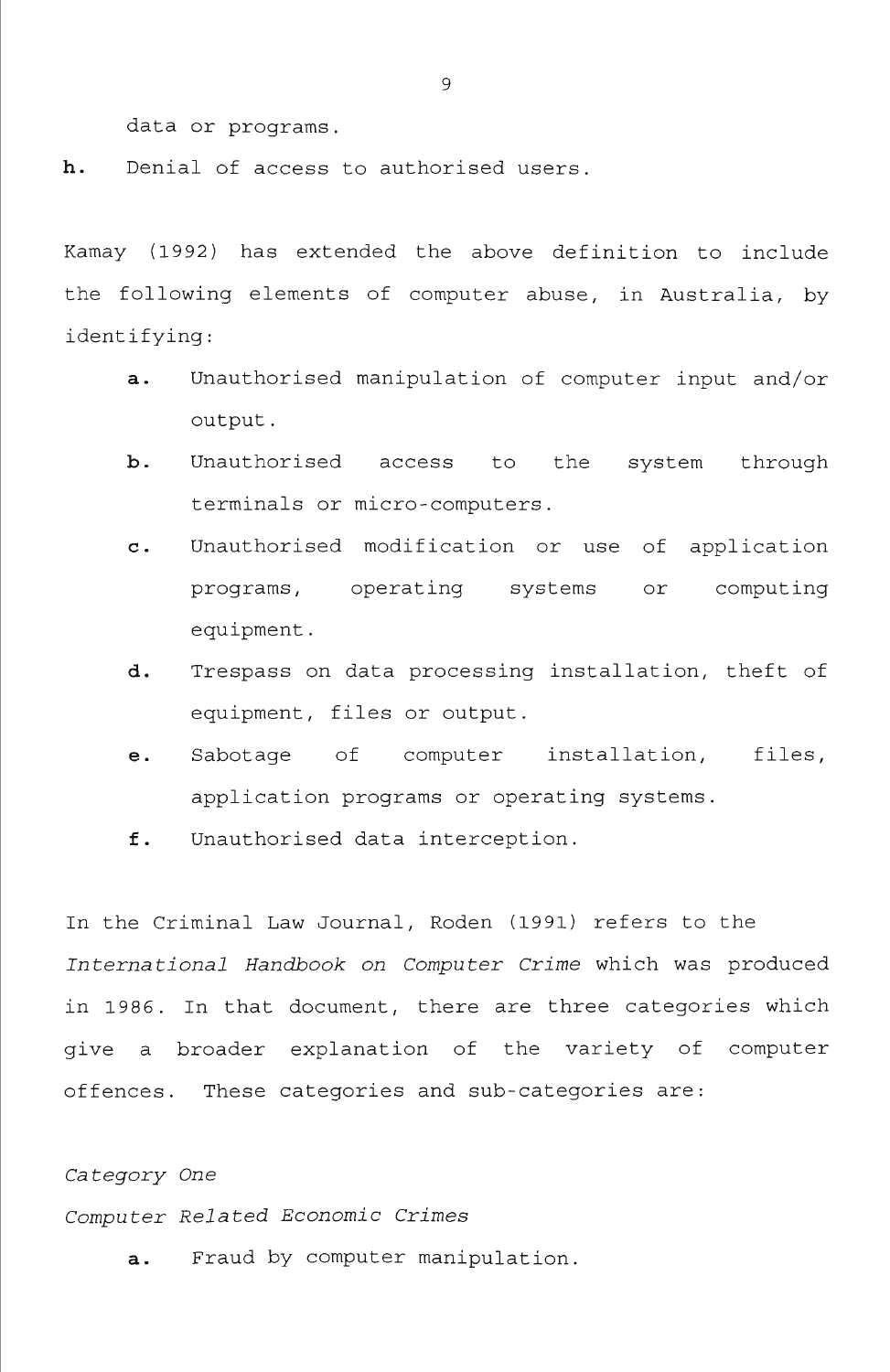- b. Computer espionage and software piracy.
- c. Computer sabotage.
- d. Theft of services.
- e. Unauthorised access to data processing systems and hacking.
- f. The computer as a tool for traditional business offences.

*Category Two* 

*Computer Related Infringements of Privacy* 

- a. Use of incorrect data.
- b. Illegal collection and storage of correct data.
- c. Illegal disclosure and misuse of data.
- d. Infringements of formalities of privacy laws.

Category *Three* 

*Further Abuses* 

- a. Offences against state and political interests.
- b. The extension to offences against personal integrity.

### **Computer Fraud.**

Computer fraud is merely a new term for an old offence. From my experience, rather than erasing or falsifying data which is recorded on hardcopy and other records, offenders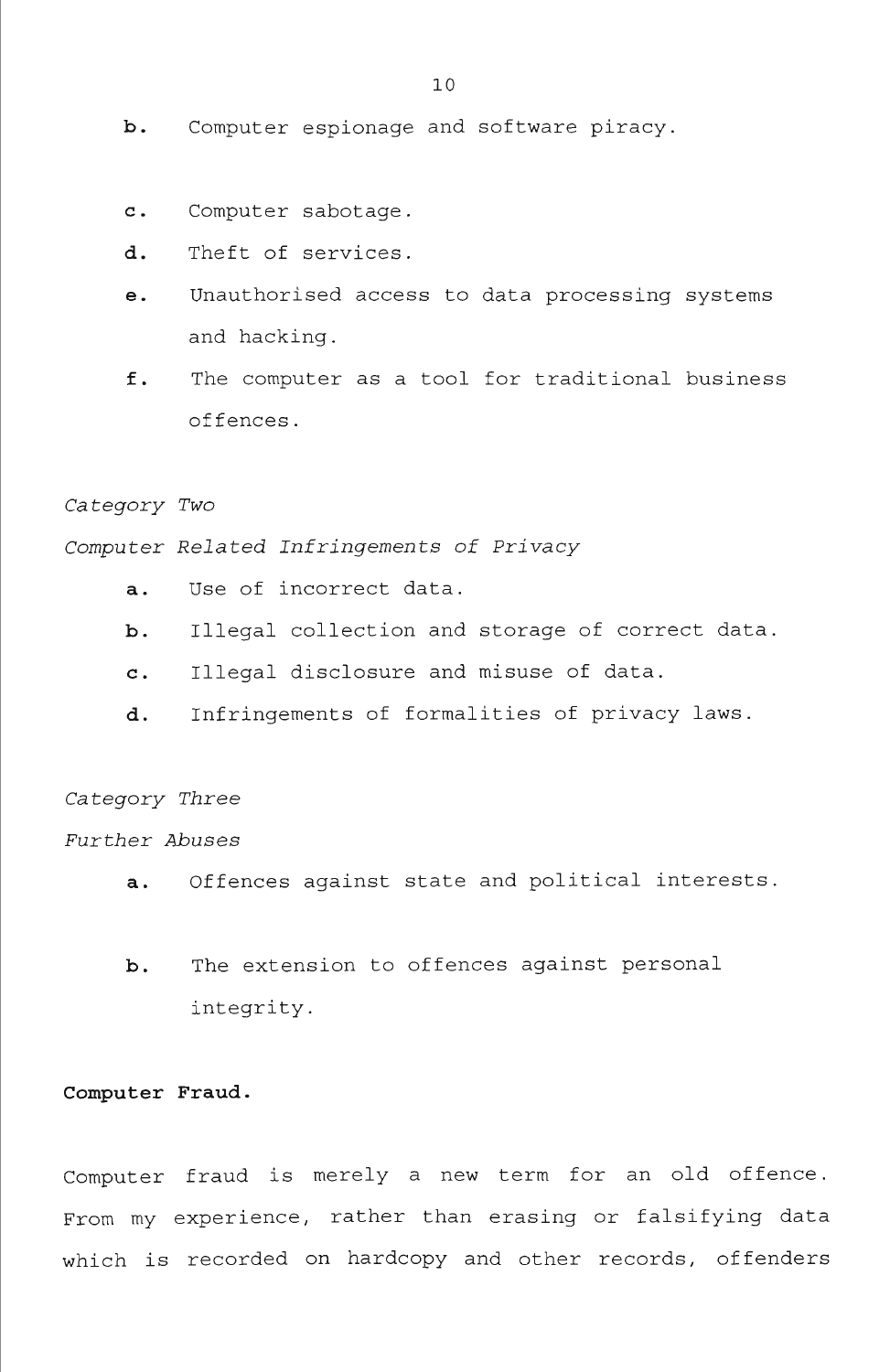have now adapted to the computer age and falsify and erase data which is stored within a computer system.

What could also be included within this category is the use of stored information for the pecuniary advantage of the offender. Offences which would fall within this category are insider trading and tender rigging.

#### **Software piracy.**

Software piracy is an endemic social problem which seems to be here to stay. In general, software piracy is a term used to describe any unauthorised copying of software. Software is the set of instructions which tell a computer what to do and how to do it. It is created and owned by people who expect the users of their creation to pay through a licensing agreement for that right to do so.

As the cost of computer hardware, which includes the computer, printer and visual units, has declined, the importance and monetary value of software, which is the operating instructions to the computer, has increased. As a consequence, copying computer software illegally has become a major concern within the industry. Within our education system Coldwell (1990a) believes that it is acceptable for both students and teachers to copy and distribute software.

Morrison (1990) advises us that, in commerce, education and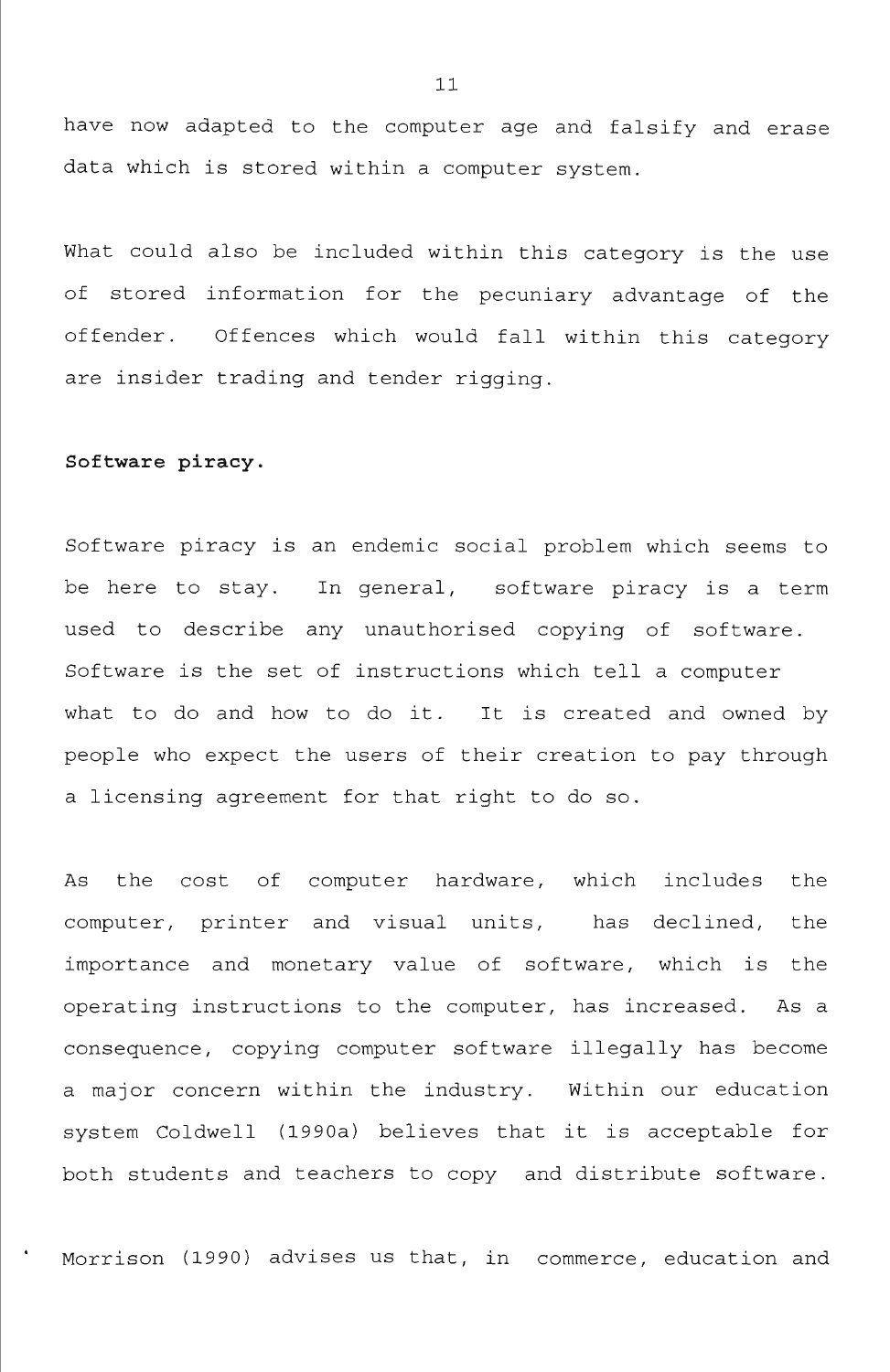government departments, there is mounting evidence of the mass copying of software. He goes further to say that there are few individuals who can say honestly that they have never used a program for which the developer has not been properly compensated.

Unfortunately, software is being copied and distributed to computer users without the consent of the owner of the software who gains nothing from the transaction, for the years of financing research and the development of the product. Large scale piracy became a recognisable phenomenon with the demand and availability of affordable personal computers and, ever since, the producers of software have battled to stem the flood of illicit copies of their product which is running into the millions - if not billions - of dollars, Fleming (1993) .

# **Credit card fraud.**

Society's reliance on *plastic money* is probably only equalled by our reliance on computers. What was once thought of as a much safer method of transaction between vendor and purchaser, when compared with cash and cheques, is now seen as a lucrative avenue for criminals, Fleming  $(1993)$ . The availability and affordability of the necessary technology to criminals has given them an ability to produce high quality forgeries of legitimate credit cards which is.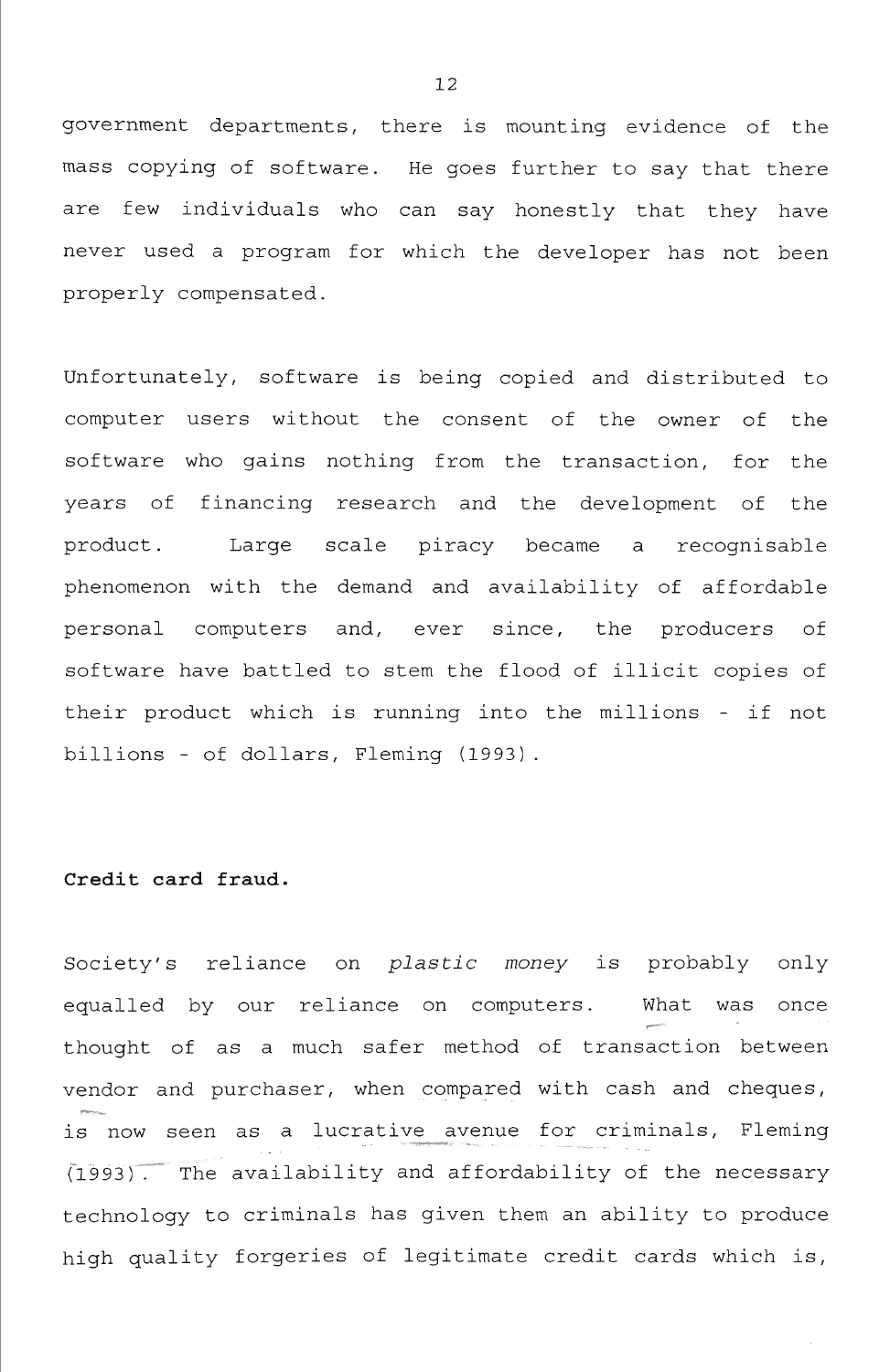according to the Australian Federal Police, costing the card industry millions of dollars. Confidential (1993).

Credit cards were once viewed as the answer to the major problems experienced with cheques, such as dishonoured cheques and the lack of knowledge by the recipient regarding the solvency of the drawer. However, the technology that is available to criminals has made use of this once foolproof card turning it into a burgeoning criminal industry. The confidence that society has in credit cards and our reliance upon them has enabled criminals to utilise this dependence to their advantage.

#### **Hacking.**

Hacking, the unauthorised accessing of a computer and the unauthorised accessing of data processing systems, is but one element of computer related crime and, according to Police, it is by far the most difficult to detect, deter and prosecute. The popular press has devoted much publicity to the many cases of unauthorised use of computer systems by outsiders, commonly called *hacking.* Hacking into computer systems is believed to have emerged in the late 1950s at the Massachusetts Institute of Technology (MIT) among a group of young male students. In Europe, hacking is thought to have started in the mid-1960's in Italy and it has since spread world wide. According to a survey conducted in 1980 by the predecessor of the *Australian Computer Abuse Research Bureau*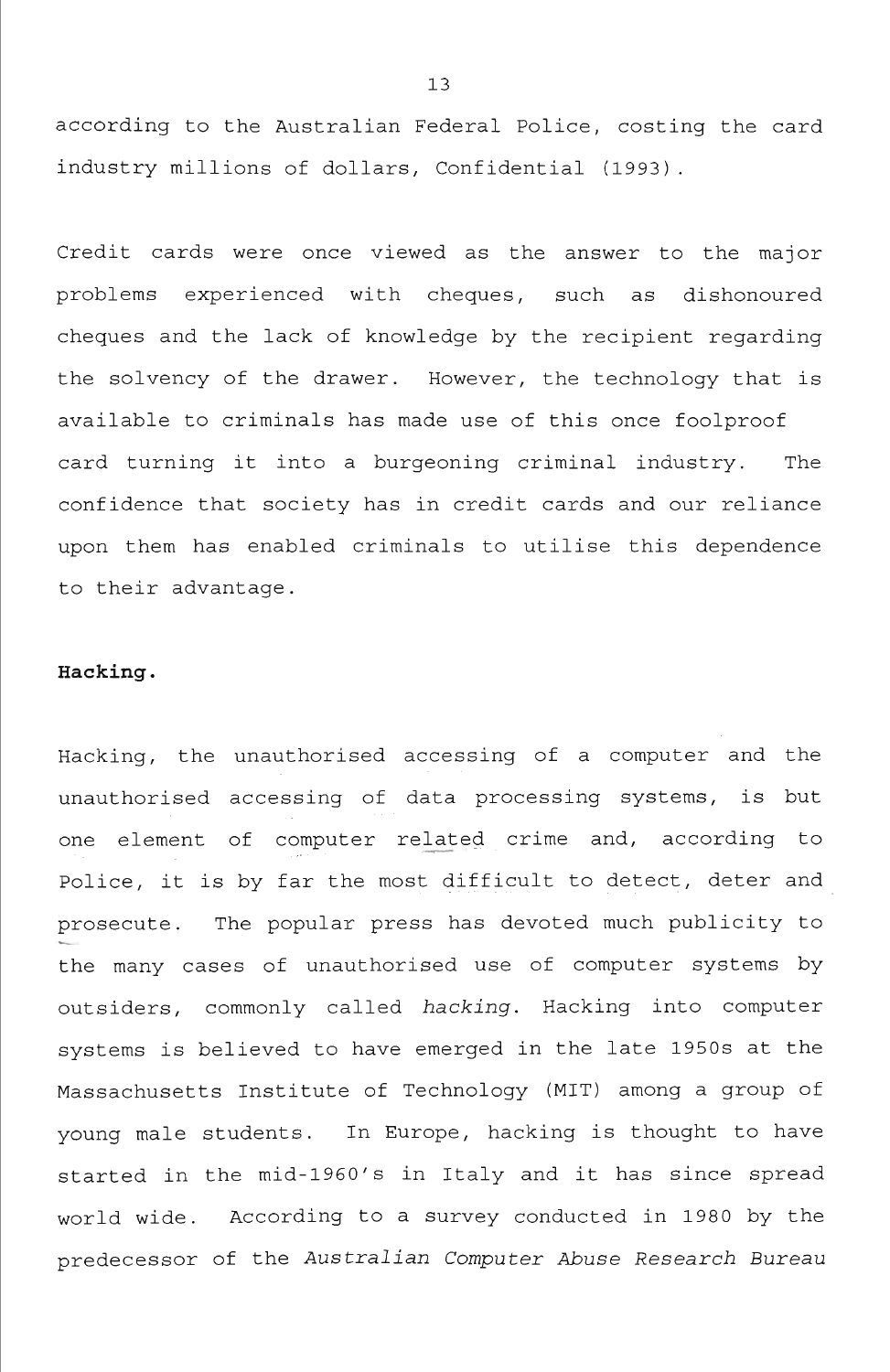(ACARB), which was then known as the *Computer Abuse Research Bureau* (CARB) the earliest cases of computer abuse in Australia occurred in 1967 (see Kamay, 1992).

Computer abuse, as defined by Kamay & Adams (1992), includes the unauthorised manipulation of computer input or output, the unauthorised access to the system through a terminal, the unauthorised modification or use of application programs, operating systems or computing equipment, trespass on data processing installation, theft of equipment, files or output, the sabotage of computer installation, files, application programs or operating systems and unauthorised data interception. Put simply, a hacker is a person who gains unauthorised access to another's computer systems without their consent through the use of computer equipment. Why, then, do an increasing number of people seek to access another's computer system illegally?

#### **Motivation for Hacking.**

A former hacker, Powell (1992), wrote in the *Sydney Morning Herald* that the reason that hacking into computer systems is rife is that it is so easy to do. He advised us that, in his opinion, companies are lax and careless with their computer security. He advised too that, even when computer security is good, cracking them is simple with inside help. He stated that we can always find the complex code written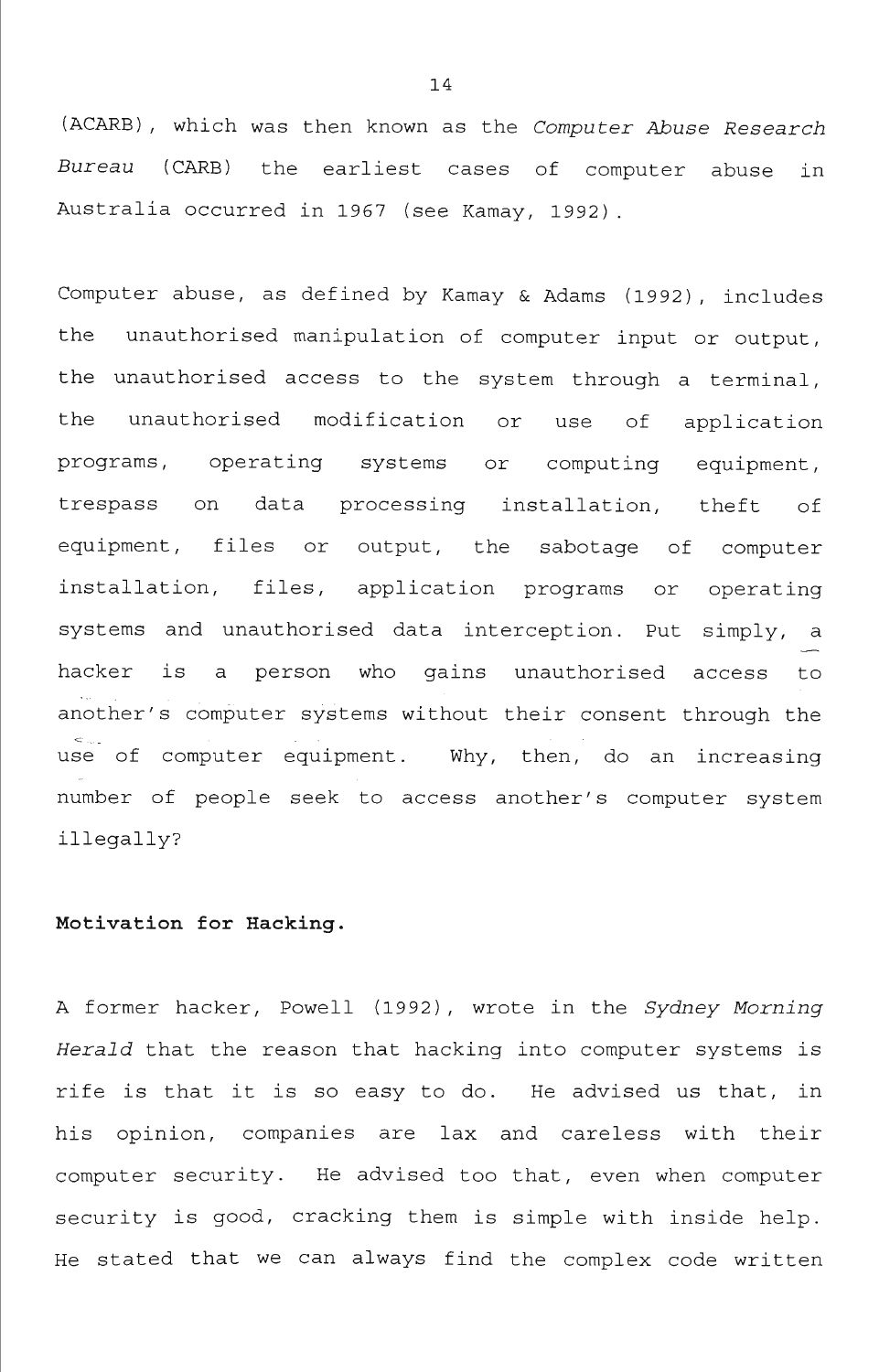on a piece of paper somewhere as users cannot remember complex codes and, hence, they want them to be easily accessible. A general rule is that, the more secure that computer systems are made against hackers, the more difficult it is for ordinary users to work with them which, in turn, depletes real computer security considerably. (This argument is given in greater detail by James and Coldwell (1993) regarding the lack of influence of closed systems like 4GLS). Even attempts to strengthen security, by maintaining audit trails and logging incoming telephone numbers, is unsuccessful as there exist various computer programs which allow hackers to access and manipulate those numbers.

In the *FBI Law Enforcement Bulletin,* Sessions (1991) stated that there are two major types of computer crime. The first is a crime in which a computer is the vehicle or the tool of a crime and the second is a crime in which a computer and the information stored in it are the targets of the criminal. In the former instance, he refers to more traditional crimes such as embezzlement, fraud and larceny. A criminal must use a computer as a vehicle to perpetrate an offence as this technology is the current mode of handling data.

The latter class of crime is unique to computers and it can be either committed internally by employees or externally by other criminals (see Kamay and Adams, 1992). The external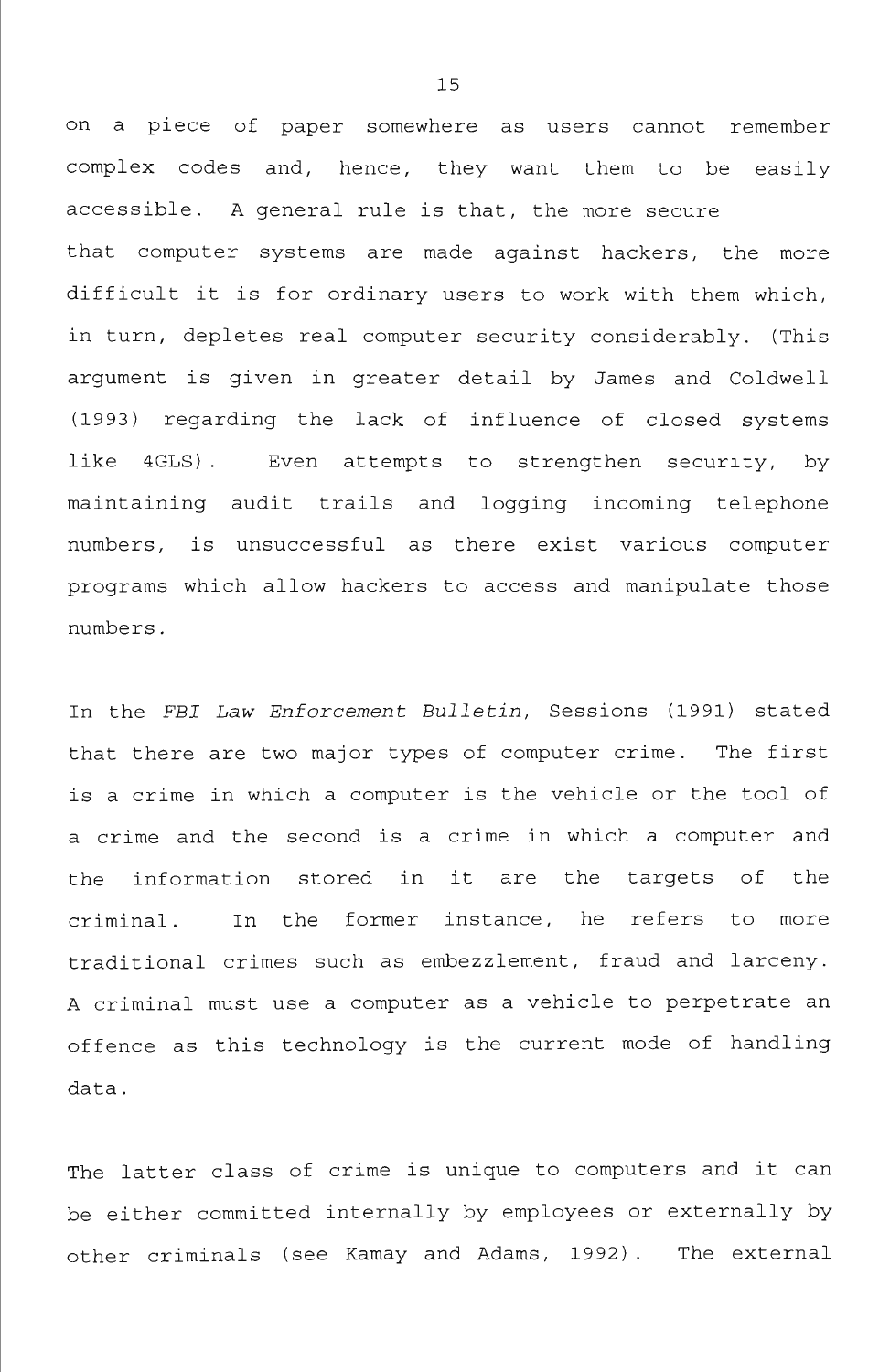threat usually involves the use of telecommunications to gain unauthorised access to a computer system and it is this type of offence that involves penetration by a hacker.

There appears to be three types of computer hacker. The first, and probably the largest group, is people who break  $\searrow$ into computer systems for a combination of intellectual and egotistical reasons. They break into systems for no other reason than to see if they are capable of doing it. While having access to the system, they explore and then depart without deliberately stealing, erasing, altering or destroying data.

The next group of hackers is those which access computer systems illegally to steal, erase, alter, destroy, disrupt and interrupt the system. Their motivations are usually malicious by nature without being, necessarily, for financial gain.

The last, and probably the most serious, group of hackers is by far the most dangerous. This group of people pose a very *If • - . -*  real threat to the financial sector, commerce and national and international security. They are professional criminals who use specialised skills to steal information, manipulate data and, so, cause major disruption to the system. By so doing, they have a potential for damaging the function and potential of society's information systems, simply by making it unreliable.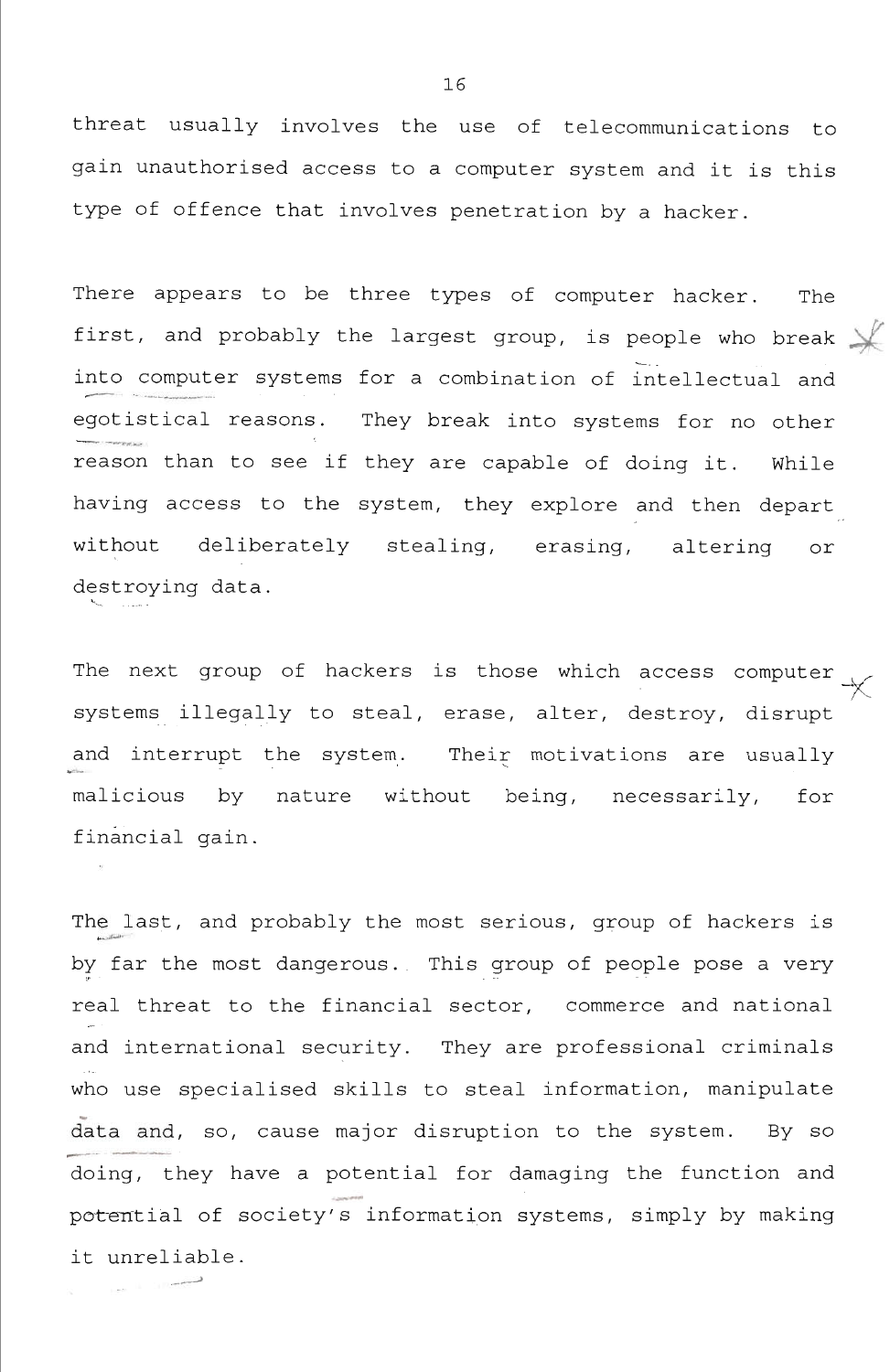#### The Ramifications of Hacking.

Although the *explorer* class of hacker does not access a computer system with an intention of causing damage or disruption, their desire to explore randomly can, by its sheer nature, inadvertently lead to major problems within a system. Normally, these hackers only look around to satisfy their curiosity and then depart from the system. Unfortunately, things do not always develop as planned.

Such was the case highlighted in the *Daily Telegraph Mirror*  (Anon, 1993a) when hackers penetrated a Commonwealth Scientific and Industrial Research Organisation (CSIRO) system thereby threatening the organisation's reputation. Only one of the computer systems at eleven CSIRO research sites had adequate security procedures according the *Australian National Audit Office* (ANAO).

The first of the security breaches was detected in 1991 followed by others in 1992 and 1993. In a report to the Senate, the ANAO stated that they believed that these breaches were enacted by hackers who trespassed for fun rather than for material gain. Other similar incidents are an intrusion into the computer system of NASA in 1993, causing them to shut down for twenty-four hours after an unnamed hacker accessed the system using a correct password. On his arrest, a former university student also admitted intruding as a hobby into the systems at the CSIRO and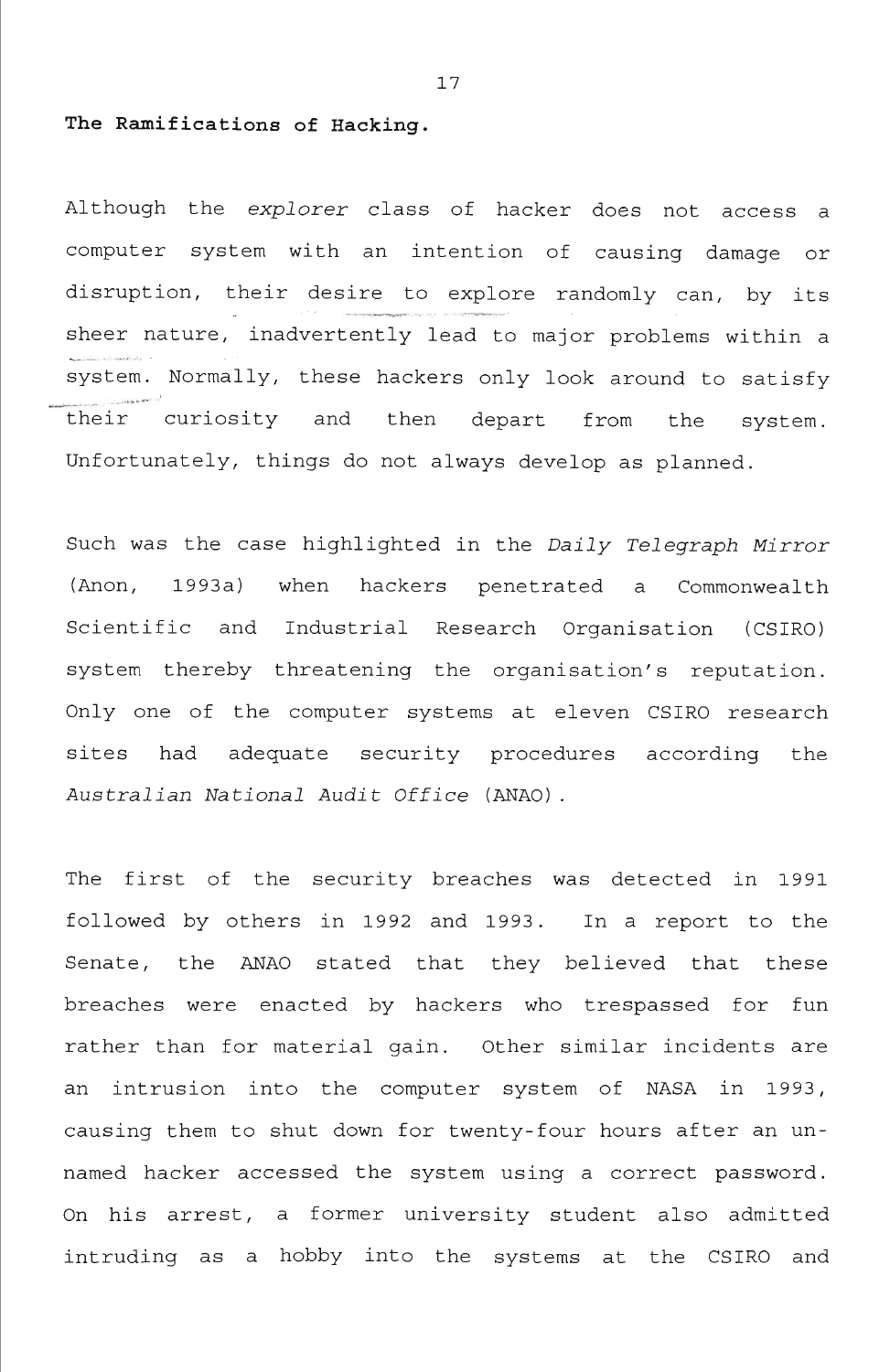universities' computer systems at Wisconsin, California and Indiana (Anon, 1993b).

Robert Morris caused six-thousand computer systems to crash when he *accidentally* released a worm into the Arpanet network (Powell 1992) . Robert Schifreen and Steve Gold hacked into British Telecom and, finding the passwords for their subscribers, they hacked into the electronic mail box of the Duke of Edinburgh (Powell 1992) . Paul Bedworth was arrested after using a four-hundred dollar computer bought as a birthday present to hack into the computer systems at the White House, the Tokyo Zoo and the *European Organisation for the Research and Treatment of Cancer.* The latter's computer networks broke down because of his activities. Other victims included major banks and a Swedish Telephone system which crashed because its network became overloaded (Anon, 1993c).

The next group of hackers are *vandals* whose objective is to cause chaos rather than to achieve financial gain. These people, who usually have some past association with their victims, often have a score to settle with them and their actions are an attempt to gain revenge. Retribution by the hacker can be achieved either internally, by introducing a virus into a computer system, or by erasing, altering or deleting data. It can also be achieved externally, through telecommunications mode after access to the computer system has been gained. This situation is highlighted by Raethal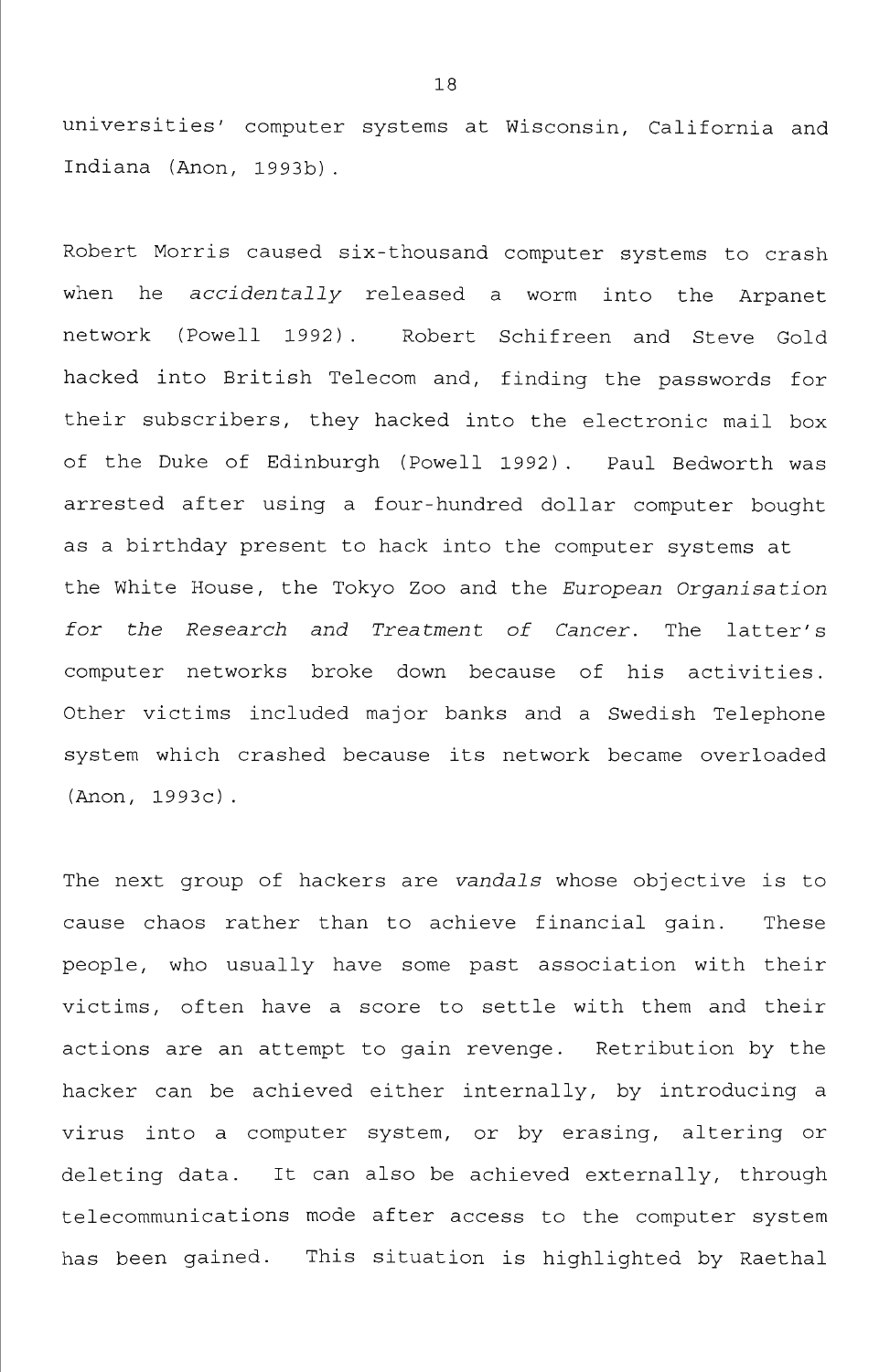(1994) who refers to a virus, which has a potential to erase computer files, that was being circulated to unsuspecting Higher School Certificate students through a bogus study guide available on various Sydney bulletin boards. The file passes scan tests for viruses but, once it was installed, it generated at least nine other corrupt files which had the potential to cause a considerable loss of data. The study guide was written by an anonymous person who posed as a past examination marker and it is believed that the virus was both, directed at children, and created by children.

A final group of hackers might be called *professionals* as their main motivation is monetary gain. Their aims include terrorism, blackmail, national and international espionage, military action, commercial rivalry and theft to name but a few. Foreign powers, organised crime, the financial and industrial sectors and various interest groups are but a few who resort to the use of hacking for these purposes (see Bequai, 1987, and Coldwell, 1987) . Typical of this is an incident reported in the *Daily Telegraph Mirror* (Anon, 1994b) where a hacker obtained thousands of secret telephone numbers including those of the British Royal Family and the British Prime Minister, Mr John Major, by penetrating a database of *British Telecom.* 

It was cited by the *Daily Telegraph Mirror* ( Anon, 1994c) that the *Independent Newspaper* reported a hacker obtaining sensitive information about *British Intelligence* from a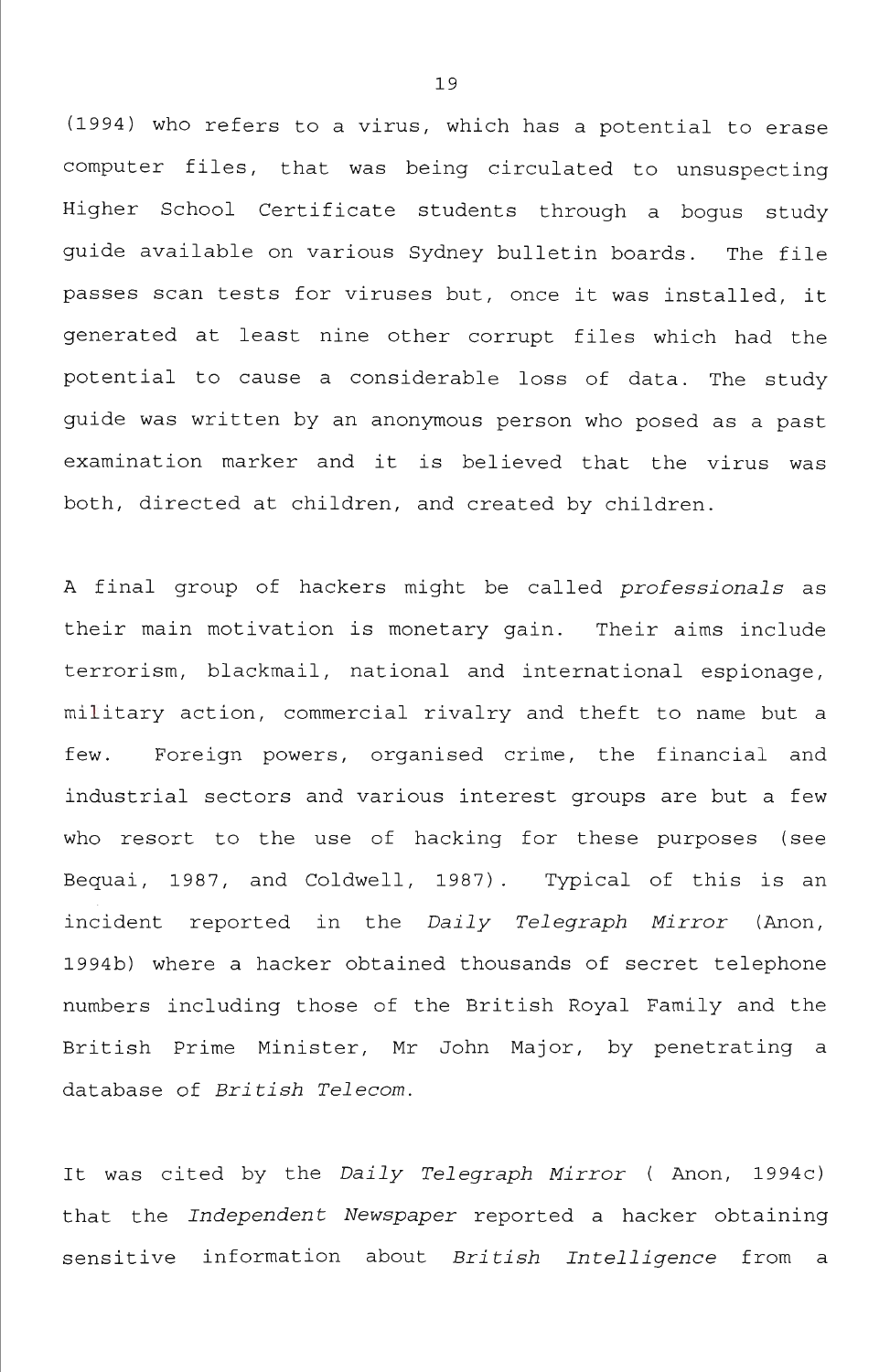database at *British Telecom* and sending the numbers out on a global Internet network making them available to millions of others. The hacker, who was not identified, possessed telephone numbers and addresses for secret defence installations, counter intelligence personnel and details about a United States defence communications centre. The telephone numbers, which were divulged, included the private lines for the Prime Minister's London residence, Buckingham Palace, Princess Diana's home at Kensington Palace and information about a bunker that the Government would use in the event of a nuclear war. *British Telecom* had failed to find any evidence of hacking and it is believed that access was obtained through lax security and access to employee's passwords. Private information relating to Lady Diana Spencer and the costs associated with her marriage to Prince Charles were published in European magazines after this information was illegally gained by a hacker.

Other more sinister examples of the use and scope for hacking are that a hacker was arrested and charged with stealing Air Force secrets that included a list of planned targets in a hypothetical war (Robotham, 1994).

Three West German hackers were discovered providing the Soviet *KGB* with information from military and industrial computers in the USA, UK and ten other countries (Lane,1989). An investigation was initiated by ASIO and the Defence Signals Directorate after it was alleged that a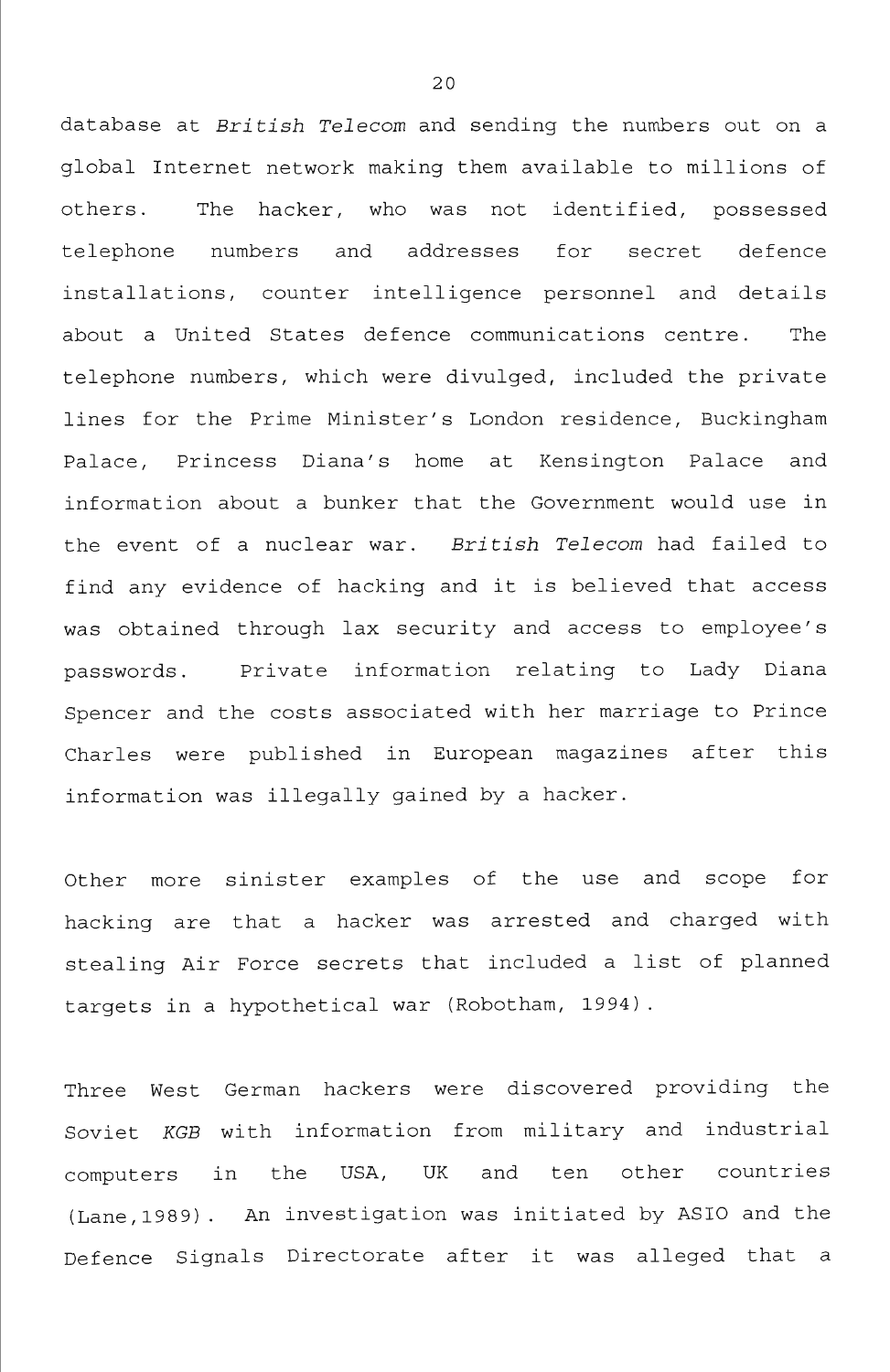foreign power sabotaged a system within the Department of Immigration. Information was received of a possible high level computer breach which led to valuable details on suspected terrorists being erased. This severely hampered ASIO's investigation into a 1992 attack on the Iranian Embassy, in Canberra, and the movements of suspected foreign spies. The sabotage took place moments before a list of possible suspects in the embassy raid could be retrieved from the Immigration Department's computer (see Miranda, 1994) .

#### **Organised crime and computer crime.**

Both Federal and State Police believe that organised crime will move towards computer crime, credit card fraud and hacking in particular, not only because of its ease but because of the potential rewards and the low risk of being detected. The rapid pace of computing technology, the availability of the equipment and the reduction in cost of essential equipment has given rise to an emerging area of fraud, namely, credit card fraud. New technology has given the criminal element the means to tap into a rich avenue to exploit.

The Australian Federal Police and the New South Wales Police have both highlighted the involvement of international organised crime in the areas of credit card fraud, particularly that of counterfeit cards. They believe that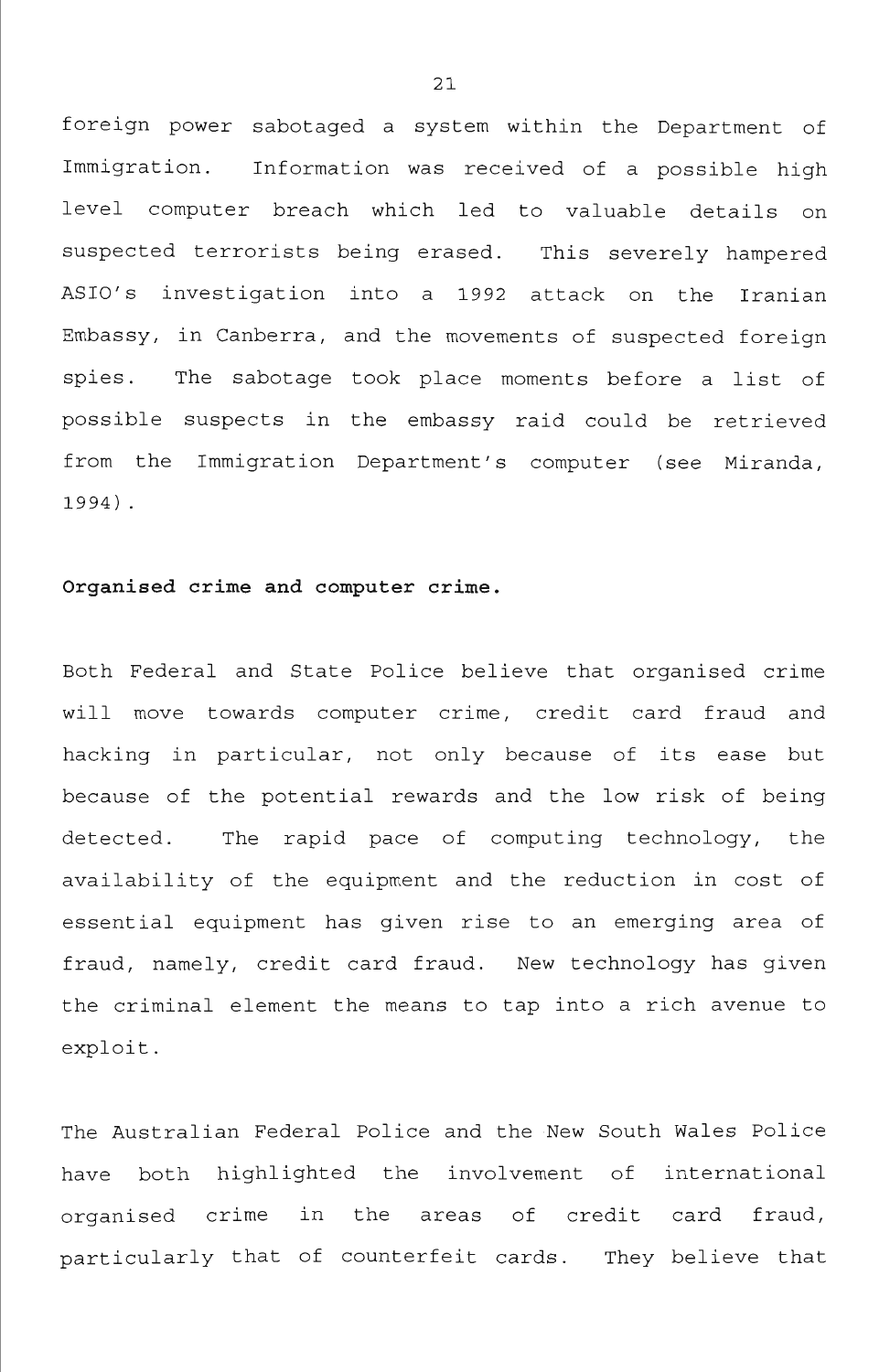to date, overseas law enforcement agencies have commented that the impact of credit card fraud upon Australia is small in comparison to Asian countries. However, as these countries intensify their efforts to reduce credit card fraud, it forces the criminals to look elsewhere, and, consequently, organised criminals find Australia as an attractive target.

The United States Secret Service has warned Australia that it is a target for a massive international counterfeit credit card operation (Warnock, 1994) . They believe that Australia has been trialled and this has been substantiated by the arrest of persons by the New South Wales Police Fraud Section. With other government and non-government institutions utilising the plastic card to provide credit services, health cover, identification, security facilities to name but a few, it will be only time that delays these industries from being subjected to credit card fraud and plastic card crime.

With public apathy and the ignorance of the plastic card industry, the potential for lost revenue and instability is immeasurable.

#### **Confidentiality.**

The potential for using and abusing confidential and embarrassing information was highlighted by Coldwell (1987)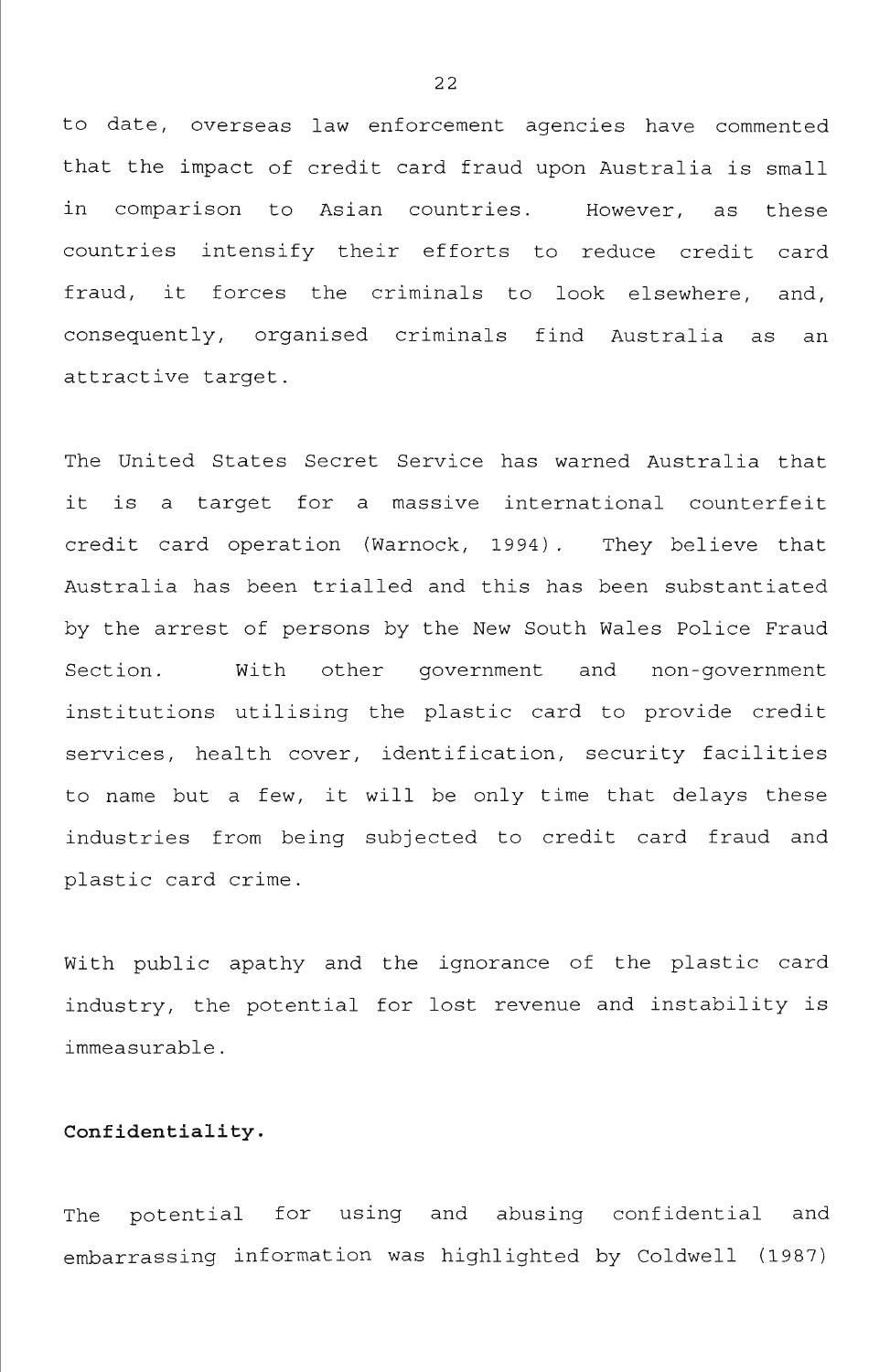regarding the use of a database by brothels in the USA which networked with other brothels via a modem and then pooled the information. This potentially volatile information could be used to extort monies from brothel users by blackmail.

To a lesser extent on the scale of terror, but no less legally and ethically incorrect, are those who trade in information. There are people who access and sell confidential information to various interested groups about individuals and companies for pecuniary gain. Typical of this situation is the ICAC exposure of the New South Wales Government's lack of security regarding government-held confidential information regarding individual Australians, Roden, (1992) .

The ICAC exposed a multi-million dollar trade in confidential information involving various arms of the Public Service. Their investigation revealed a total disregard, by those who are trusted with this information, who then used this access to information for their own financial benefit. The investigation found that one hundred-and-fifty-five people and organisations, which included many of the major commercial forces in Australia, had engaged in corrupt conduct and that a further onehundred-and-one people and organisations had engaged in conducft liable to allow or cause corrupt conduct. It was recommended to the Director for Public Prosecutions that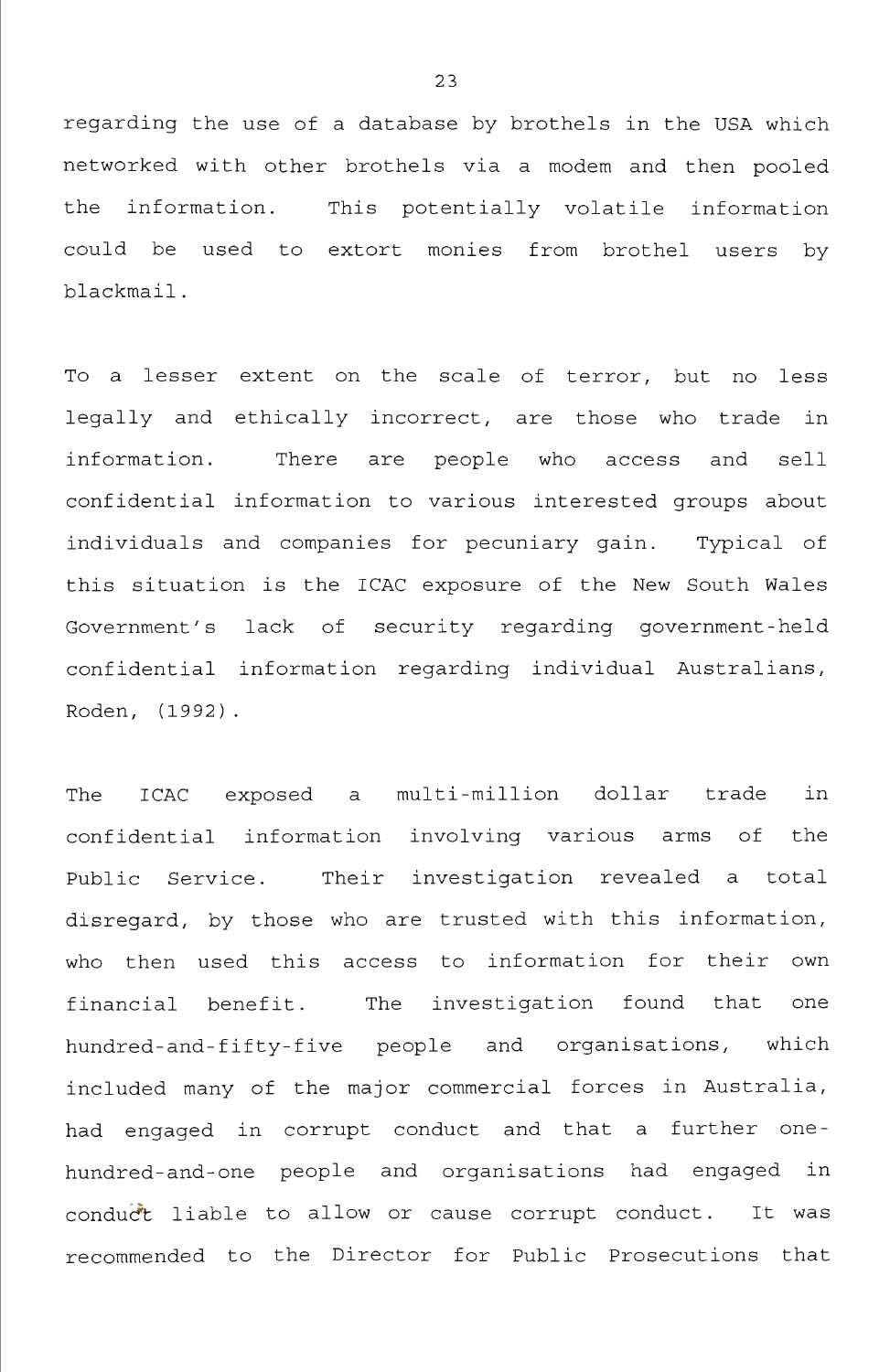charges be laid against one-hundred-and-eight people.

# **The Incidence and Cost of Computer Crime.**

Australia, like much of the rest of the world, lacks accurate computer crime statistics due mainly to the reluctance of victims to come forward and report the offences. Another reason for the lack of available statistics is that both State and Federal government bodies will not make them available to the public. ACARB provides data related to *known* computer crimes, in Australia, but it can only estimate the true extent of this type of crime. The figures that are publicised by ACARB represent those crimes that are *reported* and they don't represent the number of offences that go undetected and unreported, Coldwell (1991) . The reasons for the reluctance of victims of computer crime to report the matter to Police are varied but it seems to be due to a desire to avoid adverse publicity which could affect consumer and shareholder confidence and possible repercussions against their management.

We, in Australia, can only estimate the extent and cost of computer crime. But, when a survey conducted by Griffin, Rowe and Associates (Stephens, 1990), a legal firm specialising in fraud, reports that up to 25% of the workforce from board level down, are actively seeking opportunities to defraud on a regular basis, and that between 2% and 5% of the gross turnover that disappears each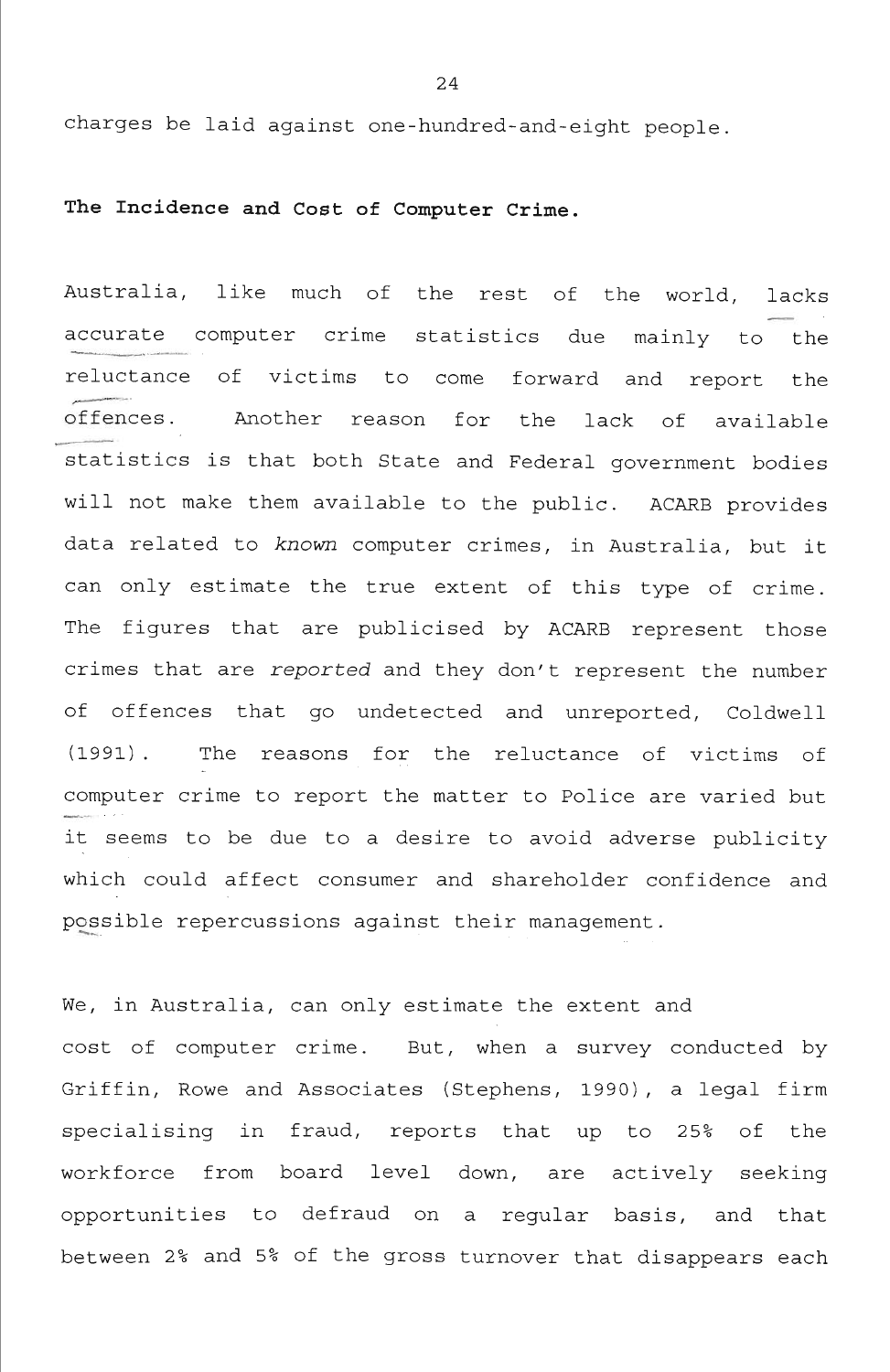year would be a normal fraud factor, it would be fair to say that accurate and reliable computer crime statistics would be very useful.

There appears to be at least two schools of thought regarding the existence or otherwise of hacking. For example, some would have us believe that hacking is only a minor problem and that the alleged epidemic proportions, reported in newspapers, are a figment of the imagination of journalists, who are whipping the public into a frenzy so that they can sell papers, thereby sensationalising the situation. They would also have us believe that hacking exists among a small group of people who intrude into systems for no apparent reason other than to satisfy their curiosities. They acknowledge that it occurs but not with the frequency or degree that others would have us believe. One such person is Tapper (1989) who feels that there is a very real difference between the amount of computer crime that occurs and that which potential victims anticipate occurring. He quotes figures from the Ontario Police for a survey where 5% of respondents reported being a victim and 42% who regarded it as a problem (Morrison, 1990).

In the United Kingdom in 1986, the accounting firm of Ernst and Whinney surveyed businesses about the existence of computer crime and about a third regarded it as a serious problem although only 3% admitted that they had experienced it (Morrison, 1990) . However, Tapper (1989) does relent and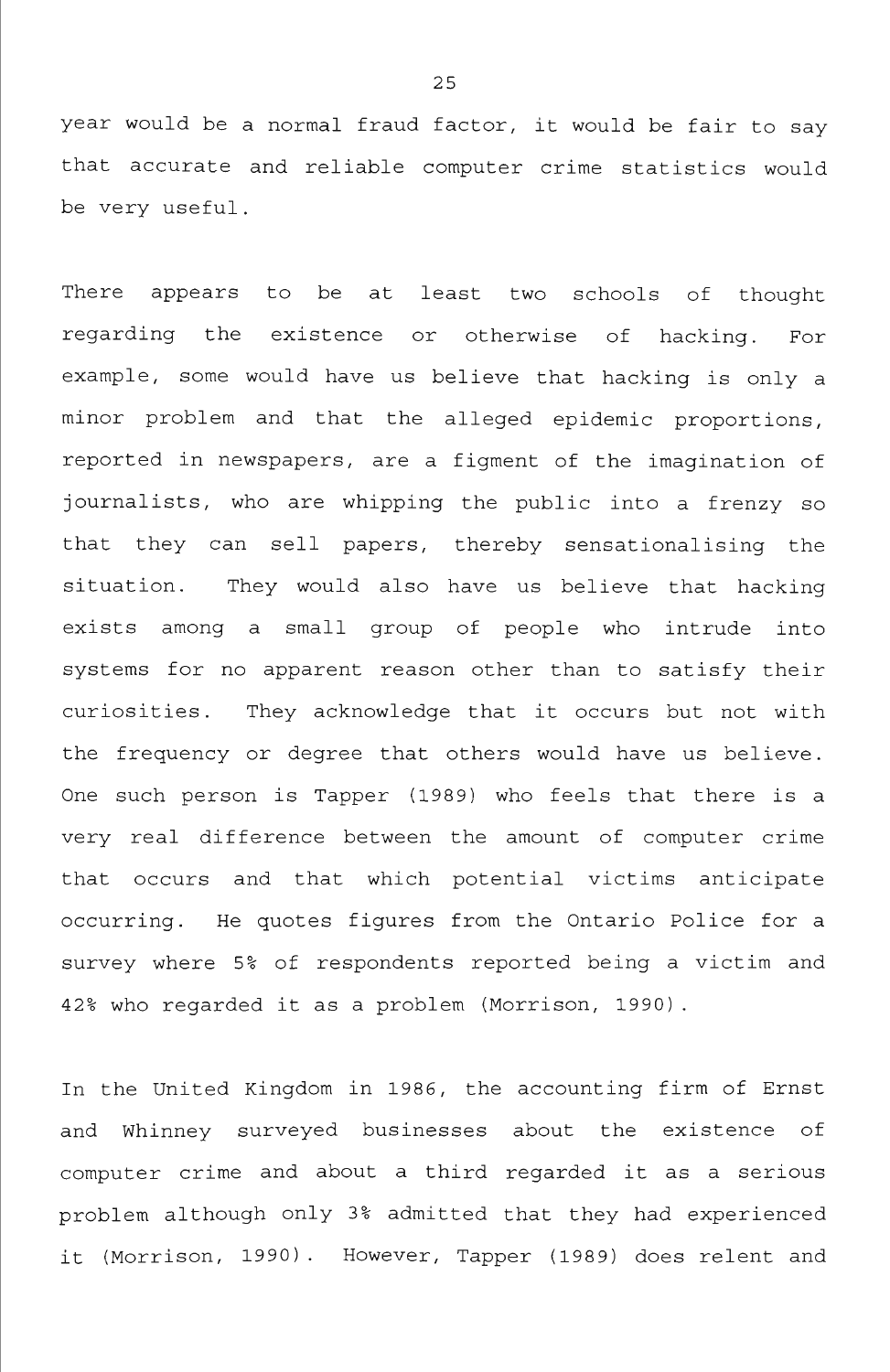admit that, by its very nature, there is a very real difference between the actual reporting of offences and the data in the survey. The other side of the story is represented by a group of people who believe that computer crime is the crime of the present and the future and that urgent attention is required to stem the tide of computer crime generally.

Probably the most reliable statistics, in Australia, are again from ACARB which has collected data on computer crime from surveys, past studies of companies, from the police and from the media. Between June 1990, and October 1991, there was a total of one-hundred-and-eighty-four incidents of computer abuse that they reported. The monetary value of twenty-nine of these incidents was known and valued at \$1,694,975.00 with an average being \$58,447.00. Of these, one-hundred-and-fifty-five cases involved viruses which had an incalculable loss. Up to the beginning of 1992, there was a total of four-hundred-and-ninety-seven cases reported with an approximate value of \$16,908,000.00 from onehundred-and-eighty assessable cases with an average of \$93,933.00 per incident. Of these, three-hundred-andseventeen cases had an unknown loss, Kammay (1992).

ACARB's statistics also reveal that the largest sector for financial losses belongs to the banking and financial industries which amounts to 61.6% Their statistics also reveal that the greatest number of cases, over that period,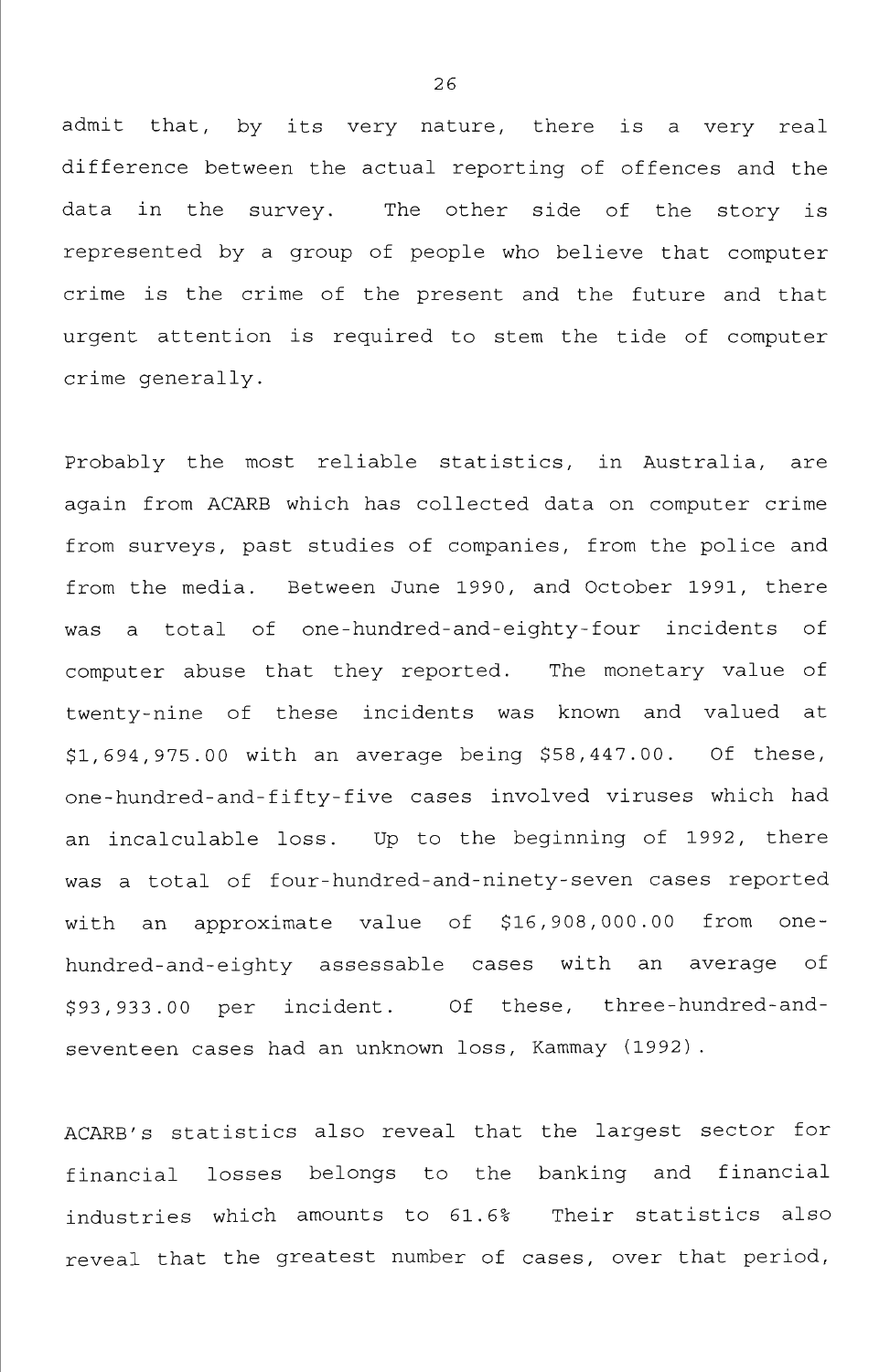involved viruses which represented 65% but less than 1% of the financial losses. Theft of information increased but only fifty-three cases occurred with nineteen-cases being assessable at \$42,940.00 in total.

#### **The global situation.**

Again using statistics from ACARB and Kamay (1992), a survey of one-thousand-five-hundred public and private firms in the United Kingdom, conducted over three years, revealed onehundred-and-eighty incidents costing more than one-million pounds. Fraud accounted for seventy-three of those crimes with theft accounting for twenty-seven, hacking for twentysix and viruses for fifty-four incidents.

Statistics from Germany, in 1987, show that there were twothousand-seven-hundred-and-seventy-seven incidents of fraud, one-hundred-and sixty-nine due to forgery, sabotage accounting for seventy-two and hacking for seventy-two. In the *European Economic Community,* (EEC), there were onethousand- two -hundred computer abuses worth 3,210 million francs and, in Japan in 1982, computer crime amounted to ten-million yen.

In the United States, information has been gleaned from a Department of Defence workshop, where there were thirty interest groups from eighteen United States Federal Agencies, who discussed computer crime. Captain David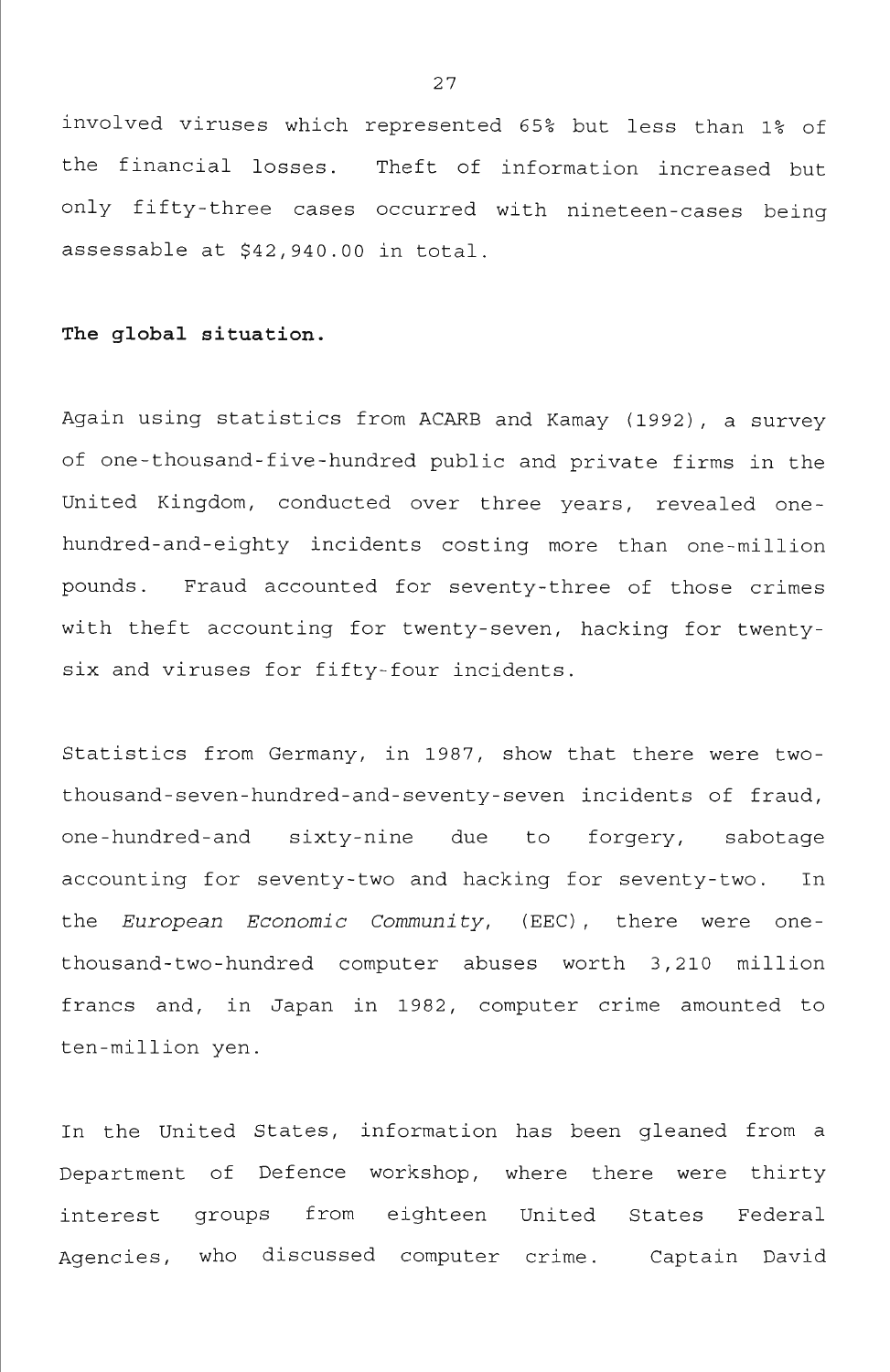Christy, a member of the Federal Computer Investigations Committee (Christy 1994), quotes figures relating to the incidence of computer hacking rising from 1.3 per 100 computers in 1989 to 1.6 per 100 computers in 1991. The total monetary damage grew from \$US81.6 million, in 1989, to \$US164.3 million in 1991. He then makes estimates and shows the number of incidents between 1988 and 1993 (See table 1).

All of these statistics are estimates, however, but it is believed (NSW Police, 1992) that only 10% of computer crime, generally, is actually reported. The cost of virus attacks is difficult to estimate due mostly to the difficulties arising from estimating the value of information lost as a result of the attack. Regrettably, an important feature is that computer crime is difficult to detect and, therefore, the arrest figures are not representative of the totality of the crime.

## **How does one identify a Hacker?**

Powell (1992) , a self-confessed former hacker, writes that a successful hacker must possess four essential qualities which, he believes, university and college students do possess. These relate to their *time, computer knowledge,*  the *need to know* and their *access* to a network.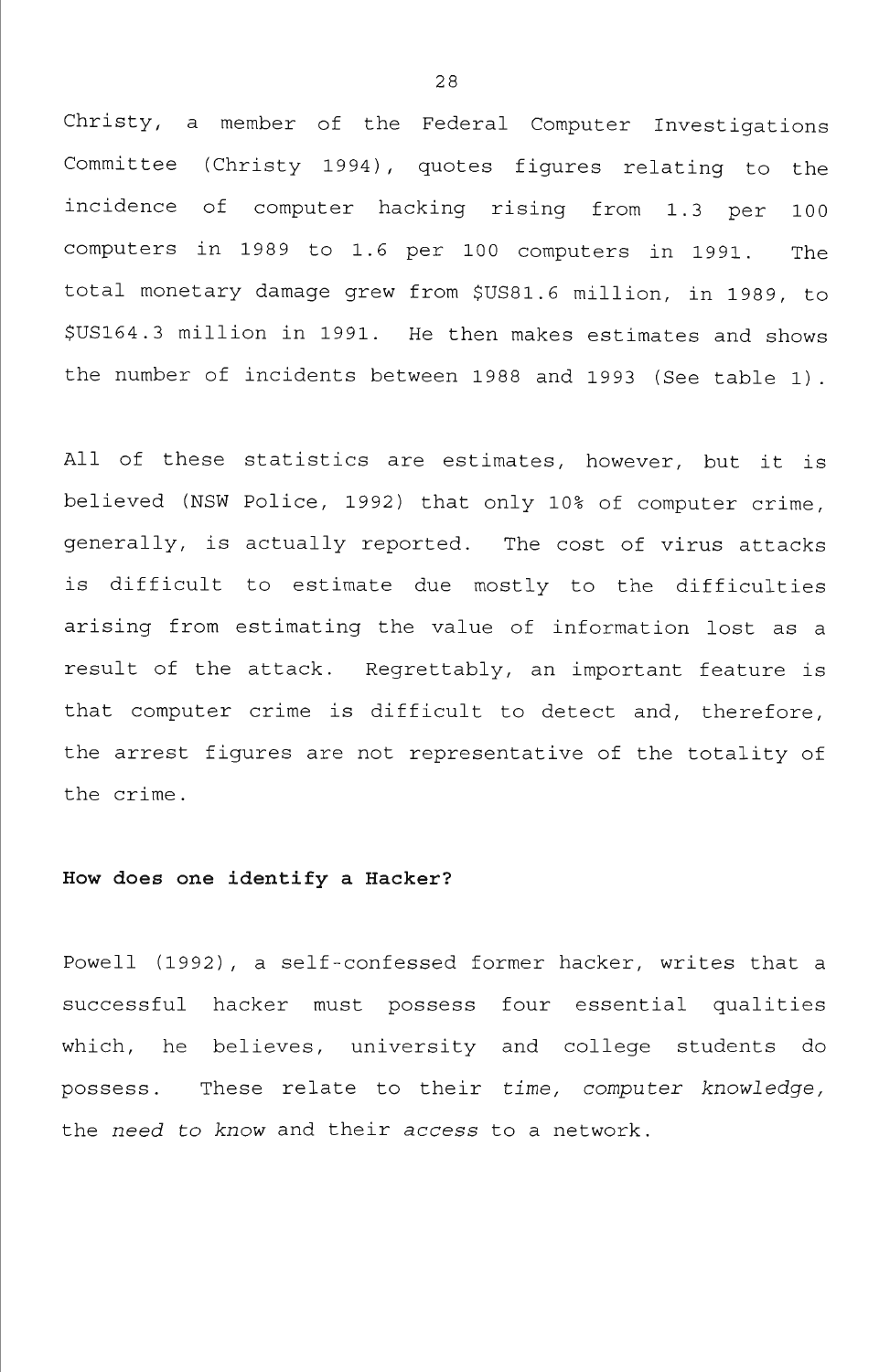**Table 1. Summary: Number of reported computer crime incidents in the United States of America between 1988 and 1993.** 

| <b>YEAR</b> | <b>NUMBER</b> | PERCENTAGE OF TOTAL |
|-------------|---------------|---------------------|
|             |               |                     |
| 1988        | 6             | 0.176               |
| 1989        | 132           | 3.864               |
| 1990        | 252           | 7.377               |
| 1991        | 406           | 11.885              |
| 1992        | 900           | 26.347              |
| 1993        | 1720          | 50.351              |
| Total       | 3416          | 100                 |

**Note:** Reproduced data from Christy (1994) . Note that half of the incidents, for the period 1988 to 1993, in fact, occurred in 1993.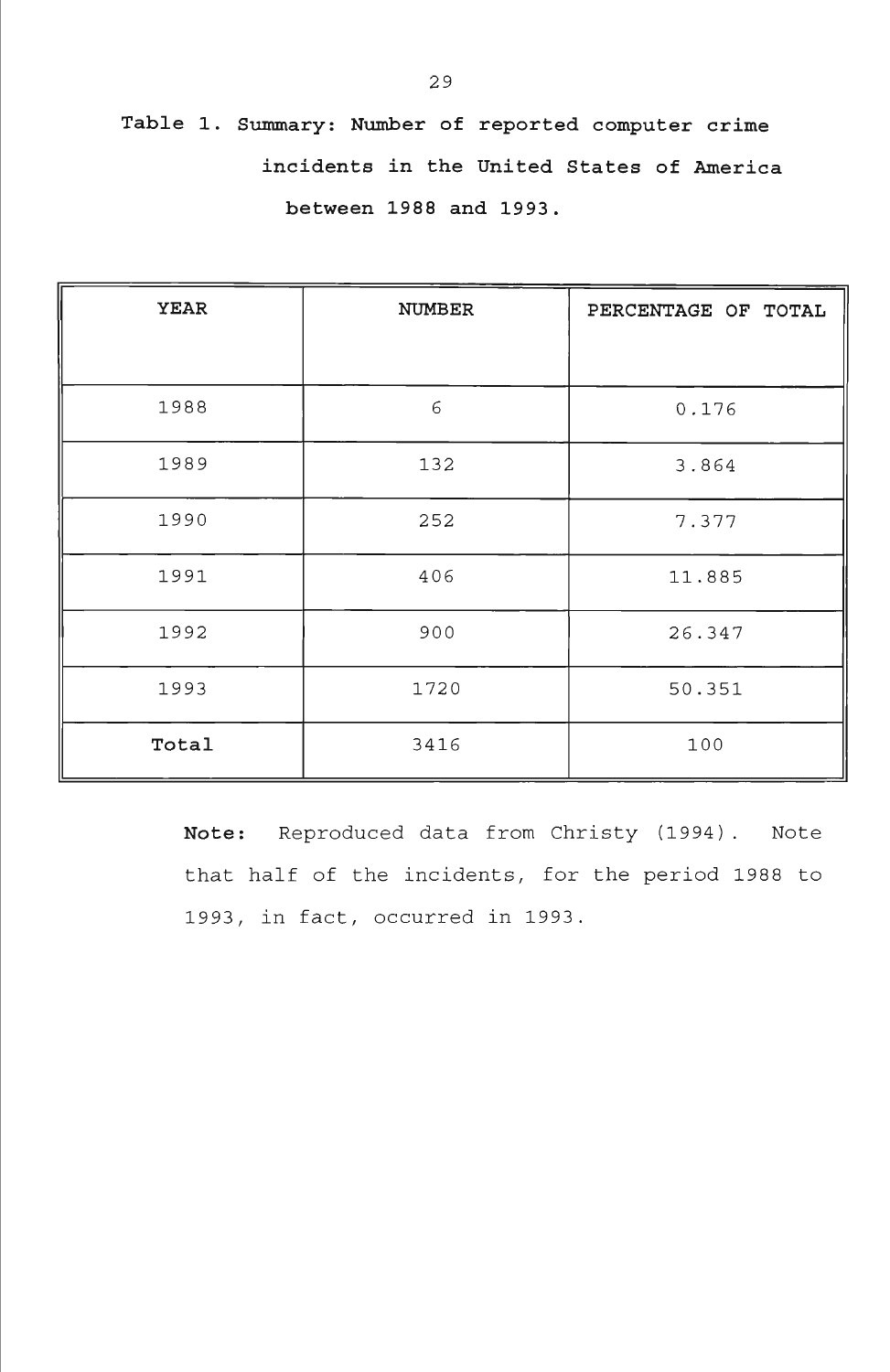## *Time.*

Time is needed for cracking a code and breaking into a computer network. It may take numerous attempts before a hacker succeeds in accessing a computer system and Powell believes that university and college students have the time.

# *Computer Knowledge.*

Powell (1992) states that the computer skills, that are required of a hacker, are much lower than what is generally believed. As a minimum he feels that a hacker needs to know about networks, how communications are set-up, how to access bulletin boards and the intricacies of the *MS-DOS* and *Unix*  operating systems.

## *A Need to Know.*

There must be a stimulus and motivation to hack into a system and, Powell believes that, if hackers can access the computer system of a university, there is a possibility that students could find information which would help them in their examinations or they could alter data relating to their grades.

## *Access to a Network*

Most students of universities and colleges have access to the Internet which links them and other universities with government research facilities, commercial institutions and laboratories.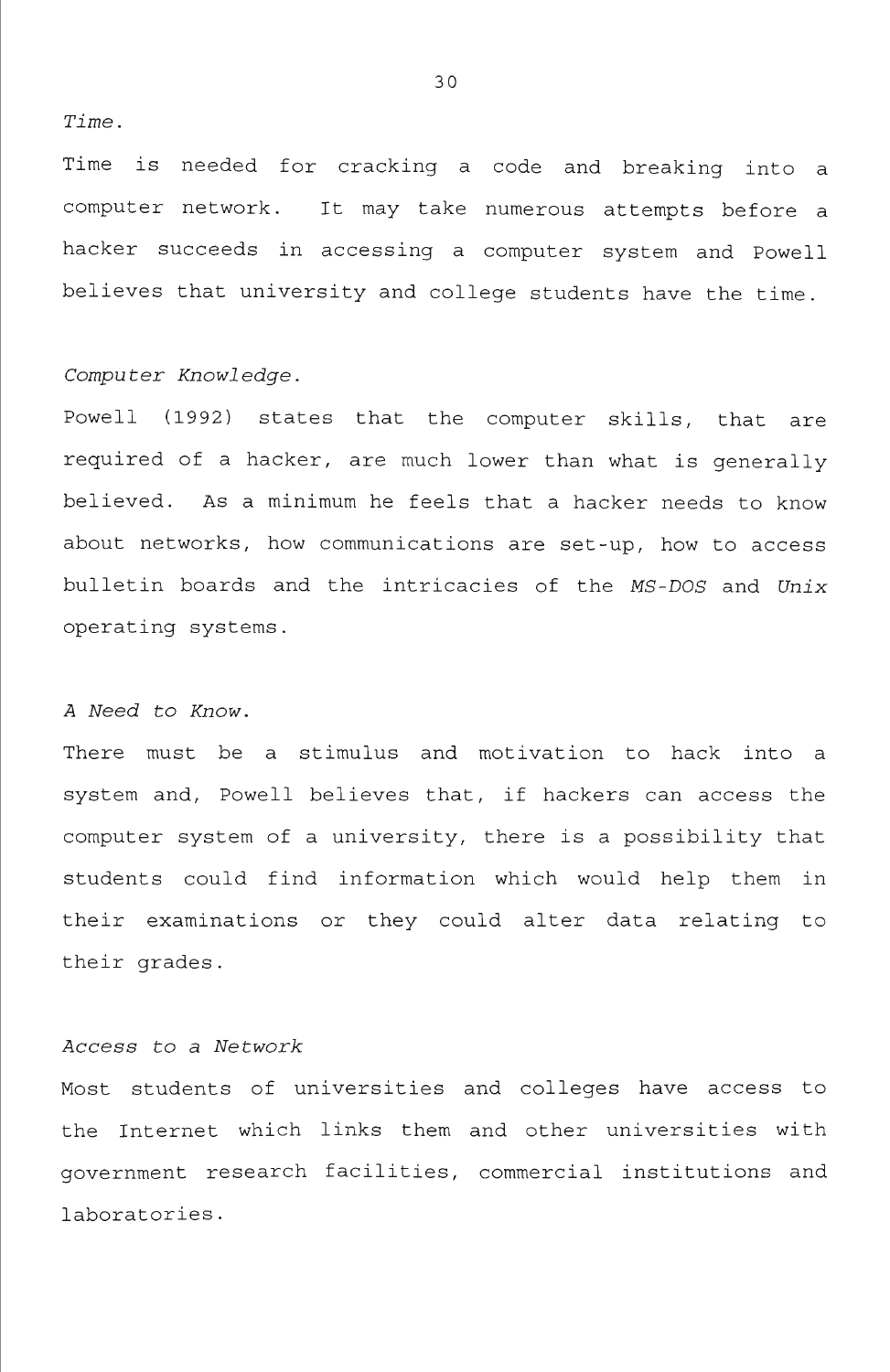#### **Computer criminals' attitudes.**

At a seminar on Initiative Against Fraud in 1991, the, then. Director of the *Cash Transactions Reports Agency* (CTRA) said "For Australia to deal with white collar crime and corporate fraud, it is unsatisfactory for those in business, who deplore the existence of such activity, to merely cheer from the sidelines". He added further that "... We need a whistleblower", Stephens (1991).

For computer crime and hacking to be confronted and challenged, there needs to be a positive attitude amongst victims, potential offenders and possible investigators. If the current status *quo* is maintained with non-reporting and the casual approach maintained to deterring and investigating offenders, we seem to be merely encouraging future offenders and creating a monster for future generation.

## **Research into Australian attitudes.**

The rapid acceleration of computing technology and the associated *information superhighway* has raised a number of questions about what is right and what is wrong with regard to computer intrusions, the availability and dissemination of data, privacy, copyright, software piracy and confidentiality to name but a few topics. It is an anomaly that professions such as law, architecture and medicine have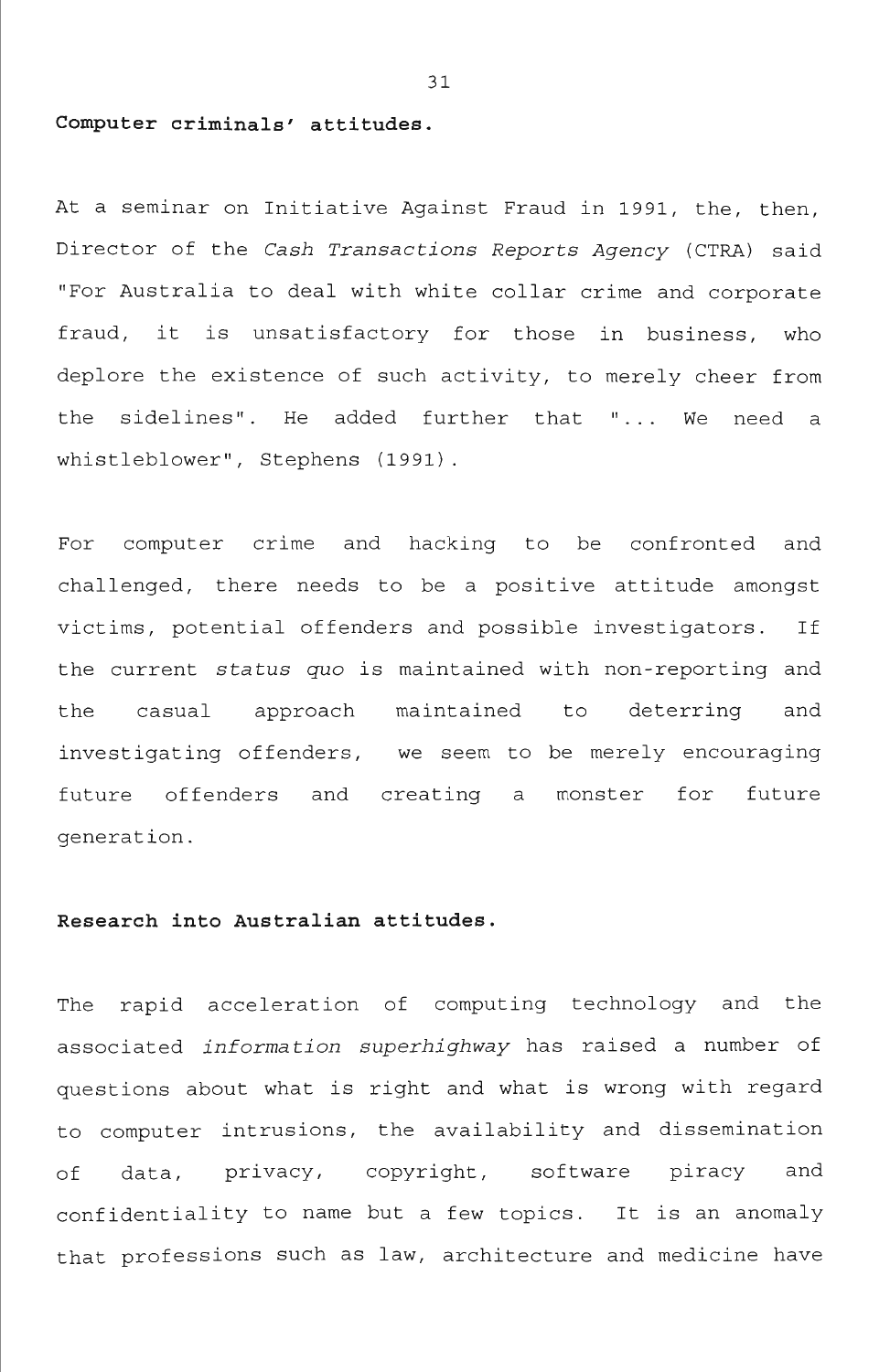strict codes of conduct to which their members are obliged to adhere. If these codes of conduct are breached, their respective disciplinary boards are entitled to take action against the offending party which could ultimately lead to that person being excluded from working within that industry. There are few ethical standards set by either government or industry to police the use of computers and it is left to the discretion of individual users and managers to decide what *will* and what *will not* be done.

From my experience, most of the research to date, seems to concentrate on statistical data regarding incidents rather than ethical issues. If the standardisation of ethical codes and compulsory adherence to these codes were given higher priority, there may be less emphasis on statistical surveys, criminal profiles and the like.

ACARB is the most reliable source of statistical information regarding the type of offender, the cost of these types of crime to the community and industry, computer security and employee risks (see table 2). Benbow et al (1986) has researched the attitudes of large public and private organisations regarding data security among other things.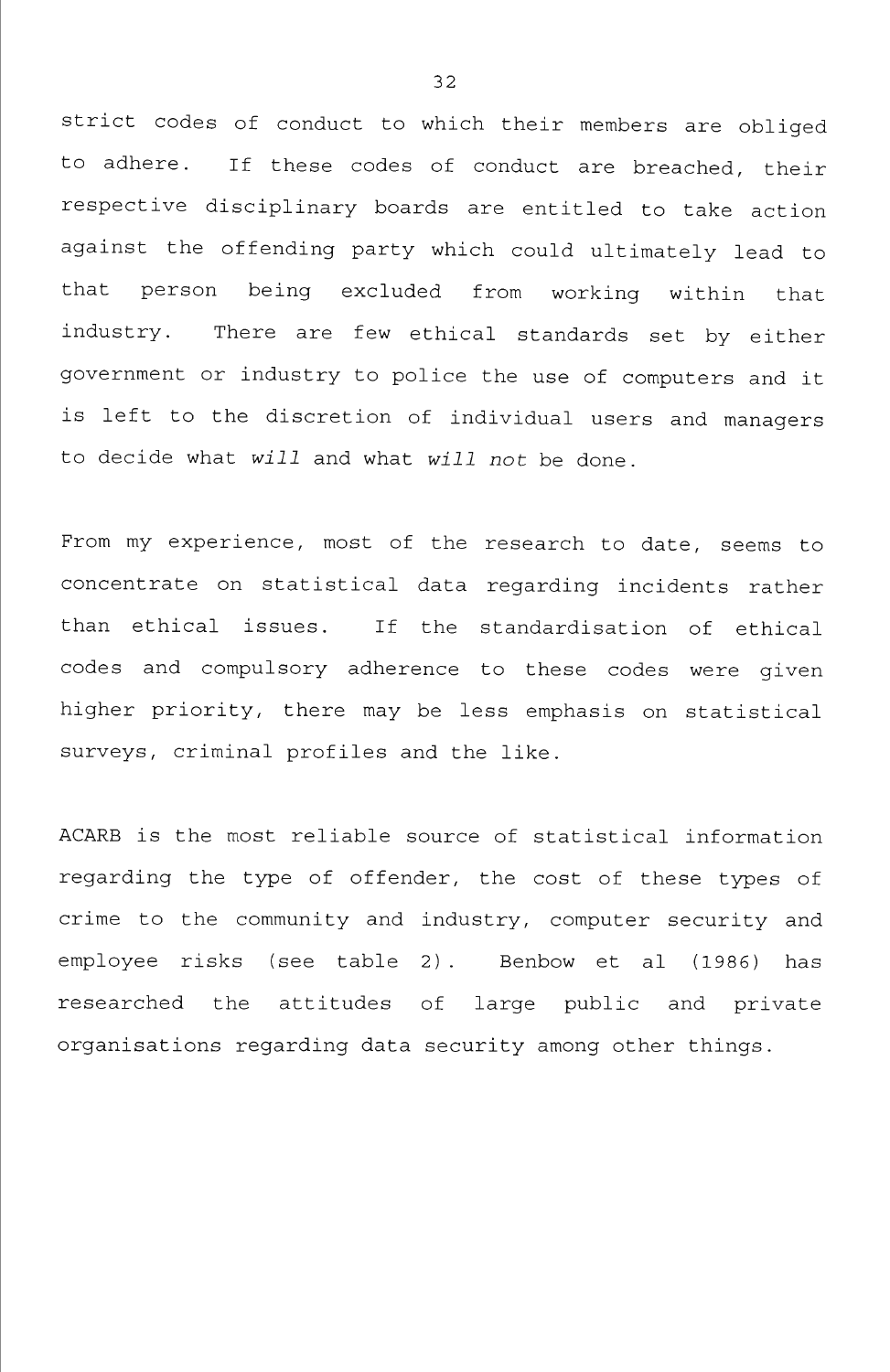| Job<br>Position   | Total | Known<br>value | \$ value of<br>loss | % of<br>value | Average loss<br>\$ |
|-------------------|-------|----------------|---------------------|---------------|--------------------|
| Programmer        | 34    | 19             | 989,154             | 7.28          | 52,061             |
| Customer          | 16    | 11             | 855,496             | 6.30          | 77,772             |
| Operator          | 15    | 9              | 13,700              | 0.10          | 1,522              |
| Input<br>Clerk    | 14    | 7              | 802,507             | 5.91          | 114,651            |
| User Staff        | 6     | $\mathbf{1}$   | 600                 | 0.00          | 600                |
| Manager           | 7     | 6              | 4,690,500           | 34.54         | 781,750            |
| Consultant        | 2     | $\mathbf{1}$   | 994,000             | 7.32          | 994,000            |
| Student           | 16    | 4              | 1,600               | 0.01          | 400                |
| Thief             | 11    | 9              | 34,700              | 0.26          | 3,856              |
| Hacker            | 24    | 3              | 26,525              | 0.20          | 8,842              |
| Other<br>Unident. | 111   | 61             | 5,171,027           | 38.08         | 84,771             |
| <b>TOTAL</b>      | 256   | 131            | 13,579,859          | 100           | 103,663            |

See Kamay (1992)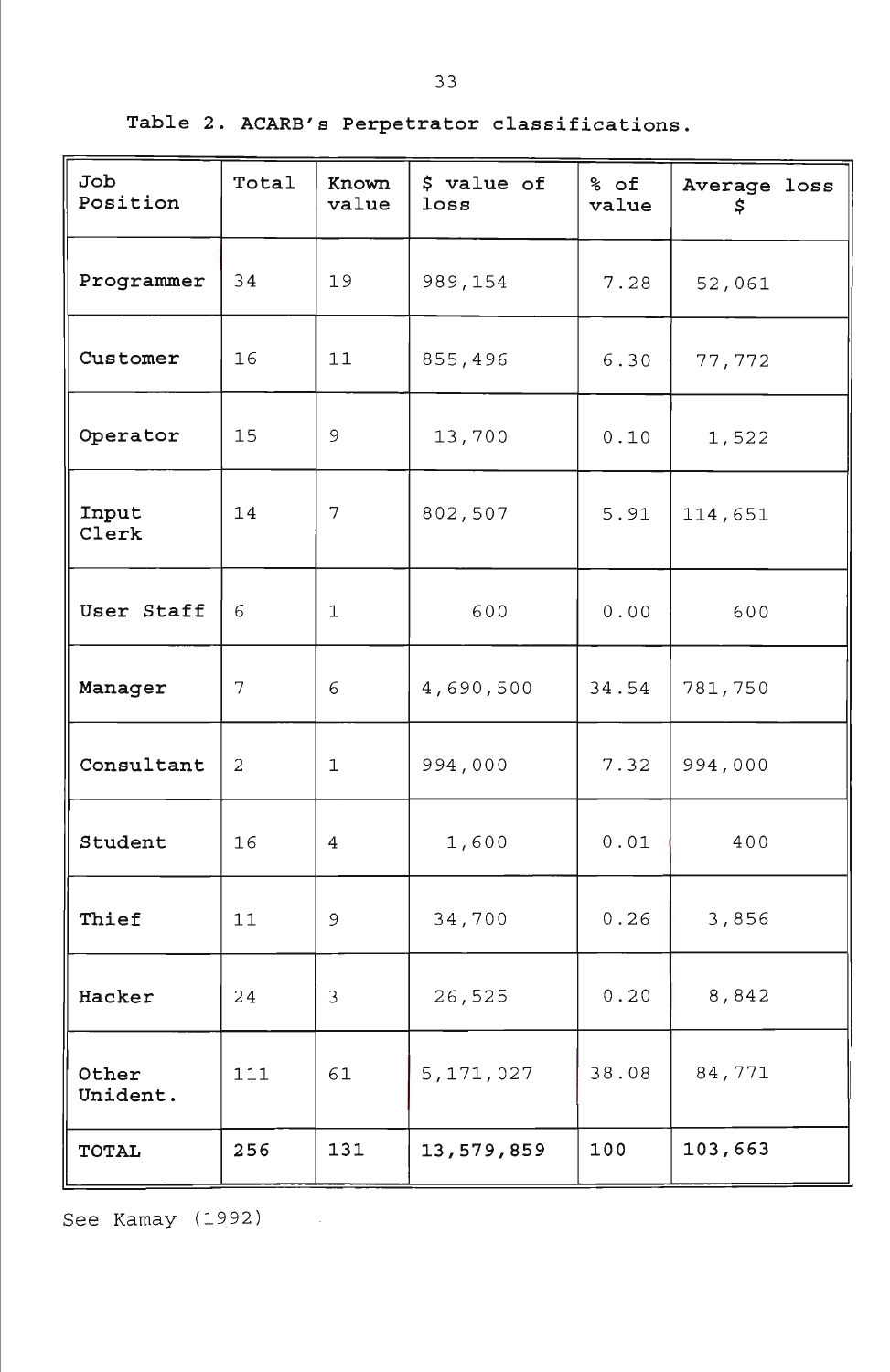While most research has concentrated on other aspects of computer related crime such as better computer security, very little research has explored people's attitudes towards various computer related crimes. Coldwell (1990a), however, has focused on the attitudes of various high-risk groups such as, students of various disciplines, such as schoolteachers, going one logical step further from the fundamental findings of ACARB. Kamay's (1992) findings suggest that the high-risk groups are internal, from employees such as management, programmers and consultants with lesser external threats from students and other unknown persons. It must be stressed that this data is derived from reported cases only.

To be in a managerial position of authority, or to be able to be employed on a consultancy basis, or to have programming skills draws a fair assumption that people in these groups could have tertiary qualifications and some of these are likely to be a product of our higher education system. Coldwell (1990a) found that first year undergraduates in the *physical sciences* were more likely to think that hacking into other people's computer systems is acceptable than those in even the *life sciences.* The former group included people in the computer sciences. In conclusion, he suggested that undergraduates, who he called *machine people,* fell at the opposite end of a continuum to those of others who he called *people people* regarding their responses. Later, Coldwell (1993a) reported another study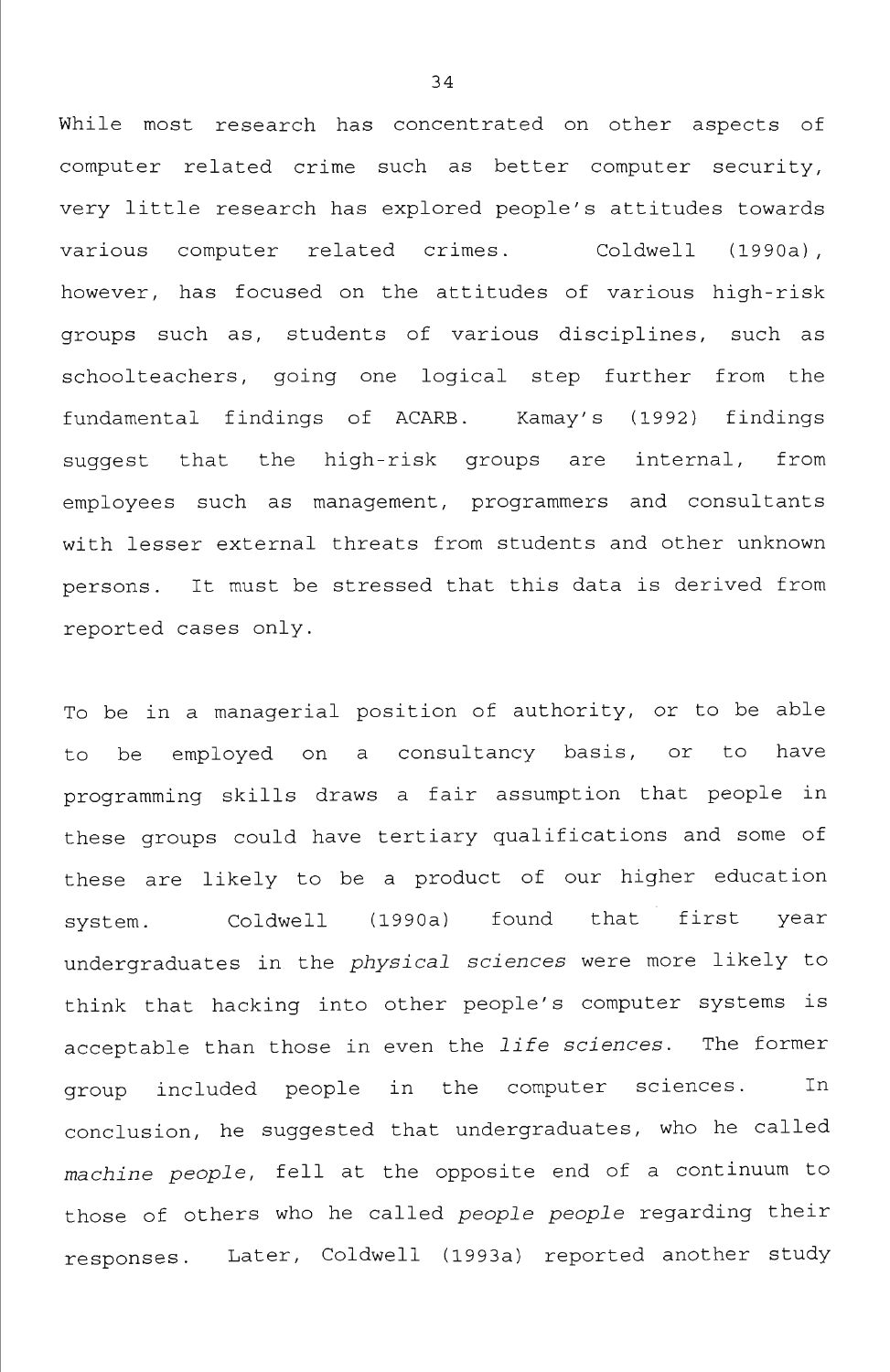which indicated that the responses of *schoolteachers* in these fields confirmed the pattern in his original results. He had approached schoolteachers because of their significant role in influencing the ethical orientation of the children pre-university, who he had originally surveyed in the first year at university.

Therefore, an assessment of both the students and the educators within the education system would be useful to supplement the overall credibility of research into computer related crime. It would also give some insight into some possible deficiencies concerning ethical standards regarding the use of computers. To ensure that the entire scenario was researched, the attitudes of the investigators of these offences - in this case the New South Wales Police - were also tested to examine the training and education given to both new recruits and experienced detectives. The attitudes of this group are significant in the chain of events due to the fact that if the upholders of society's laws do not place a great deal of significance on computer related crime, the investigation, arrest and punishment of offenders will be given low priority.

The hypotheses which are to be tested and the findings which arise from these tests should provide an insight into ethical training which can be given at institutions of higher education whether they are police or university institutes.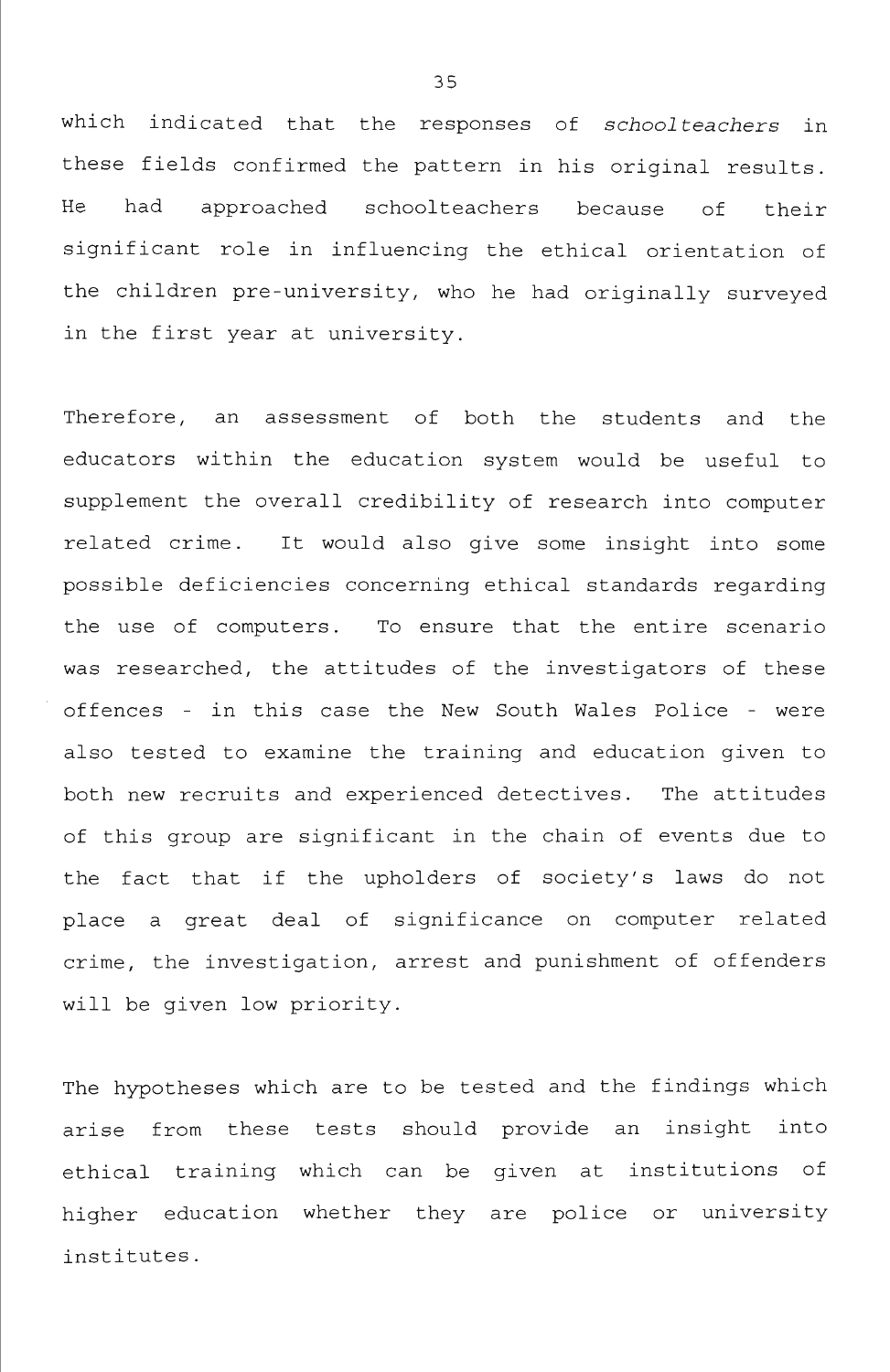## **Hypotheses to be tested.**

- **1.** University respondents and police academy respondents judge computer fraud similarly as insignificant compared with other crimes.
- 2. University respondents and police academy respondents judge credit card fraud similarly as insignificant compared with other crimes.
- 3. University respondents and police academy respondents judge hacking similarly as insignificant compared with other crimes.
- 4. Female and male university respondents judge hacking similarly as insignificant compared with other crimes.
- 5. Male students and male university staff judge hacking similarly as insignificant compared to other crimes.
- 6. Female students and female university staff judge hacking similarly as insignificant compared to other crimes.
- 7. Female and male academic staff are in general agreement about the acceptability of copying software.
- 8. Female and male students are in general agreement about the acceptability of copying software.
- 9. Student computer users are more likely to find copying software acceptable than are student computer non-users.
- 10. University staff computer users are more likely to find copying software acceptable than are university staff computer non-users.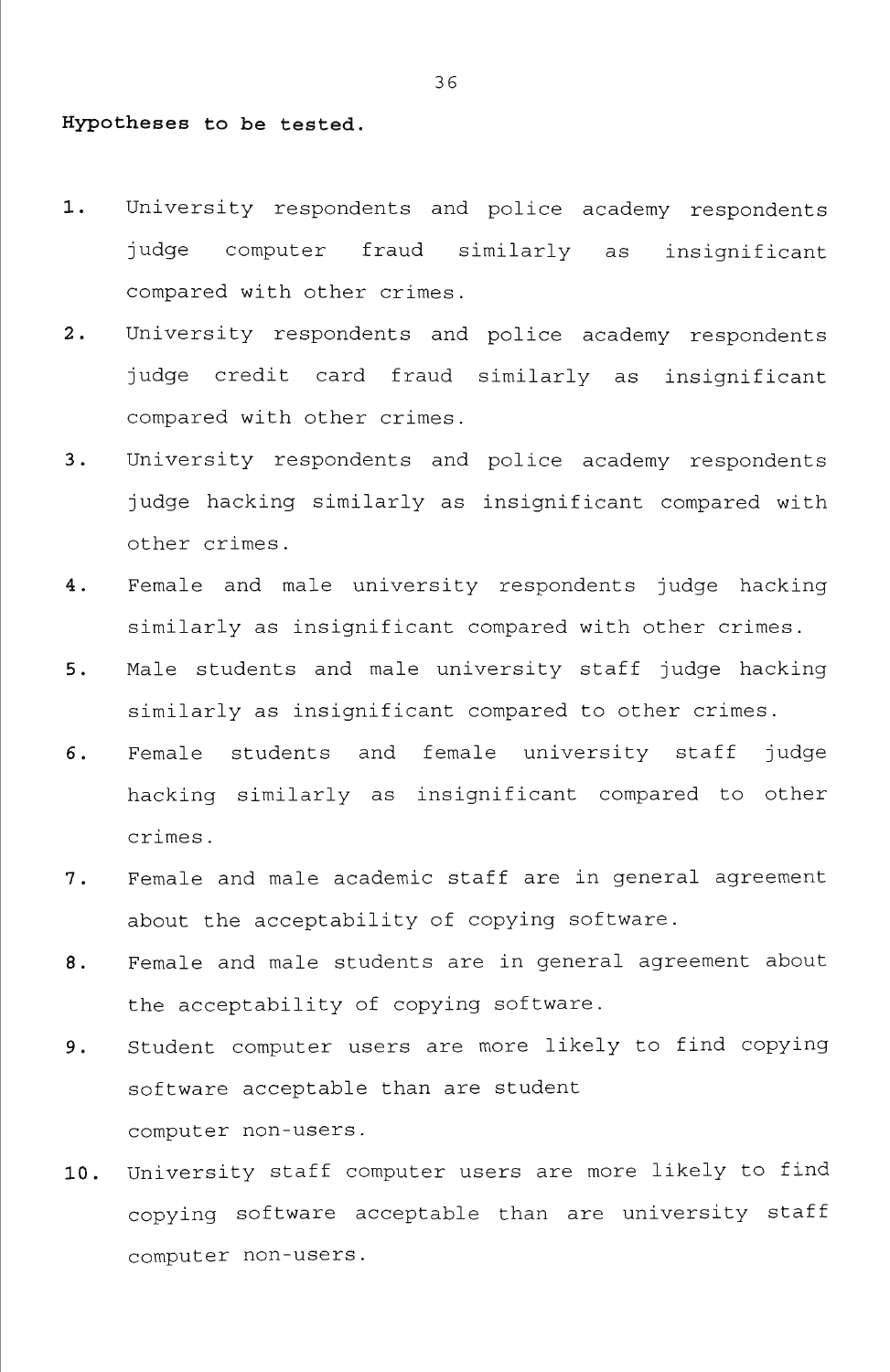# **2.0 METHODOLOGY**

Background. The population. Objectives. Limitations. Sample size. The hypotheses being tested, Contingency tables. Chi-squared tests. The questionnaire.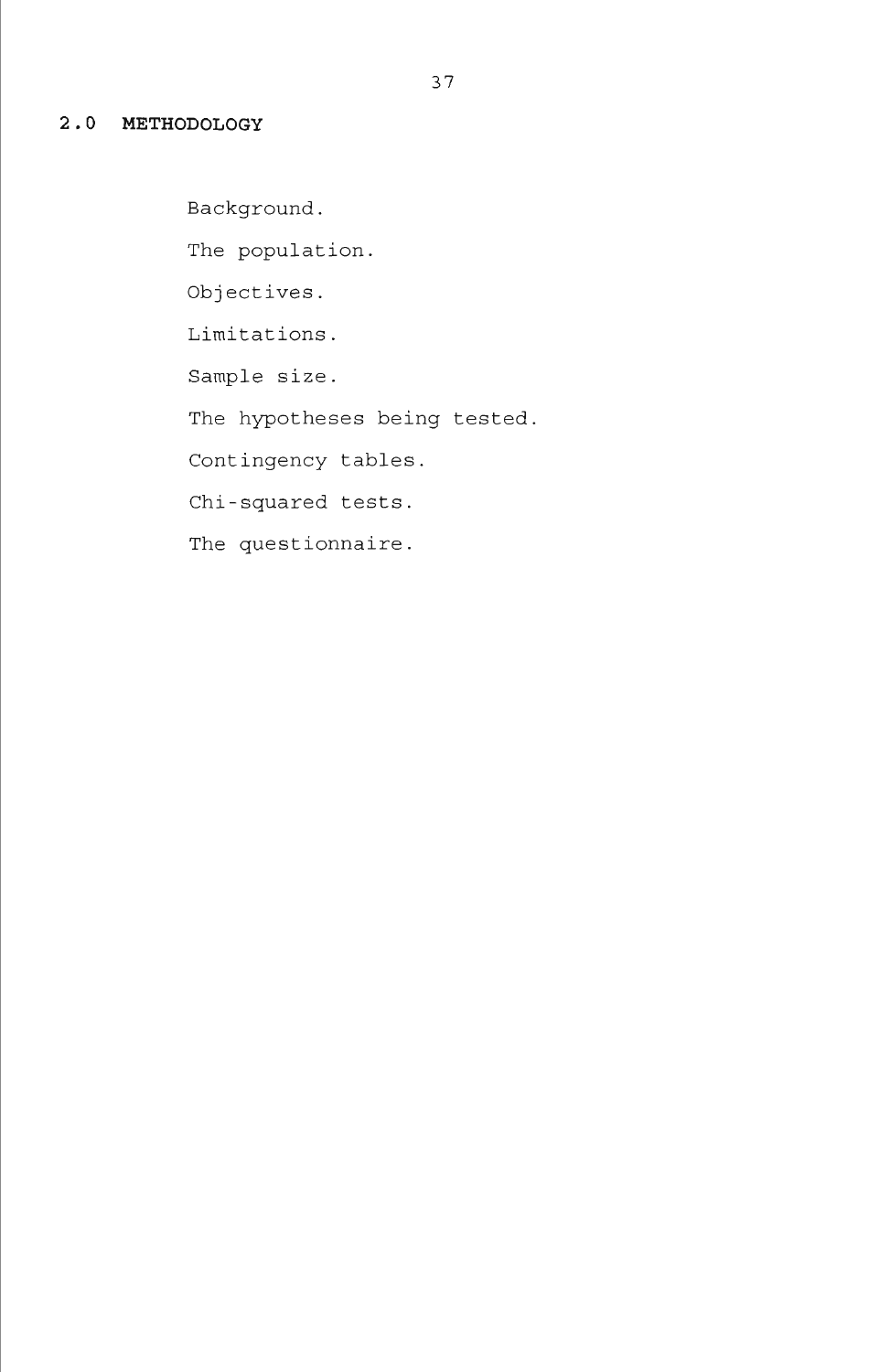#### **Background**

This study compares the responses from two distinct but inter-related groups of people, police officers currently studying at the New South Wales Police Academy, at Goulburn in New South Wales and students from the faculty of Business at Victoria University of Technology at Footscray in Victoria.

These two groups were selected for testing on the basis that university students have attracted attention in the popular media to be the most likely group from which competent computer criminals emerge. They were also selected to assess whether or not students develop attitudes whilst at university in response to the attitudes of university staff. Police, on the other hand, have the obvious task of investigating computer related crime. It is important to test the attitudes of this group on the basis of the perceived importance and seriousness of these offences and therefore the quality of their subsequent investigations. The responses, conclusions and subsequent attitudes from these two groups could lay a foundation for the development of ethical standards for different disciplines in their use of computer technology. To be able to test a large a sample as possible as well obtaining accurate and confidential responses it was decided to examine these groups' attitudes by way of a self completing questionnaire.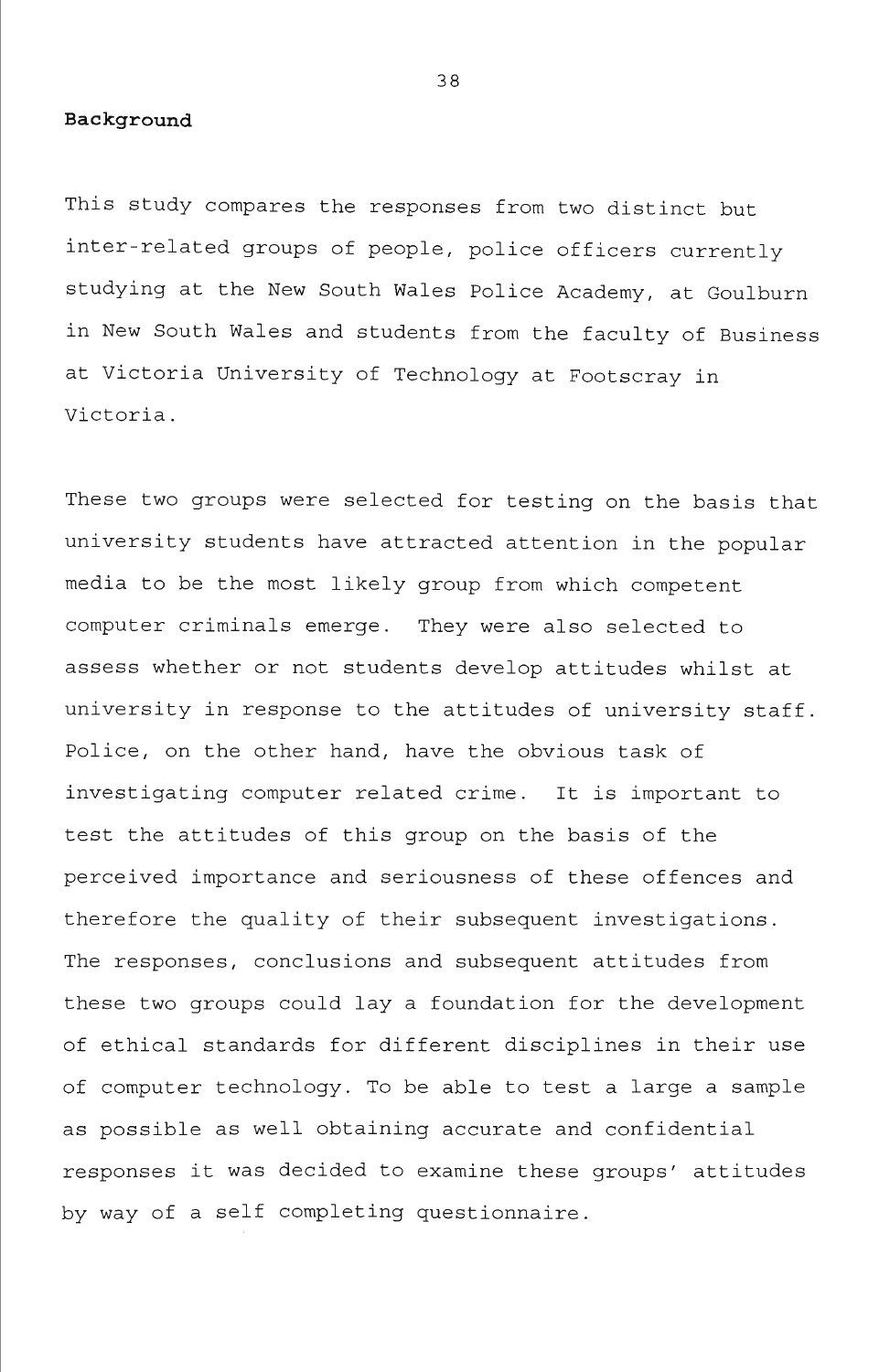#### **The Population.**

These two groups are further subdivided accordingly: *University* 

- a. Undergraduates from the Faculty of Business.
- b. Academic staff from the Faculty of Business. The total sample size being one-hundred-and-eighty-nine (18 9) respondents.

## *Police Academy*

- a. Student police officers.
- b. Detectives.

The total sample size being five-hundred-and-ten (510) respondents.

The selection of *university academic staff* and *detectives*  was done on the basis that these sub-groups are seen to be more institutionalised than *university students* and *student police officers.* They have been employed and operational within their respective careers long enough to have definite attitudes and professional beliefs.

University students and student police officers have just commenced their respective careers and they are yet to be totally influenced by their institutional ideologies. Student Police officers are recruited from a broad cross section of society, trades people and university graduates and, therefore, their responses could perhaps be seen to be representative of the population at large. Undergraduates are mostly recent school-leavers and, therefore, their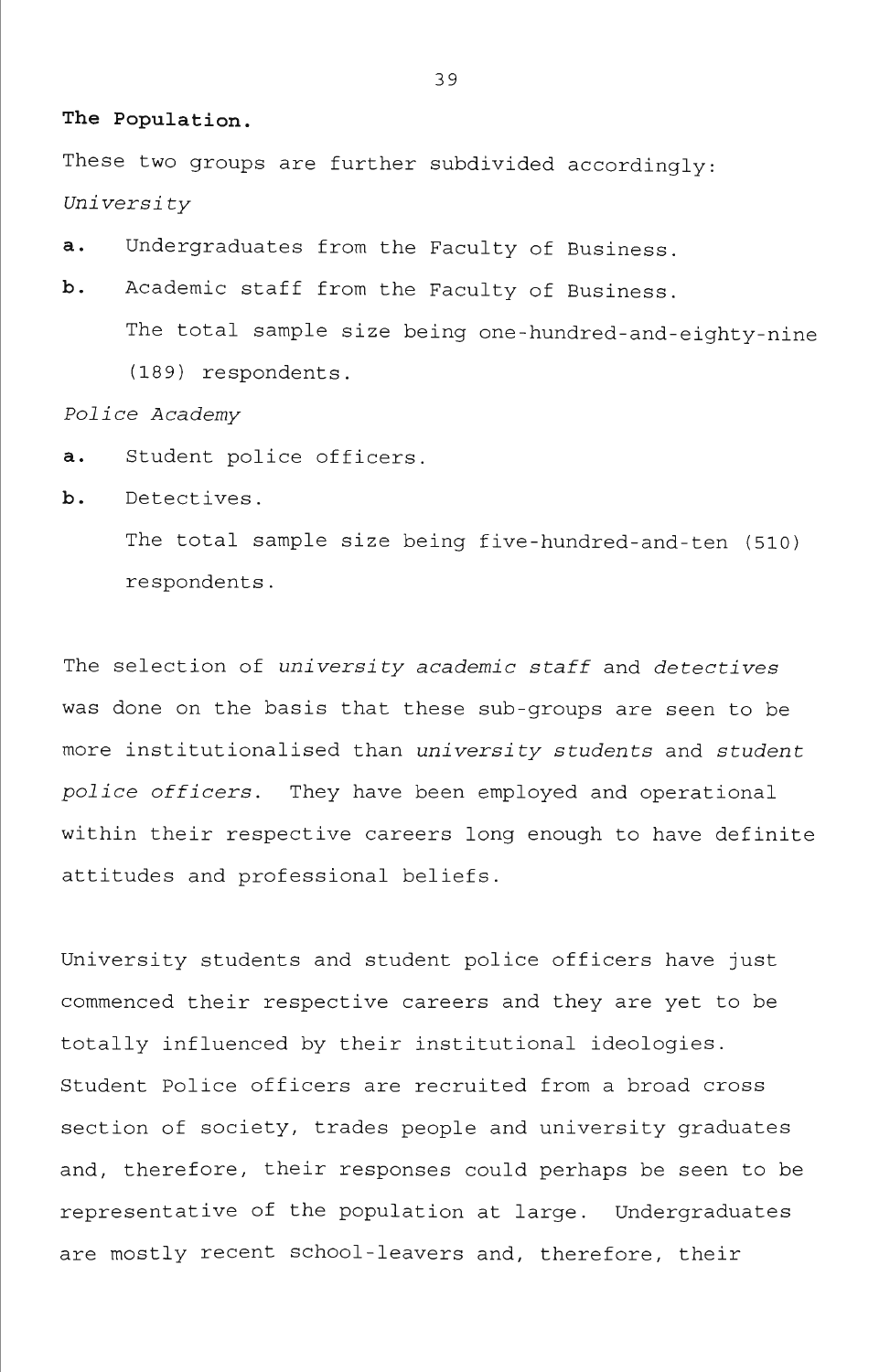responses and attitudes will reflect those of our secondary education systems too.

## **Objectives**.

The main objectives of this research are to:

Statistically compare the responses of university students and lecturing staff, and, student police officers and detectives to aspects of computer related crime, namely computer fraud, credit card fraud, hacking and software piracy, when these offences are compared and included with a number of other crimes.

To question whether or not the attitudes of undergraduate students and student police officers are formulated before entering institutions of higher education.

To assess the need and development of ethical standards for the different disciplines.

To examine the educational practices of different disciplines, through responses to a self-completed questionnaire.

# **Limitations.**

Part of this study was undertaken at the New South Wales Police Academy from recently recruited student police officers and experienced detectives. This institution has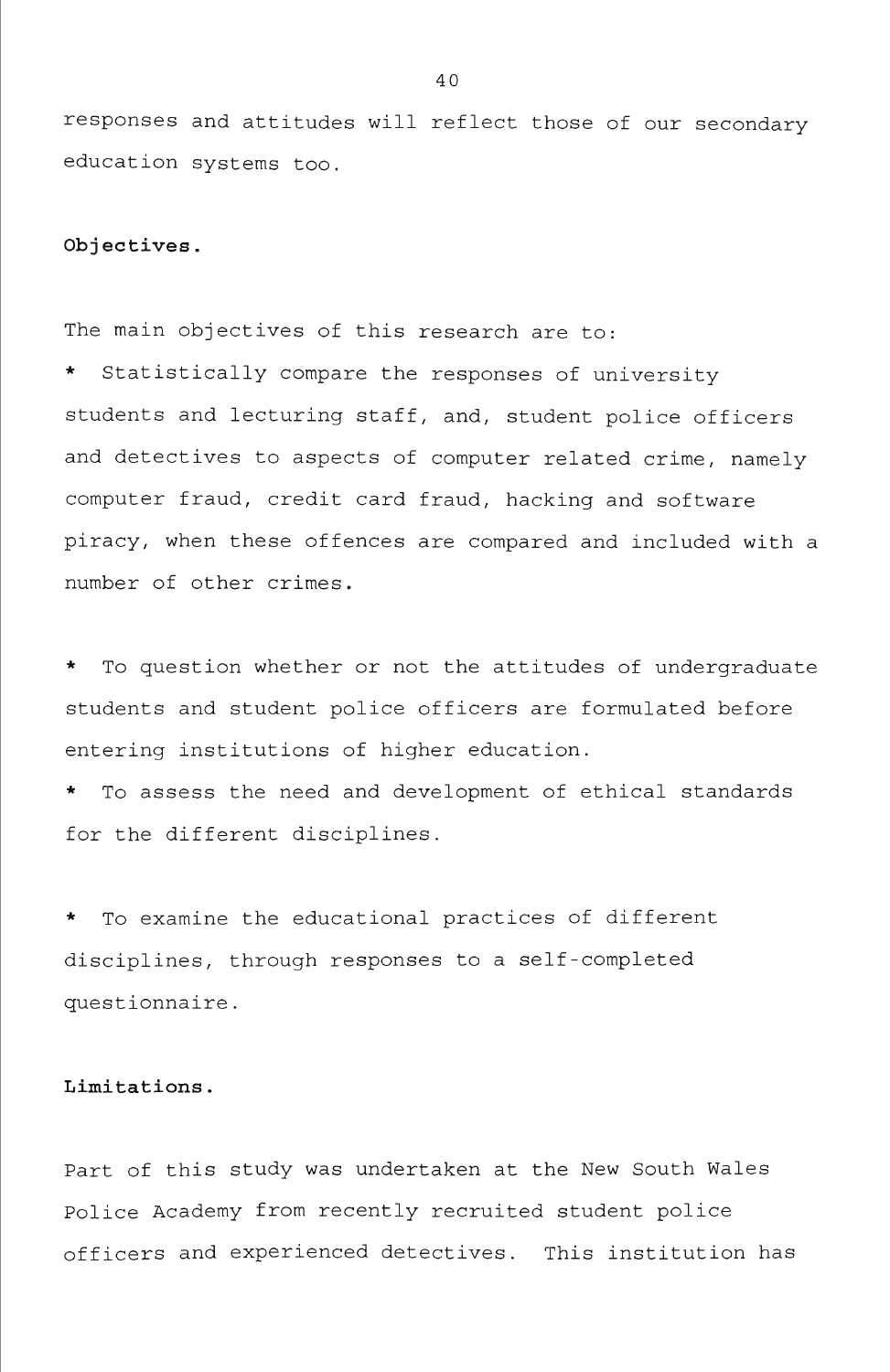its own distinct culture which should have permeated through to the detectives and may have done so with the student police officers. This culture may have influenced the responses from the student police officers in particular, who's academic achievement and behaviour has an effect upon their graduation.

#### **Sample Size.**

The sample sizes are:

| a. | Student police officers | 482 |
|----|-------------------------|-----|
| b. | Detectives              | 28  |
|    | TOTAL                   | 510 |
| a. | University students     | 155 |
| b. | University staff        | 34  |
|    | TOTAL.                  | 189 |

The writer expresses a concern regarding the small sample with both detectives and academic staff. Greater confidence could be placed in the findings and conclusions with a larger sample. However, the maximum number of detectives in training at the New South Wales Police Academy is a matter of departmental policy and therefore, beyond the control of the researcher. Academic staff numbers within the Faculty of Business at Victoria University of Technology is also a situation beyond the control of the researcher. With this in mind, the eventual conclusions should be viewed as the starting point of a more rigorous and detailed study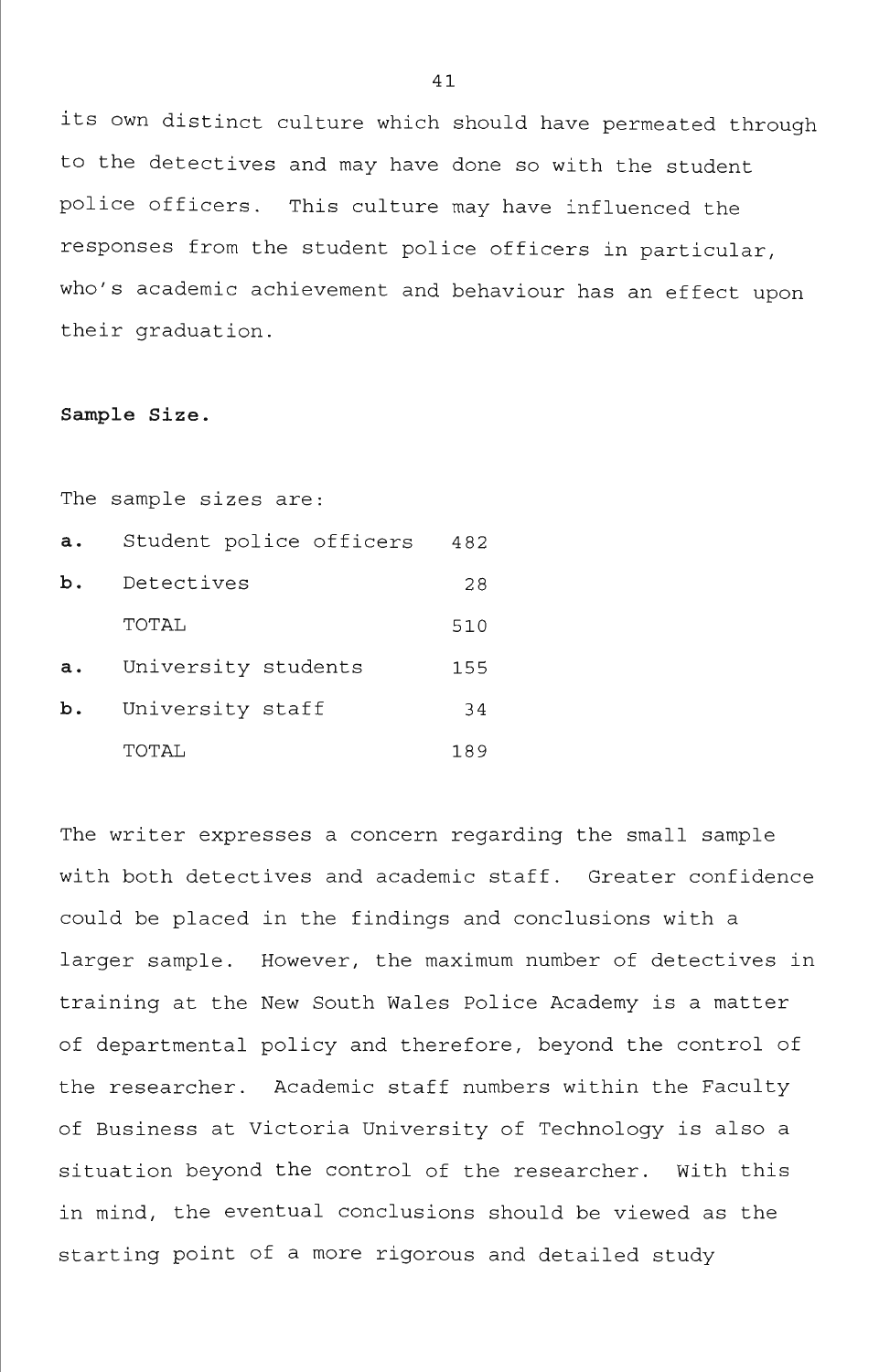following the completion of this study.

# **The hypotheses being tested.**

The foundation and the theory that is being tested overall is not only the attitudes of the respondents to various types of computer related crime, but indirectly the attitudes of our education system gained through responses from academic staff and students. Is the idea of a strict code of ethics to be taught to students of institutions of higher education a case of too little, too late? Should we be pursuing this education or indoctrination at a much earlier stage? I believe that history has shown society that young children are the target and logical starting point of any form of indoctrination such as communism, nazism or simply teaching the evils of drug abuse or the benefits of stranger danger.

This belief can be seen in the indoctrination of children in nazi Germany within the Hitler Youth. Adults, on the other hand, appear to be more set *in their ways* and this gives rise to the possibility that the university respondents and the Police respondents could follow a particular course of action or career path based on the attitudes which have been in place since early childhood. The hypotheses being tested may shed some light on the strength of these attitudes.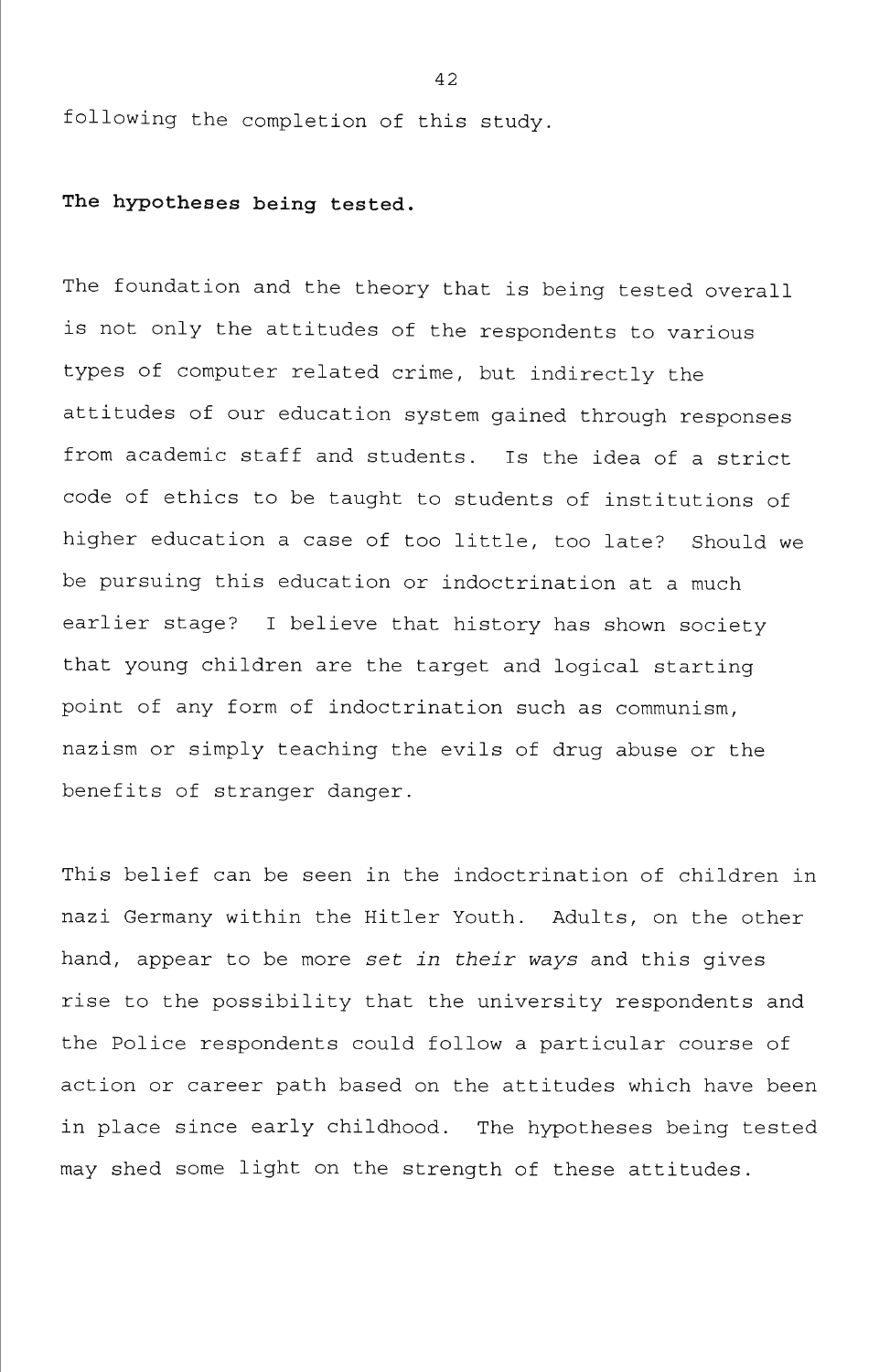# **Contingency Tables**.

Contingency tables are used to compare the relationship between pairs of variables. They summarise data in such a way that they can be tested for the statistical significance of sets of responses (see the methodological recommendations regarding this in Moser and Kalton, 1989). The relationship between the data in the contingency tables is used, firstly, to compare the general responses of university respondents and New South Wales Police Academy respondents. Having established certain differences in responses between these two groups, those of the university respondents were probed further - using the variables nominated by Coldwell (1990b) - to assess the nature of the attitudes of the primary population, the staff and students of the Faculty of Business (see guidance given by Madge, 1981).

## **Chi-squared.**

Chi-squared tests are used, in response to the data in the contingency tables, to assess whether differences between sets of data were statistically significant (see Daniel 1986). A statement occurs at the bottom of each contingency table whether a null *hypothesis* was accepted or not. A null hypothesis is a provisional statement that, say, the opinions of university staff and university students would not differ significantly regarding a particular variable. A null hypothesis would be accepted, if there was no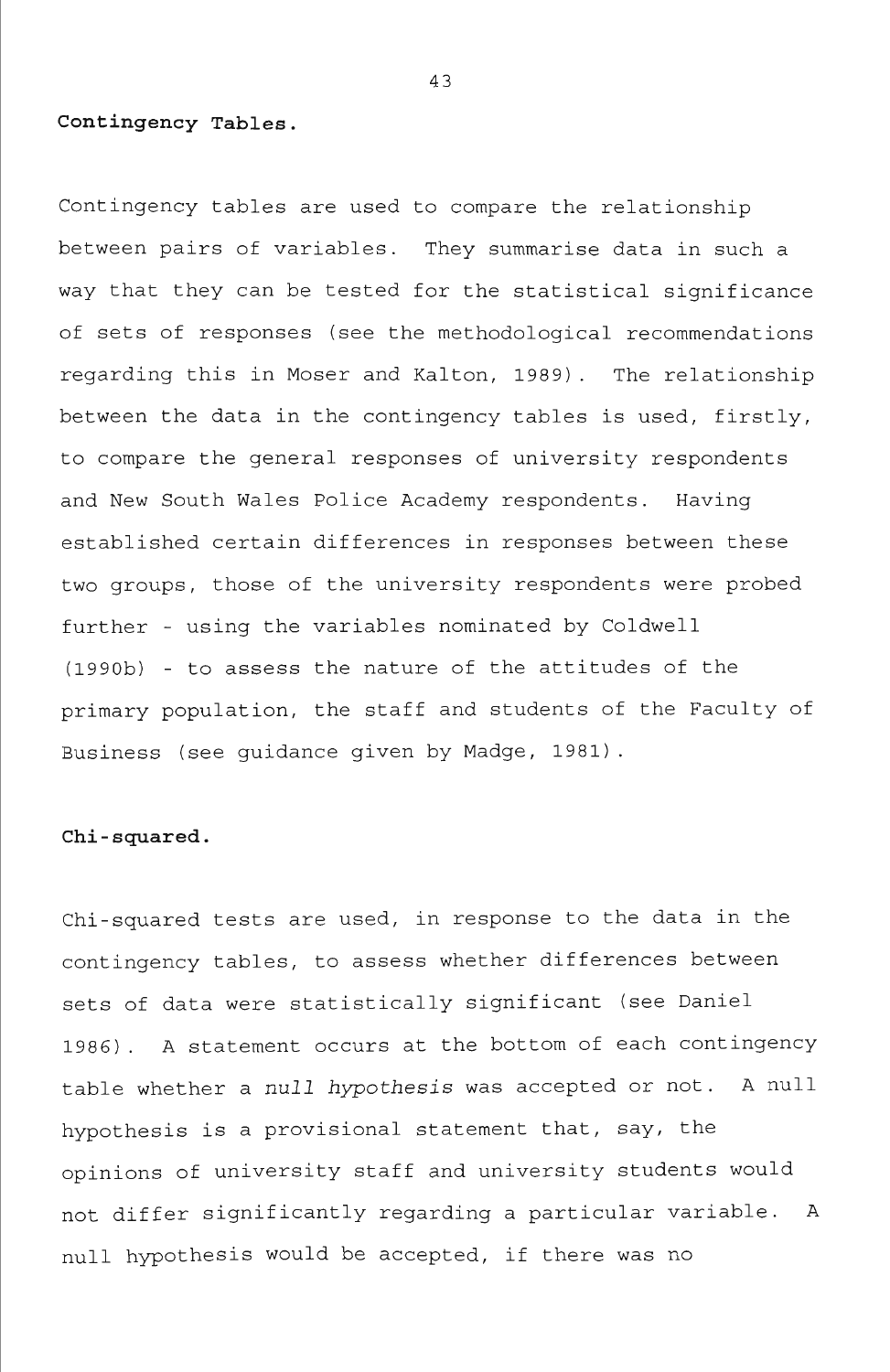difference, and rejected, if there was a difference (see contingency tables given as appendices for examples in this process). In some cases, the level of acceptable was taken to an extreme to indicate the high level at which the test was applied. In these cases - significant ones from the point of view of this thesis - the findings of this thesis is founded on these relationships.

# **The Questionnaire. (See Appendix 1 and 2)**

One of the objectives of this research is to compare the responses of undergraduates, academic staff, detectives and student police officers to the acceptability of different computer related crimes. The method by which these responses are obtained is by way of a self-completion questionnaire. The format for this questionnaire was designed with the hypotheses which were being tested in mind. The question of rank was introduced only to distinguish between experienced police and recent recruits.

The questions of sex, age and marital status were introduced to see if there is any difference in responses between the various people within those categories in accordance with the hypotheses. The question of the educational standard reached was introduced to compare the responses of police respondents with those obtained from the university respondents to highlight any differences. To enable a comparison of Coldwell's (1992) findings, the university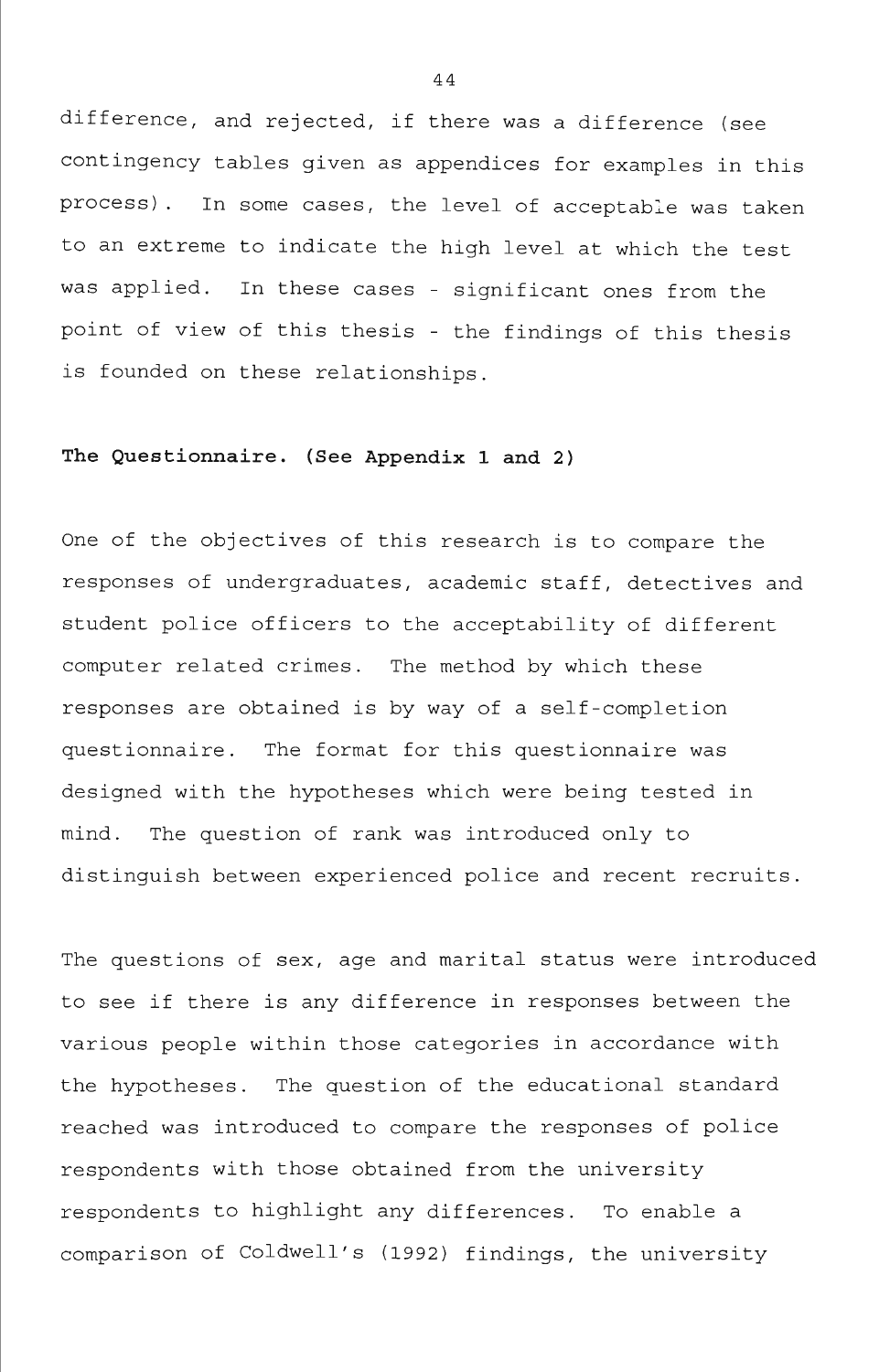student's qualifications were requested to establish if there was any nexus between various academic pursuasions and the acceptance of computer crime. Coldwell's findings showed that persons within various faculties had quite different attitudes towards computer crime. The question of prior occupation was directed more at the police to see if there was any common ground arising from various occupations.

The salient features of the questionnaire are question 13. and question 14 respectively. The former asks the respondent to prioritise 15 offences. The most serious offence was to be given the score of "1" with the least serious offence being given the score of "15". Most of the offences are of a similar nature apart from the crimes of murder, domestic violence and rape. These three serious crimes are violent and emotional when compared with the remaining crimes. It is a clear indication of a respondent's attitude and attention to detail within this questionnaire and these questions when the scores for these three serious offences are analysed. They would be given very low scores if the respondents viewed the offences objectively and not hastily. Question 14 confronts the respondent with a direct challenge of their personal views specifically - about the rights and wrongs of *hacking* into computer systems. All of the responses to this questionnaire (see appendix 1) were statistically analysed according to age, sex, academic status and Police rank and then placed into contingency tables for further analyses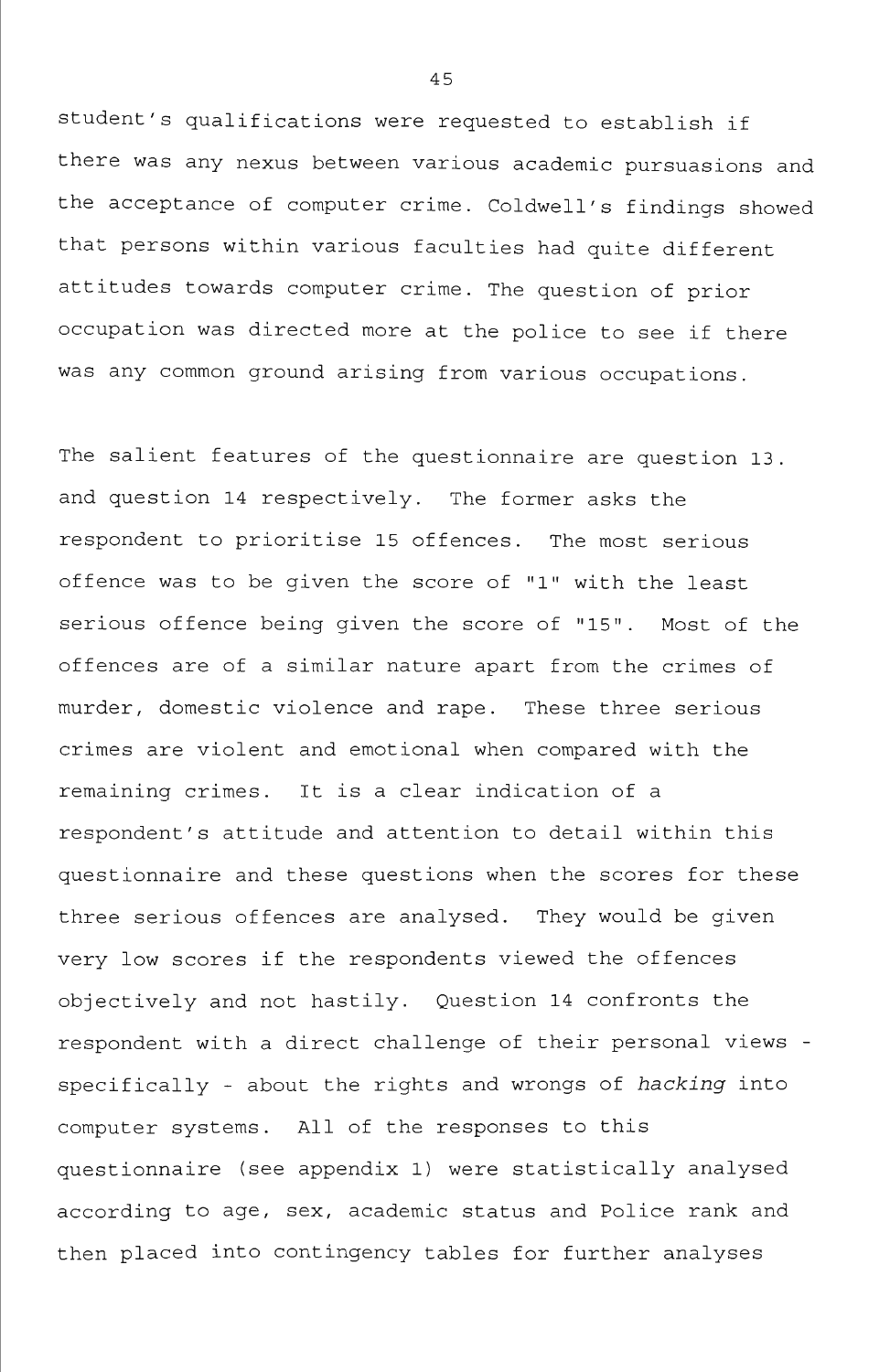using a Chi-squared test.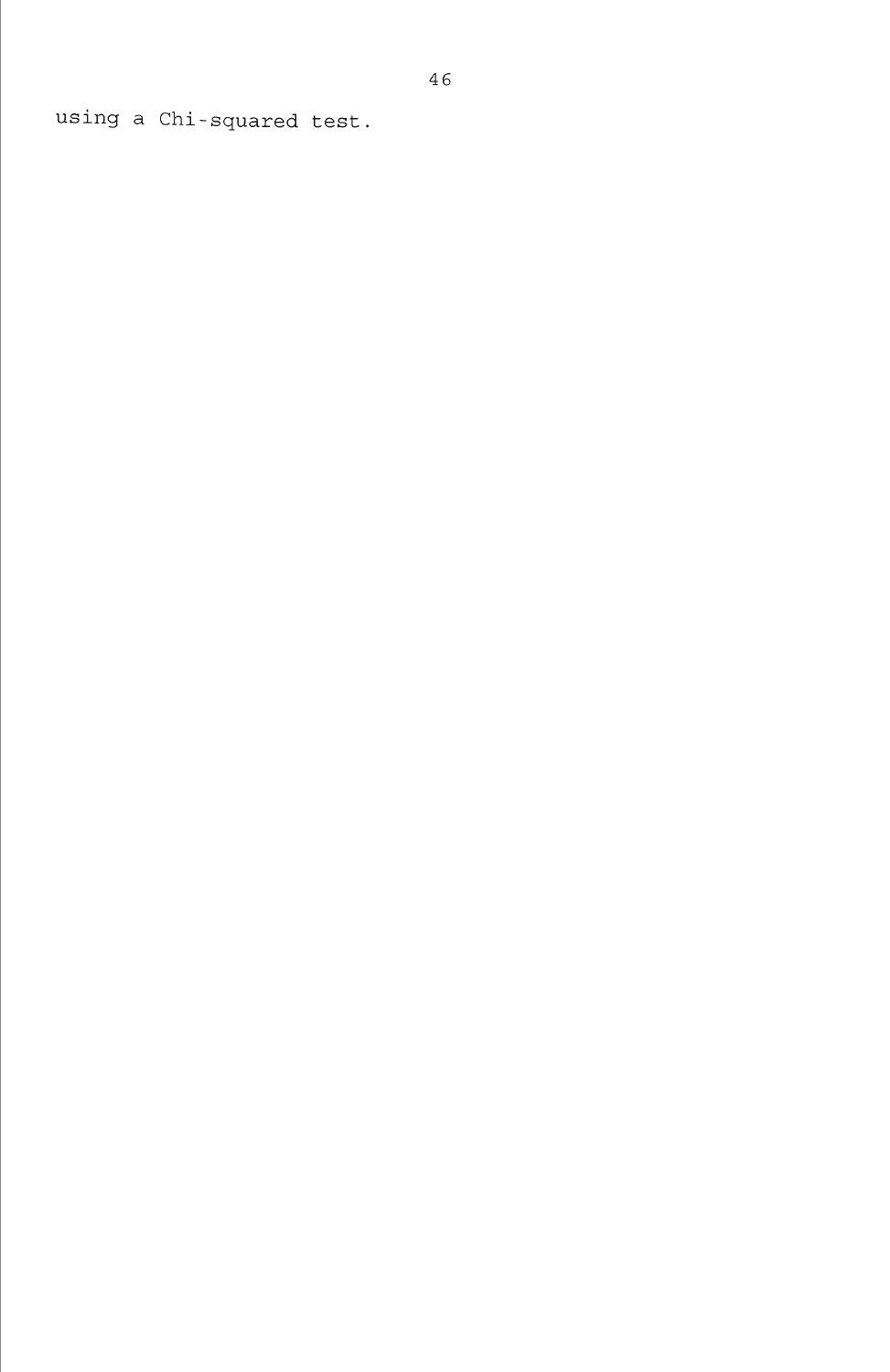Respondents' ranking of computer fraud against other offences.

Respondents' ranking of credit card fraud against other offences.

Respondents' assessment of hacking.

University respondents' ranking of hacking as a crime according to sex.

Male university respondents' ranking of hacking as a crime according to academic status.

Female university respondents' ranking of hacking as a crime according to academic status.

University staff's responses to copying software as a crime according to sex.

University students' responses to copying software as a crime according to sex.

University students' responses to copying software as a crime according to user status.

University staffs' responses to copying software as a crime according to user status.

Overview.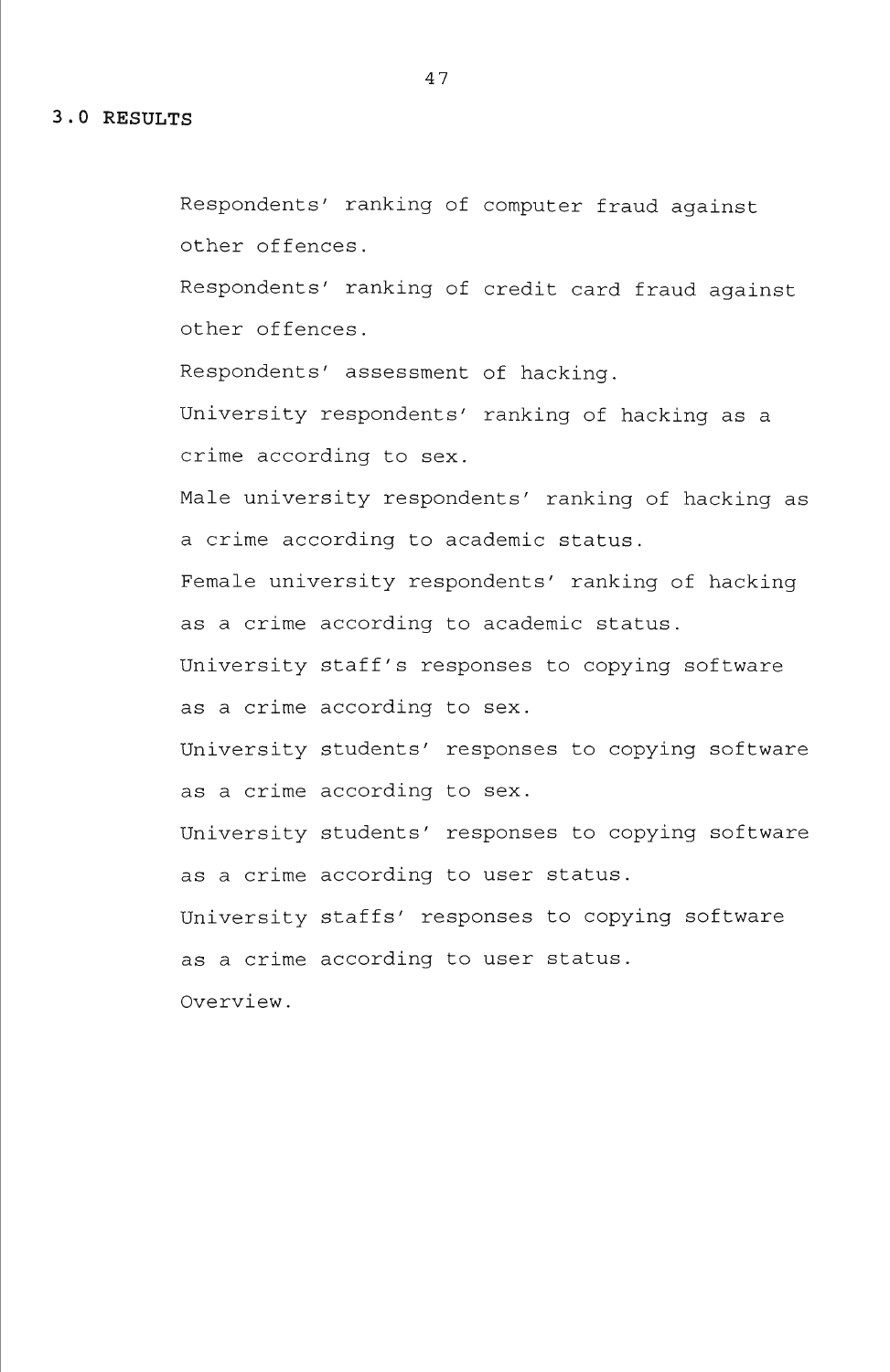**Respondent's ranking of computer fraud against other offences**.

The responses from both university and New South Wales Police respondents are depicted in Table 3. Both university respondents and police academy respondents judge computer fraud similarly as insignificant compared with the other fourteen crimes which are highlighted in appendix 1. The majority of the responses from both groups of people fall within the ranking of greater than ten. Considering that the most serious offence is given the score of one and the least serious offence given the ranking of fifteen, it is significant that 66.57% of responses from university people and 60.59% of police indicated that computer fraud deserves a ranking greater than ten. *The null hypothesis that university respondents and Police academy respondents judge computer fraud similarly as insignificant compared with other crime was accepted.* 

# **Respondent's ranking of credit card fraud against other offences.**

The responses from the same groups of university and police respondents, are highlighted in Table 4. In this case, they are asked to rank the crime of credit card fraud against the same fourteen offences. University respondents and Police Academy respondents judge credit card fraud differently but agree that it is insignificant compared with other offences.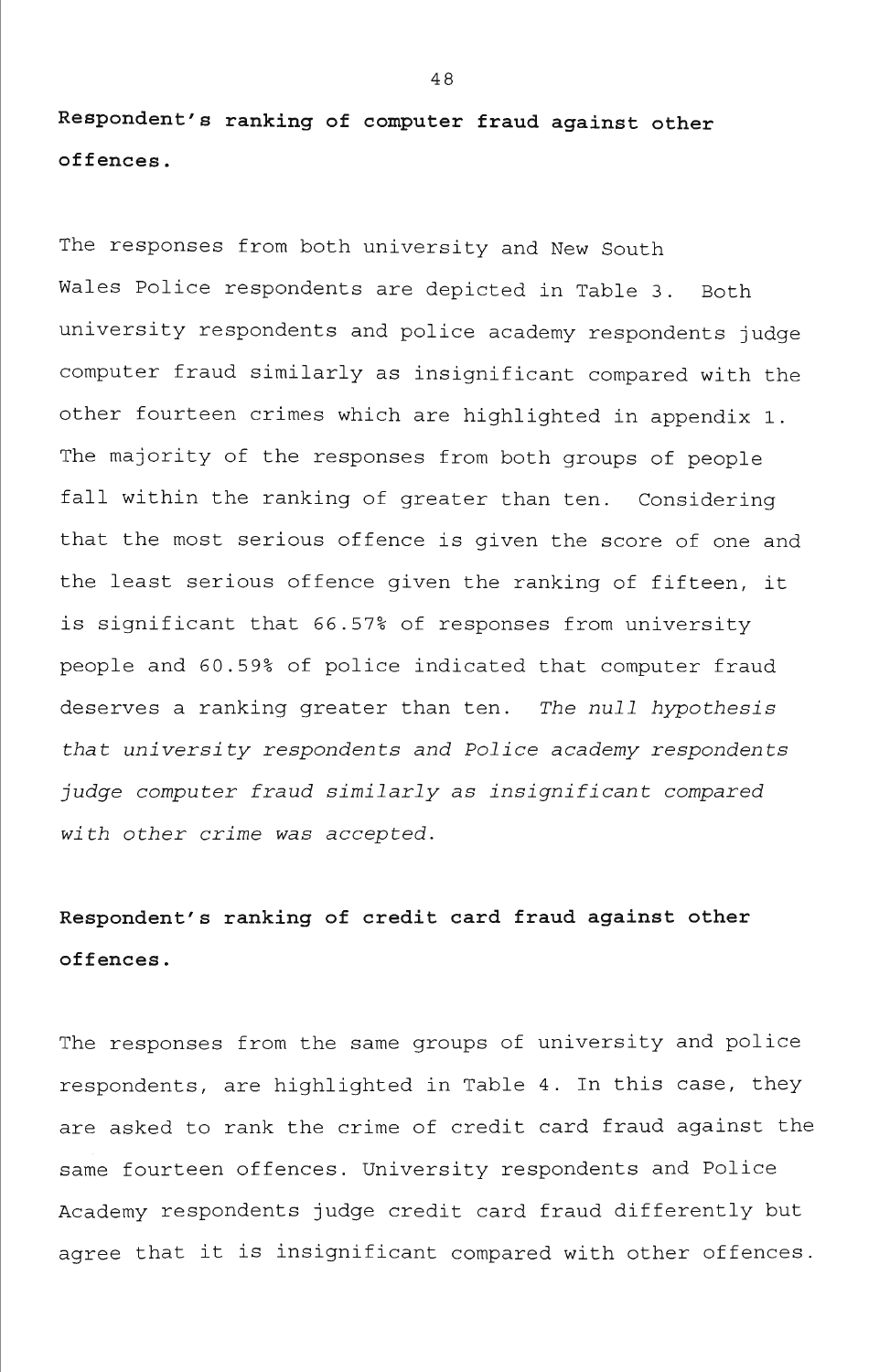*The null hypothesis that university respondents and police academy respondents judge credit card fraud similarly as insignificant compared with other crimes was, however, rejected.* 

# **Respondent's assessment of hacking.**

Table 5 lists the responses from all university and police respondents when confronted with the acceptability or otherwise of hacking. From this table it can be seen that university respondents believe that hacking is acceptable in contrast with the beliefs of the New South Wales Police Academy respondents. A high level of 64% of university respondents believe that hacking into other people's computer systems is acceptable compared with only 4.31% of the police. Only 6.86% of university respondents believe that hacking is unacceptable compared with an extremely high level of 82.94% of the police. A further 29.14% of university respondents are unsure whether hacking is acceptable or not compared with only 12.75% of the police.

*The null hypothesis that university respondents and Police Academy respondents believe that hacking is acceptable is rejected at an extremely high level of 0.5%.*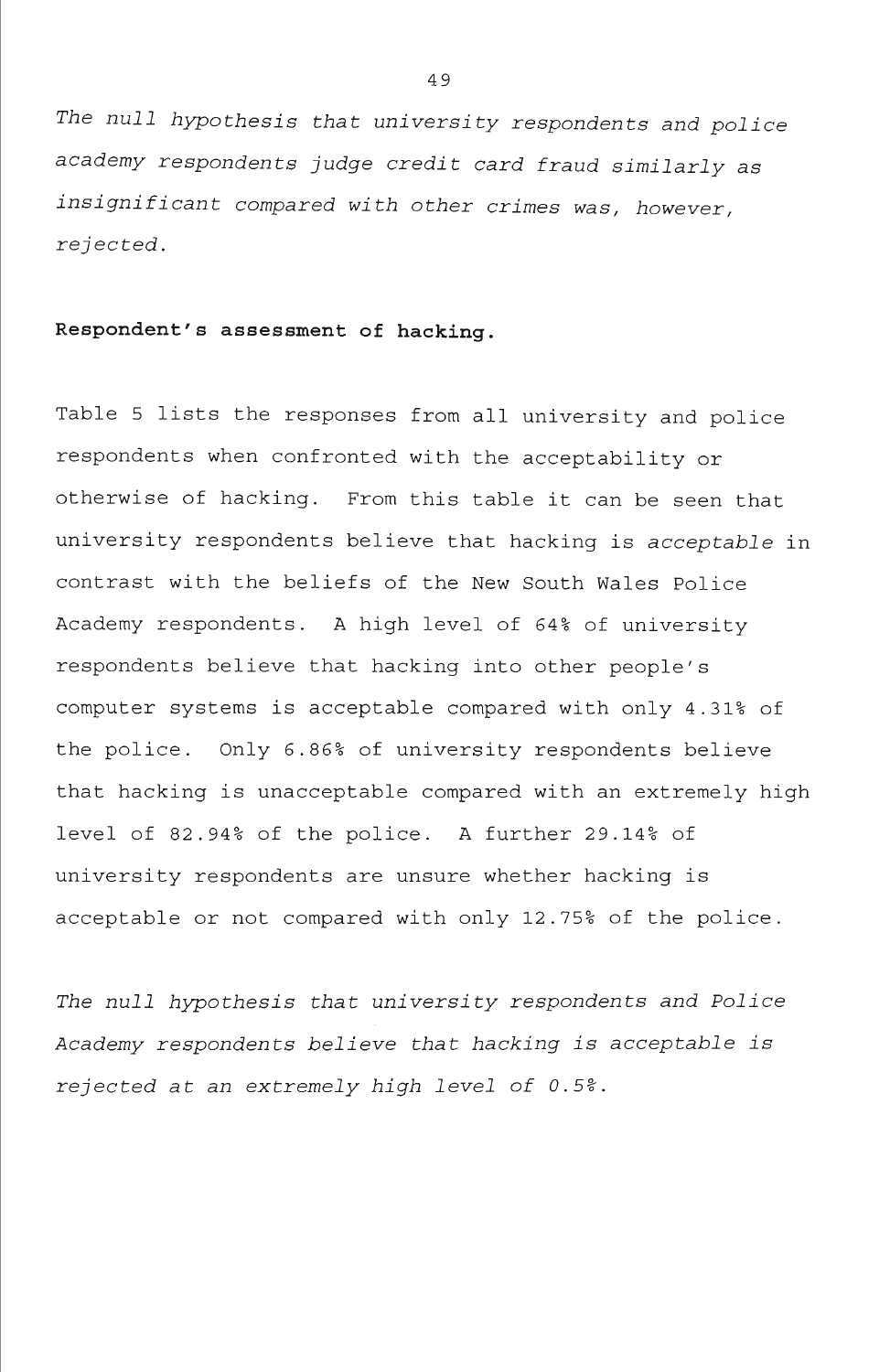**University respondents' ranking of hacking as a crime according to sex.** 

Table 6 highlights responses which have been broken down according to sex, amongst only university respondents. The results indicate that female and male university respondents generally disagree about the insignificance of hacking. However, the statistical test does not support a strong disagreement. Male respondents appear to believe that hacking is a serious offence but less so than the female respondents. *The null hypothesis that female and male university respondents are in general agreement about the insignificance of hacking is, however, rejected.* 

**Male University respondents' ranking of hacking as a crime according to academic status.** 

Table 7 differentiates between the responses on the basis of academic status - namely student or staff member - to examine any difference in attitude and response when the offence of hacking is compared with fourteen other offences. Male students and male university staff are in general agreement about the insignificance of hacking as a crime. There does not appear to be any significant difference between the two groups. *The null hypothesis being tested, that male students and male academic staff are in general agreement about the insignificance of hacking is accepted.*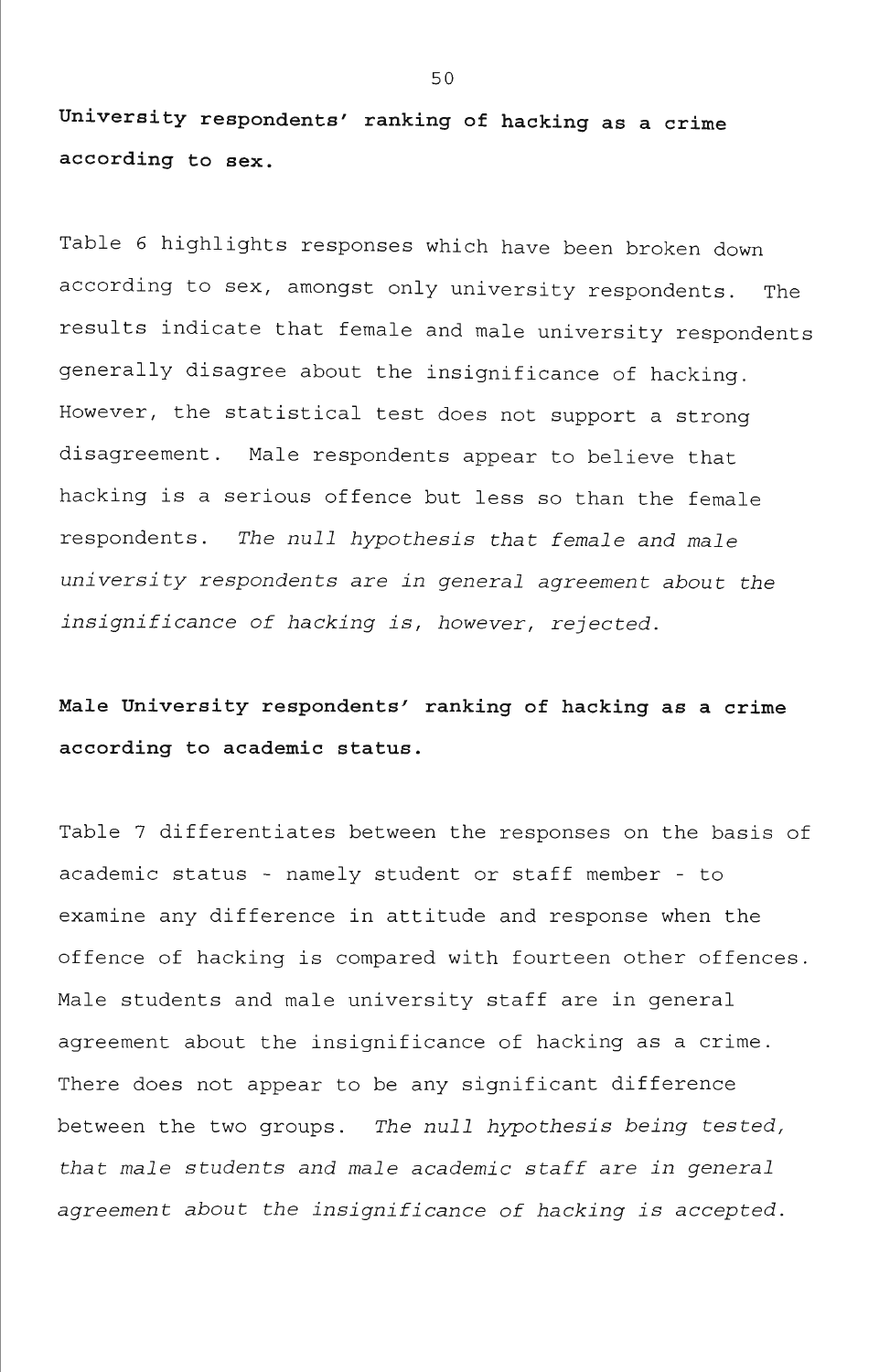**Female university respondents' ranking of hacking as a crime according to academic status.** 

Table 8 tests the hypothesis that female students and female academic staff both believe that hacking is insignificant when compared to the base group of fourteen other offences. *The null hypothesis, that female students and female university staff are in general agreement about the insignificance of hacking, is accepted.* 

**University staff's responses to copying software as a crime according to sex.** 

Table 9 gives the responses to the question of the acceptability of copying software. The hypothesis to be tested is that both female and male university staff are in general agreement about the acceptability of copying software. The result from this test indicates that the respondents agree that copying software is acceptable. This hypothesis was accepted. A high proportion of respondents, 50% female and 58.82% male, found the offence acceptable with a further 16.67% and 17.65% undecided. Only 33.33% of females and 23.53% of males found the offence unacceptable. *The null hypothesis that female and male academic staff are in general agreement about the acceptability of copying software is accepted.*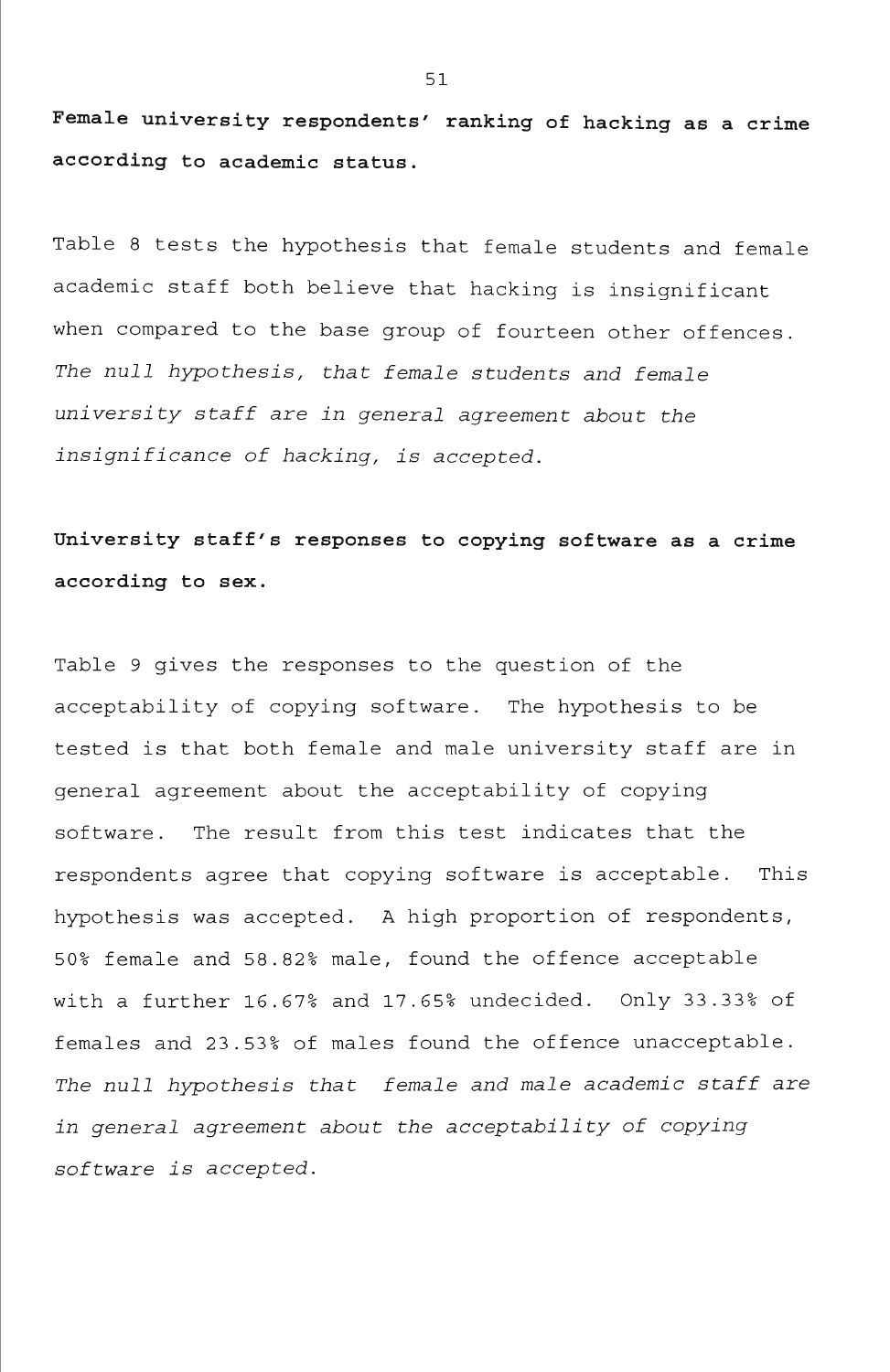**University student's responses to copying software as a crime according to sex.** 

Table 10 shows the responses from male and female students with regard to the acceptability or otherwise of copying software as a crime. The hypothesis tested was that both male and female students are in general agreement about the acceptability of copying software. A study of the responses revealed that male students are far more likely to find copying software acceptable than are female students. *This null hypothesis that female and male students are in general agreement about the acceptability of copying software was rejected at an extremely high level of 0.5%.* 

# **University students' responses to copying software as a crime according to user status.**

The acceptability or otherwise of copying software is further subdivided according to whether or not the respondents have a computer at their disposal. Table 11 gives the responses for students with computers and those without computers. The null hypothesis to be tested is that student computer users are more likely to find copying software acceptable than are student computer non-users.

It is shown that student computer users are more likely to find copying software acceptable than are student computer non-users, therefore the *null hypothesis that student computer users are more likely to find copying software*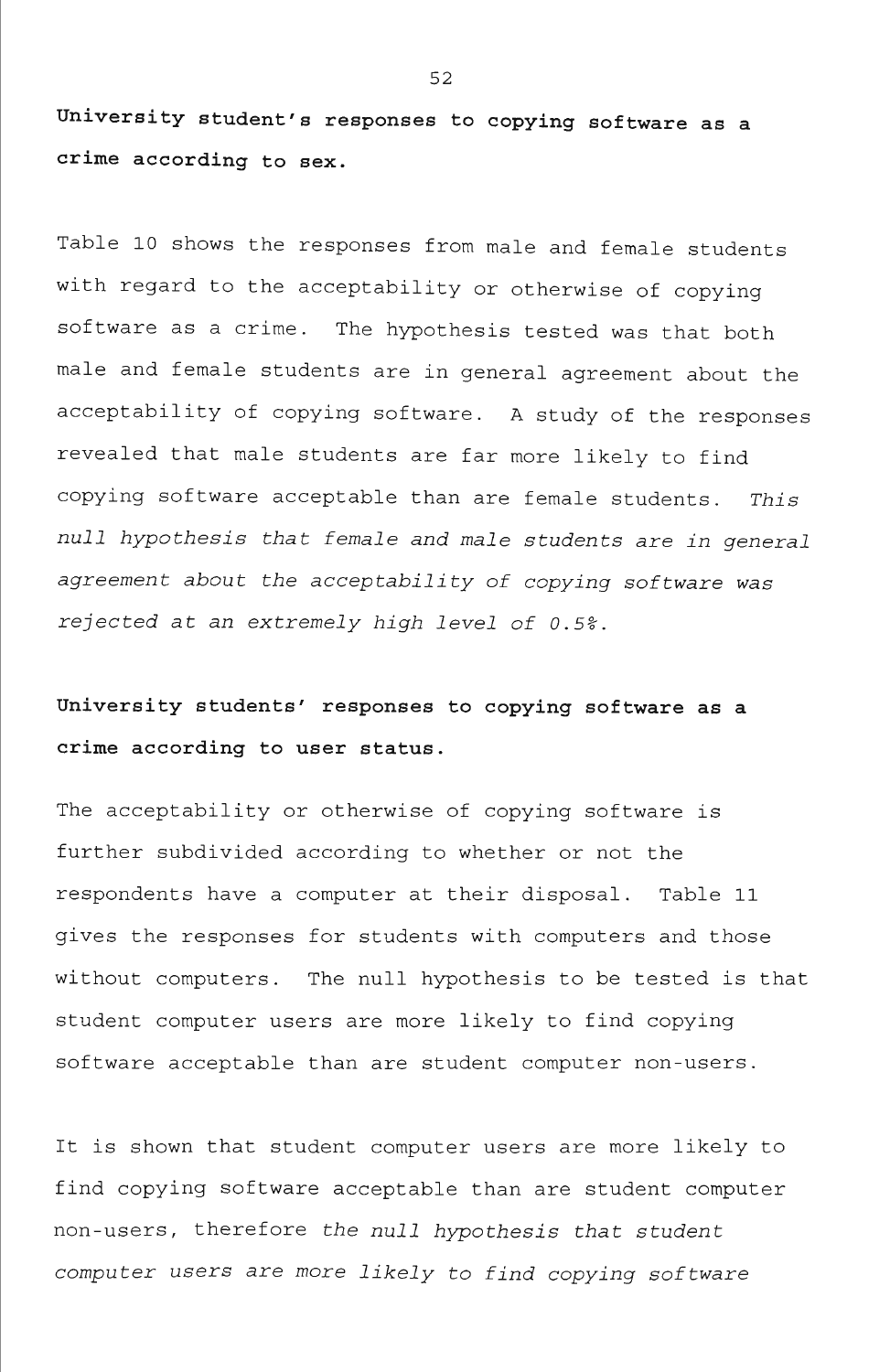*acceptable than are student computer non-users is supported although, this is not statistically reinforced.* 

**University staff's responses to copying software as a crime according to user status.** 

Academic staff have been divided into computer users and non-computer users to highlight any differences towards the acceptability of copying software as an offence. The null hypothesis to be tested is that university staff computer users are more likely to find copying software acceptable than are university staff computer non-users. Table 12 shows that university staff computer users are more likely to find copying software acceptable than are university staff non-users. *The null hypothesis is supported by the data although it is not statistically supported. Meanwhile, the size of the sample throws some doubt on the result in this case.*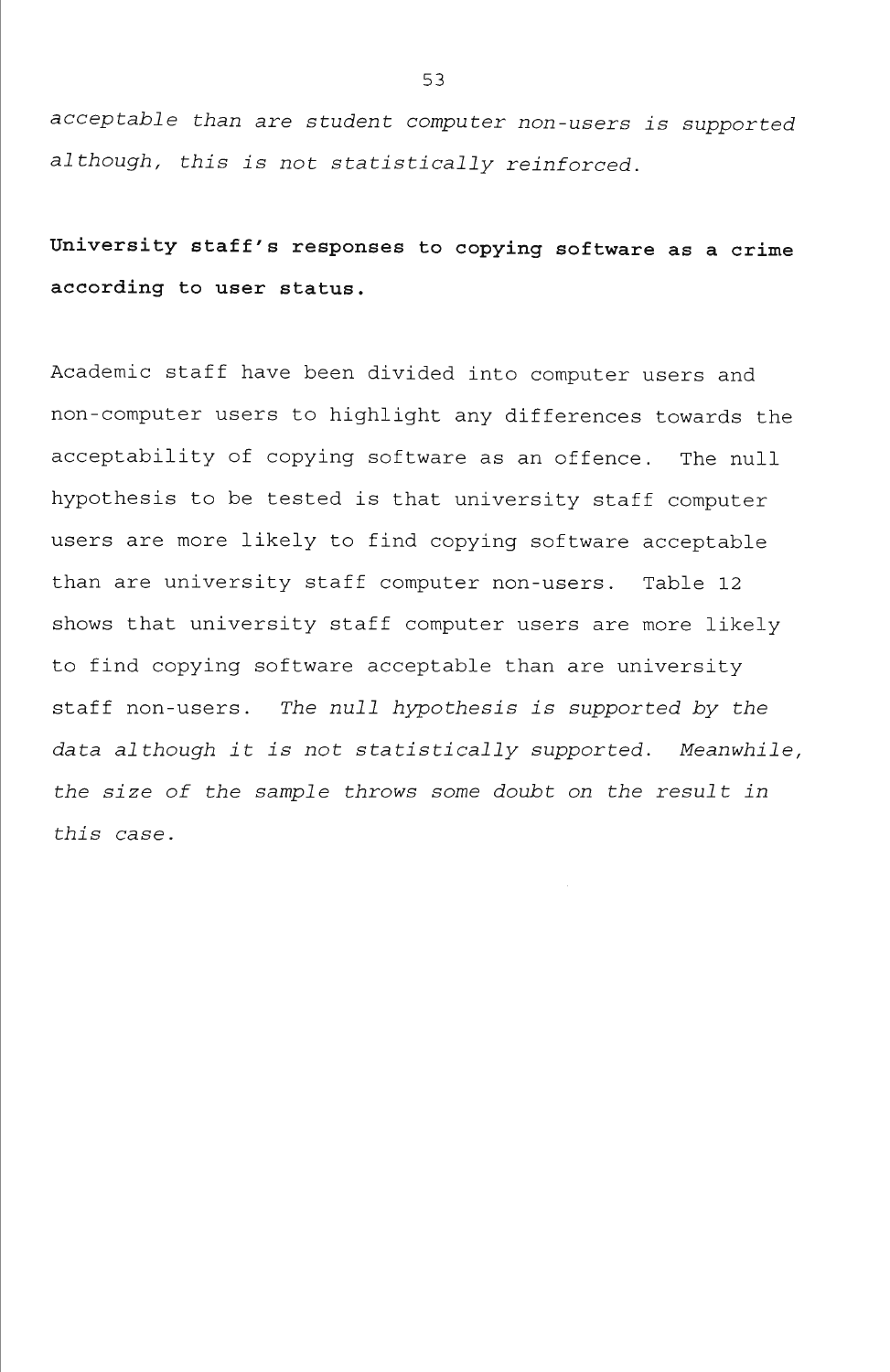| Ranking                             | University<br>respondents | Police Academy<br>respondents | <b>TOTALS</b>  |
|-------------------------------------|---------------------------|-------------------------------|----------------|
| $1 - 5$                             | 10                        | 29                            | 39             |
|                                     | (5.71)                    | (5.69)                        | (5.69)         |
| 6<br>10<br>$\overline{\phantom{a}}$ | 59<br>(33.72)             | 172<br>(33.73)                | 231<br>(33.73) |
| >10                                 | 106                       | 309                           | 415            |
|                                     | (66.57)                   | (60.59)                       | (60.58)        |
| Totals                              | 175                       | 510                           | 685            |
|                                     | (100)                     | (100)                         | (100)          |

# Table 3. Respondent's ranking of Computer Fraud against other offences.

# Table 4. Respondent's ranking of Credit Card Fraud against other offences.

| Ranking | University<br>respondents | Police Academy<br>respondent's | <b>TOTALS</b> |
|---------|---------------------------|--------------------------------|---------------|
| $-5$    | 13                        | 10 <sub>o</sub>                | 23            |
| 1.      | (7.43)                    | (1.96)                         | (3.36)        |
| 6       | 51                        | 150                            | 201           |
| $-10$   | (29.14)                   | (29.41)                        | (29.34)       |
| 10      | 111                       | 350                            | 461           |
| $\geq$  | (63.43)                   | (68.63)                        | (67.30)       |
| Totals  | 175                       | 510                            | 685           |
|         | (100)                     | (100)                          | (100)         |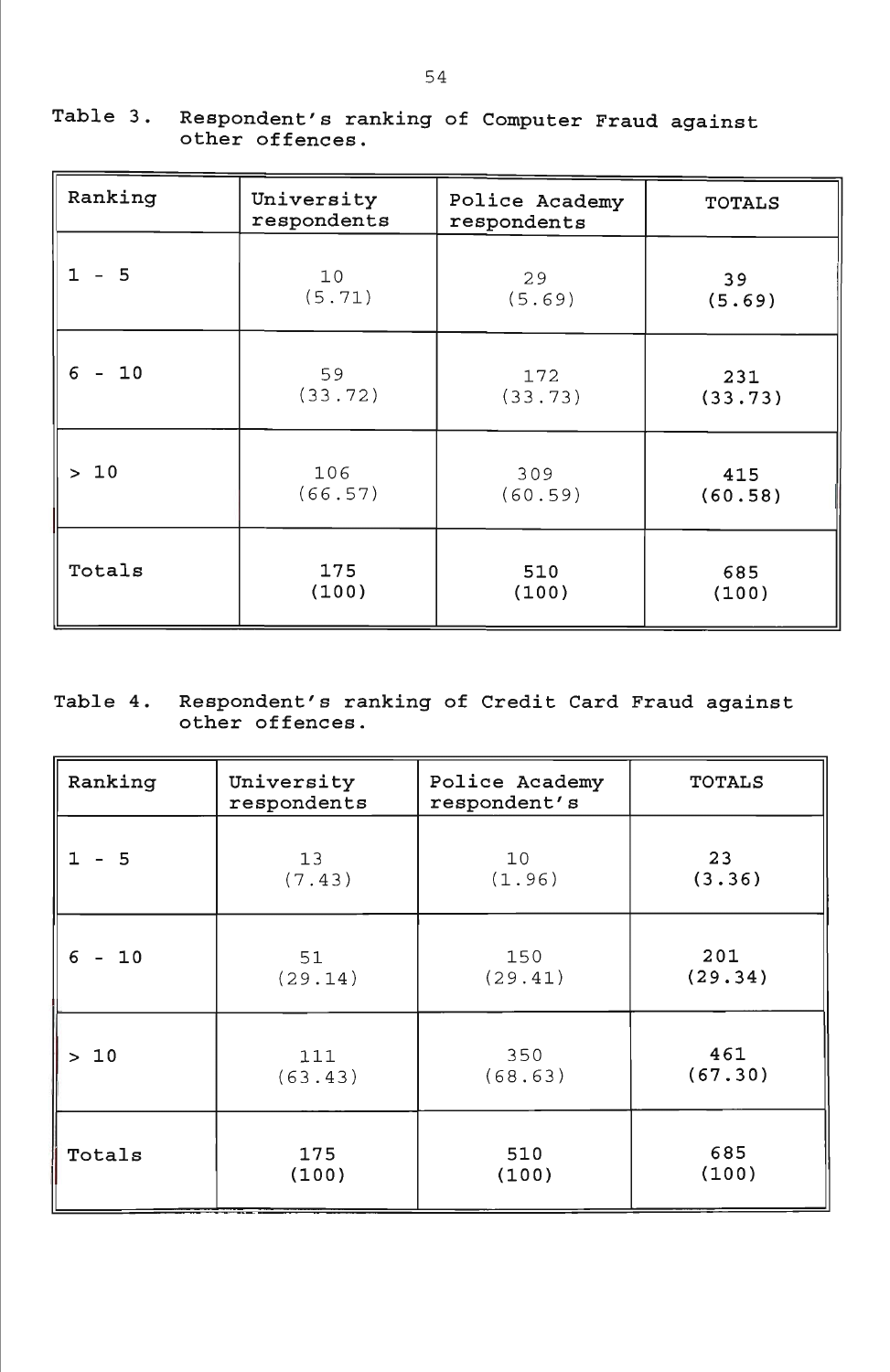| Acceptance | University<br>respondent's | Police Academy<br>respondent's | <b>TOTALS</b> |
|------------|----------------------------|--------------------------------|---------------|
| Acceptable | 112                        | 22                             | 134           |
|            | (64.00)                    | (4.31)                         | (19.56)       |
| Not        | 12                         | 423                            | 435           |
| Acceptable | (6.86)                     | (82.94)                        | (63.50)       |
| Don't Know | 51                         | 65                             | 116           |
|            | (29.14)                    | (12.75)                        | (16.94)       |
| Totals     | 175                        | 510                            | 685           |
|            | (100)                      | (100)                          | (100)         |

Table 5. Respondent's assessment of Hacking,

# Table 6. University respondent's ranking of Hacking as a crime according to sex.

| Ranking                   | Female<br>University<br>respondents | Male<br>University<br>respondents | <b>TOTALS</b> |
|---------------------------|-------------------------------------|-----------------------------------|---------------|
| $1 - 5$                   | 7                                   | 4                                 | 11            |
|                           | (7.00)                              | (5.33)                            | (6.29)        |
| 6<br>10<br>$\blacksquare$ | 18<br>(18.00)                       | 27<br>(36.00)                     | 45<br>(25.71) |
| >10                       | 75                                  | 44                                | 119           |
|                           | (75.00)                             | (58.67)                           | (68.00)       |
| Totals                    | 100                                 | 75                                | 175           |
|                           | (100)                               | (100)                             | (100)         |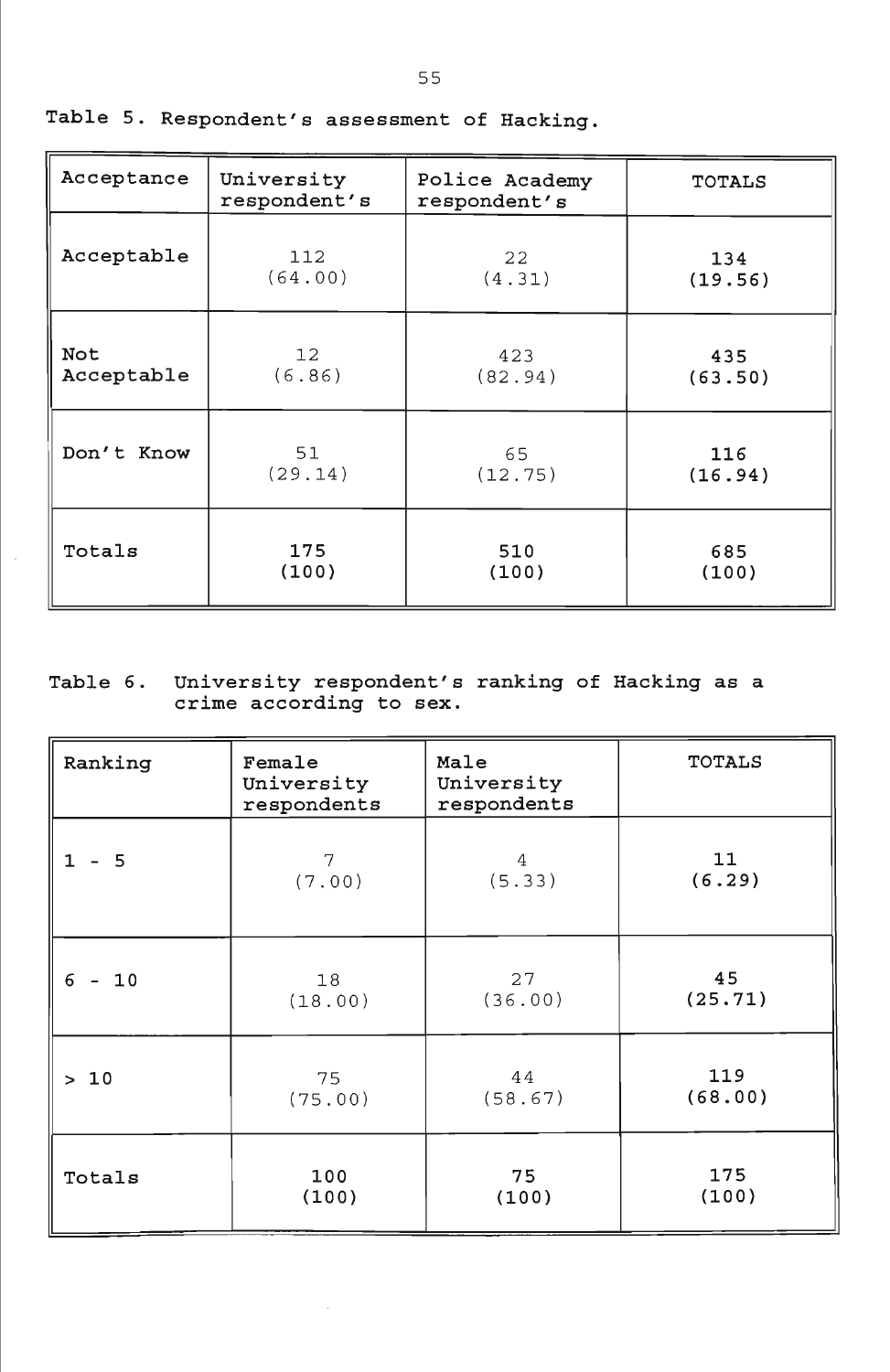| Table 7. Male university respondent's ranking of hacking as |
|-------------------------------------------------------------|
| a crime according to academic status.                       |

| Ranking      | Male Students | Male<br>University<br>Staff | <b>TOTALS</b>           |
|--------------|---------------|-----------------------------|-------------------------|
| $-5$         | 3             | $\mathbf 1$                 | $\overline{\mathbf{4}}$ |
| $\mathbf{1}$ | (5.17)        | (5.88)                      | (5.33)                  |
| 6            | 17            | $\overline{2}$              | 19                      |
| $-10$        | (29.31)       | (11.77)                     | (25.33)                 |
| 10           | 38            | 14                          | 52                      |
| $\geq$       | (65.52)       | (82.35)                     | (69.34)                 |
| Totals       | 58            | 17                          | 75                      |
|              | (100)         | (100)                       | (100)                   |

# Table 8. Female university respondent's ranking of hacking as a crime according to academic status.

| Ranking | Female<br>Students | Female<br>University<br>Staff | <b>TOTALS</b> |
|---------|--------------------|-------------------------------|---------------|
| $-5$    | $\overline{7}$     | 1                             | 8             |
| 1.      | (7.95)             | (8.33)                        | (8.00)        |
| 6       | 29                 | 3                             | 32            |
| 10      | (32.96)            | (25.00)                       | (32.00)       |
| $>10$   | 52                 | 8                             | 60            |
|         | (59.09)            | (66.67)                       | (60.00)       |
| Totals  | 88                 | 12                            | 100           |
|         | (100)              | (100)                         | (100)         |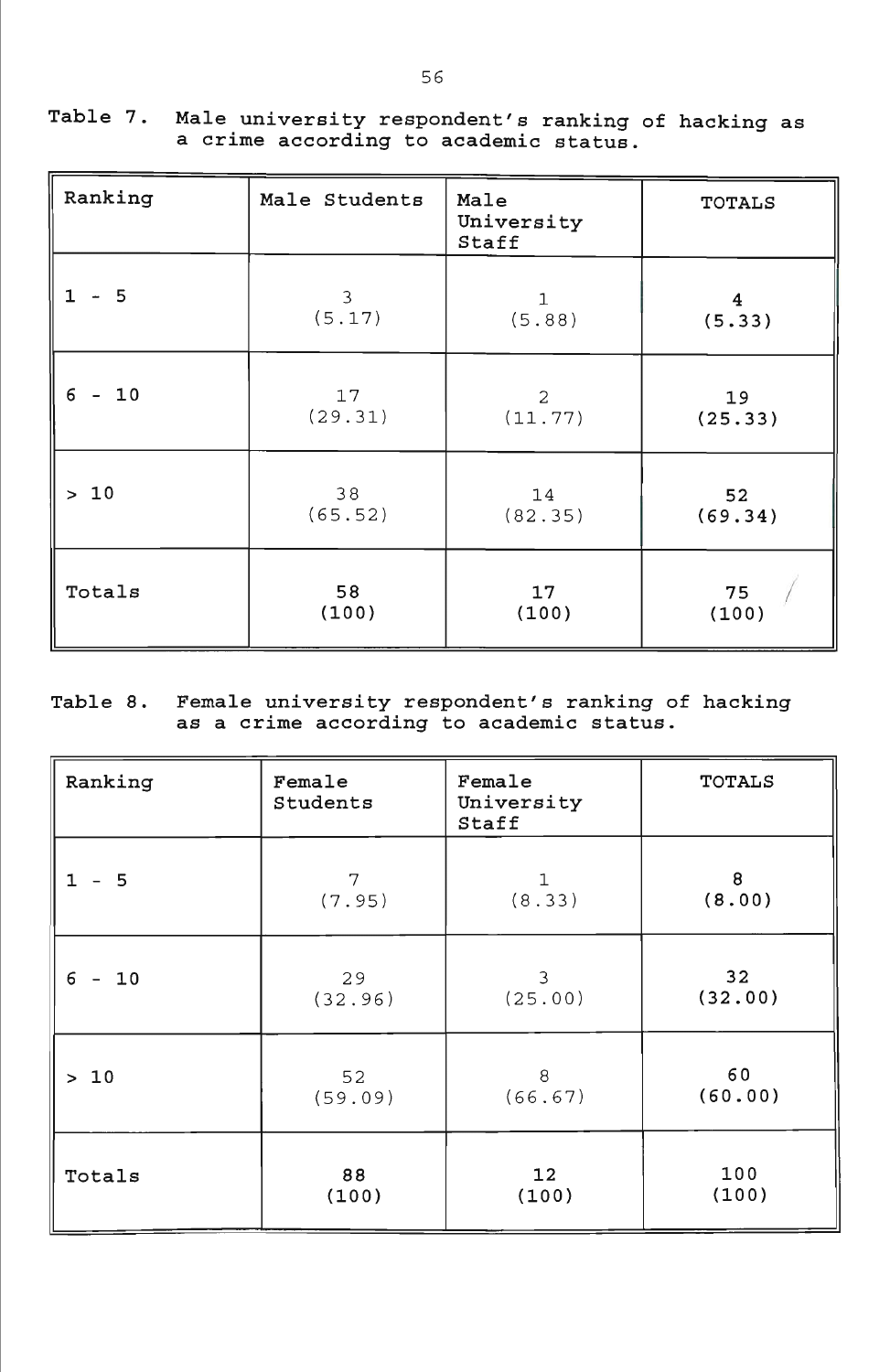| Acceptance | Female<br>University<br>Staff | Male<br>University<br>Staff | <b>TOTALS</b> |
|------------|-------------------------------|-----------------------------|---------------|
| Acceptable | 6                             | 10                          | 16            |
|            | (50.00)                       | (58.82)                     | (55.17)       |
| Not        | 4                             | 4                           | 8             |
| Acceptable | (33.33)                       | (23.53)                     | (27.59)       |
| Don't Know | 2                             | 3                           | 5             |
|            | (16.67)                       | (17.65)                     | (17.24)       |
| Totals     | 12                            | 17                          | 29            |
|            | (100)                         | (100)                       | (100)         |

Table 9. University staff's responses to copying software as a crime according to sex.

# Table 10. University student's responses to copying software as a crime according to sex.

| Acceptance | Female<br>Students | Male Students | <b>TOTALS</b> |
|------------|--------------------|---------------|---------------|
| Acceptable | 41                 | 45            | 86            |
|            | (46.59)            | (77.59)       | (58.91)       |
| Not        | 20                 | 6             | 26            |
| Acceptable | (22.73)            | (10.34)       | (17.80)       |
| Don't Know | 27                 | 7             | 34            |
|            | (30.68)            | (12.07)       | (23.29)       |
| Totals     | 88                 | 58            | 146           |
|            | (100)              | (100)         | (100)         |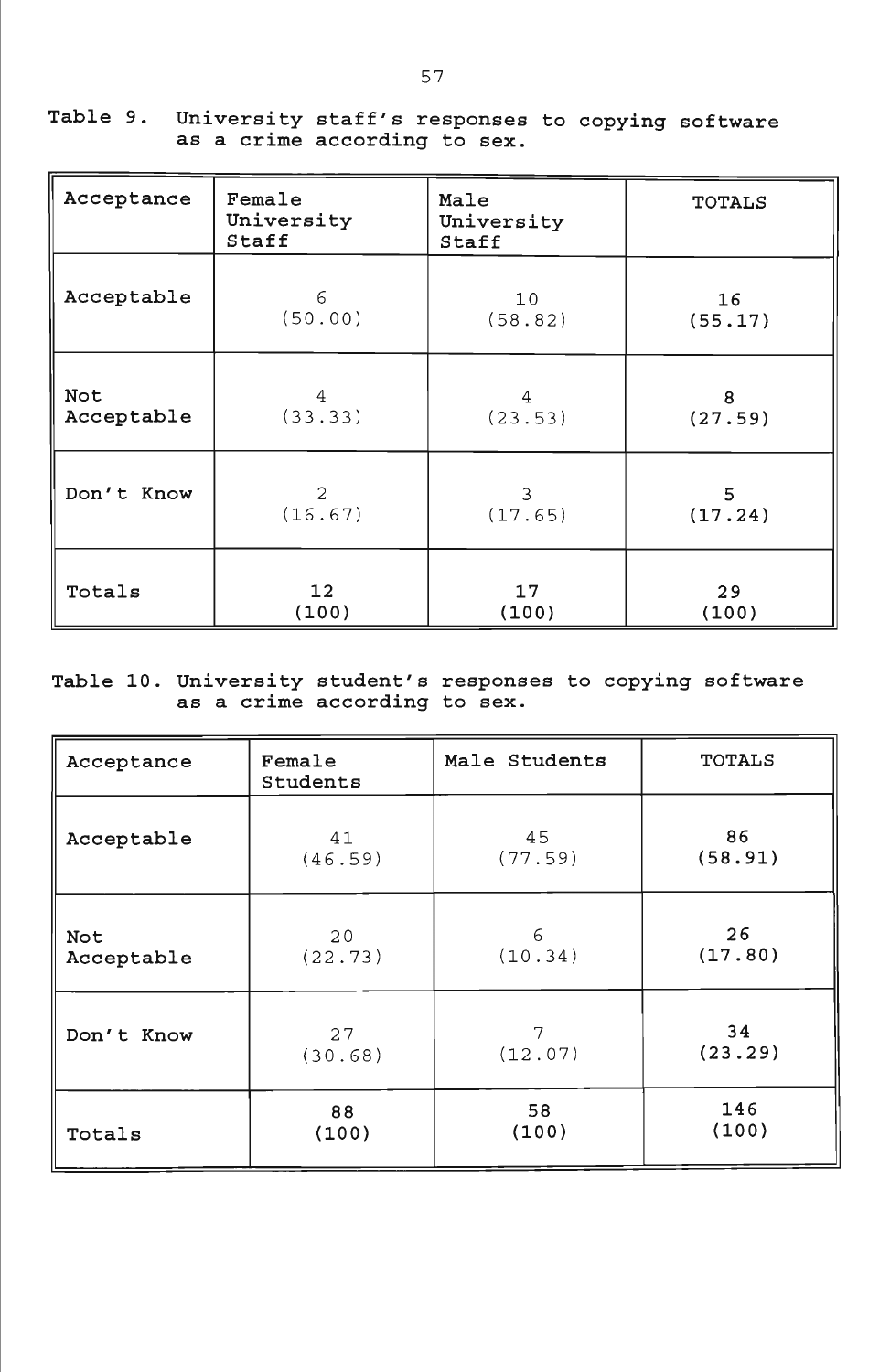Table 11. University student's responses to copying software as a crime according to user status.

| Acceptance | Student<br>computer<br>users | Student<br>computer non-<br>users | <b>TOTALS</b> |
|------------|------------------------------|-----------------------------------|---------------|
| Acceptable | 72                           | 11                                | 83            |
|            | (60.50)                      | (40.74)                           | (56.85)       |
| Not        | 23                           | 8                                 | 31            |
| Acceptable | (19.33)                      | (29.63)                           | (21.23)       |
| Don't Know | 24                           | 8                                 | 32            |
|            | (20.17)                      | (29.63)                           | (21.92)       |
| Totals     | 119                          | 27                                | 146           |
|            | (100)                        | (100)                             | (100)         |

Table 12. University staff's responses to copying software as a crime according to user status.

| Acceptance | University<br>staff computer<br>users | University staff<br>computer non-<br>users | <b>TOTALS</b>   |
|------------|---------------------------------------|--------------------------------------------|-----------------|
| Acceptable | 14                                    | 1.                                         | 15 <sub>1</sub> |
|            | (66.67)                               | (12.50)                                    | (51.72)         |
| Not        | 4                                     | 4                                          | 8               |
| Acceptable | (19.05)                               | (50.00)                                    | (27.59)         |
| Don't Know | 3                                     | 3                                          | 6               |
|            | (14.28)                               | (37.50)                                    | (20.69)         |
| Totals     | 21                                    | 8                                          | 29              |
|            | (100)                                 | (100)                                      | (100)           |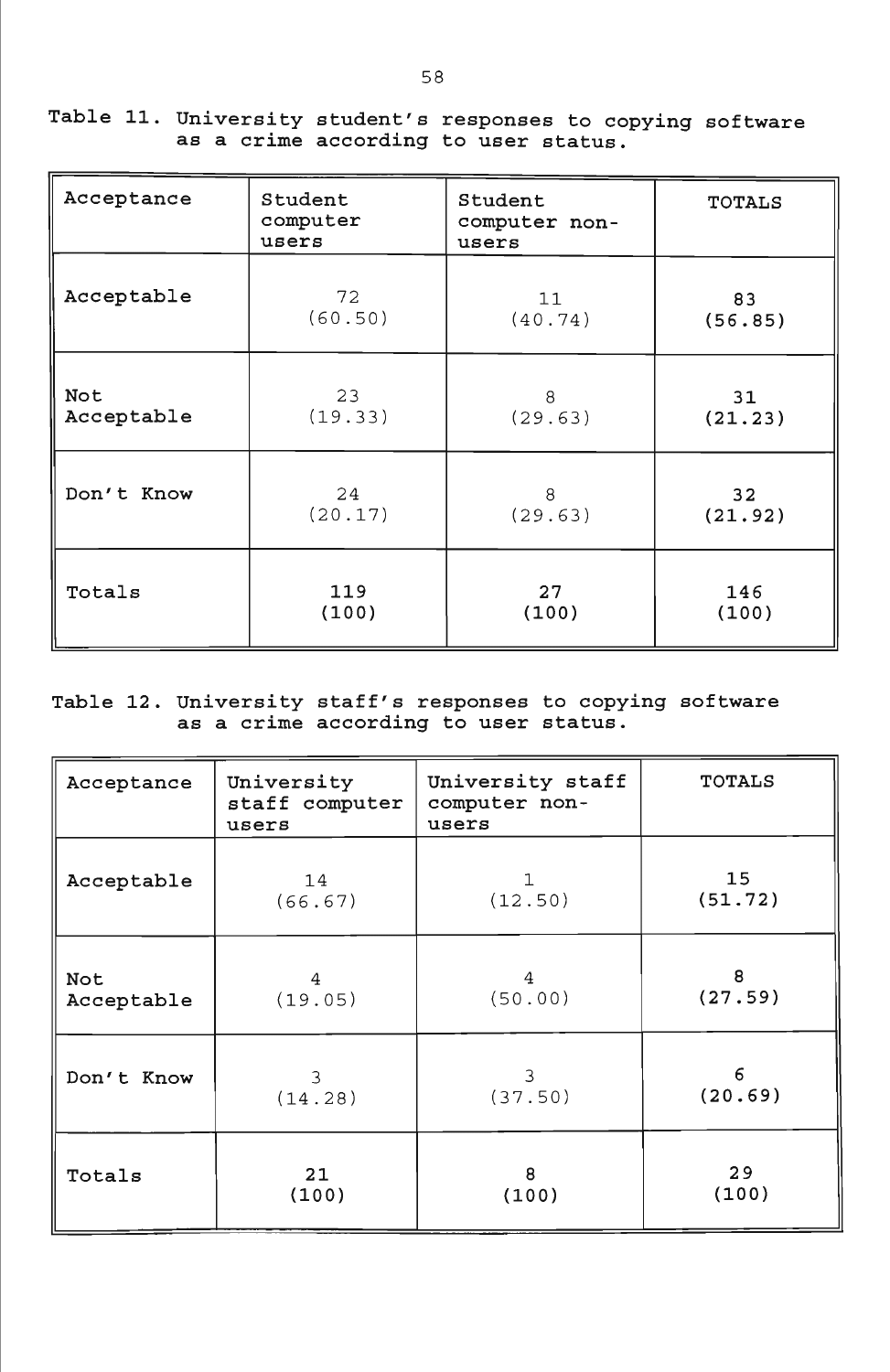#### **Overview**

Of the ten hypotheses tested five were accepted at some level and five were rejected. The results of these tests are that:

- 1. University and police respondents both believe that computer fraud is *insignificant* when this offence is compared with fourteen other offences.
- 2. University and police respondents both believe that credit card fraud is *insignificant* when compared with fourteen other offences. University respondents place less significance upon the offence however, than police.
- 3. University respondents believe that hacking is acceptable whereas, the police do not believe that it is acceptable.
- 4. Female university respondents have less regard for hacking as an offence than do male university respondents.
- 5. Both male students and male academic staff agree about the *insignificance* of hacking as an offence.
- 6. Both female students and female academic staff agree about the *insignificance* of hacking as an offence.
- 7. Both female and male academic staff agree about the *acceptability* of copying software.
- 8. Male students are *less* likely to find copying software acceptable than are female students.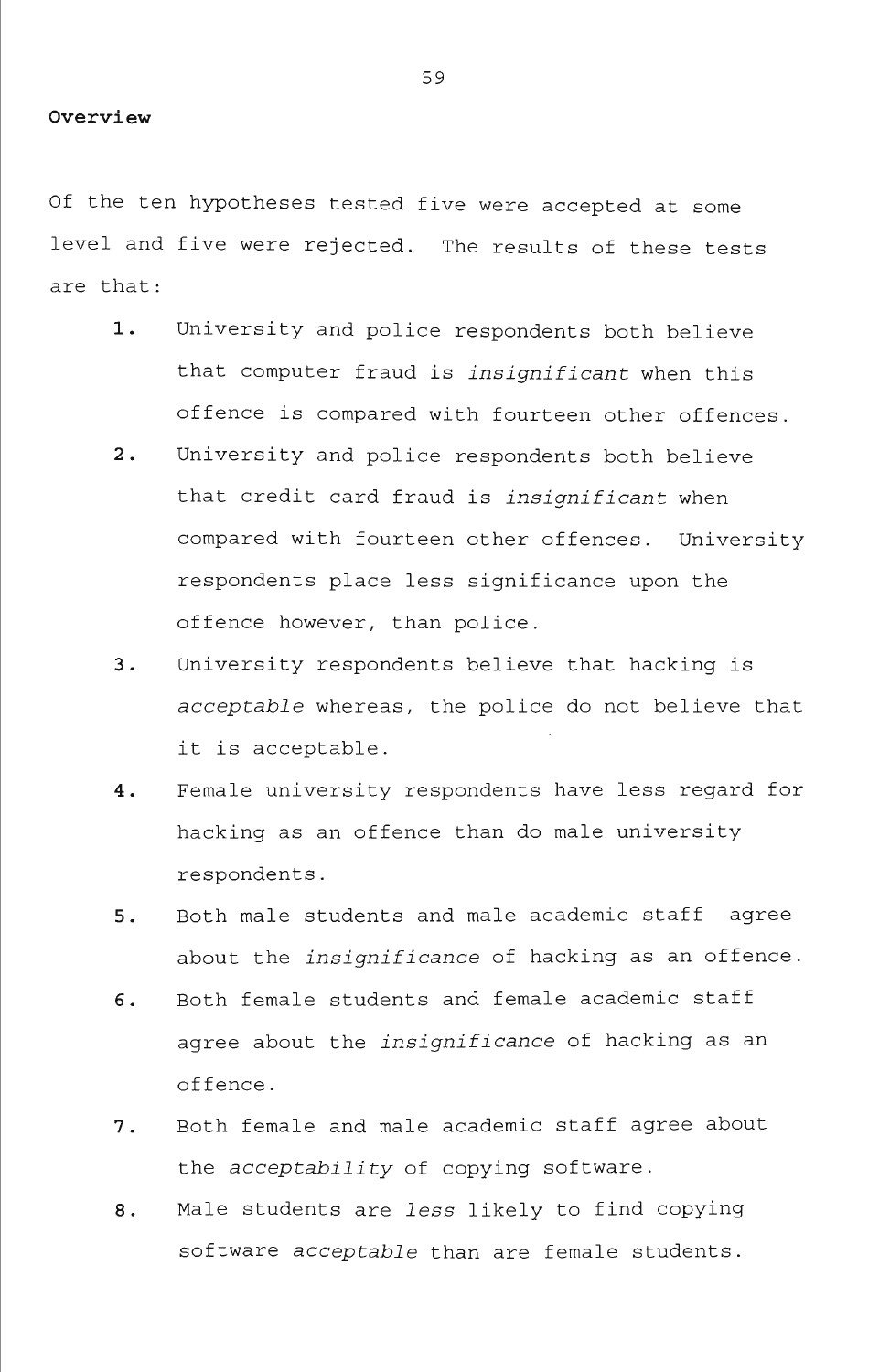- 9. Student computer users are *more* likely to find copying software acceptable than are student computer non-users.
- 10. University staff computer users are *more* likely to find copying software acceptable than are university staff computer non-users.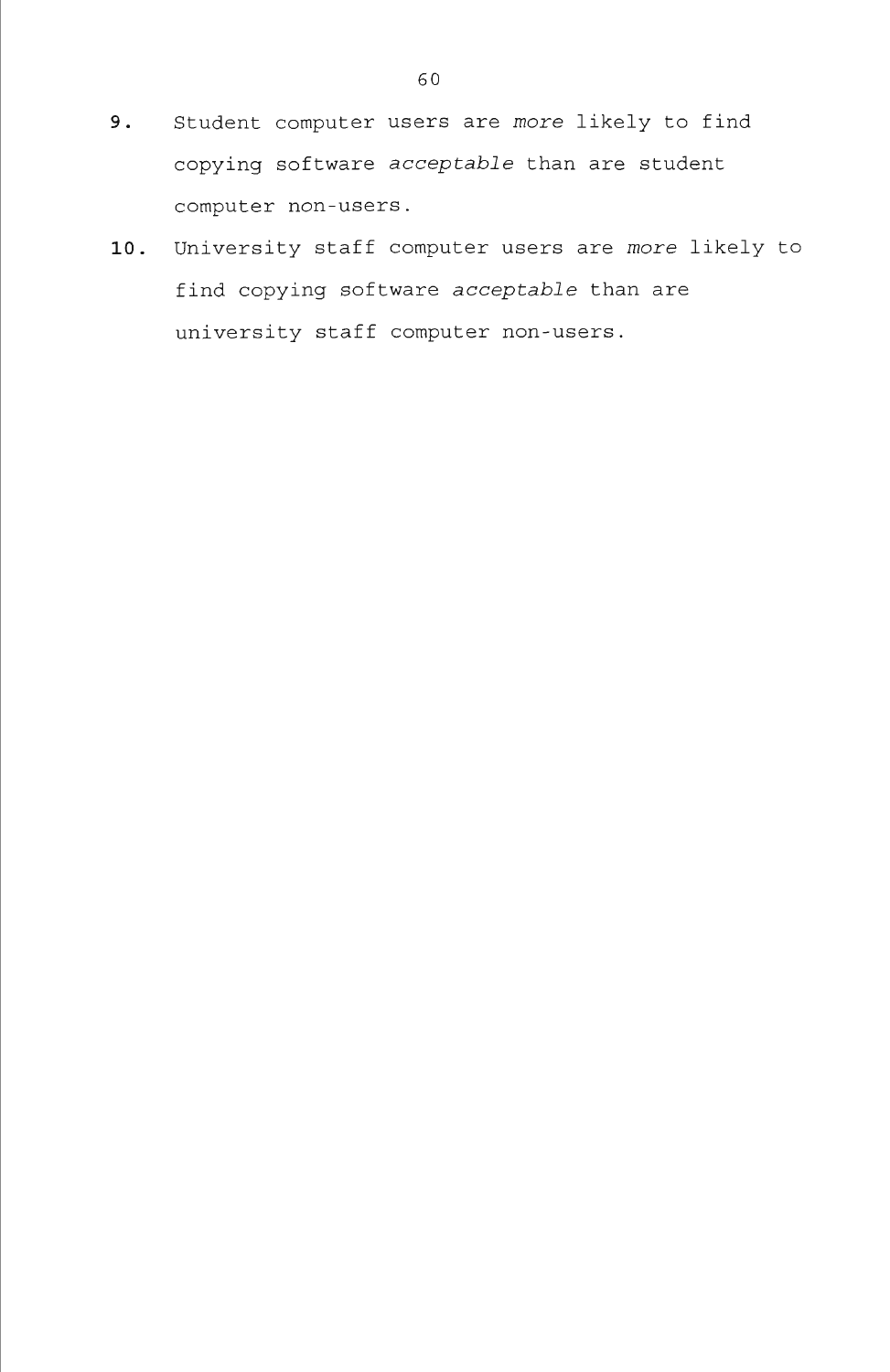Findings and discussion of hypothesis one and hypothesis two.

Findings and discussion of hypothesis three. Findings and discussion of hypothesis four. Findings and discussion of hypothesis five and hypothesis six.

Findings and discussion of hypothesis seven and hypothesis eight.

Findings and discussion of hypothesis nine and hypothesis ten.

Reporting of offences to Police.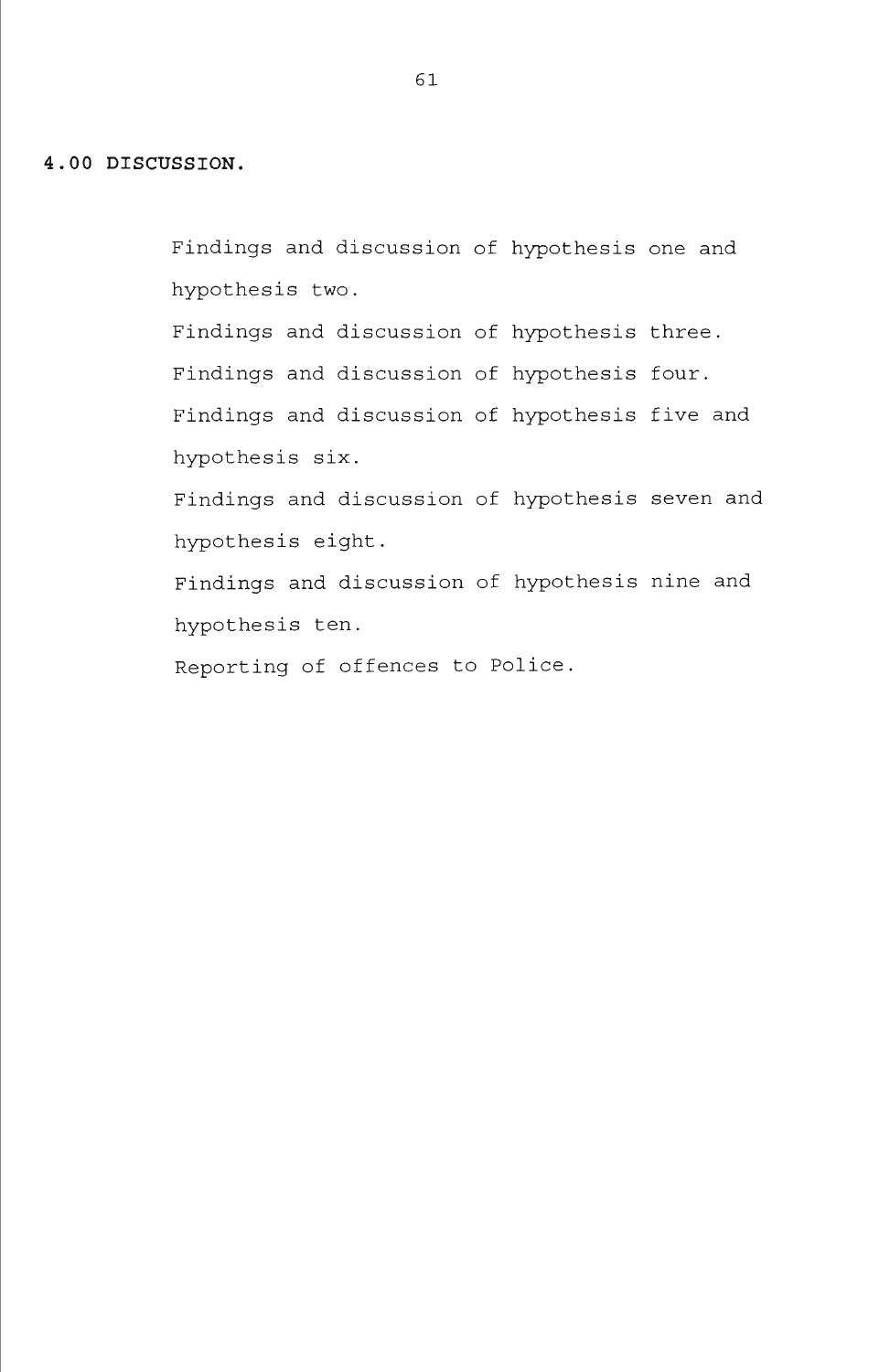**Findings and discussion of hypothesis one and hypothesis two.** 

The results from the first and second hypotheses showed an acceptance of the belief that both university respondents and Police Academy respondents judge computer fraud and credit card fraud similarly as *insignificant* when compared with fourteen other offences. Indeed, if this response was accepted universally its ramifications would be significant indeed. If this sample of our society is typical, our educators - future decision makers and the upholders of our laws - believe that computer fraud and credit card fraud are insignificant crimes.

An obvious aside to these negative attitudes towards these aspects of computer related crime could be education in the area of ethics which could be introduced at various educational institutions. This education programme could be directed at potential computer users, abusers and accusers regarding the effects upon the community of various aspects of fraud and, more particularly, computer related crime. Hopefully, this will raise the status of computer related crime to the serious level it warrants.

In talking to both experienced and relatively inexperienced police about computer crime and fraud in general, they perceive computer related crime as an area which does not warrant serious investigation. The attitudes of many police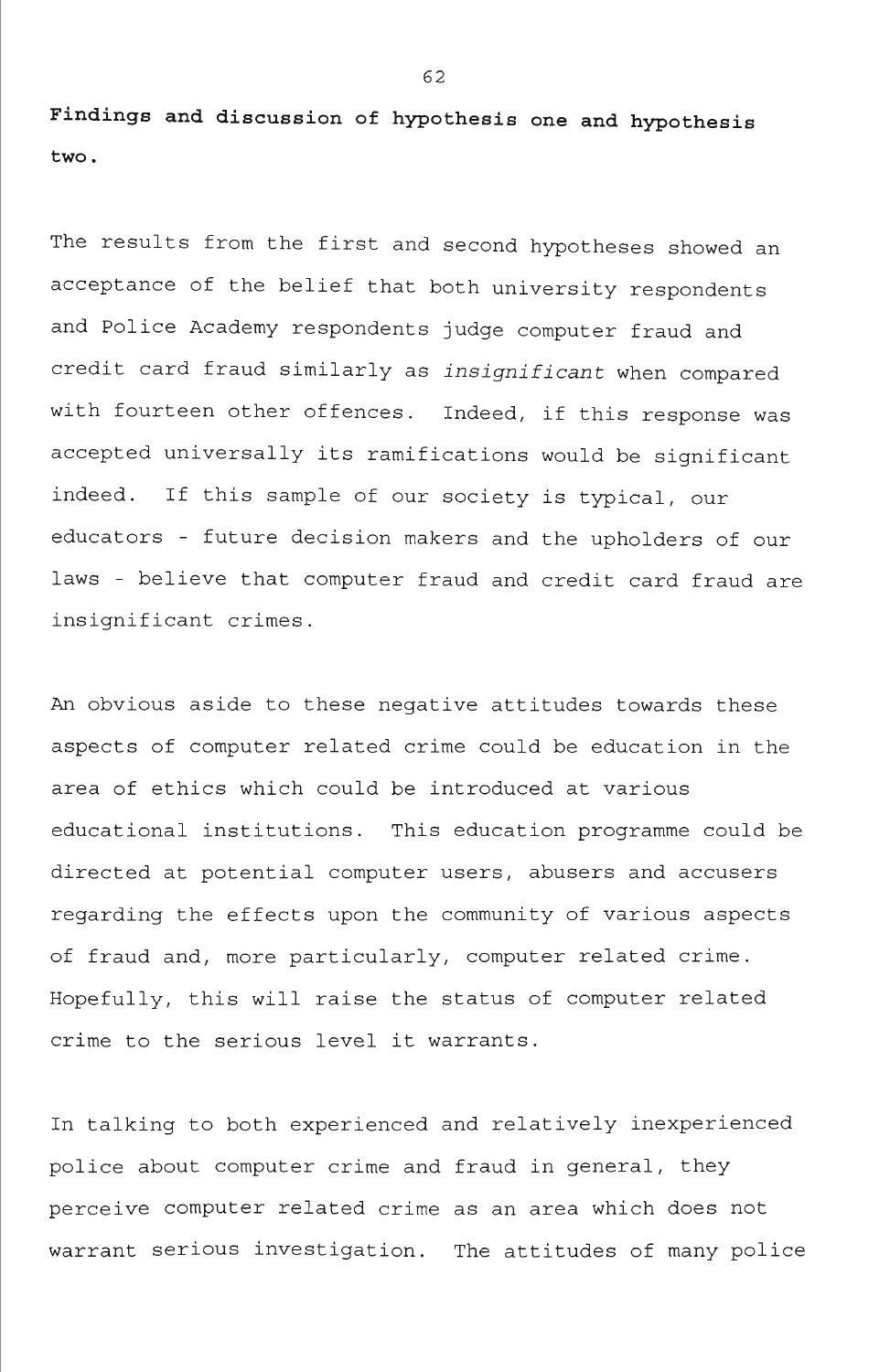officers seems to be exuberance and ambition when it comes to aspiring to join the ranks of specialist homicide and armed robbery investigators and sections. The contrary is believed with regard to the investigation of fraud. It seems to be perceived as either a punishment or a misdirected career move to follow fraud investigation as one's chosen career path.

Chappell (1992) refers to the financial cost of fraud to the Australian community and he believes that cost to be much greater than all other forms of crime combined. This combines with the fact that offenders are at less risk of apprehension, they are at less risk of being convicted than other traditional types of offenders and, if they are convicted, he states that they are likely to incur a lesser penalty. Chappell compares the Victoria Police investigations of fraud in 1989 which totalled threehundred- thirty- five million dollars as opposed to less than three million dollars for armed robbery for example.

Walker (1992) talks of the cost of various types of crime to the community and how these costs are shared between the different types of crime: violent crime, property crime and drugs. He also refers to the financial cost of preventing and prosecuting crime and how equitable the resource allocation is shared between the offences on the basis of seriousness.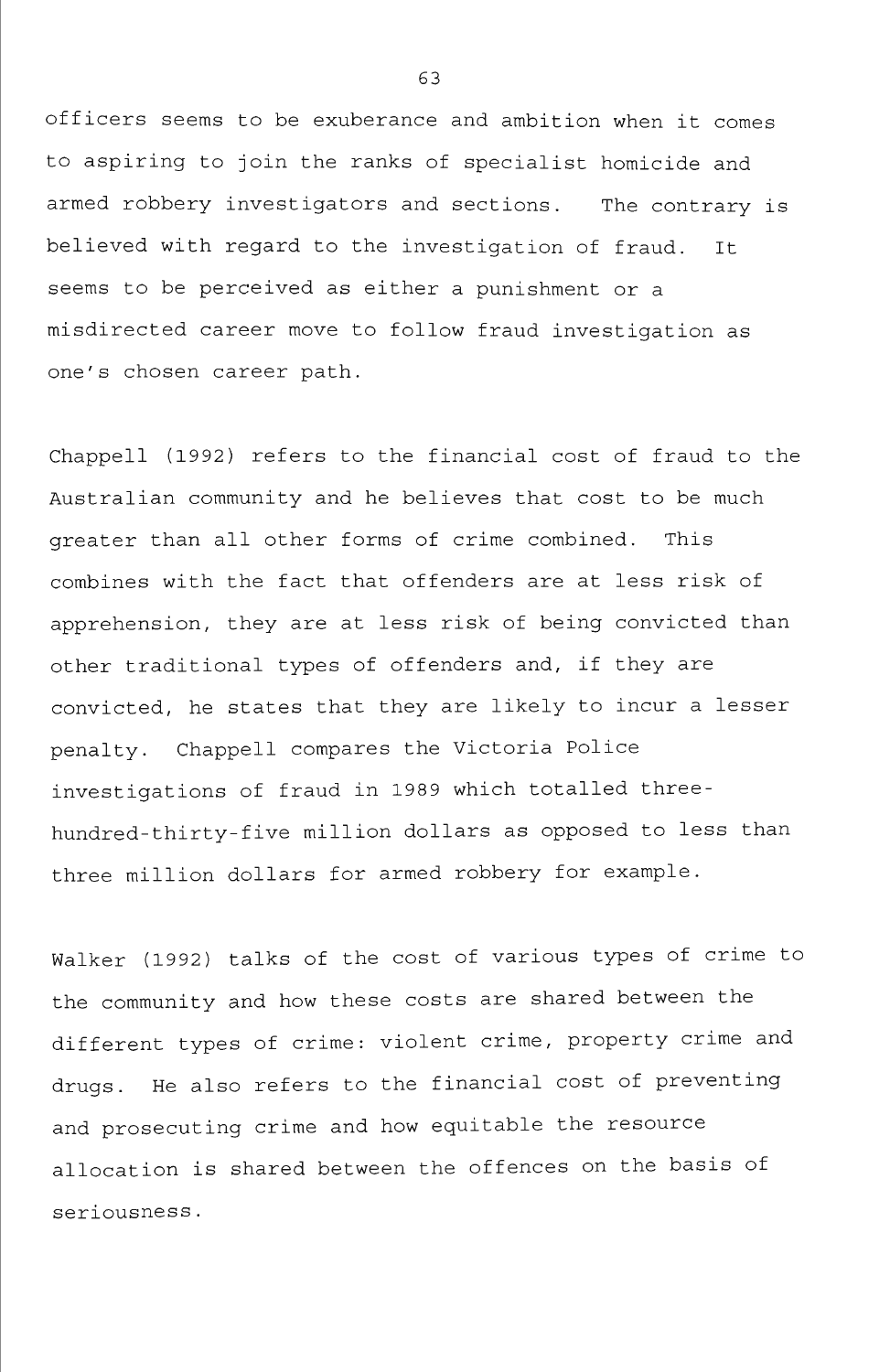He estimates the total cost of all types of fraud as being in the vicinity of one-billion-seven-hundred million dollars with computer related crime involving between three-hundredmillion and seven-hundred-million dollars. He highlights the breakdown of the cost to the community (see table 13) and it can be clearly seen that fraud costs the community up to in excess of fifty per cent of the total cost of crime. With those figures and the obvious attitude of police officers to computer fraud and credit card fraud I believe there is more than sufficient information to warrant a review of how the police are educated regarding the seriousness of this type of crime.

Coldwell believes that it is accepted by educators that, in early life, there are three major influences on one's personal development. These are thought to be one's parents, one's teachers and one's peers (Coldwell,1993b). If that tenet is to be believed, coupled with the results of testing the first two hypotheses, an obvious question arises. Are we as a society developing generations of potential offenders through the actions of our educational institutions? This is, perhaps the case. In 1985, the *Australian Computer Society* developed a Code of Practice by upgrading an earlier preliminary statement (ACS, 1985).

As Coldwell suggests, the *Australian Computer Society* was becoming sensitive to criticism from its public about the increasing incidence of computer crime (Coldwell, 1990a).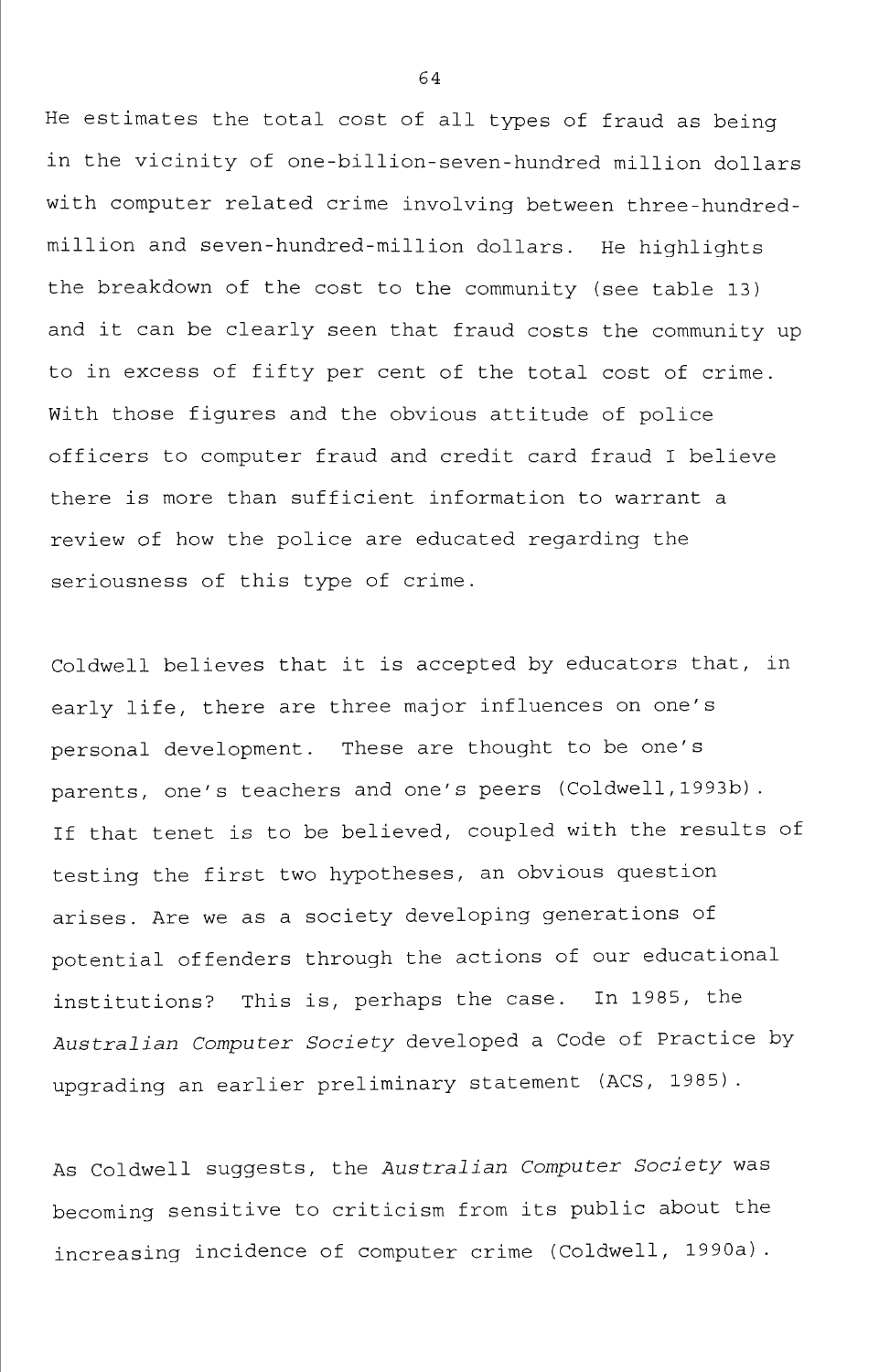Even though few academic computer scientists belong to the developed educational modules on Australian Computer Society, some tertiary institutes have professional ethics. According to Coldwell (1987), a computing course at Royal Melbourne Institute of Technology (RMIT) as early as 1986 involved subjects such as social responsibility. But, are these examples the exception or the rule? Further research within this field may answer that question.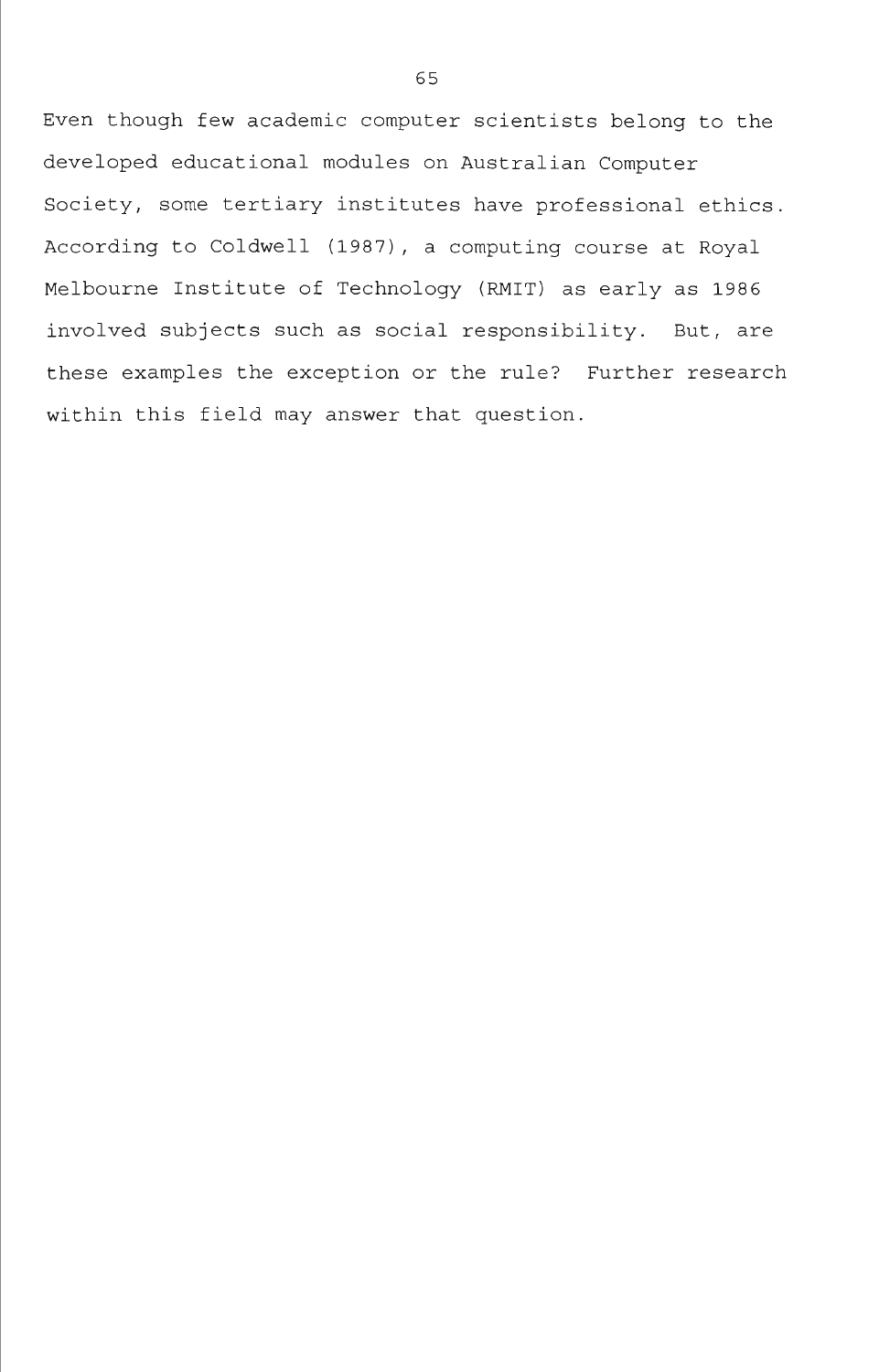Table 13. Estimates of Cost of Crime and Justice.

| Major Category     | Cost Estimate in<br>Millions of<br>dollars. | % of Grand Total |  |
|--------------------|---------------------------------------------|------------------|--|
| Homicide           | 275 max'm                                   | $1.0 - 1.6$      |  |
| Assaults inc sex   | $331$ $min'm$                               | $1.2 - 2.0$      |  |
| Robbery & Extort.  | 93                                          | $0.3 - 0.6$      |  |
| Break & Enter      | 893                                         | $3.3 - 5.3$      |  |
| Fraud/forgery      | 6710-13770                                  | $39.9 - 51.1$    |  |
| Theft/steal m/veh  | 667                                         | $2.5 - 4.0$      |  |
| Shoplifting        | $20 - 1500$                                 | $0.1 - 5.6$      |  |
| Other theft        | 545                                         | $2.0 - 3.2$      |  |
| Property dam.      | $525 - 1645$                                | $3.1 - 6.1$      |  |
| Drug offences      | 1200                                        | $4.5 - 7.1$      |  |
| TOTAL CRIME        | 11259-20919                                 | $67.0 - 77.7$    |  |
| Police & Law Enf.  | 2575                                        | $9.6 - 15.3$     |  |
| Courts             | 619-1030                                    | $3.7 - 3.8$      |  |
| Corrective Service | 600                                         | $2.2 - 3.6$      |  |
| Other              | $500 - 550$                                 | $2.0 - 3.0$      |  |
| TOTAL CRIM JUSTICE | 4294-4755                                   | $17.7 - 25.6$    |  |
| Other              | 1250 min'm                                  | $4.6 - 7.4$      |  |
| <b>GRAND TOTAL</b> | 16803-26924                                 | 100.0            |  |

Note: Survey from Kamay and Adams (1991).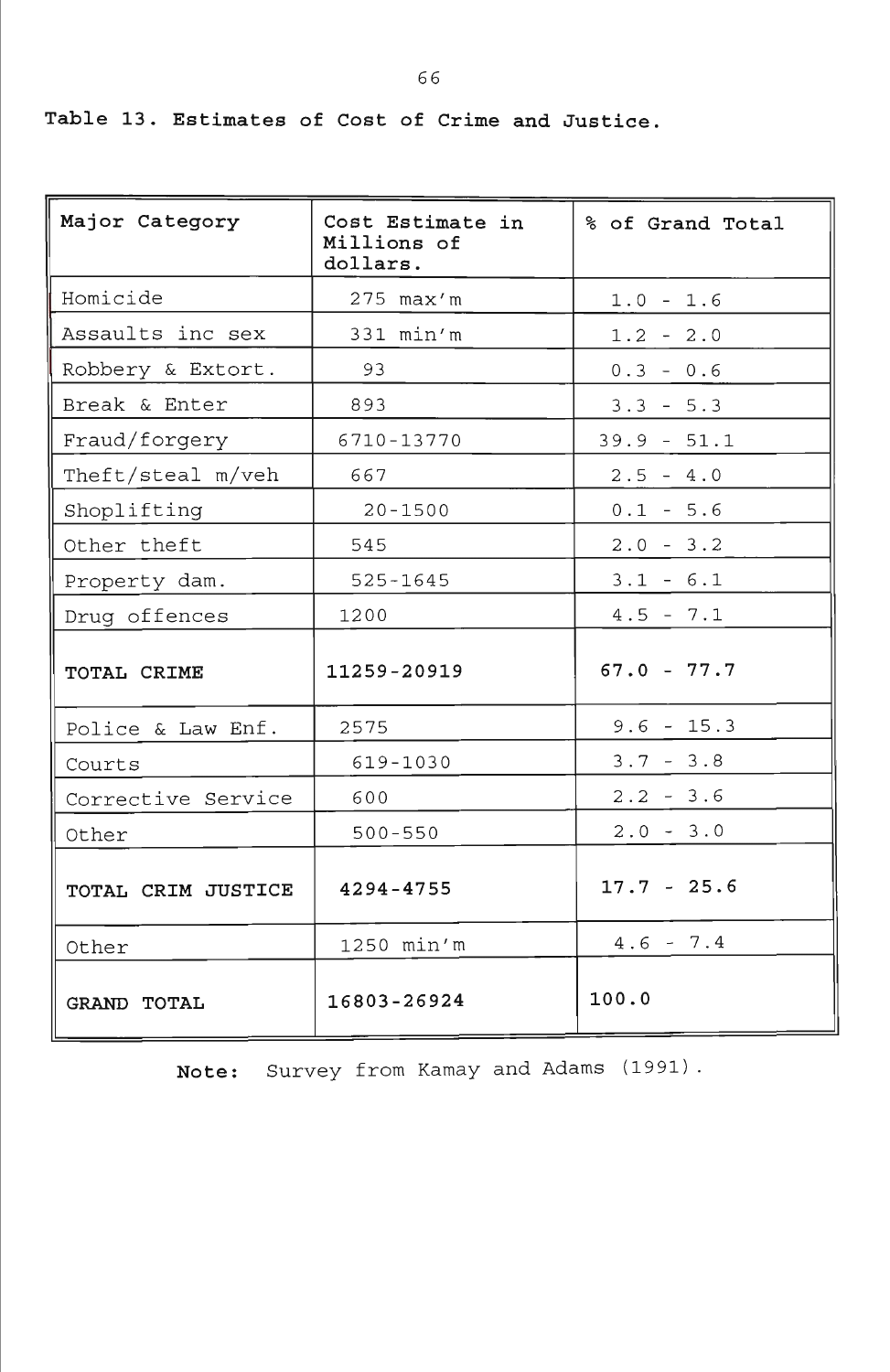**Findings and discussion of Hypothesis three.** 

The result from testing hypothesis 3 was that university respondents believe that hacking is acceptable whereas, the police do not believe that it is acceptable. The null hypothesis that both groups of respondents would generate the same response was rejected at an extremely high level. Almost eighty-three per cent of the police respondents believed that hacking was not acceptable and, while this figure is quite reassuring in light of the findings of the first two hypotheses, this figure is not representative of the whole population. This belief is based on two reasons. The findings of the first and second hypotheses reflect contrary opinions to this total acceptance of hacking as a serious crime.

Secondly, the police respondents were confronted with a direct question asking whether they thought that hacking was acceptable or otherwise. This was opposed to a more indirect system of ranking various offences on a scale of one to fifteen, (see Appendix 1). The blunt approach to questioning the acceptability or otherwise of hacking was favoured to identify the response when respondents are confronted with a direct challenge to their acceptance of things illegal. The response that was given was one which the respondents believed they had to give whereas, the ranking of a number of offences masked the respondents' beliefs, but gave them a discreet avenue to vent their true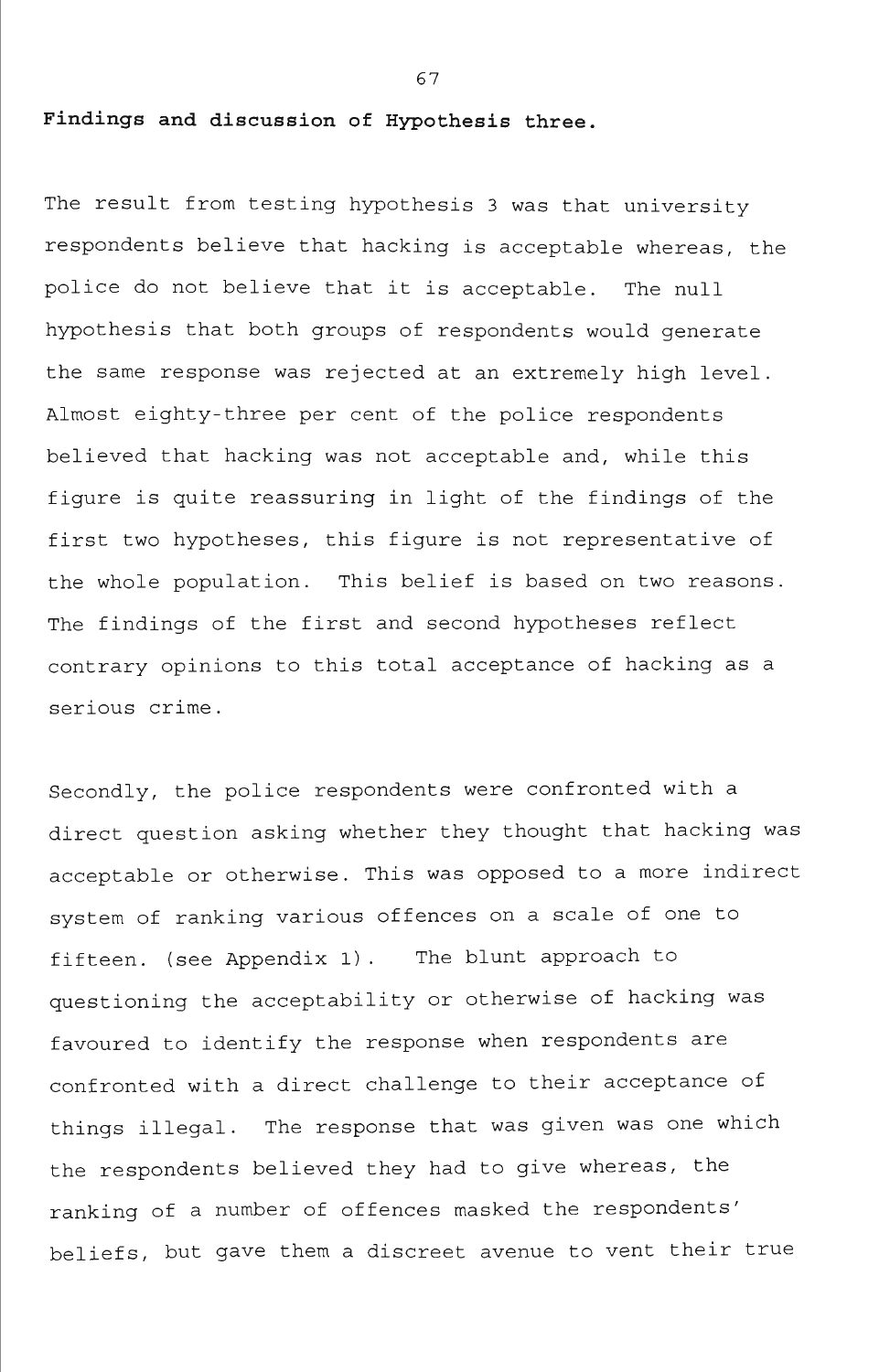opinions. This indicates that hacking is seen in the same light as other computer related and fraud offences.

University respondents do not seem to be as restricted by the same environmental pressure as the New South Wales Police Academy respondents. The response that they believe that hacking is acceptable coincides with the testing of the two previous hypotheses. This opinion gives the impression that universities should address the problem of their campuses being the breeding ground for potential offenders.

The response from university respondents is hardly surprising considering earlier research by Coldwell (1993d) who examined another group of people namely post-graduate teachers. He went one step further and examined the responses of this group according to sex, discipline and age (see summarised tables in Appendix 12, 13 and 14) .

From Coldwell's findings it can be seen that a possible profile is drawn depicting a male, science teacher in his thirties as the educator most likely to find hacking acceptable. It would be fair to assume that students' attitudes could be firmly established before they enter institutions of higher education and a point that Coldwell makes is that this attitude may have some bearing on the course or discipline that the students follow. He continues that, with the possibility of students' attitudes being firmly established prior to entry into institutions of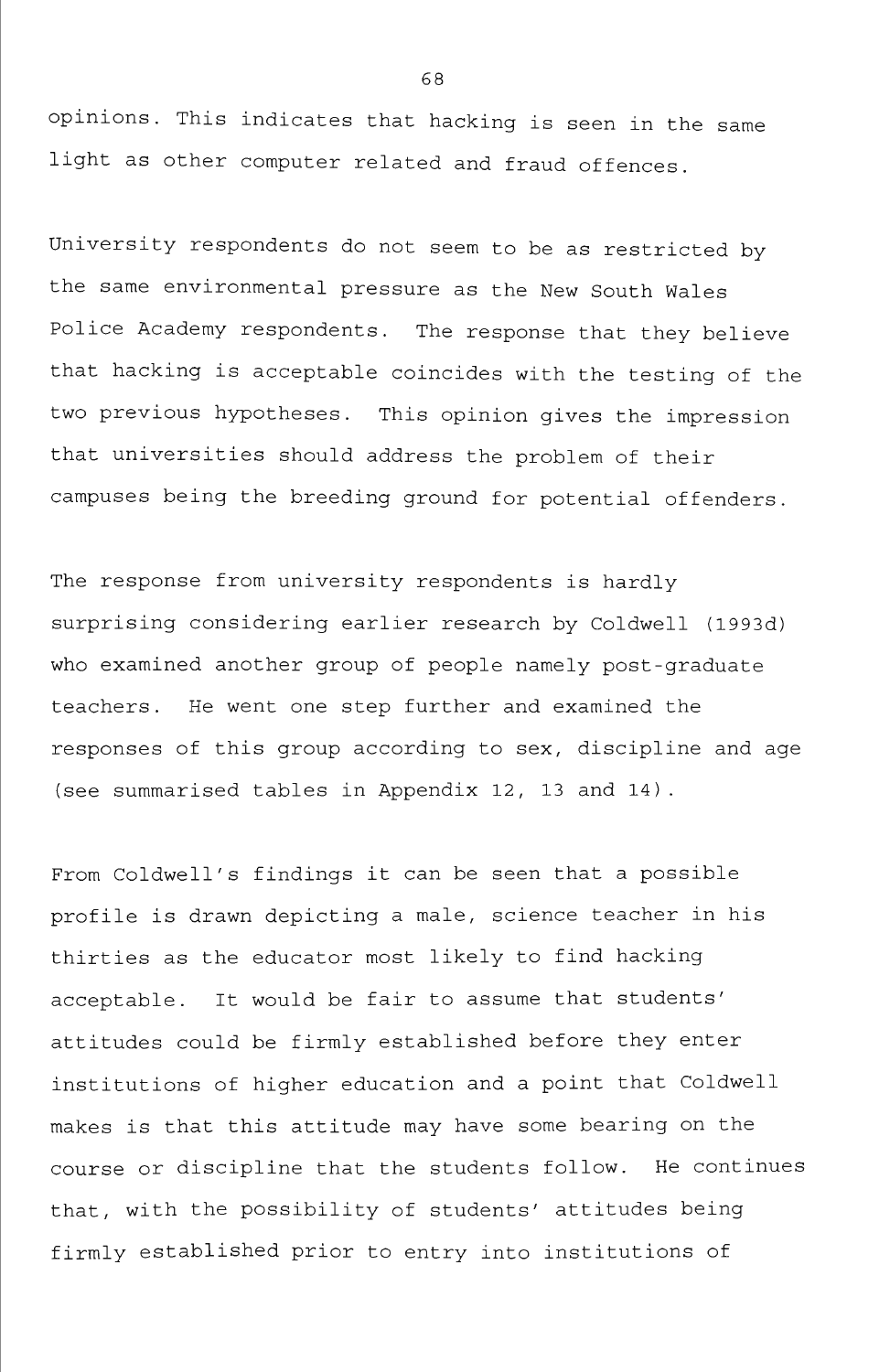higher education, the development of ethics-based sociallyoriented modules at university comes, perhaps, fifteen years too late. He believes that this education should take place at the earliest possible age. Coldwell believes that some students may have a propensity towards *machine* oriented disciplines owing to the attitudes of high school educators and, therefore, the high incidence of *machine* people emerging as the high risk group at university, concerning the acceptability of hacking, is understandable.

The students' poor perception of computer related offences appears to be developed in their formative years at High School and earlier and, then, nurtured and cultivated at institutions of higher education. It would, therefore, appear that, by the time students have graduated from the university their attitudes towards computer related crime are firmly entrenched. These graduates then secure employment in many of the high risk industries, such as finance and, with that background, it is little wonder that consultants, managers and technicians are the high risk groups of offenders according to ACARB's research.

# **Findings and discussion of hypotheses four.**

The result from testing hypothesis four was that female university respondents express less acceptance of hacking as an offence than do male university respondents which is in contrast with the hypothesis that both would generally agree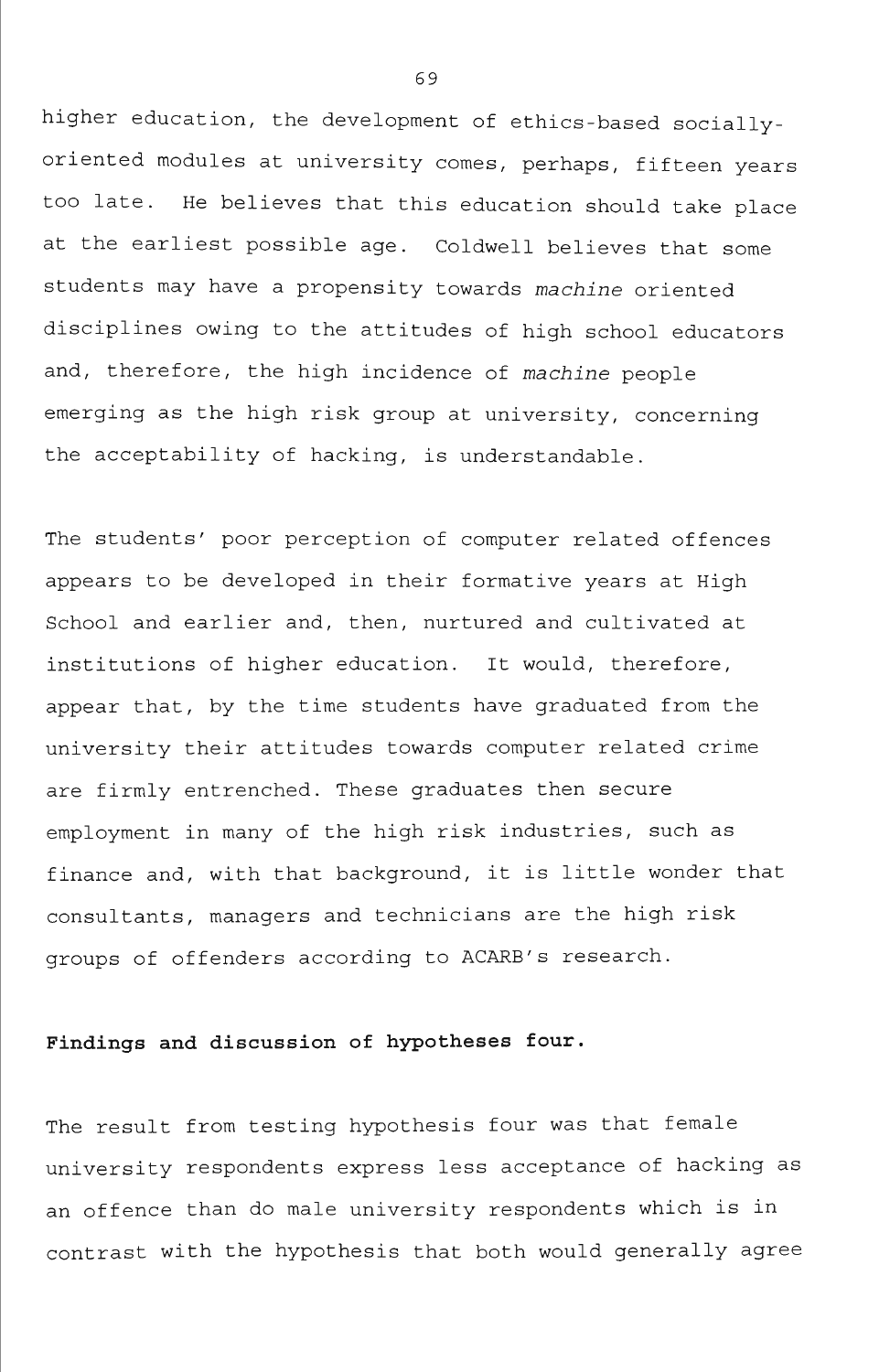about the insignificance of the offence. However, the statistical test does not support a strong disagreement. This finding agrees with those of ACARB concerning the possible sex of high risk groups (Kamay,1992).

# **Findings and discussion of hypotheses five and six.**

The results from testing hypothesis 5 and hypothesis 6 were both male students and male academic staff are in general agreement about the insignificance of hacking as an offence and both female students and female academic staff are in general agreement about the insignificance of hacking as an offence.

Considering the findings of the previous tests together with that of this hypothesis, both academic staff and students within the Faculty of Business place little emphasis upon the offence of hacking. Seeking further evidence that university respondents do not consider hacking as an offence, we can consider the earlier research of Coldwell (1990a) who breaks down the groups of university student respondents according to faculty (see Appendix 15). Coldwell shows that there is a tendency for the *science*  students to be less concerned about hacking than both *arts*  and *social science* students. Appendix 15 shows that nearly half of the Science students considered hacking not to be a criminal activity. Less than one-third of social scienceorientated and business students, agreed. Considering the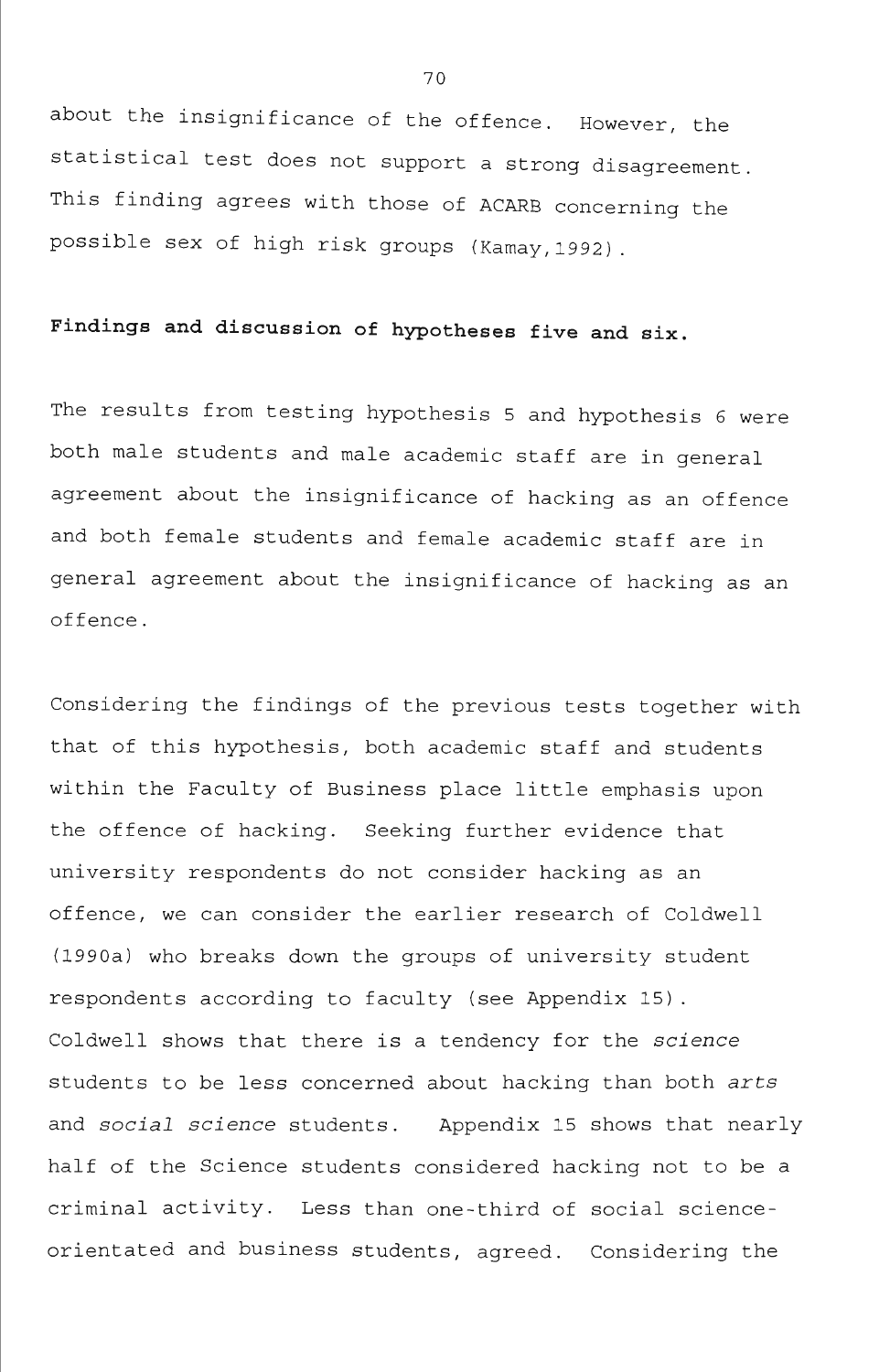results from hypotheses three, four, five and six where there was strong support for the acceptability of hacking from within a Faculty of Business, the depth of student acceptability of hacking as an offence may be more than anticipated.

This is a situation which may require further research. The Faculty of Science is then further broken down according to science-orientation and the results of this reveals that the *physical sciences* were more receptive to hacking than the *life sciences* (see appendix 16). From that table, we can see that the physical sciences are strongly in favour of hacking not to be viewed as a criminal activity. The sample size is the only restriction to the findings of this research. Coldwell illustrates the vulnerability of technicians within the physical sciences with a quote by the Nazi Albert Speer who commented about the ethical standard of technicians that "...I exploited the phenomenon of the technician's often blind devotion to his task. Because of what appeared to be the moral neutrality of technology, these people were without scruples about their activities." It is little wonder that students, who are our future technologists and decision-makers, have little regard for various computer related offences when our educators at high school and university share do not see computer related offences as significant.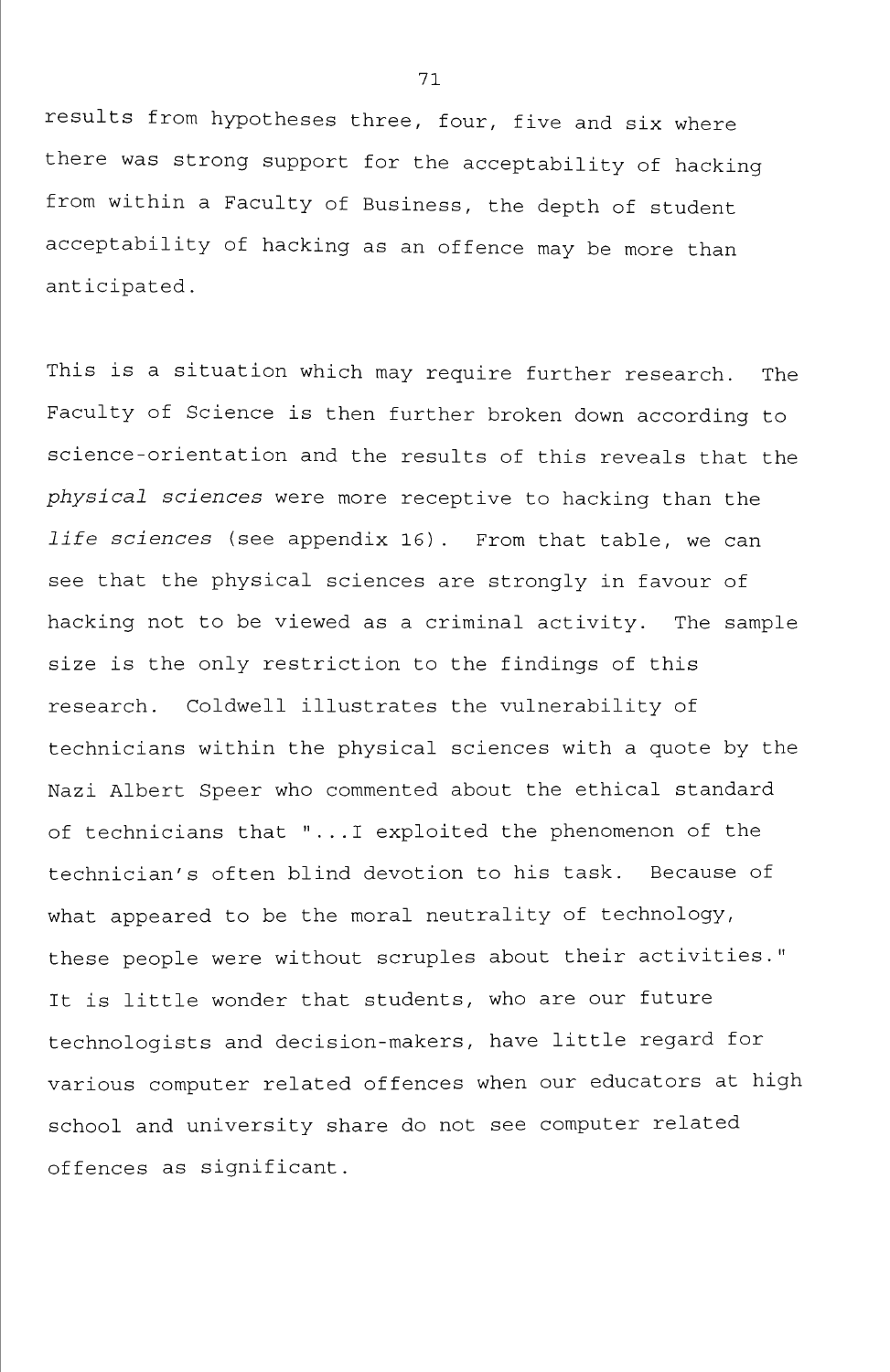**Findings and discussion of hypotheses seven and eight.** 

The results of testing hypothesis seven were that female and male academic staff both agree about the acceptability of copying software. The hypothesis being tested was that female and male academic staff are in general agreement about the acceptability of copying software, was accepted. This result was not a surprising one in that it is a situation of the *end justifying the means.* 

According to a report issued by the International Trade Commission in Arlington, Virginia, USA, American hardware and software companies lost more than four billion dollars in sales in 1986, most of it due to software theft (Morrison, 1990) . But stealing is always stealing regardless of the excuse. It seems that the intellectual property rights of the creator of software are *fair game*  according to university respondents. The results show that there is no distinction according to either sex or academic status in the acceptability of copying software. This is again highlighted in the findings of hypothesis eight where a high proportion of female respondents reject the hypothesis and that male students are far more likely to find copying software acceptable than are female students.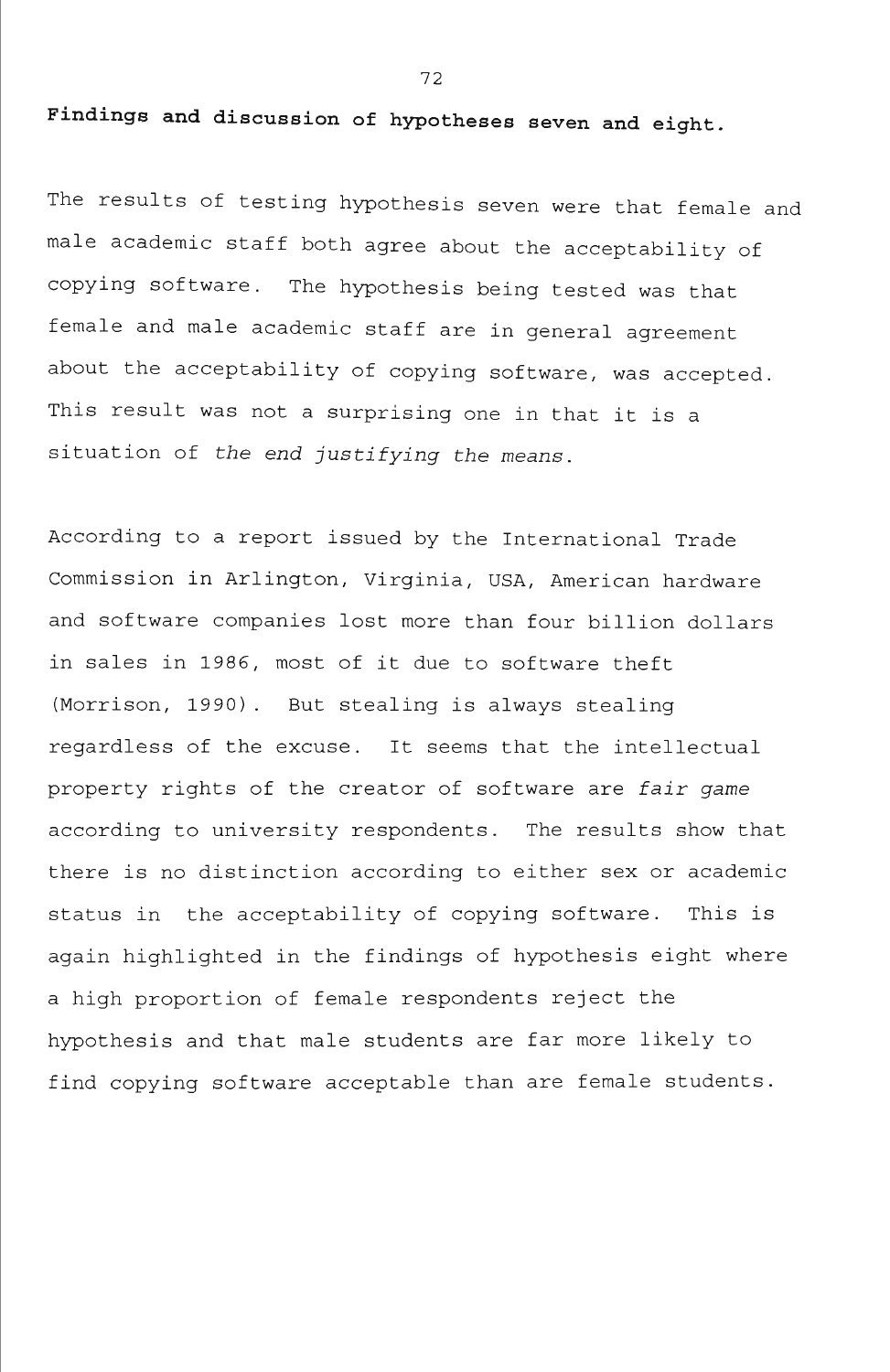# **Findings and discussion of hypotheses nine and ten.**

The result of testing hypothesis nine was acceptance of the fact that student computer users are more likely to find copying software acceptable than are student computer nonusers. Thus, there is some distinction within the respondents probably on the basis that the computer user group has a vested interest in acceptability of copying software no doubt for financial reasons.

Hypothesis nine tests the situation that university staff computer users are more likely to find copying software acceptable than are university staff computer non-users. This hypothesis was rejected, however, even though it was statistically supportable the size of the sample of staff throws some doubt on the result in this case. Copying software is no less an offence than any other computer related crime or car theft or drug offences for that matter. Unfortunately, for the owners and marketers of software, university respondents do not see it that way and perhaps ethical standards should be established and enforced covering entire campuses.

#### **Reporting of offences to Police.**

The attitudes of the university respondents may shed some light on the reasons why many of the cases of computer related crime are not reported to the police. Research by ACARB (1990) has highlighted the fact that many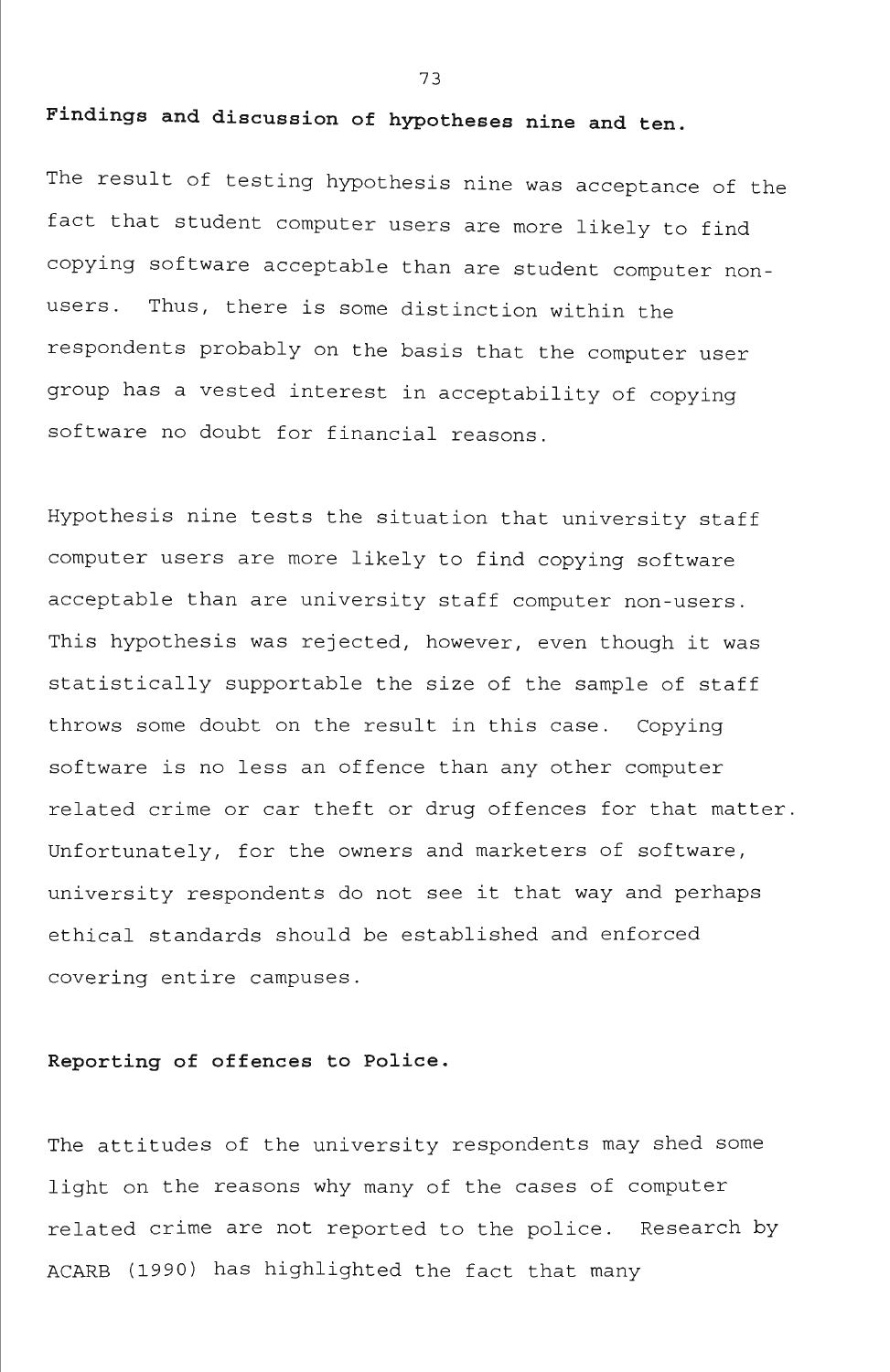organisations have experienced some form of computer related crime, however many have not reported these offences.

Working on the previous assumption that university graduates will secure high ranking positions within many high risk industries, it is possible that this attitude may have some bearing on their reluctance to report offences. Part of the reason may be that they have a belief that offences of this ilk are not serious and therefore they are not worth reporting and risking adverse publicity and, possibly, shareholder backlash and dismissal.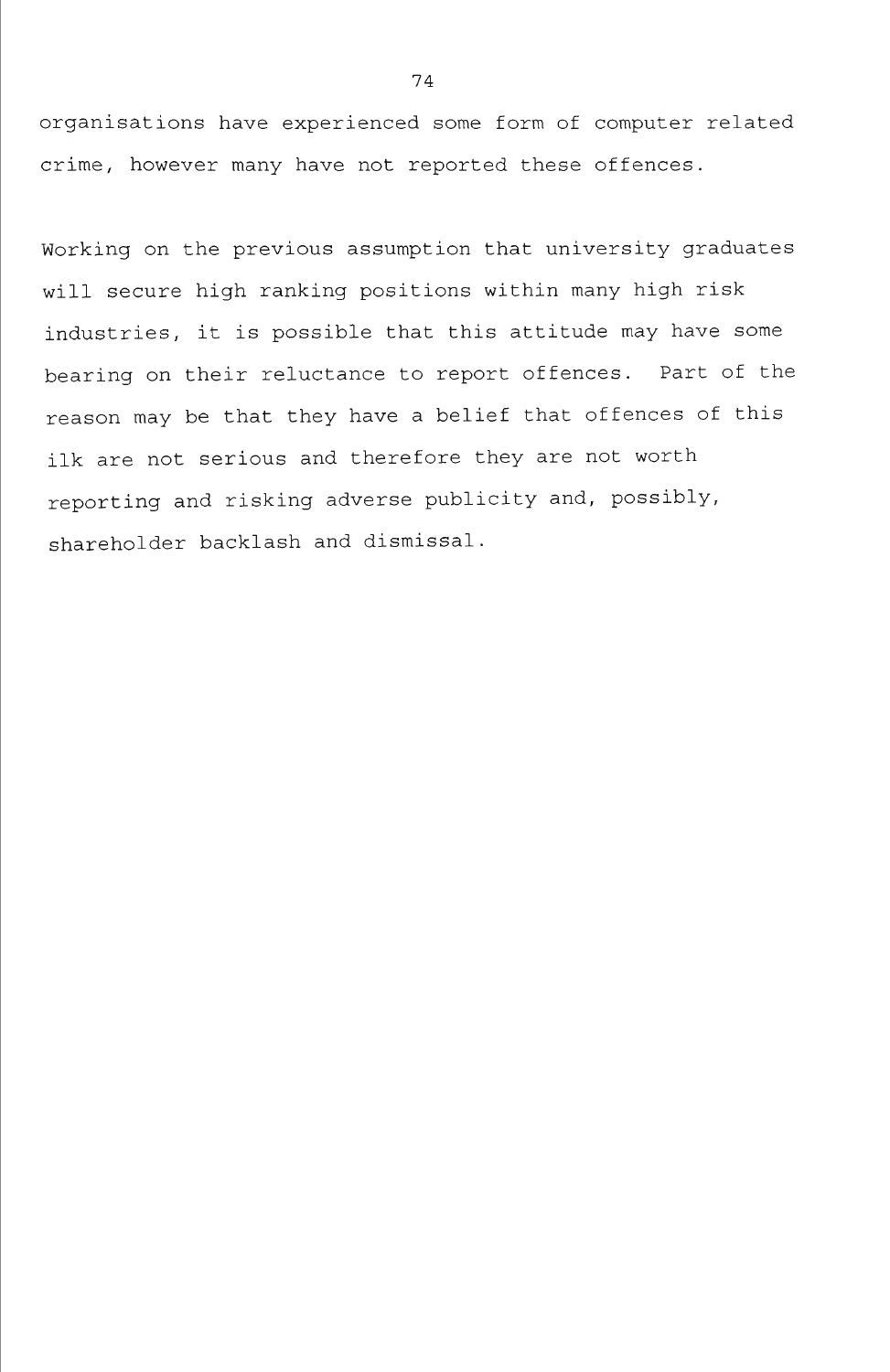#### 5.0 CONCLUSIONS

From the data presented in the contingency tables (see the respective appendices), it is indicated that:

- 1. *University respondents and New South Wales Police Academy respondents judge computer fraud similarly as insignificant compared with other crimes.*
- *2. University respondents and New South Wales Police Academy respondents judge credit card fraud differently but agree that it is insignificant compared with other crimes.*
- *3. University respondents believe that hacking is acceptable in contrast with the beliefs of New South Wales Police Academy respondents.*
- *4. Female and male university respondents generally agree about the insignificance of hacking although the statistical difference is a minor one.*
- *5. Male students and male university staff are in general agreement about the insignificance of hacking.*
- *6. Female students and female university staff are in general agreement about the insignificance of hacking.*
- 7. *Female and male academic staff are in general agreement about the acceptability of copying software.*
- *8. Male students are far more likely to find copying software acceptable than are female students.*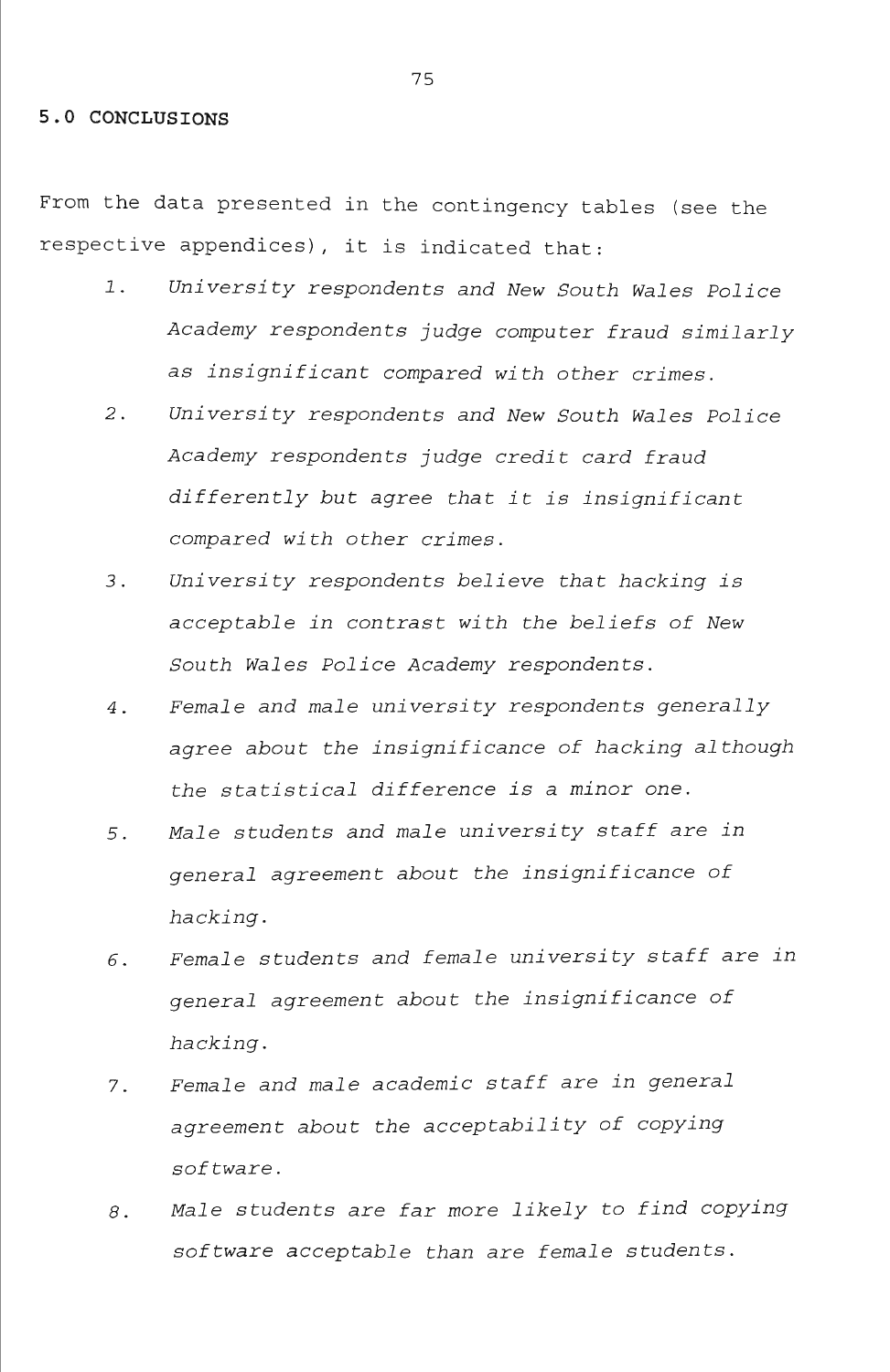- *9. Student computer users are more likely to find copying software acceptable than are computer student computer non-users although this is not statistically supported by the test.*
- *10. University staff computer users are more likely to find copying software acceptable than are university staff computer non-users. Whereas this is statistically supported, the small sample of staff throws some doubt on the conclusion.*

In general, this thesis indicates that neither of the two groups of respondents, which were approached in this study, correctly perceive the financial significance of computer crime as it is assessed in monetary terms in the publications of the *Australian Computer Abuse Research Bureau.* Meanwhile, although some agreement is reached regarding the significance of computer fraud and credit card fraud, copying computer software and computer hacking seem to be more acceptable to the academic respondents than to the police respondents. In the case of hacking, there was a total disagreement. That these attitudes seem to be passed on from academic staff to students also seems to be evident. That the students eventually graduate and enter the workforce suggests that computer crime is entering a development phase in Australia which will be difficult to police as we enter the next century.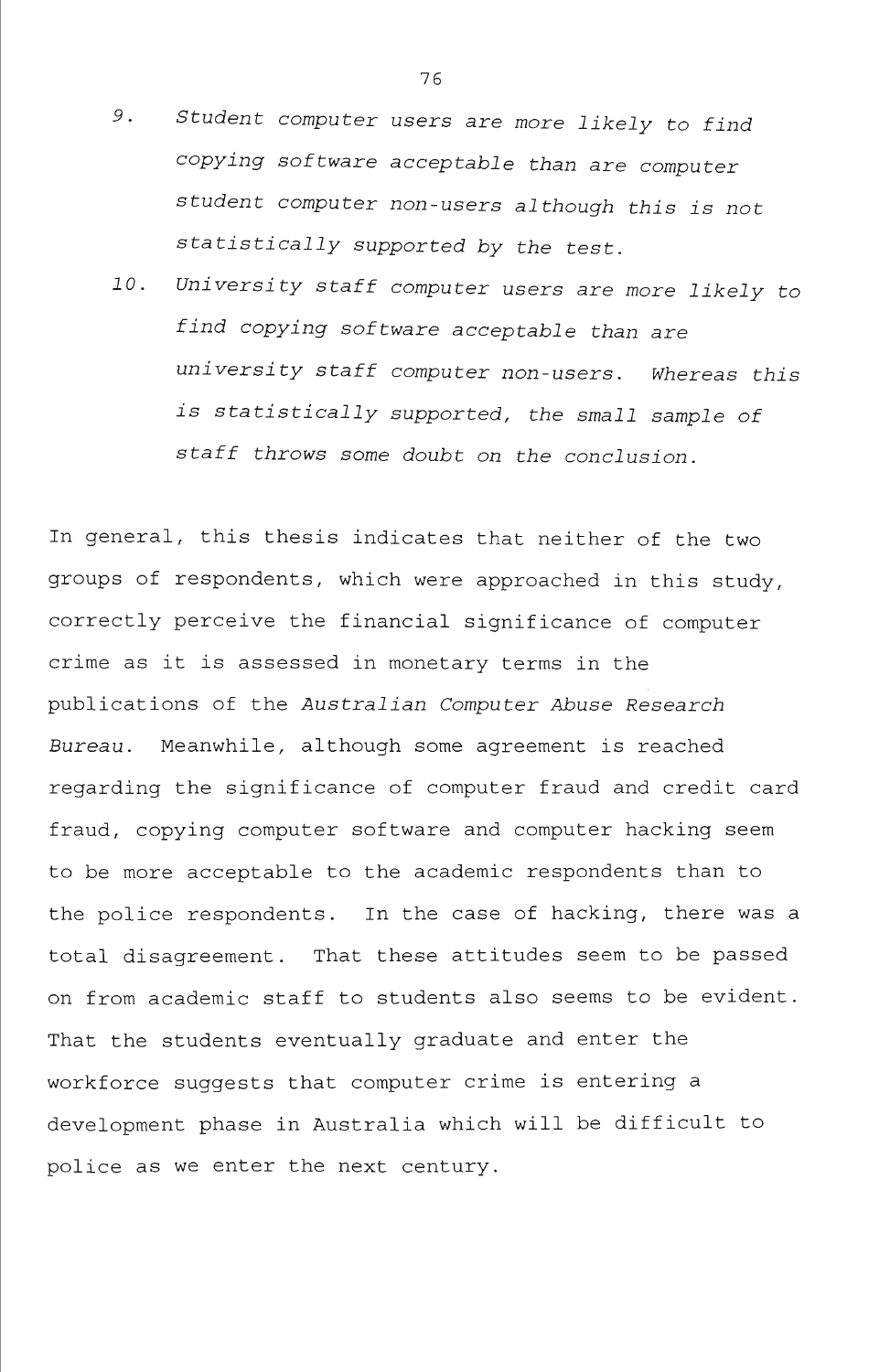#### **6.0 FURTHER RESEARCH**

Further research should seek university respondent's rationalisations for software copying and computer hacking in particular. The assertions that "...I was copying the software to enable me to teach the students better..." and "...hackers are motivated by curiosity which is healthy amongst students..." are, I feel, in need of further investigation. The information technology industry offers site licences to universities to enable them to offer software to students at a reasonable rate on the one hand. On the other hand, gaining entry to the computer files of other people through hacking conflicts with the opinions of the *Australian Computer Society* that privacy of computer held information is sacrosanct.

A further approach to investigating computer crime would be to assess whether people from different religious backgrounds respond similarly to it. Victoria, for example, has a higher Roman Catholic population than various other states in Australia. In short, does one's religious education - as one might expect - have any impact at all on one's attitudes towards crime, generally, and computer crime in particular. Further investigations could be made into the attitudes of various Faculties and possibly various Departments within universities. Attitudes of the judiciary could also be tested together with society's perception of, and the definition of, hacking and software piracy.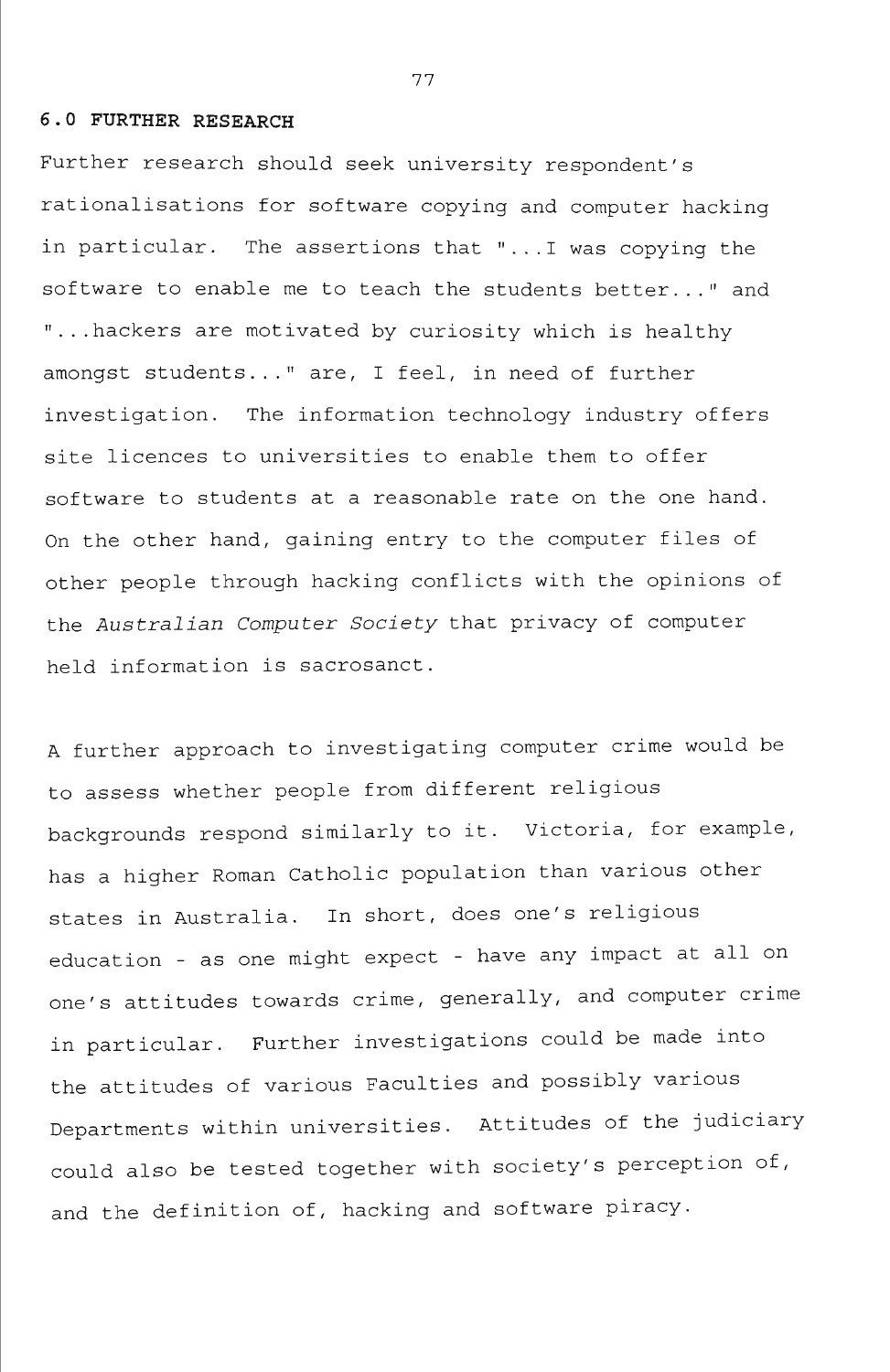#### **7.0 BIBLIOGRAPHY AND REFERENCES**

**ACS** (1985) *-.The Australian Computer Society Code of Professional Conduct.* **ACS Inc, Sydney.** 

**ANDERSON, M.** (1991) : Retrieving Information from Seized Computers. *The Police Chief.* April, pp 150-155.

**ANON,** (1988) : Basic Considerations in Investigating and Proving Computer Related Federal Crime. *United States Department of Justice Journal,* Washington, USA.

**ANON,**(1992a): Corporate Crooks and Gentlemen. *The Sydney Morning Herald.* September, 9.

**ANON,**(1992b): The White Collar Crime Mystery. *The Sydney Morning Herald.* March, 3.

**ANON,** (19 92c) : *Specialist Investigators Course Resource Material. Level Two.* New South Wales Police.

**ANON,**(1993a): Hackers tap into the CSIRO. *The Daily Telegraph Mirror.* March, 25.

**ANON,**(1993b): Nasa alert. Hacker gets bond. *The Daily Telegraph Mirror.* October, 7.

**ANON,** (1993c) : Hackers. *The Daily Telegraph Mirror.* March 19

**ANON,**(1993d): ATM's crash. *Sydney Morning Herald.* June, 29.

**ANON,**(1994a): ASIO alert on phones. *The Daily Telegraph Mirror.* May, 28.

**ANON,**(1994b): Hacker Hits Royals. *The Daily Telegraph Mirror.* November, 26.

**ANON,** (1994c) : Father of Computers. *The Daily Telegraph Mirror.* June, 25.

**ANON,** (1994d) : Student tapped Uni's computer. *The Daily Telegraph Mirror.* November, 29.

**AUSTRALIAN INSTITUTE OF CRIMINOLOGY** (1992): *Complex Commercial Fraud Conference Proceedings.* Aust.Instit.of Criminology, Canberra, ACT.

**BALL, L.** (1985): Computer Crime. *Technology Review.* April, pp 12-14.

**BENBOW,** G. **MASTERS,** J & **COOPER,** B. (1986) : *Computer Security in Australia,* pp 1-62 Melbourne.

**BEQUAI, A.** (1987) : *Technocrimes: the Computerization of Crime and Terrorism.* Lexington, MA.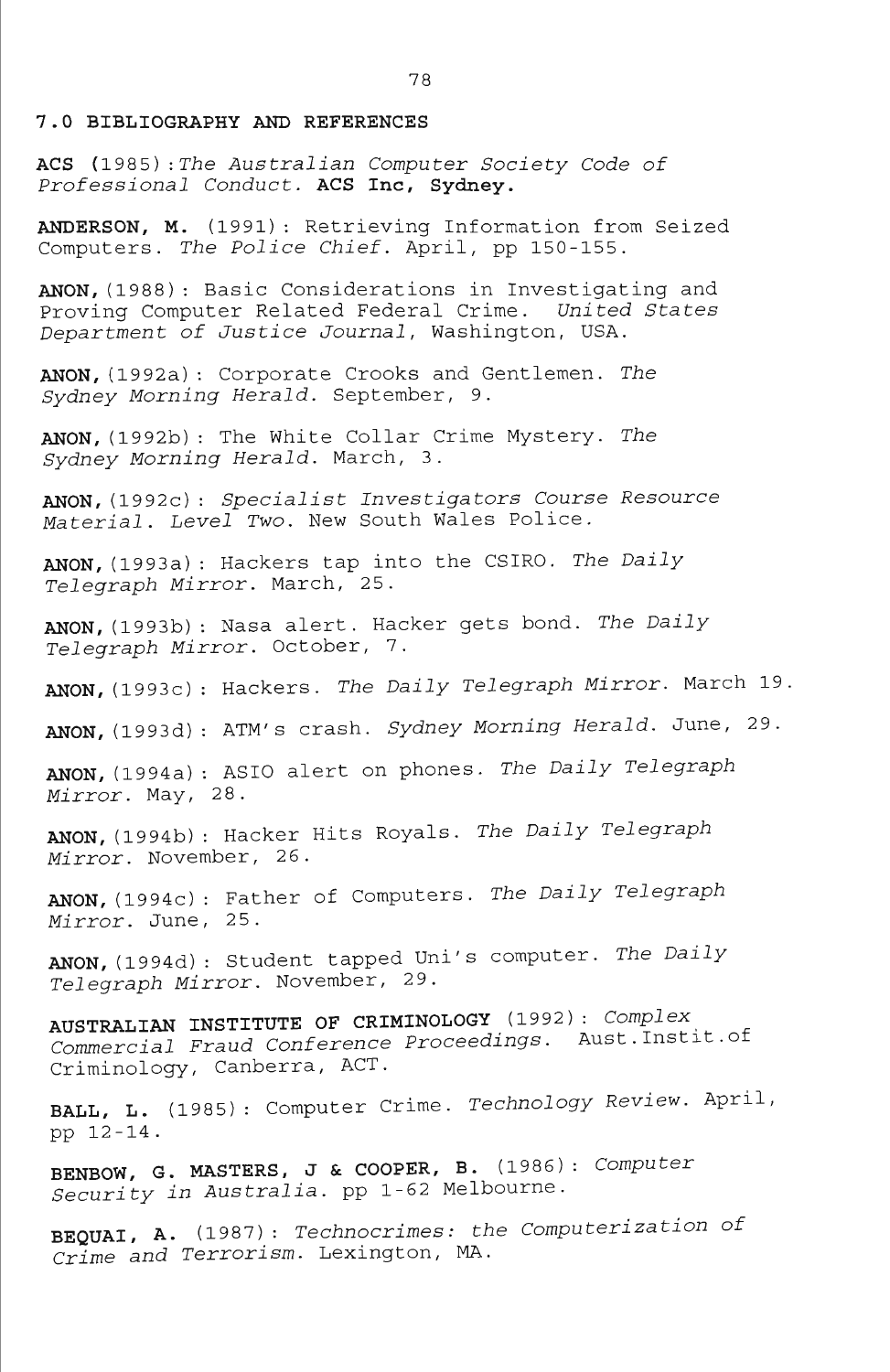**BITA, N.** (1992) : Benefit Fraud Costing Millions. *The Australian.* June 19.

**BONNEY, R.** (1992) : Preventing Credit Card Fraud. *Crime and Justice Bulletin,* No 17.

BOWLES, A. (1992): New Organisational approaches in the Investigation of Fraud. *Criminology Australia.*  January, ppl6 -18.

**BRAITHWAITE, J.** (1991): Corporate Crime becomes a Sick Joke for Australian Institutions.The *Sydney Morning Herald.*  June 3.

**BRAITHWAITE, J.** (1991) : Passing the Buck for Corporate Crime. *Australian Computer Society Journal.* April, pp 3-4.

**BROWN, R.** (1983): Crime and Computers. *Criminal Law Journal*  Volume 3 pp 63-89.

**BROWN, R.** (1984) : Computers as Tools in the Commission of Crime. *Proceedings of the Institute of Criminology.*  Canberra, A.C.T.

**CAELLI, W.** (1989) : Maintaining Systems Integrity. *Proceedings of the Australian Computer Abuse Inaugural Conference.* Melbourne, Victoria.

**CHAPPELL, D.** (1992) : Entrepreneurial Crime: Impact, Detection and Regulation. *Trends and Issues in Crime and Criminal Justice.* Volume 34 AIS, Canberra, A.C.T.

**CHESTERMAN, J & LIPMAN, A.** (1988): *Electronic Pirates.*  Routledge, London.

**CHRISTY, D.** (1994) : Computer Crime: Still a Growing Menace. *NSW Police News.* February pp 19-20.

**CLARKE,** R. (1992) : Privacy and the Law. *The Australian Computer Society.* November pp 4-10 Volume 81.

**COCKBURN,** M. (1990): NCA Sets Sights on White Collar Criminals. *The Sydney Morning Herald.* November, 24.

**COLDWELL, R.** (1987) : Non-professional Practices in Computing: Some thoughts on the next decade or so. *Australian Computer journal.* 19(4), pp. 215-8.

**COLDWELL,R.** (1990a): Social Parameters of computer Crime. *Australian Computer Journal.* 22(2). 43-6.

**COLDWELL,R.** (1990b): Computer Crime: A Social Perspective. *Essays in Computer Law,* Longmans London.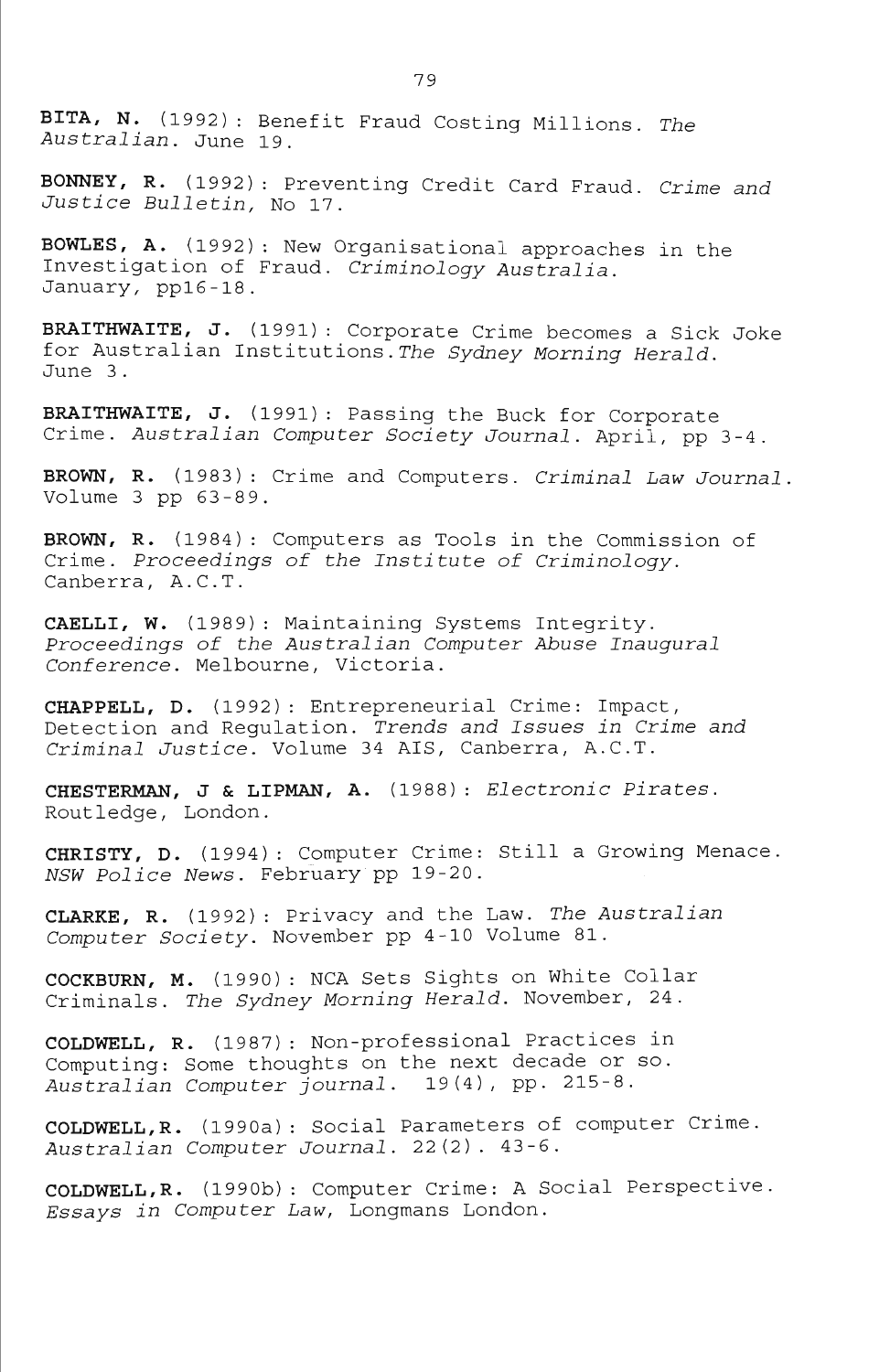**COLDWELL,R.** (1991): Attitudes towards Computer Crime. *Proceedings of the ACARB Conference.* ACARB. RMIT, Melbourne, Victoria.

**COLDWELL, R.** (1992) : T^echnolog^^\_Students and computer crime: the case of ethics. *Proceedings of the ACEC<sup>192</sup> Conference*, Metbourne :

**COLDWELL, R.** (1993a): Schoolteachers won't learn their lessons about hacking. *Informatics.* March.

**COLDWELL, R.** (1993b): University Students' attitudes towardscomputer crime: A research note. *Computers and Society, Vol.23,* No. 1-2, July.

**COLDWELL, R. & JAMES, H** (1993c) : Corporate security: an Australian Ostrich. *Information management and computer security journal* (UK). 1(4). 10-13.

**COLDWELL, R.** (1993d): Perceptions of computer crime. *Proceedings of the Australian Institute of criminology conference,* Melbourne.

**COMMITTEE ON COMPUTERISATION OF CRIMINAL DATA.** (1973): *Australian Attorney-General of Australia.* 

**COMPLEX COMMERCIAL FRAUD CONFERENCE.** (1991): *Australian Institute of Criminology, Canberra ACT.* 

**CORNWALL, H.** (1987) : *Datatheft: Computer Fraud, Industrial Espionage and Information Crime.* London.

**COUTOURIE, L.** (1989): The Computer Criminal. An Investigative Assessment. *FBI Law Enforcement Bulletin.*  September pp 18-22.

**DANIEL, W.** (1986): *Applied nonparametric statistics.*  Houghton Mifflin. Boston.

**DAWSON, M.** (1994) : Maintaining Data Integrity: Audit and Control Issues. *Proceedings from the IIR conference,*  Canberra, A.C.T.

**DEFENCE SCIENCE AND TECHNOLOGY ORGANISATION.** (1993): Media Release. Major Australian Technology Breakthrough protect world's computer information. *D S T O,* Adelaide, S.A.

**DICKIE, J.** (1994): Improving your organisation's attitude and commitment to security. *Proceedings from the IIR conference,* Canberra, A.C.T.

**EYSENCK, H.** (1977) : *Crime and Personality.* Granada, London,

**FARMER, M.** (1992) : Space Invaders. *The Sydney Morning Herald.* September, 7.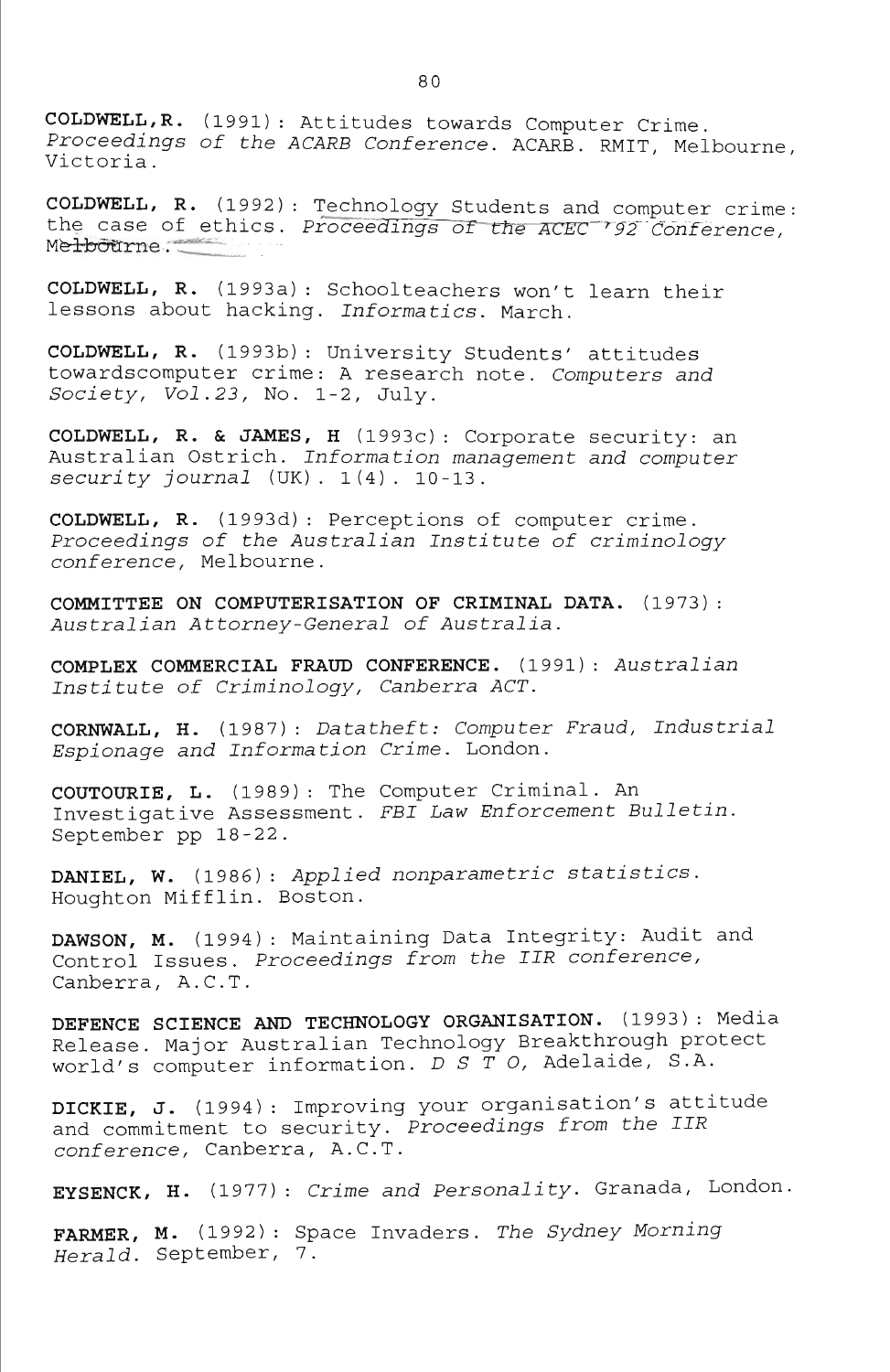**FITZPATRICK, E.** (1992): Credit card fakers caught. *The Sydney Morning Herald.* June 23.

**FLEMING, L.** (1993): Serious Fraud. *The Australian Police Journal,* pp 217 -22.

**FLEMING, L.** (1993) : Credit card fraud. *Policing Issues and Practice Journal,* pp 40 -46.

**FORD, G.** (1990) : Computer Related Crime. *RMCP Gazette.*  Ottawa, volume 52.

**FORD, S.** (1992): Practical software quality assurance. *Proceedings of a EDPAA Annual Seminar, Perth.* 

**FORRESTER, T & MORRISON, P.** (1990): *Computer Ethics.*  Blackwell, London.

**FRIEDMAN, B.** (1990): A course in Professional responsibility for Computer Scientists. *Proceedings of the conference on Computers and the quality of life.* Association of computing machinery.

**GRABOSKY, P.** (1992) : Complex Commercial Fraud. *AIC Conference Proceedings, Canberra.* 

**GREENLEAF, G.** (1990): Information Technology and the Law. *The Australian Law Journal.Vol* 64.

**HAGAN, F.** (1989): Espionage as Political Crime. A Typology of Spies. *Journal of Security Administration.* Pennsylvania.

**HAMILTON, T.** (1991): Developing an Automated Evidence Tracking System. *The Police Chief,* April pp 146-149.

**HARTCHER, P.** (1991): \$10 Million Fraud by Government Contractors. *The Sydney Morning Herald.* October, 15.

**HAYWARD, I.** (1994): *Hackers, AI and computer security.* 

**HEWETT, T.** (1991) : Fraud Wastes \$1.7 billion a year: insurer. *The Sydney Morning Herald.* August, 23.

**HOLLAND, K.** (1994) : Stalking the Credit-Card Scamsters. *Business Week.* January pp 68-69.

**HOLSMAN, A.** (1989) : Effective Computer Security Plan. The Strategic Issues. *The Australian Computer Abuse Inaugural Conference.* Melbourne.

**HUGHES, G.** (1989): *Essays on Computer Law.* Longmans, London.

IIR CONFERENCE. (1994): Ensuring Security within a PC environment. *Australian Bureau of Statistics.* Canberra, A.C.T.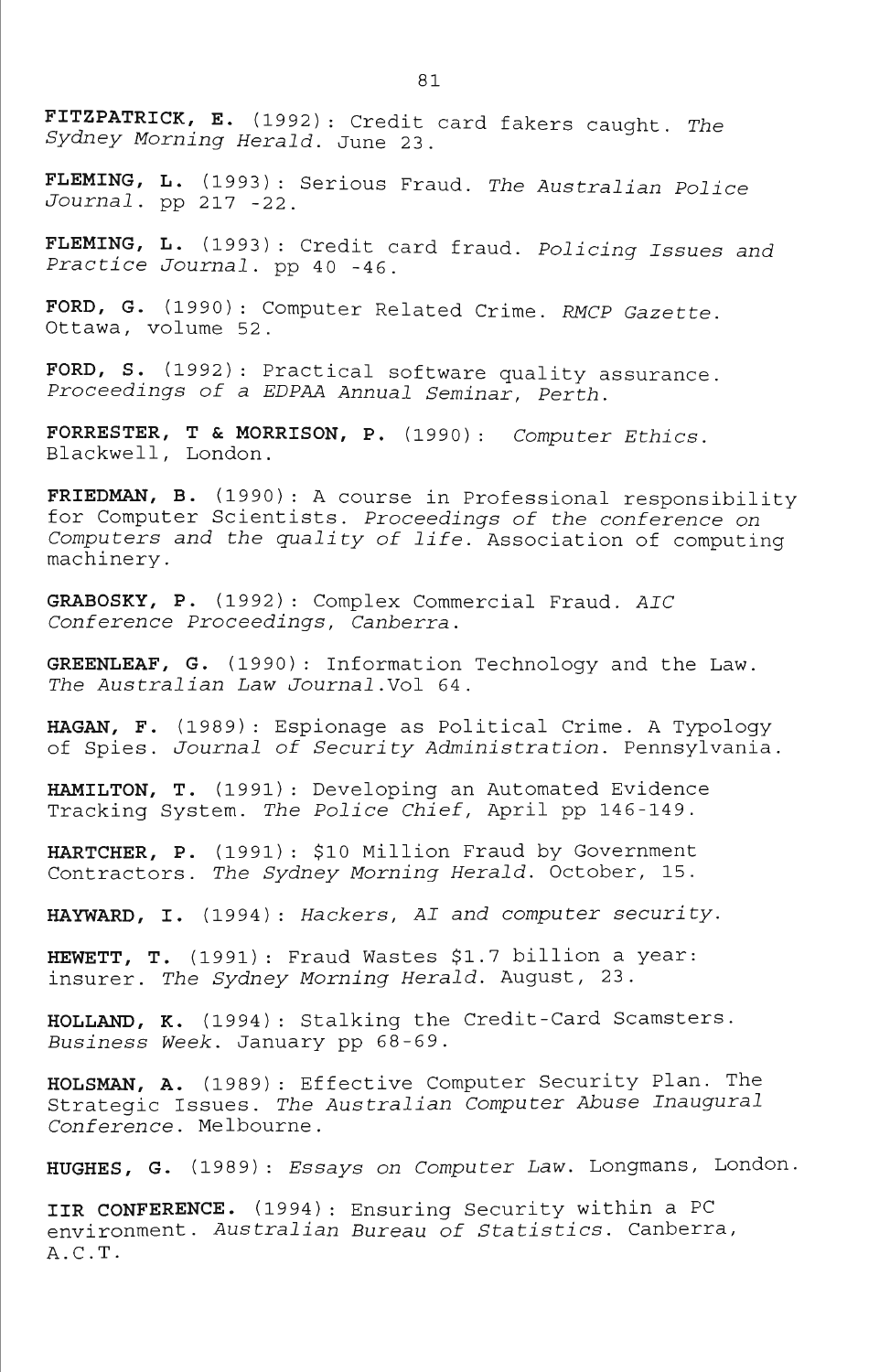**JACKSON, M.** (1989): Effect on Organisations of Computer Security Breaches. *The Australian Computer Abuse Inaugural Conference.* Melbourne, Victoria.

**JOHNSON, C.** (1991) : NSW credit card gangs stripping accounts. *The Sydney Morning Herald.* March 9.

**JOHNSTON, B.W.** (1991): Computer Crime. *New South Wales Police Specialist Investigators Course.* New South Wales Police.

**KAMAY, V.** (1992) : *The 1992 Profile of Computer Abuse in Australia.* ACARB-RMIT, Melbourne.

**KUSSEROW, P.** (1985) : Computer Related Fraud in Government Agencies: Perpetrator Interviews. *Department of Health and Human Services USA.* 

**LAGAN, B.** (1992) : Government get Tough on Corporate Cops. *The Sydney Morning Herald.* October, 7.

**LANDRETH, B.** (1985) : *Out of the Inner Circle. A Hacker's Guide to Computer Security.* Microsoft Press.

**LANE, B.** (1989): Criminals greater threat than hackers. *Information Technology.* June 13.

**LANGLEY, K.** (1988): Computer Theft emerges as boom crime. *The Sydney Morning Herald.* March 11.

**LANHAM, D.** (1987) : *Criminal Fraud.* The Law Book Company Ltd.

**LAWRENCE, L.** (1987): Evidence from Computers. Footholds on a slippery surface. *Law Society Journal.* Vol 11.

**LeCOUTEUR, G.** (1994): The Fraud Problem - Securing databases. *Proceedings from the IIR conference.* Canberra, A.C.T.

**LUISI, C.** (1988): Executing Search Warrant in an Office Automation Environment. *The FBI Law Enforcement Bulletin.*  March pp 7-11.

MADGE, J. (1981) : *The tools of Social Science.* Longmans, London.

**MANNING, W.** (1990) : Data Diddling, Salami Slicing, Trojan Horses. *The Police Chief.* April pp 46-50.

**MARRIOT, P.** (1988) : The Development of Computer and other white collar crime. *Australian Crime Prevention Council Journal,* pp 29-37.

**MARTIN, D.** (1993) : Fighting Computer Crime. *Law Enforcement Technology.* October pp 82-84.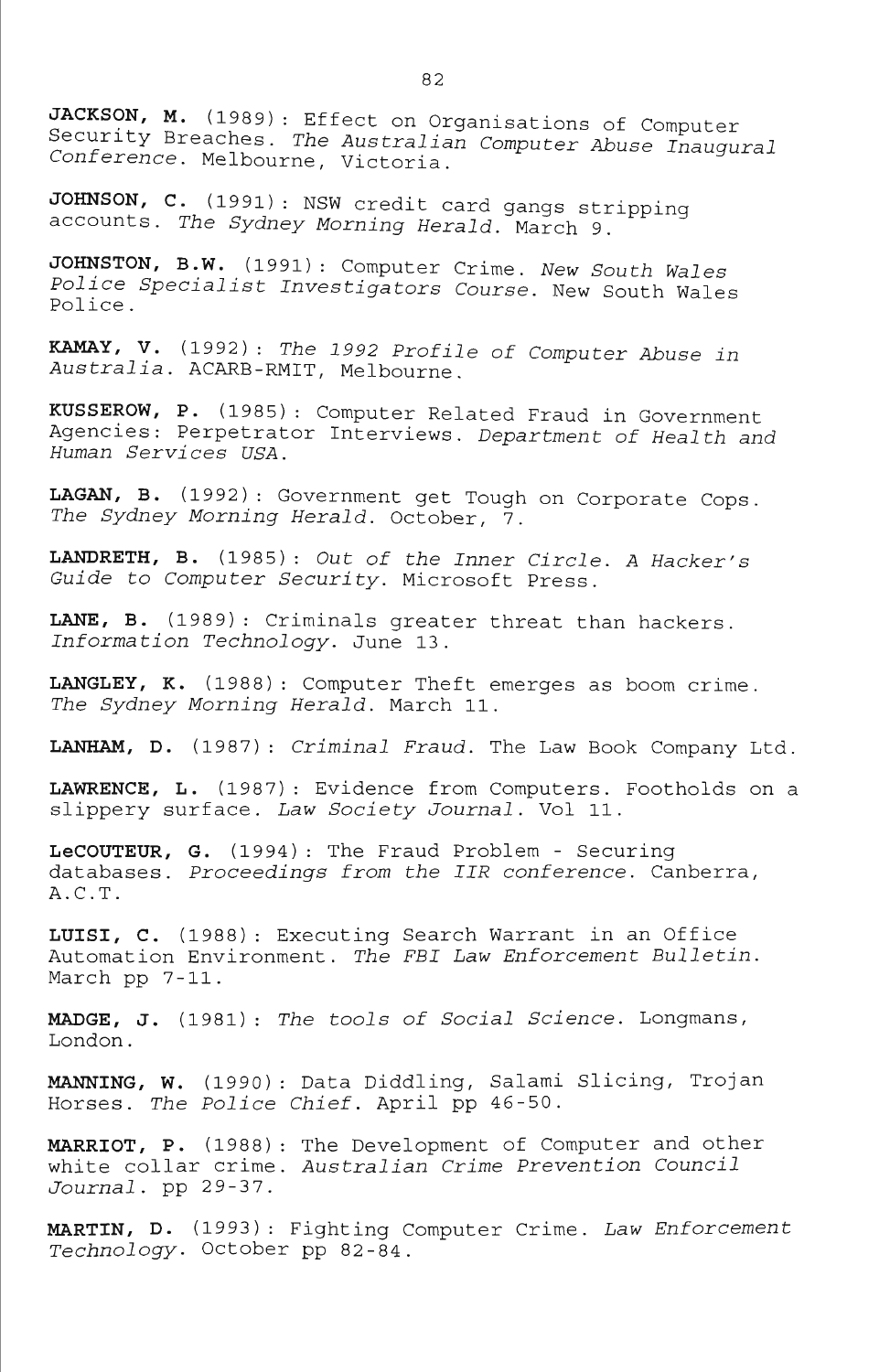**MEHNERT, G.** (1988): Computer Searches and Seizures. *Law and Order.* November pp 68-71.

**McCLYMONT, K.** (1992) : Fraud Squad goes to Law Firm after Dollars Vanish. *The Sydney Morning Herald.* December, 12.

**McNURLIN, B. & SPRAGUE, R.** (1989) : *Information systems management in practice,* Prentice-Hall, New York.

**MILBURN, J.** (1994) : Queensland Unis Response team Poised to Pounce again as Hacker Crashes. *Campus Review, Newcastle.*  Newcastle University.

**MIRANDA, C.** (1994): Spy Team to Ferret for Saboteurs. *The Daily Telegraph Mirror.* September, 21.

**MOELLER, R.** (1989): *Computer edit, control and security.*  Wiley, New York.

**MOORE, M.** (1990): Blind Eye to White Collar Crime: Carr. *The Sydney Morning Herald.* October, 18.

MORRISON, P. (1990): Computer Crime. The Improvement of Investigative Skills. *National Police Research Unit.*  Adelaide, S.A.

**MOSER, C. & KALTON, G.** (1989): *Survey methods in social investigation.* Heinemann, London.

**MUKHERJEE, S.** (1989): *Crime trends in twentieth century Australia.* Geo.Allen and Unwin, London.

**MUNRO, M.** (1994): How to Manage Security in a distributed environment. *Proceedings from the IIR conference.* Canberra, A.C.T.

**NEW SOUTH WALES POLICE.** (1991) : Computer Crime. *Crime Issues.* 

NEYENHUYS, H. (1993): For a Fraud Enforcement Agency. *Serious Fraud Task Force.* New South Wales Police.

**O'CONNOR, K.** (1989): Prevention and Cure. *The Australian Computer Abuse Inaugural Conference.* Melbourne, Victoria.

**O'CONNOR, K.** (1991) : Privacy Act in Operation: Some Issues Relevant to Fraud Control. *Criminology Australia.* April pp 14-20.

**O'DONOGHUE, J.** (1987) : Strategies found to be effective in the control of computer crime in the Forbes 500 corporations. *Security Audit & control Review.* 

**OPPENHEIM, A.** (1979) : *Questionnaire design and attitude measurement.* Heinemann, London.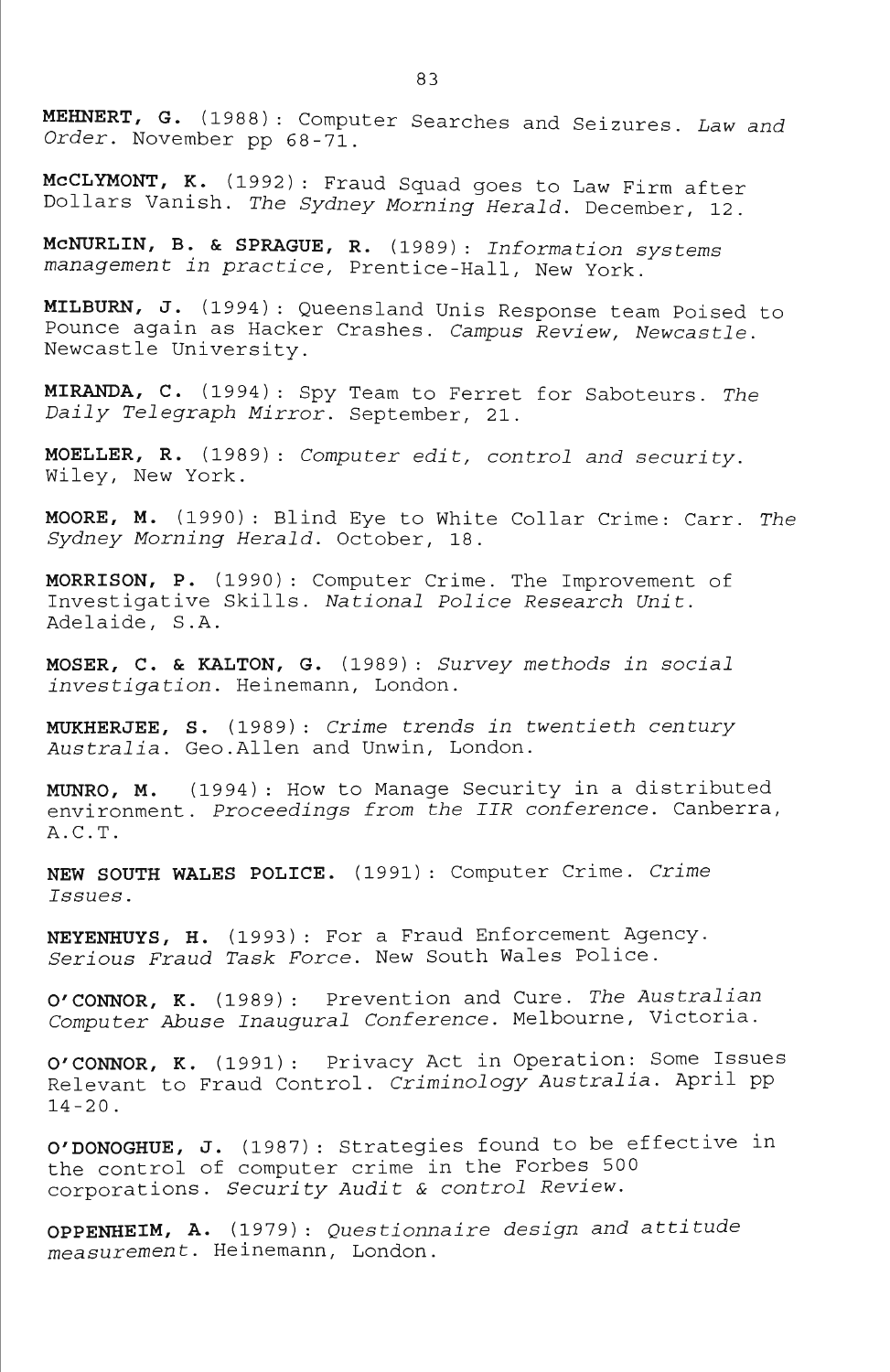**PARKER, D., SWOPE, S., BAKER, B.** (1990): *Ethical conflicts m information science, technology and business.* QED Information Science.

**PHILLIPS, B.** (1985) : *Social research:strategy and tactics.*  Macmillan. New York.

**PLUNKETT, S.** (1993): Sabotage on Screen. *The Business Review Weekly,* pp 34-9.

POWELL, G. (1992): For Hackers, Networks are wide open. The *Sydney Morning Herald.* July, 7.

**RAETHEL, S.** (1994) : Computer file risks HSC study. *The Daily Telegraph Mirror.* October, 6.

**ROBOTHAM, J.** (1994): Hackers. *The Australian.* July 26.

**RODEN, A.** (1991): Computer Crime and the Law. *Criminal Law Journal.* Volume 15 pp 397-415.

**RODEN, A.** (1992): Report into Unauthorised Release of Government Information. *State Government Report* Vol 1.

**SAMUELS, A.** (1991): Admissibility of Computer Evidence. *Justice of the Peace.* October pp 60-64.

**SESSIONS, W.** (1991) : Computer Crimes. An Escalating Trend. *The FBI Law Enforcement Bulletin.* February pp 12-15.

**SKULLEY, M.** (1991): Corporate criminals of genus thief. *The Australian.* July, 23.

**SMITH, G.** (1985): Computerised Crime Control. *Victoria Police Association Journal.* June pp 11-13.

**SPAFFORD, E.** (1988) : The Internet Worm Program: An Analysis. *Purdue Technical Report CSD - TR 823.* 

**STEPHENS, T.** (1990): One in four workers ready to diddle the boss, says legal firm. *The Sydney Morning Herald.* May, 11.

**STEWART, J.** (1989): Dedicated Computer Crime Units. *The Sydney Morning Herald.* April, 12.

**STOLL, C.** (1989) : *The Cuckoo's egg.* Doubleday Dell, New York.

**STRANDBERG, K.** (1993) : Closing the Door on Cellular Phone Fraud. *Law Enforcement Technology.* July pp 26-32.

**STRAUB, D & HOFFER, J.** (1988): *Computer Abuse and computer security administration: a study of contemporary information systems methods.* IR MIS Working Paper. Indiana University, Indianapolis.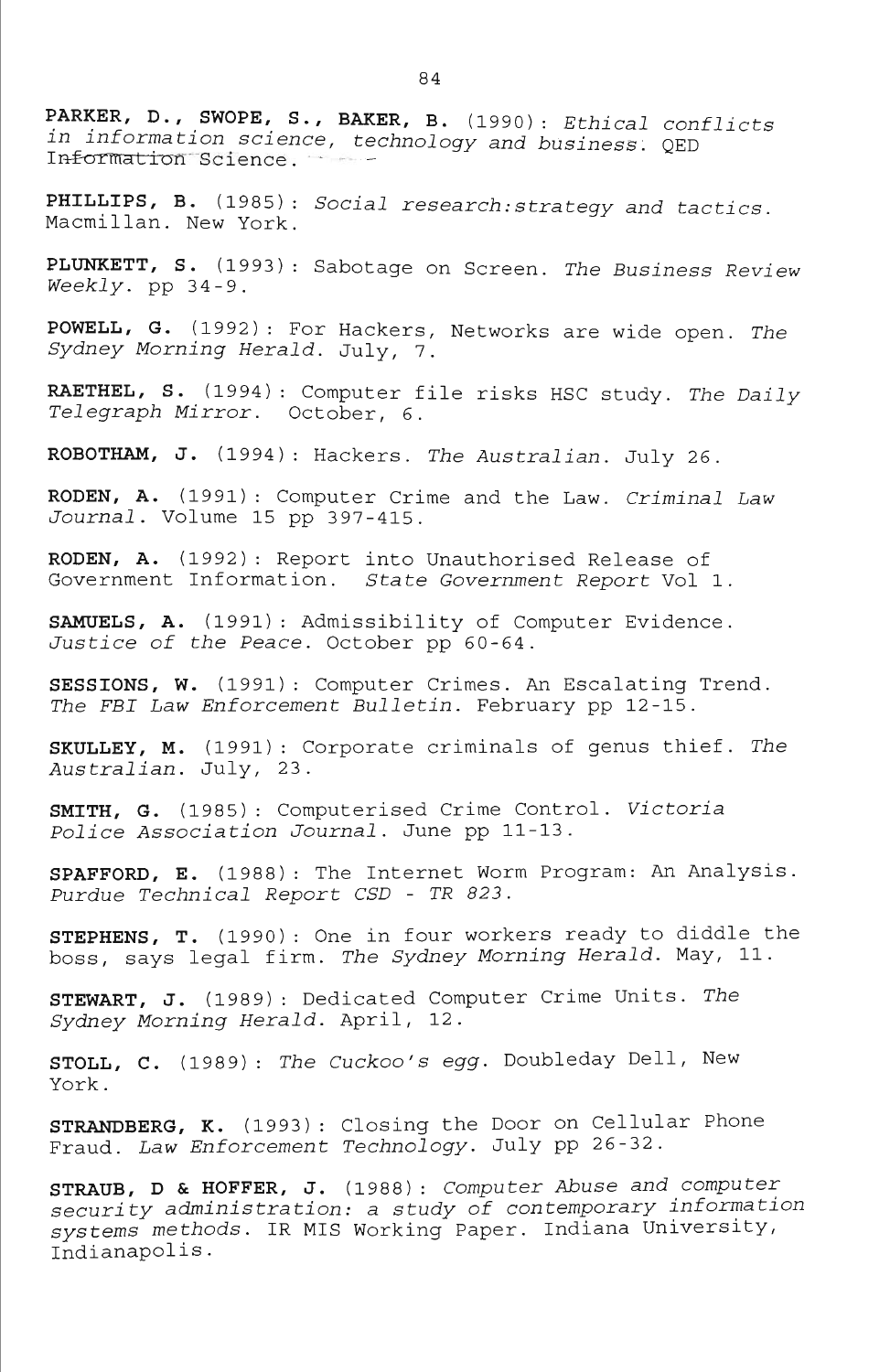**STRAUB, D & WIDOM, C.** (1984) : Deviancy by bits and bytes: computer abusers and control measures, in Finch & Dougall (Eds) *Computer Security: a global challenge.Elsevier*  Science, N-Holland.

**SUTHERLAND, E.** (19 83) : *White collar crime: the Uncut version.* Yale University Press. New Haven.

**TAPPER, C.** (1989) : *Essays on computer Law.* Longmans London.

THOMPSON, D. (1989): Executive Brief. National Police *Research Unit.* Adelaide, S.A.

**THOMPSON, D.** (1989) : Computer Crime: Detection, Investigation and Prosecution. *Victoria Police,* pp 1-11.

**TSALIKIS, J & ORTIZ-BOUNAFINA, M.** (1990): Ethical beliefs. Differences of Males and Females. *Journal of Business Ethics.* 

WALDON, R. (1994): The Trade of illegal information in the public sector - implications for security. *Proceedings from the IIR conference.* Canberra, A.C.T.

**WALKER, J.** ( 1992) : Estimates of the Costs of Crime in Australia. *Trends and Issues in Crime.* Australian Institute of Criminology, Canberra.

**WARD, C.** (1973): *Vandalism.* Architectural Press, London.

**WARNICK, L.** (1991) : The Investigation of Fraud. *Proceedings of the Australian Institute of Criminology Conference.*  Canberra, A.C.T.

**WARNOCK, S.** (1994) : Fake Credit Card Racket Exposed. *The Sun Herald.* March 13.

**WASIK, M.** (1989) : Computers and the Blackmail Threat, computer Crime. *The Computer Law and Security Report 6 CLSR.* 

**WATSON, R. & PURNELL,** *Criminal Law in New South Wales.*  Sydney.

**WHITTEN, J.,BENTLEY, L & BARLOW, V.** (1989): *Systems analysis and methods,* Irwin, New York.

**ZERVOS, K.** (1991): Responding to Fraud in the 1990's. *Proceedings of the Australian Institute of Criminology conference.* Canberra, A.C.T.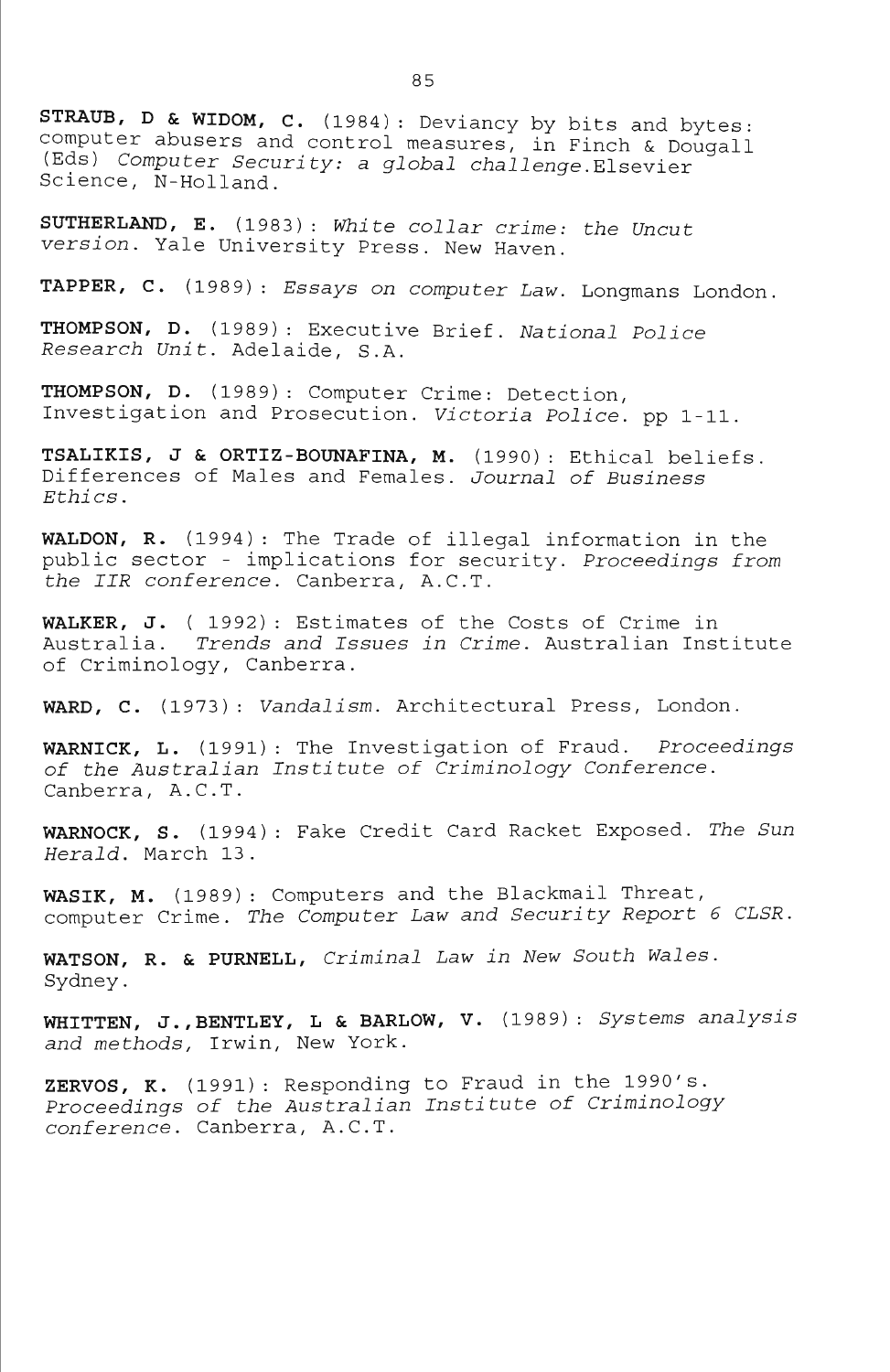# Appendix 1: A questionnaire.

CONFIDENTIAL QUESTIONNAIRE

**Please would you complete the following confidential and anonymous questionnaire. The results will be analysed and pxiblished in the Australian Police Journal.** 

1. What rank are you? 2. What sex are you? Male/Female. 3. What age are you? 20-29, 30-39, 40-49, 50-65, other? 4. What is your current marital status? Married/Unmarried? 5. In which country were you born? 6. Did you complete your HSC? Yes / No. 7. Do you have a Degree? Yes / No. 8. If " Yes " which Degree.............................. 9. If so, in which specialty was your undergraduate study? 10. In which Section are you now employed? 11. How long have you been employed there?............. 12. What was your earlier occupation? 13. Please number from 1-15, what you consider to be the 15 most serious offences. (Give the most serious the score of "1".) Arson Breaking and Entering  $\sim$   $\sim$   $\sim$   $\sim$ Computer Fraud<br>Credit Card Fraud  $\mathbf{1}$  and  $\mathbf{1}$  $\ddotsc$ Credit Card Fraud  $\mathbf{1}$  .  $\mathbf{1}$ Domestic violence<br>Domestic violence  $\ddotsc$  . Drug Offences<br>Drug Offences  $\mathbf{1}$   $\mathbf{2}$   $\mathbf{3}$   $\mathbf{4}$ 

Drunk Driving Embezzlement  $\mathbf{1}$   $\mathbf{1}$   $\mathbf{1}$   $\mathbf{1}$ Malicious Damage Murder  $\ldots$  .  $\ldots$  . Rape Shoplifting<br>Stealing  $\ldots$  .  $\cdots$ Stealing  $\ldots$ Traffic Offences White Collar Crime  $\frac{1}{2}$  ,  $\frac{1}{2}$  ,  $\frac{1}{2}$  ,  $\frac{1}{2}$ 

14. Do you believe that hacking into computer systems is acceptable? Yes / No / Don't Know.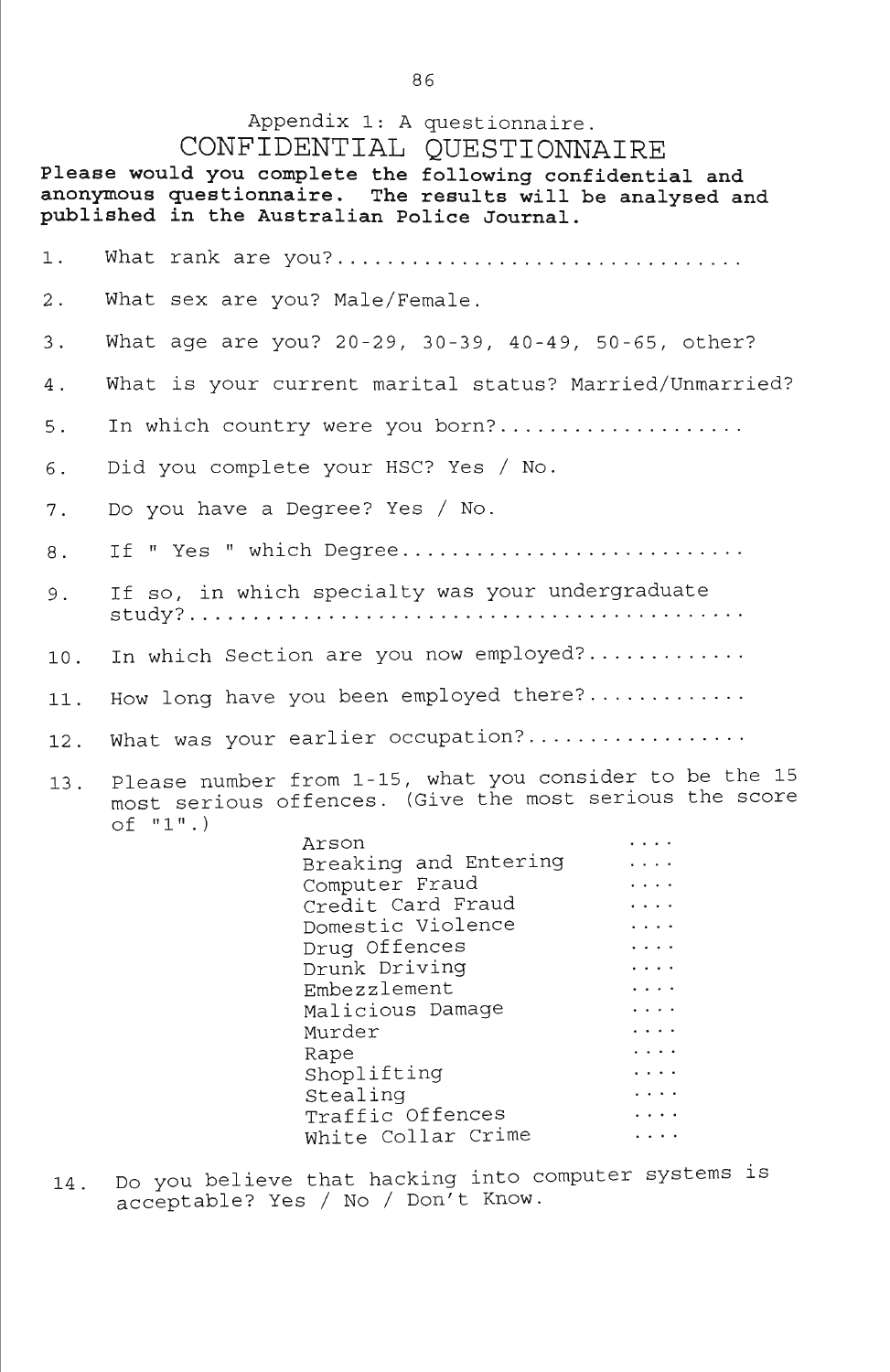# Appendix 2: A questionnaire. CONFIDENTIAL QUESTIONNAIRE

Please would you complete the following confidential and anonymous questionnaire. (Circle answers as required). 1. Which sex are you? Female / Male What age are you? Under 20, 20-29, 30-39, 40-49,over 50 2. 3. Describe your culture at home? Australian / Other  $(specify) \ldots \ldots$ In which country were you born?........................ 4, Which Dept/faculty do you teach/work in?............... 5, Which type of staff are you? TEACHING / GENERAL 6, How many years have your taught/worked at Uni level.... 7 What is your highest qualification?................... 8 Please number from 1 to 10 what you consider to be the 9. 10 most serious offences in this list. Give the most serious office the score of 1. Arson Breaking and Entering  $\mathbf{L}$  and  $\mathbf{L}$ Computer hacking  $\sim 100$  km s  $^{-1}$ Credit card fraud  $\overline{1}$   $\overline{1}$   $\overline{1}$   $\overline{1}$ Domestic violence Drug offences  $\sim$   $\sim$   $\sim$   $\sim$ Drunk driving  $\ldots$  . Embezzlement  $\ldots$  . Malicious damage  $\ldots$  . Murder  $\mathbf{1}$  . The set of  $\mathbf{1}$  $\mathbf{1}$  ,  $\mathbf{1}$  ,  $\mathbf{1}$ Rape Sexual harassment  $\mathbf{1}$   $\mathbf{1}$   $\mathbf{1}$   $\mathbf{1}$ Shoplifting  $\ldots$  . Stealing  $\sim 100$  km s  $^{-1}$ Traffic offences  $\cdot \cdot \cdot$ Computer fraud  $\ldots$  . White collar crime  $\sim$   $\sim$   $\sim$   $\sim$  $\cdots$ other Is copying software for personal use acceptable? 10 Yes / No / Don't know

- 11 Do you have access to a computer at home? Yes / No  $Specify...$ .........
- 12 If you have any comments to make pertinent to the content of this questionnaire please make them in clear handwriting on the back of this sheet.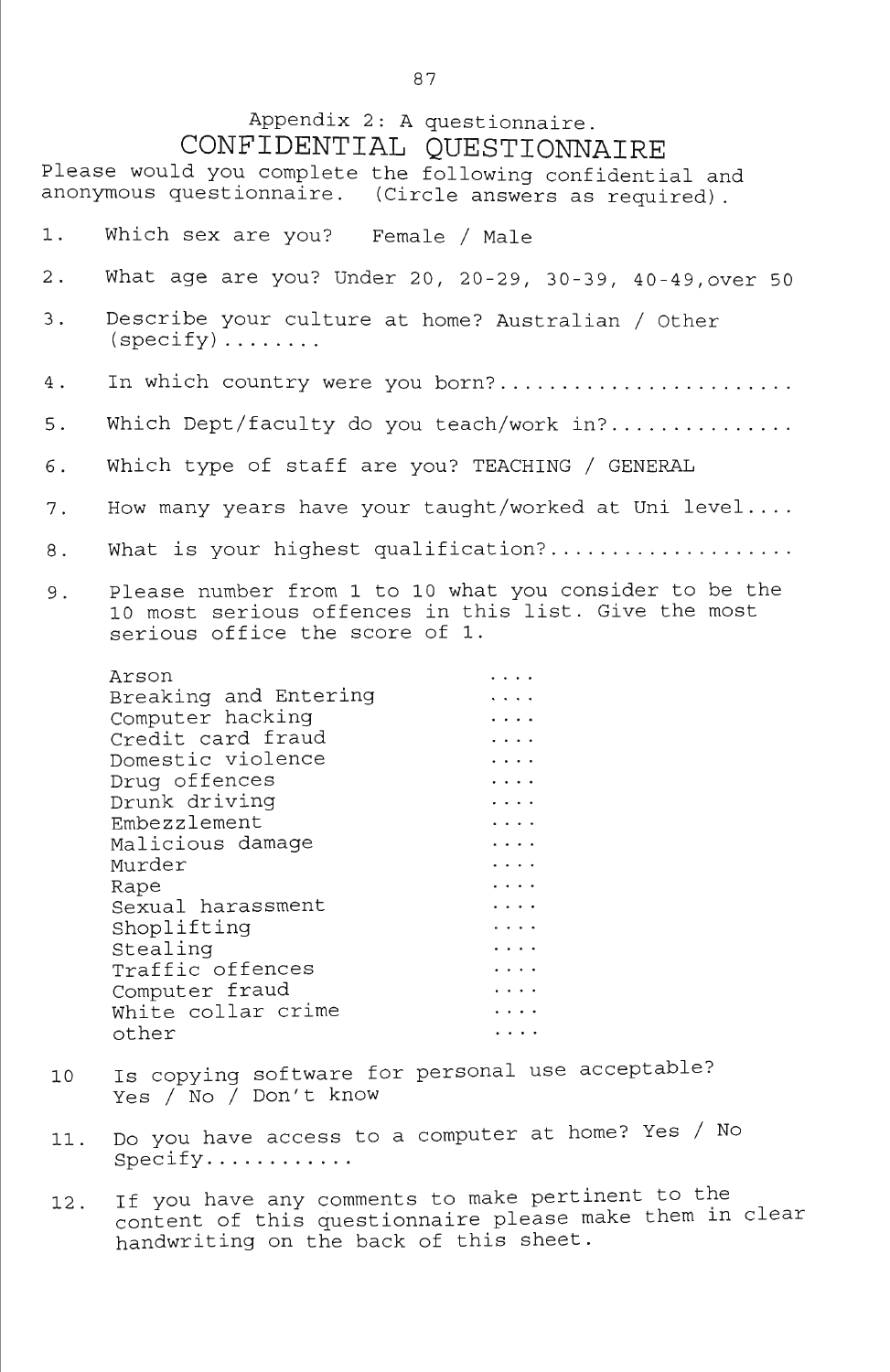**Appendix 3 Respondents' ranking of computer fraud against other offences.** 

| Ranking  | Respondent's<br>categories                                 | Respondent's<br>categories                 | <b>TOTALS</b>  |
|----------|------------------------------------------------------------|--------------------------------------------|----------------|
|          | University<br>Respondents                                  | Police<br>Academy<br>Respondents           |                |
|          | Observed<br>$($ $\frac{6}{6}$ )<br>Expected<br>$(Chi-Sq.)$ | Observed<br>(%)<br>Expected<br>$(Chi-Sq.)$ |                |
| $1 - 5$  | 10<br>(5.71)<br>9.96<br>(0.0002)                           | 29<br>(5.69)<br>29.04<br>(0.0001)          | 39<br>(5.69)   |
| $6 - 10$ | 59<br>(33.72)<br>59.1<br>(0.0002)                          | 172<br>(33.73)<br>172<br>(0)               | 231<br>(33.73) |
| $>10$    | 106<br>(66.57)<br>106<br>(0)                               | 309<br>(60.59)<br>309<br>(0)               | 415<br>(60.58) |
| Totals   | 175<br>(100)                                               | 510<br>(100)                               | 685<br>(100)   |

**Hypothesis:** Null hypothesis regarding the responses of university respondents and police academy respondents to the significance of computer fraud.

**Statistical Test:** Chi squared = 0.0005 for 2-degrees of freedom at  $5$ % =  $5.991:$  so accept Ho.

**Conclusion:** University respondents and Police Academy respondents judge computer fraud similarly as insignificant compared with other crimes.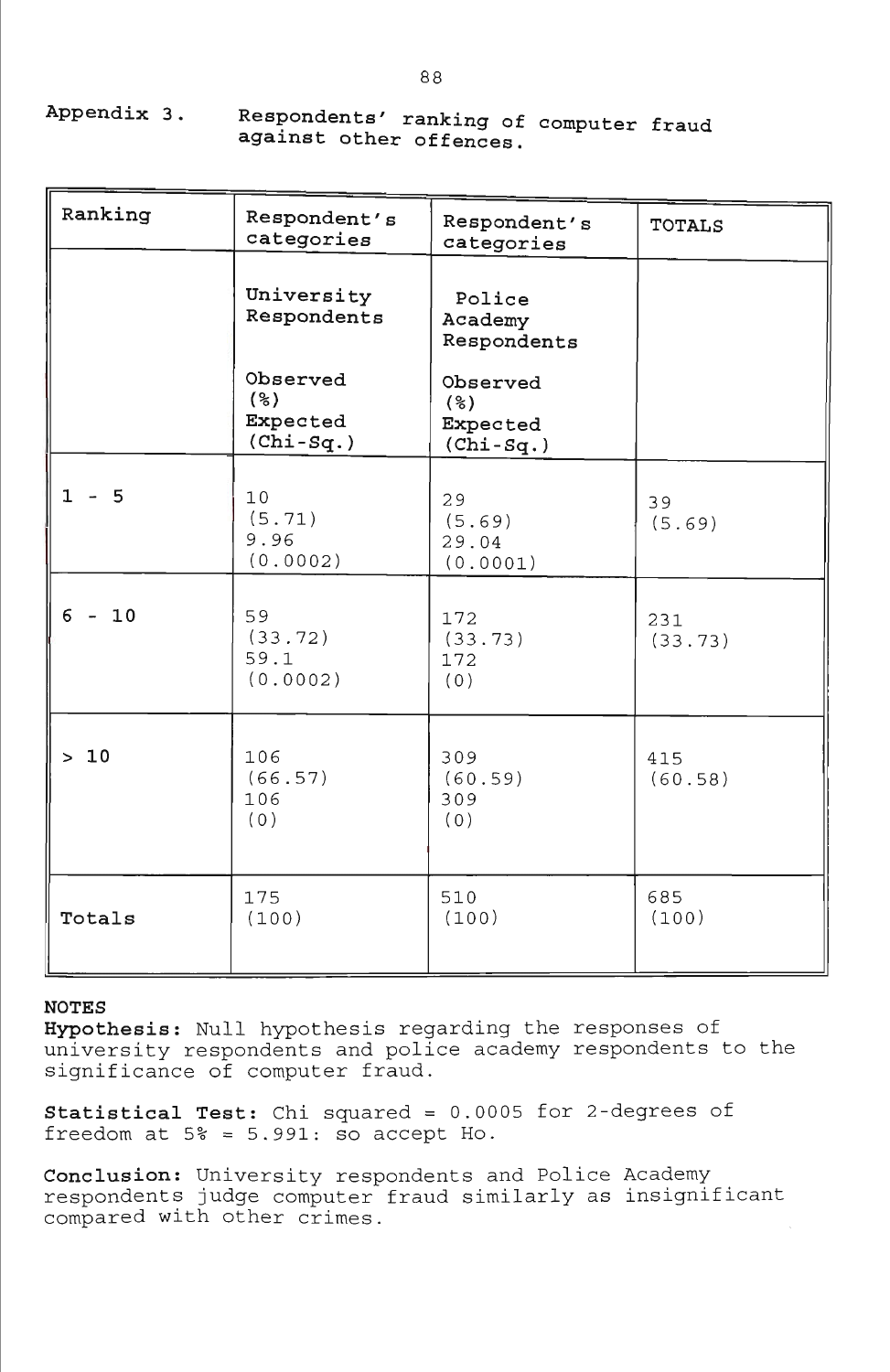| Ranking  | Respondent's<br>categories                       | Respondent's<br>categories                     | Totals         |
|----------|--------------------------------------------------|------------------------------------------------|----------------|
|          | University<br>Respondents                        | Police Academy<br>Respondents                  |                |
|          | Observed<br>$($ $\%)$<br>Expected<br>$(Chi-sq.)$ | Observed<br>$($ $)$<br>Expected<br>$(Chi-sq.)$ |                |
| $1 - 5$  | 13<br>(7.43)<br>5.88<br>(8.62)                   | 10<br>(1.96)<br>17.12<br>(2.96)                | 23<br>(3.36)   |
| $6 - 10$ | 51<br>(29.14)<br>51.35<br>(0.0024)               | 150<br>(29.41)<br>149.65<br>(0.0008)           | 201<br>(29.34) |
| $>10$    | 111<br>(63.43)<br>117.78<br>(0.39)<br>$(100$ %)  | 350<br>(68.63)<br>343.23<br>(0.13)             | 461<br>(67.30) |
| Totals   | 175<br>(100)                                     | 510<br>(100)                                   | 685<br>(100)   |

Appendix 4. Respondents' ranking of credit card fraud **against other offences.** 

## **NOTES**

**Hypothesis:** Null hypothesis regarding the responses of university respondents and police academy respondents to the significance of credit card fraud. **Statistical Test:** Chi squared = 12.1032 for 2-degrees of freedom at  $5$ % =  $5.991$ ; so reject Ho. **Conclusion:** University respondents and Police Academy

respondents judge credit card fraud differently but agree that it is insignificant compared with other crimes.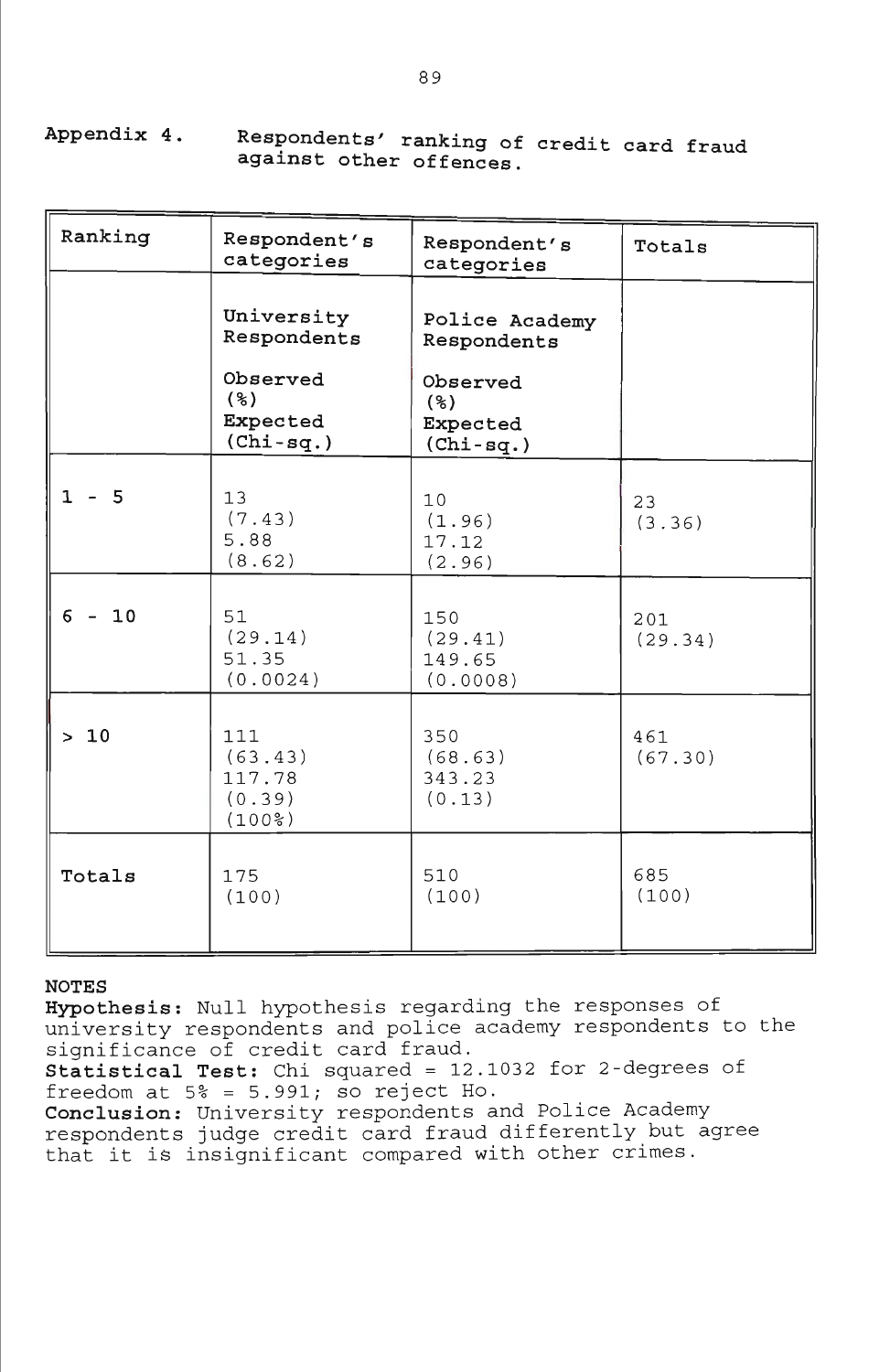| Acceptance        | Respondent's<br>categories                     | Respondent's<br>categories                 | Totals         |
|-------------------|------------------------------------------------|--------------------------------------------|----------------|
|                   | University<br>Respondents                      | Police Academy<br>Respondents              |                |
|                   | Observed<br>$($ $)$<br>Expected<br>$(Chi-sq.)$ | Observed<br>(%)<br>Expected<br>$(Chi-sq.)$ |                |
| Acceptable        | 112<br>(64.00)<br>34.23<br>(176.69)            | 22<br>(4.31)<br>99.77<br>(60.62)           | 134<br>(19.56) |
| Not<br>Acceptable | 12<br>(6.86)<br>88.14<br>(65.77)               | 423<br>(82.94)<br>323.87<br>(30.34)        | 435<br>(63.50) |
| Don't Know        | 51<br>(29.14)<br>29.64<br>(15.39)              | 65<br>(12.75)<br>86.36<br>(5.28)           | 116<br>(16.94) |
| Totals            | 175<br>(100)                                   | 510<br>(100)                               | 685<br>(100)   |

Appendix 5. Respondents' assessment of hacking,

**Hypothesis:** Null hypothesis regarding the responses of University respondents and Police Academy respondents to the acceptability of hacking.

**Statistical Test:** Chi-squared = 430.32 for 2-degrees of  $r = 10.579$ ; so reject Ho.

**Conclusion:** University respondents believe that hacking is acceptable in contrast with the beliefs of the Police Academy respondents. (This hypothesis is rejected at an extremely high level of 0.5%.)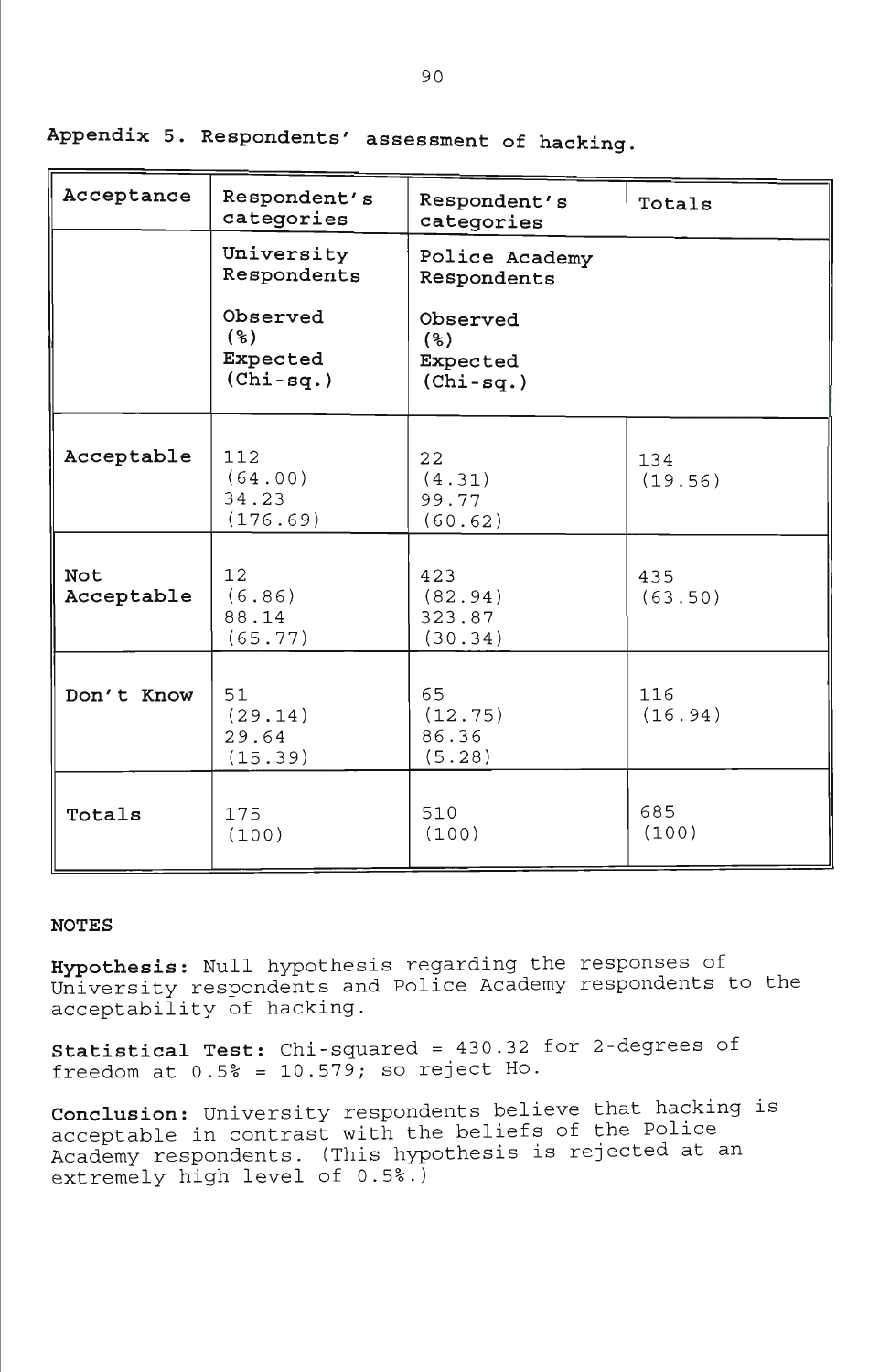**Appendix 6 University Respondents' ranking of hacking**  a crime according to sex. *anking of nacking as* 

| Ranking  | Respondent's<br>categories                                                        | Respondent's<br>categories'S                                                        | Totals         |
|----------|-----------------------------------------------------------------------------------|-------------------------------------------------------------------------------------|----------------|
|          | Female<br>University<br>Respondents<br>Observed<br>(%)<br>Expected<br>$(Chi-sq.)$ | Male<br>University<br>Respondents<br>Observed<br>$($ $)$<br>Expected<br>$(Chi-sq.)$ |                |
| $1 - 5$  | 7<br>(7.00)<br>6.29<br>(0.08)                                                     | $\overline{4}$<br>(5.33)<br>4.71<br>(0.107)                                         | 11<br>(6.29)   |
| $6 - 10$ | 18<br>(18.00)<br>25.72<br>(2.317)                                                 | 27<br>(36.00)<br>19.29<br>(3.082)                                                   | 45<br>(25.71)  |
| $>10$    | 75<br>(75.00)<br>68<br>(0.72)                                                     | 44<br>(58.67)<br>51<br>(0.961)                                                      | 119<br>(68.00) |
| Totals   | 100<br>(100)                                                                      | 75<br>(100)                                                                         | 175<br>(100)   |

**Hypothesis:** Null hypothesis regarding the responses of University respondents according to sex to the ranking of hacking against other crimes.

**Statistical** Test: Chi-squared = 7.267 for 2-degrees of freedom at  $5$ % =  $5.991$ ; so reject Ho.

**Conclusion:** Female and male University respondents generally disagree about the insignificance of hacking. However, the statistical test does not support a strong disagreement.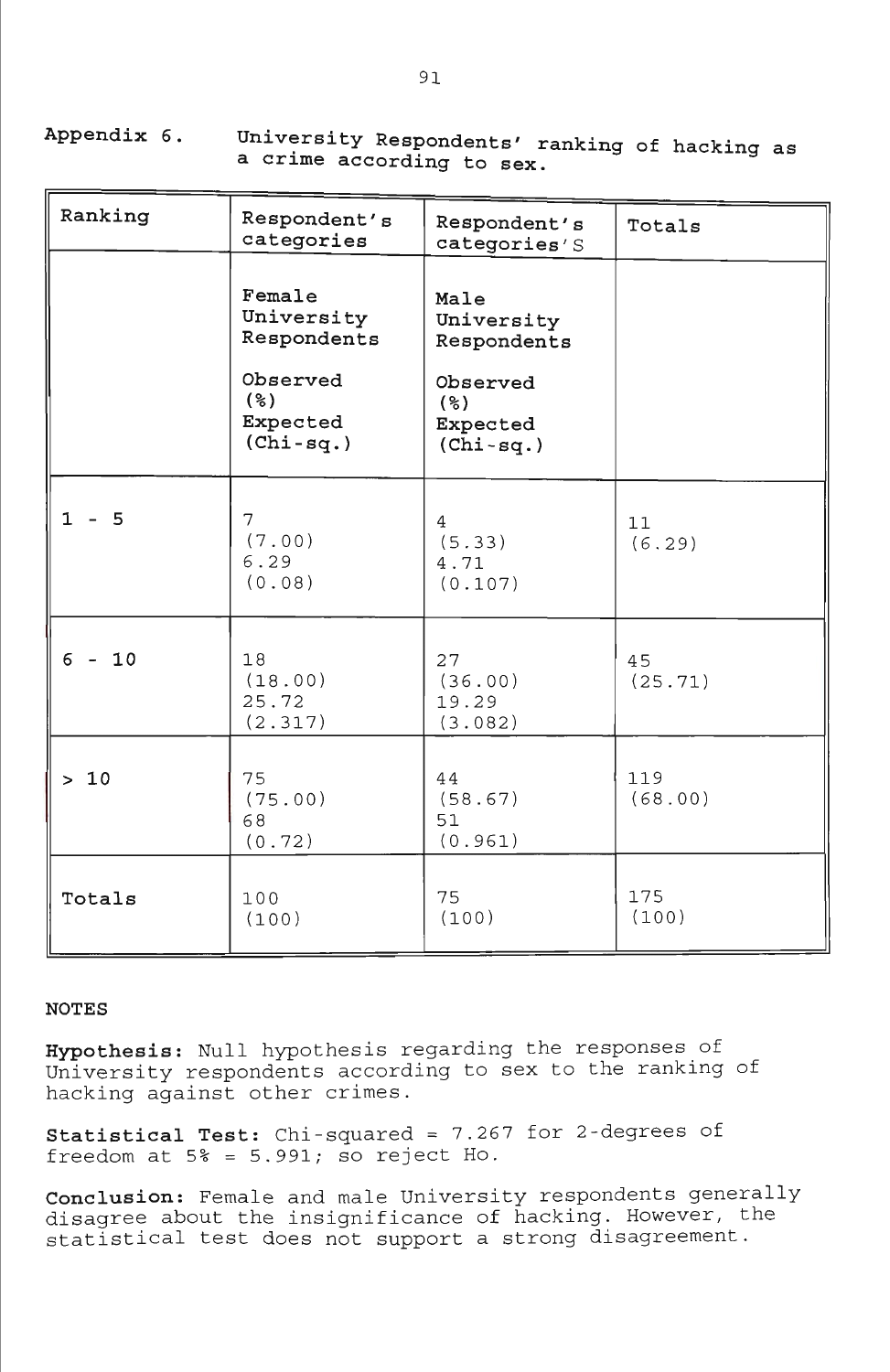**Appendix 7. Male university respondents' ranking of hacking as a crime according to academic status.** 

| Ranking  | Respondent's<br>categories                 | Respondent's<br>categories                   | Totals        |
|----------|--------------------------------------------|----------------------------------------------|---------------|
|          | Male Students                              | Male<br>University<br>Staff                  |               |
|          | Observed<br>(%)<br>Expected<br>$(Chi-sq.)$ | Observed<br>(%)<br>Expected<br>$(Chi-sq.)$   |               |
| $1 - 5$  | 3<br>(5.17)<br>3.09<br>(0.003)             | $\mathbf{1}$<br>(5.88)<br>0.91<br>(0.009)    | 4<br>(5.33)   |
| $6 - 10$ | 17<br>(29.31)<br>14.69<br>(0.363)          | $\overline{2}$<br>(11.77)<br>4.31<br>(1.238) | 19<br>(25.33) |
| $>10$    | 38<br>(65.52)<br>40.20<br>(0.12)           | 14<br>(82.35)<br>11.79<br>(0.414)            | 52<br>(69.34) |
| Totals   | 58<br>(100)                                | 17<br>(100)                                  | 75<br>(100)   |

**Hypothesis:** Null hypothesis regarding the responses of male University respondents according to academic status to the ranking of hacking against other crimes.

**Statistical Test:** Chi-squared = 2.14 7 for 2-degrees of freedom at 5% = 5.991; so accept Ho.

**Conclusion:** Male students and male University staff are in general agreement about the insignificance of hacking.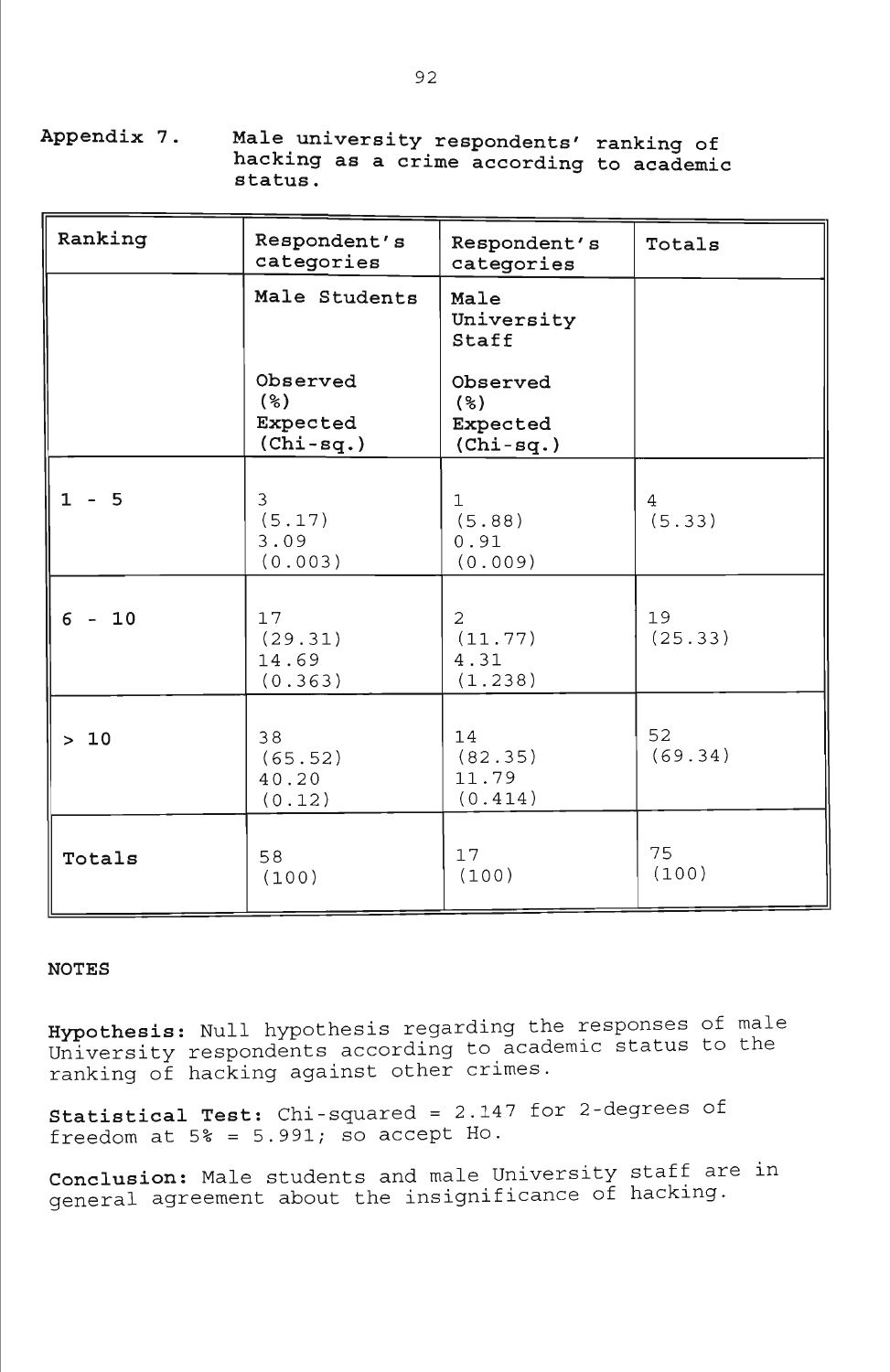**Appendix 8. Female university respondents' ranking of hacking as a crime according to academic status.** 

| Ranking                        | Respondent's<br>categories                                | Respondent's<br>categories                     | Totals        |
|--------------------------------|-----------------------------------------------------------|------------------------------------------------|---------------|
|                                | Female<br>Students                                        | Female<br>University<br>Staff                  |               |
|                                | Observed<br>$($ $)$<br>Expected<br>$(Chi-sq.)$<br>(45.05) | Observed<br>$($ $)$<br>Expected<br>$(Chi-sq.)$ |               |
| $1 - 5$                        | $\overline{7}$<br>(7.95)<br>7.04<br>(0.0002)              | $\mathbf 1$<br>(8.33)<br>0.96<br>(0.0017)      | 8<br>(8.00)   |
| 6 <sup>1</sup><br>10<br>$\sim$ | 29<br>(32.96)<br>28.16<br>(0.025)                         | 3<br>(25.00)<br>3.84<br>(0.1838)               | 32<br>(32.00) |
| > 10                           | 52<br>(59.09)<br>52.8<br>(0.012)                          | 8<br>(66.67)<br>7.2<br>(0.09)                  | 60<br>(60.00) |
| Totals                         | 88<br>(100)                                               | 12<br>(100)                                    | 100<br>(100)  |

**Hypothesis:** Null hypothesis regarding the responses of female University respondents according to academic status to the ranking of hacking against other crimes.

**Statistical Test:** Chi-squared *=* 0.3127 for 2-degrees of freedom at  $5\% = 5.991$ ; so accept Ho.

**Conclusion:** Female students and female University staff are in general agreement about the insignificance of hacking.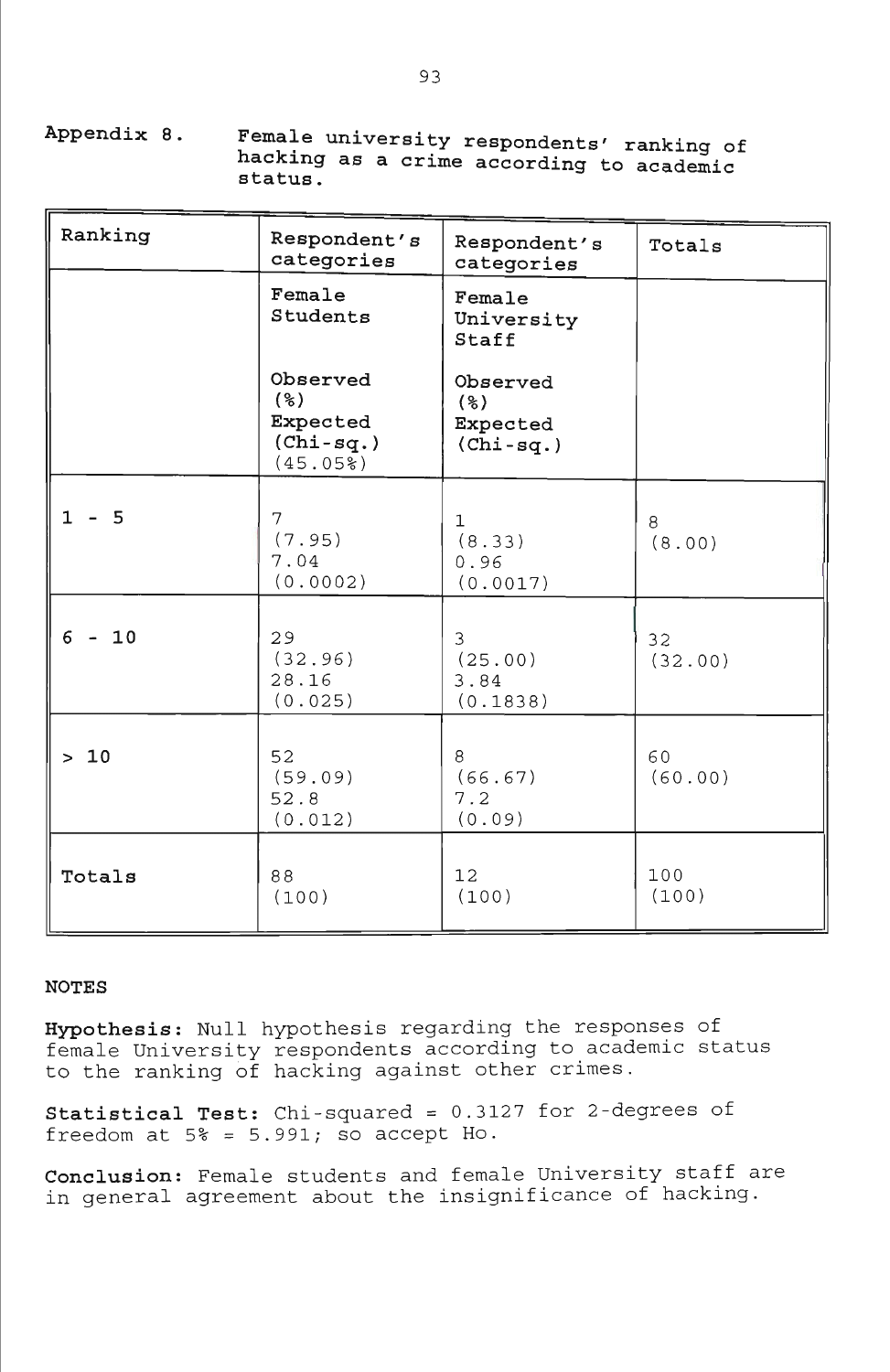**Appendix 9. University staff's responses to copying software as a crime according to sex.** 

| Acceptance        | Respondent's<br>categories                     | Respondent's<br>categories                 | Total         |
|-------------------|------------------------------------------------|--------------------------------------------|---------------|
|                   | Female<br>University<br>Staff                  | Male<br>University<br>Staff                |               |
|                   | Observed<br>$($ $)$<br>Expected<br>$(Chi-sq.)$ | Observed<br>(%)<br>Expected<br>$(Chi-sq.)$ |               |
| Acceptable        | 6<br>(50.00)<br>6.62<br>(0.058)                | 10<br>(58.82)<br>9.38<br>(0.04)            | 16<br>(55.17) |
| Not<br>Acceptable | 4<br>(33.33)<br>3.31<br>(0.144)                | 4<br>(23.53)<br>4.69<br>(0.102)            | 8<br>(27.59)  |
| Don't Know        | 2<br>(16.67)<br>2.07<br>(0.002)                | 3<br>(17.65)<br>2.93<br>(0.002)            | 5<br>(17.24)  |
| Totals            | 12 <sup>2</sup><br>(100)                       | 17<br>(100)                                | 29<br>(100)   |

**Hypothesis:** Null hypothesis regarding the responses of University staff respondents according to sex to copying software.

**Statistical Test:** Chi-squared = 0.348 for 2-degrees of freedom at  $5* = 5.991$ ; so accept Ho.

**Conclusion:** Female and male academic staff are in general agreement about the acceptability of copying software.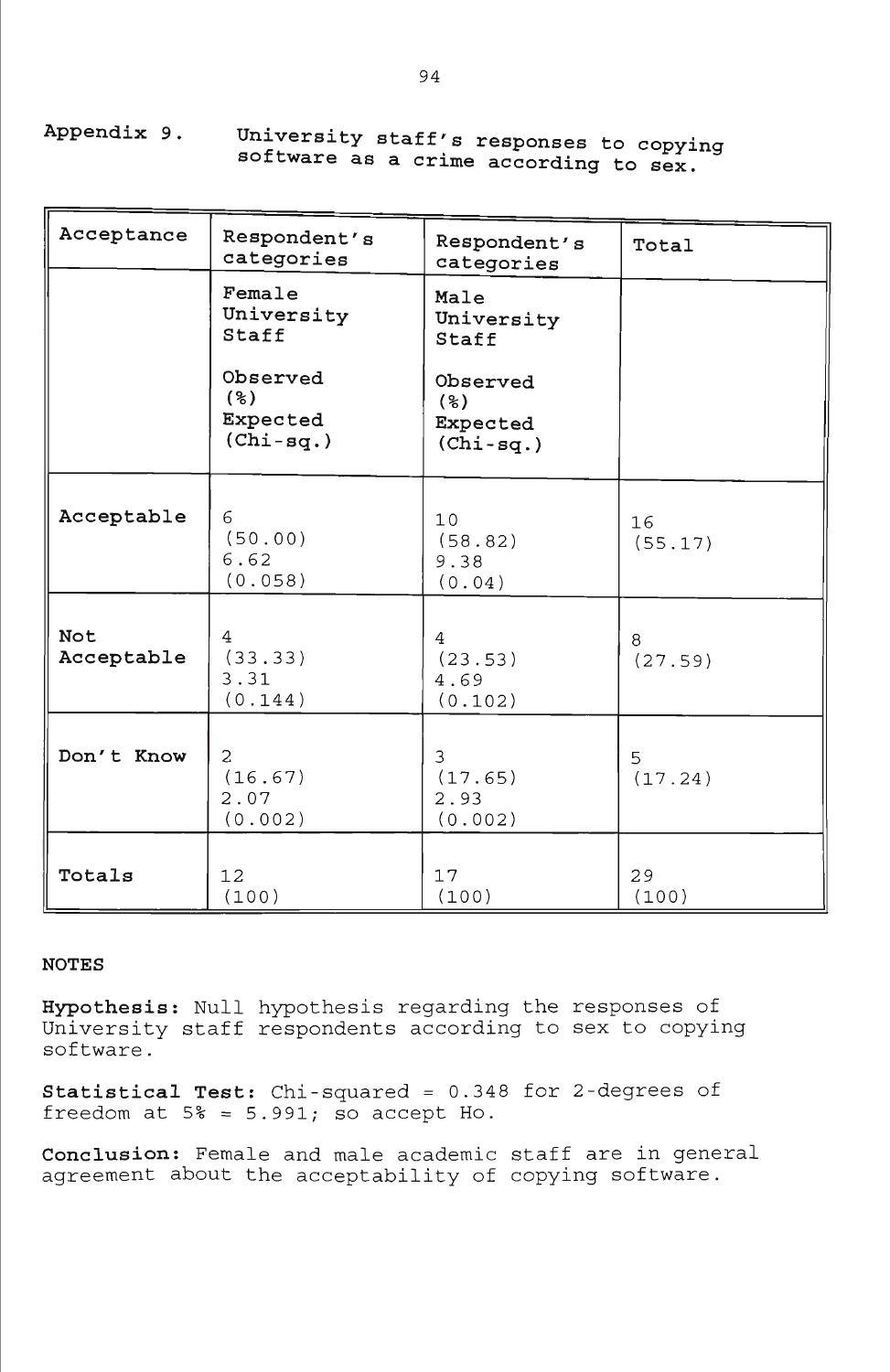| Appendix 10. | . University students' responses to copying |
|--------------|---------------------------------------------|
|              | software as a crime according to sex.       |

| Acceptance        | Respondent's<br>categories                 | Respondent's<br>categories                                | Totals        |
|-------------------|--------------------------------------------|-----------------------------------------------------------|---------------|
|                   | Female<br>Students'<br>responses           | Male Students'<br>responses                               |               |
|                   | Observed<br>(%)<br>Expected<br>$(Chi-sq.)$ | Observed<br>$($ $\mathcal{E})$<br>Expected<br>$(Chi-sq.)$ |               |
| Acceptable        | 41<br>(46.59)<br>51.84<br>(2.267)          | 45<br>(77.59)<br>34.16<br>(3.44)                          | 86<br>(58.91) |
| Not<br>Acceptable | 20<br>(22.73)<br>15.67<br>(1.196)          | 6<br>(10.34)<br>10.33<br>(1.815)                          | 26<br>(17.80) |
| Don't Know        | 27<br>(30.68)<br>20.49<br>(2.07)           | 7<br>(12.07)<br>13.51<br>(3.14)                           | 34<br>(23.29) |
| Totals            | 88<br>(100)                                | 58<br>(100)                                               | 146<br>(100)  |

**Hypothesis:** Null hypothesis regarding the responses of University undergraduate respondents according to sex to copying software.

**Statistical Test:** Chi squared = 13.928 for 2-degrees of freedom at  $5\% = 10.579$ ; so reject Ho.

**Conclusion:** Male students are far more likely to find copying software acceptable than are female students. (This hypothesis is rejected at an extremely high level of 0.5%)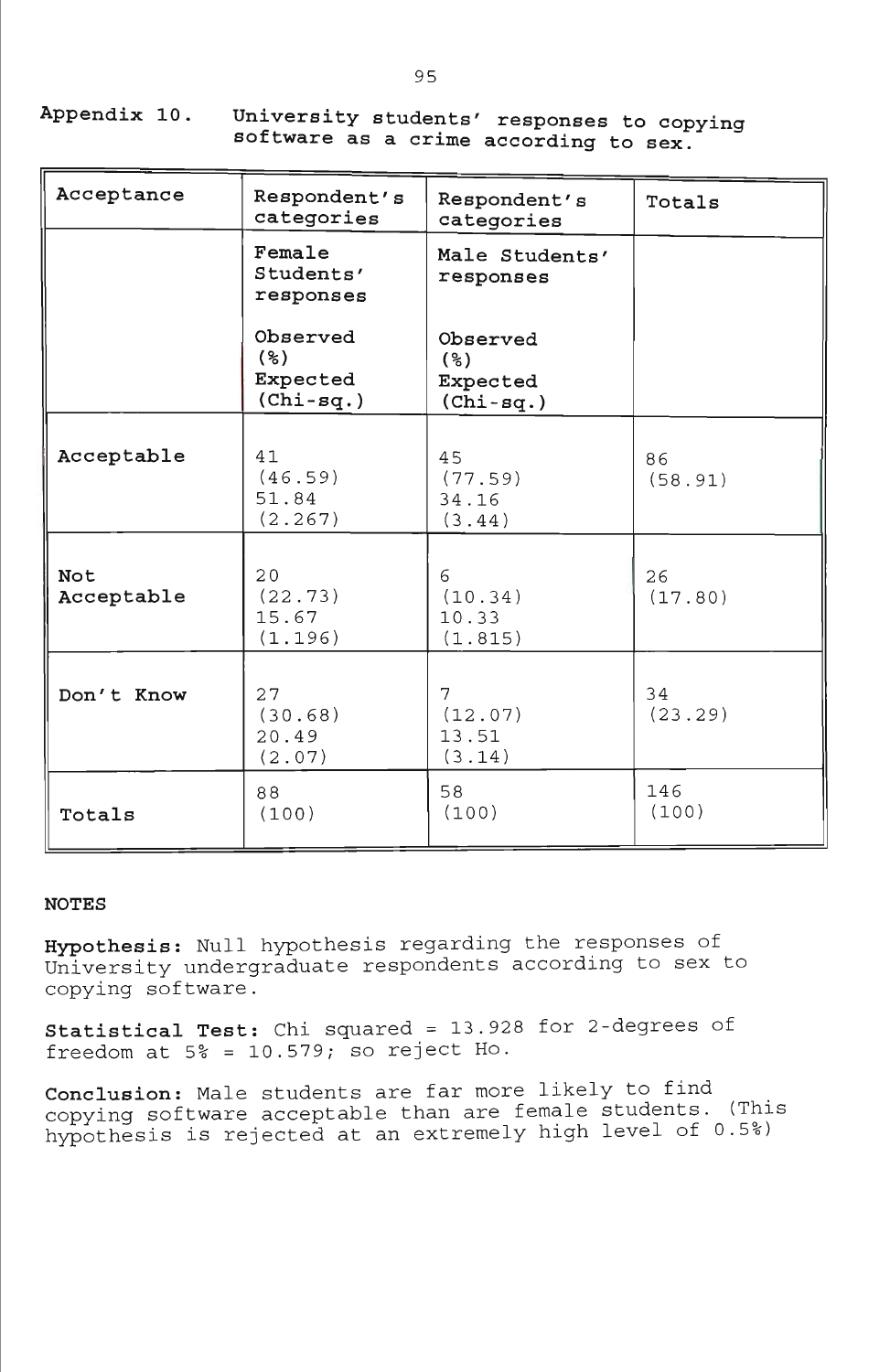**Appendix 11 University students' responses to copying software as a crime according to user status** 

| Acceptance        | Respondent's<br>categories                    | Respondent's<br>categories                     | Totals                     |
|-------------------|-----------------------------------------------|------------------------------------------------|----------------------------|
|                   | Student<br>Computer<br>users<br>Responses     | Student<br>Computer Non-<br>users<br>Responses |                            |
|                   | Observed<br>$($ %)<br>Expected<br>$(Chi-sq.)$ | Observed<br>(%)<br>Expected<br>$(Chi-sq.)$     |                            |
| Acceptable        | 72<br>(60.50)<br>67.65<br>(0.28)              | 11<br>(40.74)<br>15.35<br>(1.233)              | 83<br>(56.85)              |
| Not<br>Acceptable | 23<br>(19.33)<br>25.27<br>(0.204)             | 8<br>(29.63)<br>5.73<br>(0.9)                  | 31<br>(21.23)              |
| Don't Know        | 24<br>(20.17)<br>26.08<br>(0.166)             | 8<br>(29.63)<br>5.92<br>(0.731)                | 32 <sup>2</sup><br>(21.92) |
| Totals            | 119<br>(100)                                  | 27<br>(100)                                    | 146<br>(100)               |

## **NOTES**

**Hypothesis:** Null hypothesis regarding the responses of University undergraduates respondents according to user status to copying software.

**Statistical Test:** Chi-square = 3.514 for 2-degrees of freedom at  $5* = 5.991$ ; so accept Ho.

**Conclusion:** Student computer users are more likely to find copying software acceptable than are student computer non users although this is not statistically supported.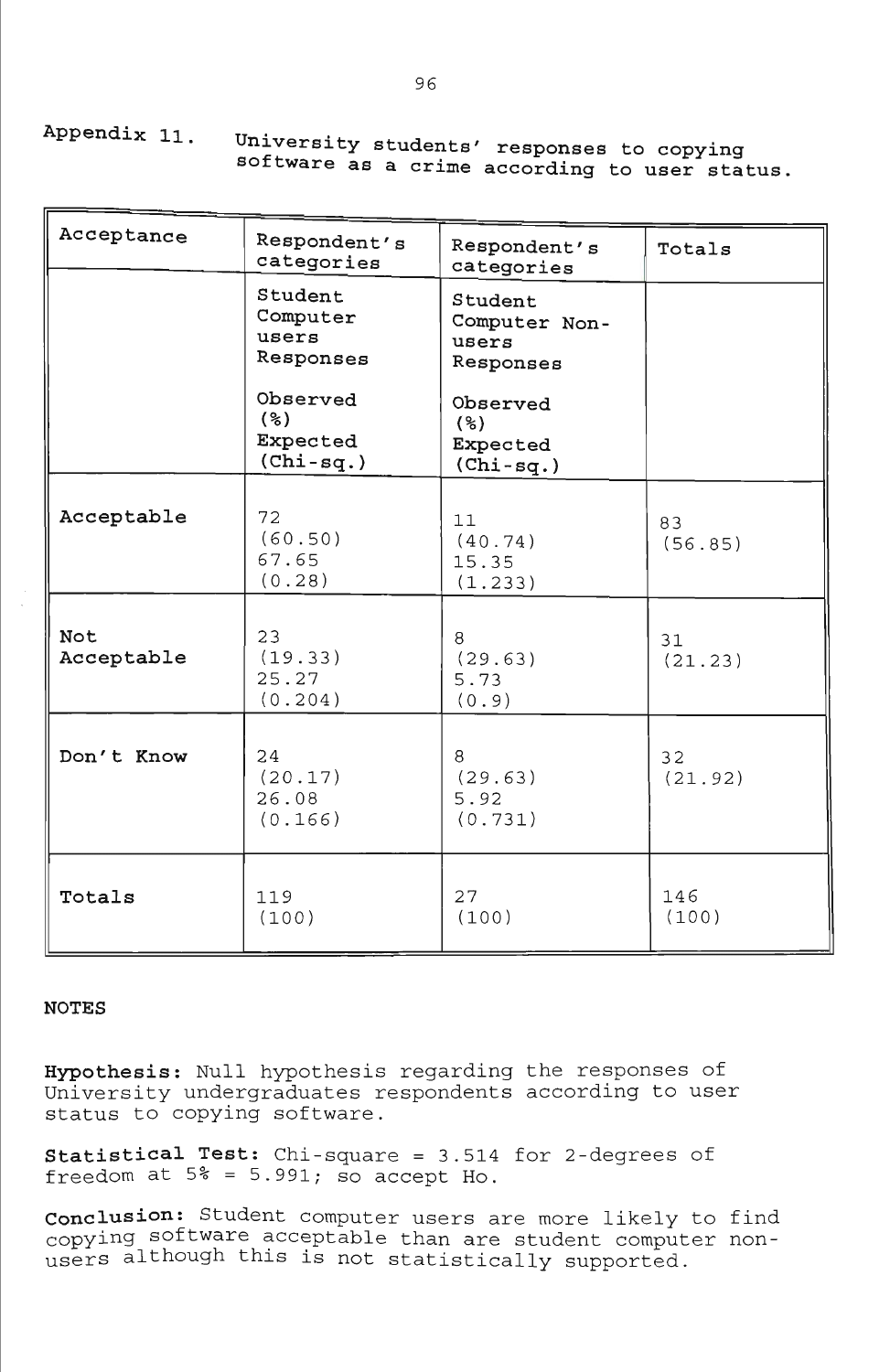**Appendix 12 University staff's responses to copying software as a crime according to user status** 

| Acceptance        | Respondent's<br>categories                         | Respondent's<br>categories                           | Total         |
|-------------------|----------------------------------------------------|------------------------------------------------------|---------------|
|                   | University<br>staff Computer<br>Users<br>Responses | University staff<br>Computer Non-<br>users Responses |               |
|                   | Observed<br>$($ % $)$<br>Expected<br>$(Chi-sq.)$   | Observed<br>$($ % $)$<br>Expected<br>$(Chi-sq.)$     |               |
| Acceptable        | 14<br>(66.67)<br>10.86<br>(0.91)                   | $\mathbf{1}$<br>(12.50)<br>4.14<br>(2.382)           | 15<br>(51.72) |
| Not<br>Acceptable | 4<br>(19.05)<br>5.79<br>(0.55)                     | 4<br>(50.00)<br>2.21<br>(1.45)                       | 8<br>(27.59)  |
| Don't Know        | 3<br>(14.28)<br>4.34<br>(0.414)                    | 3<br>(37.50)<br>1.66<br>(1.082)                      | 6<br>(20.69)  |
| Totals            | 21<br>(100)                                        | 8<br>(100)                                           | 29<br>(100)   |

## **NOTES**

Hypothesis: Null hypothesis regarding the responses of University staff respondents according to user status to copying software.

**Statistical Test:** Chi-squared = 6.788 for 2-degrees of freedom at  $5$ % =  $5.991$ ; so reject Ho.

Conclusion: University Staff computer users are more likely to find copying software acceptable than are University Staff computer non-users. This is statistically supportable although the size of the sample of staff throws some doubt on the result in this case.

**97**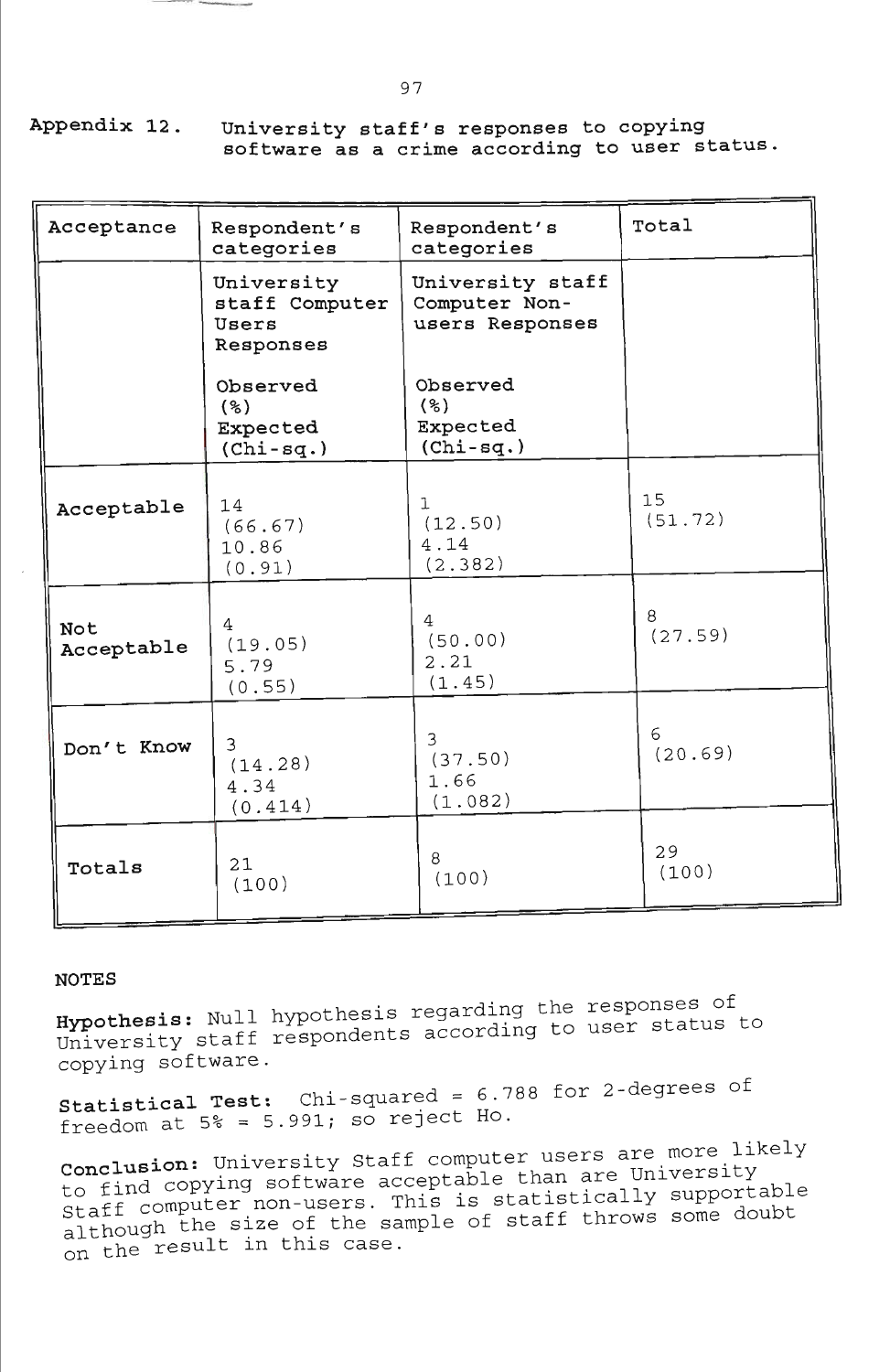| Responses.    | Female<br>Teachers | Male<br>Teachers | <b>TOTALS</b> |  |
|---------------|--------------------|------------------|---------------|--|
|               | No observed        | No observed      | No observed   |  |
|               | ℁                  | ℁                | ℁             |  |
| Unacceptable  | 47                 | 40               | 87            |  |
|               | (75.8)             | (47.7)           | (59.6)        |  |
| Acceptable    | 15                 | 44               | 59            |  |
|               | (24.2)             | (52.3)           | (40.4)        |  |
| <b>TOTALS</b> | 62                 | 84               | 146           |  |
|               | (100)              | (100)            | (100)         |  |

**Appendix 13. Responses of teachers to hacking according to sex.** 

**Note:** Summarised from Coldwell (1990)

## **Appendix 14. Responses of teachers to hacking according to discipline.**

| Responses     | Teachers                    | Teachers                   | <b>TOTALS</b> |
|---------------|-----------------------------|----------------------------|---------------|
|               | Science<br>No observed<br>℁ | Others<br>No observed<br>℁ | No observed   |
| Unacceptable  | 8                           | 80                         | 88            |
|               | (34.8)                      | (65)                       | (60.2)        |
| Acceptable    | 15                          | 43                         | 58            |
|               | (65.2)                      | (35)                       | (39.8)        |
| <b>TOTALS</b> | 23                          | 123                        | 146           |
|               | (100)                       | (100)                      | (100)         |

**Note:** Summarised from Coldwell (1990) .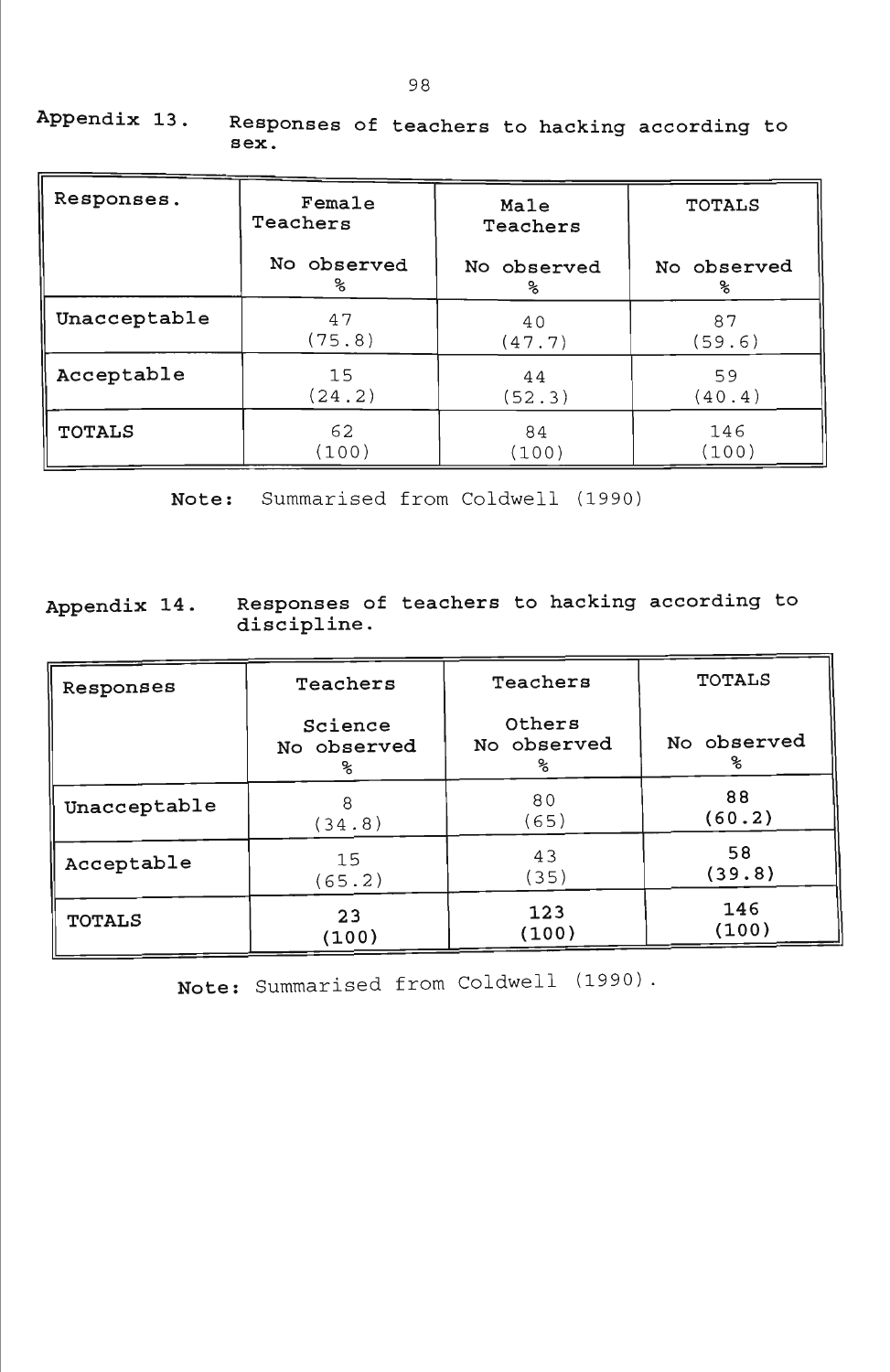| Responses     | $20 - 29$<br>No.<br>Obser<br>℅ | $30 - 39$<br>No<br>Obser<br>℅ | $40 - 49$<br><b>No</b><br>Obser<br>ిక | $50+$<br>No<br>Obser<br>ୡ | Not<br>known<br>No<br>Obser<br>℅ | <b>TOTALS</b><br>No.<br>Obser<br>℁ |
|---------------|--------------------------------|-------------------------------|---------------------------------------|---------------------------|----------------------------------|------------------------------------|
| Unaccept.     | 7                              | 22                            | 25                                    | 8                         | 26                               | 88                                 |
|               | 58.3                           | 48.9                          | 67.6                                  | 72.7                      | 63.4                             | 60.3                               |
| Acceptable    | 5                              | 23                            | 12                                    | 3                         | 15                               | 58                                 |
|               | 41.7                           | 51.5                          | 32.4                                  | 27.3                      | 36.6                             | 39.7                               |
| <b>TOTALS</b> | 12                             | 45                            | 37                                    | 11                        | 41                               | 146                                |
|               | 100                            | 100                           | 100                                   | 100                       | 100                              | 100                                |

**Appendix 15 Responses of teachers to hacking according to** 

**Note:** Summarised from Coldwell (1990)

Appendix 16. Inter-faculty responses to the ethics of **hacking.** 

| Response      | Arts      | Social<br>Science | Science | <b>TOTALS</b> |
|---------------|-----------|-------------------|---------|---------------|
| Criminal      | 18        | 16                | 9       | 43            |
|               | (66.7)    | (69.6)            | (23.7)  | (48.9%        |
| Not           | 5         | 5                 | 18      | 28            |
| Criminal      | (18.5)    | (21.7)            | (47.4)  | (31.8%)       |
| Don't Know    | 4         | 2                 | 11      | 17            |
|               | (14.8)    | (8.7)             | (28.9)  | (19.3%)       |
| <b>TOTALS</b> | 27        | 23                | 38      | 88            |
|               | $(100$ %) | (100%)            | (100%)  | $(100$ %)     |

**Note:** Summarised from Coldwell (1990)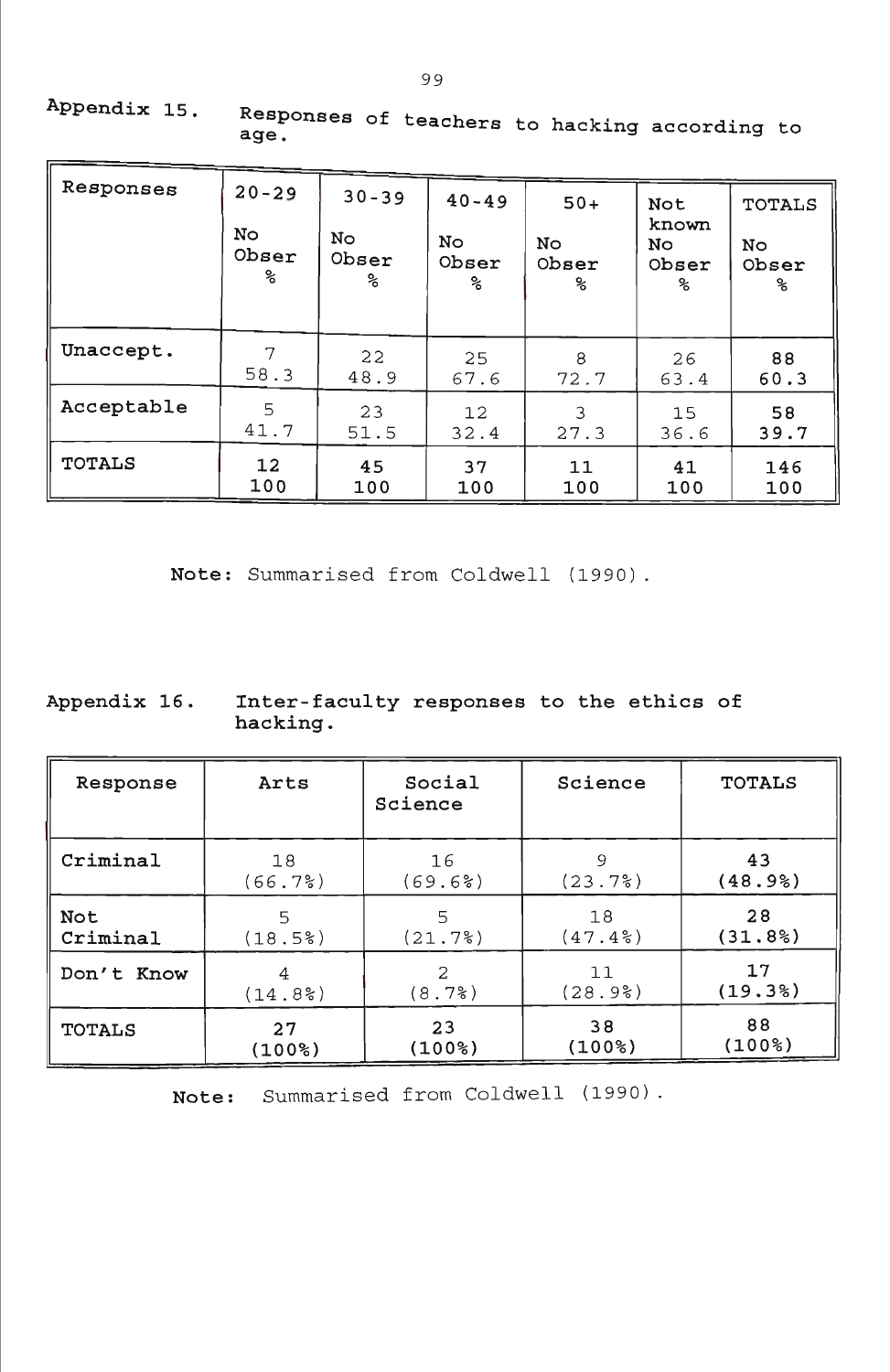| Appendix 17.<br>Science students' responses to the ethics of<br>hacking. |  |  |  |  |  |  |  |
|--------------------------------------------------------------------------|--|--|--|--|--|--|--|
|--------------------------------------------------------------------------|--|--|--|--|--|--|--|

| Response        | Biology | Zoology                  | Physics | Computer<br>Science          | <b>TOTALS</b> |
|-----------------|---------|--------------------------|---------|------------------------------|---------------|
| Criminal        | $5+$    | $3 = 8$<br>(44.4)        | $0+$    | $1 = 1$<br>(5 <sup>8</sup> ) | 9<br>(23.7)   |
| Not<br>Criminal | $3+$    | $3 = 6$<br>(13.3)        | $5+$    | $7 = 12$<br>$(60$ $)$        | 18<br>(47.4%  |
| Don't<br>Know   | $2+$    | $2 = 4$<br>(22.2)        | $3+$    | $4 = 7$<br>$(35$ $)$         | 11<br>(28.9%) |
| <b>TOTALS</b>   | $10+$   | $= 18$<br>8<br>$(100$ %) | $8+$    | $12 = 20$<br>$(100$ % $)$    | 38<br>(100%)  |

**Note:** Summarised from Coldwell (1990).